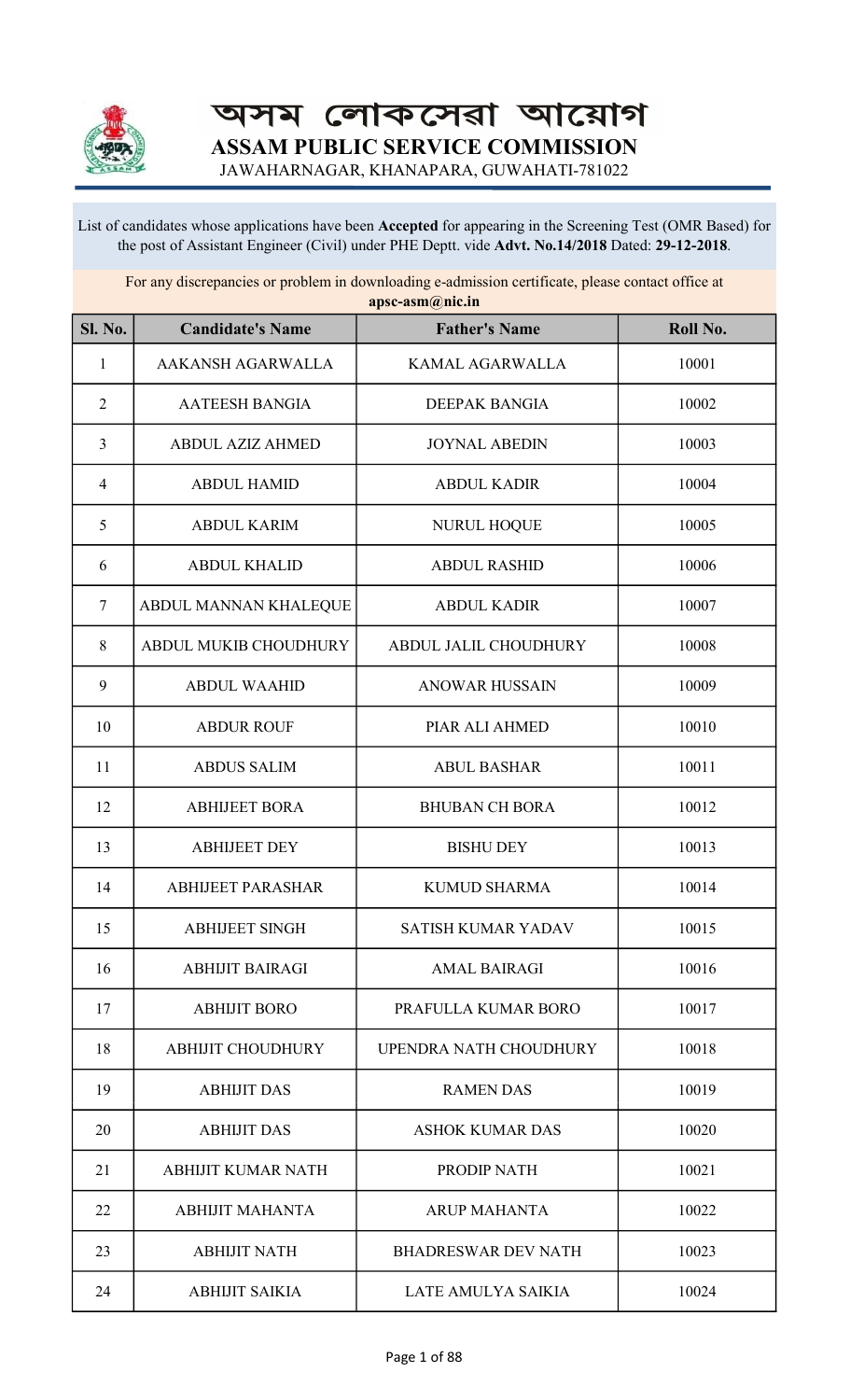| <b>Sl. No.</b> | <b>Candidate's Name</b>                    | <b>Father's Name</b>              | Roll No. |
|----------------|--------------------------------------------|-----------------------------------|----------|
| 25             | <b>ABHIJIT SARMA</b>                       | <b>PABIN SARMA</b>                | 10025    |
| 26             | <b>ABHIJIT SONOWAL</b>                     | <b>GIRISH SONOWAL</b>             | 10026    |
| 27             | <b>ABHIKESH PHUKAN</b>                     | PURNA PHUKAN                      | 10027    |
| 28             | <b>ABHILASH BARMAN</b>                     | <b>ANIL KUMAR BARMAN</b>          | 10028    |
| 29             | <b>ABHILASH GOSWAMI</b>                    | PRANAY KUMAR GOSWAMI              | 10029    |
| 30             | <b>ABHILASH KUMAR</b>                      | <b>DHIREN KUMAR</b>               | 10030    |
| 31             | <b>ABHILASHA DAS</b>                       | <b>CHADRA KANTA DAS</b>           | 10031    |
| 32             | <b>ABHILASHA DUTTA</b>                     | <b>MANI SANKAR DUTTA</b>          | 10032    |
| 33             | <b>ABHILASHA DUTTA</b>                     | <b>MANI SANKAR DUTTA</b>          | 10033    |
| 34             | ABHILEKH CHALIHA                           | KHAGENDRA NATH CHALIHA            | 10034    |
| 35             | <b>ABHIMANYU PRASAD</b><br><b>TRIPATHI</b> | KAMAKHYA PRASAD TRIPATHI          | 10035    |
| 36             | <b>ABHINAB BHUYAN</b>                      | <b>MANABENDRA BHUYAN</b>          | 10036    |
| 37             | ABHINAB CHAKRAVORTY                        | NIKHIL CHAKRAVORTY                | 10037    |
| 38             | <b>ABHINAB DUTTA</b>                       | <b>BABUL DUTTA</b>                | 10038    |
| 39             | <b>ABHINABA PAUL</b>                       | AMRIT LAL PAUL                    | 10039    |
| 40             | ABHINANDAN KASHYAP                         | <b>NIREN DEKA</b>                 | 10040    |
| 41             | <b>ABHINANDAN PARASOR</b>                  | <b>BHABANI KANTA SARMA</b>        | 10041    |
| 42             | <b>ABHINASH</b>                            | <b>CHANDI PATHAK</b>              | 10042    |
| 43             | <b>ABHINAV BHATTACHARJEE</b>               | <b>MALAY RANJAN BHATTACHARJEE</b> | 10043    |
| 44             | <b>ABHINAV SINGH</b>                       | <b>BRAJA GOPAL SINGH</b>          | 10044    |
| 45             | ABHINAWA AKASH GOGOI                       | SARBANANDA GOGOI                  | 10045    |
| 46             | <b>ABHINOV BHARADWAJ</b>                   | <b>MURULI SHARMAH</b>             | 10046    |
| 47             | <b>ABHINOV RAJKHOWA</b>                    | RANJIT KUMAR RAJKHOWA             | 10047    |
| 48             | <b>ABHISHEK BARUAH</b>                     | AMIYA KUMAR BARUAH                | 10048    |
| 49             | <b>ABHISHEK BASAK</b>                      | KRISHNA CHANDRA BASAK             | 10049    |
| 50             | <b>ABHISHEK DEB</b>                        | <b>APURBA JYOTI DEB</b>           | 10050    |
| 51             | <b>ABHISHEK DEBROY</b>                     | <b>GOPAL DEBROY</b>               | 10051    |
| 52             | <b>ABHISHEK KAKATY</b>                     | LT ANANDA KAKATY                  | 10052    |
| 53             | <b>ABHISHEK KALITA</b>                     | <b>BAHIRAM KALITA</b>             | 10053    |
| 54             | <b>ABHISHEK KUMAR</b>                      | <b>AMAR NATH BHAGAT</b>           | 10054    |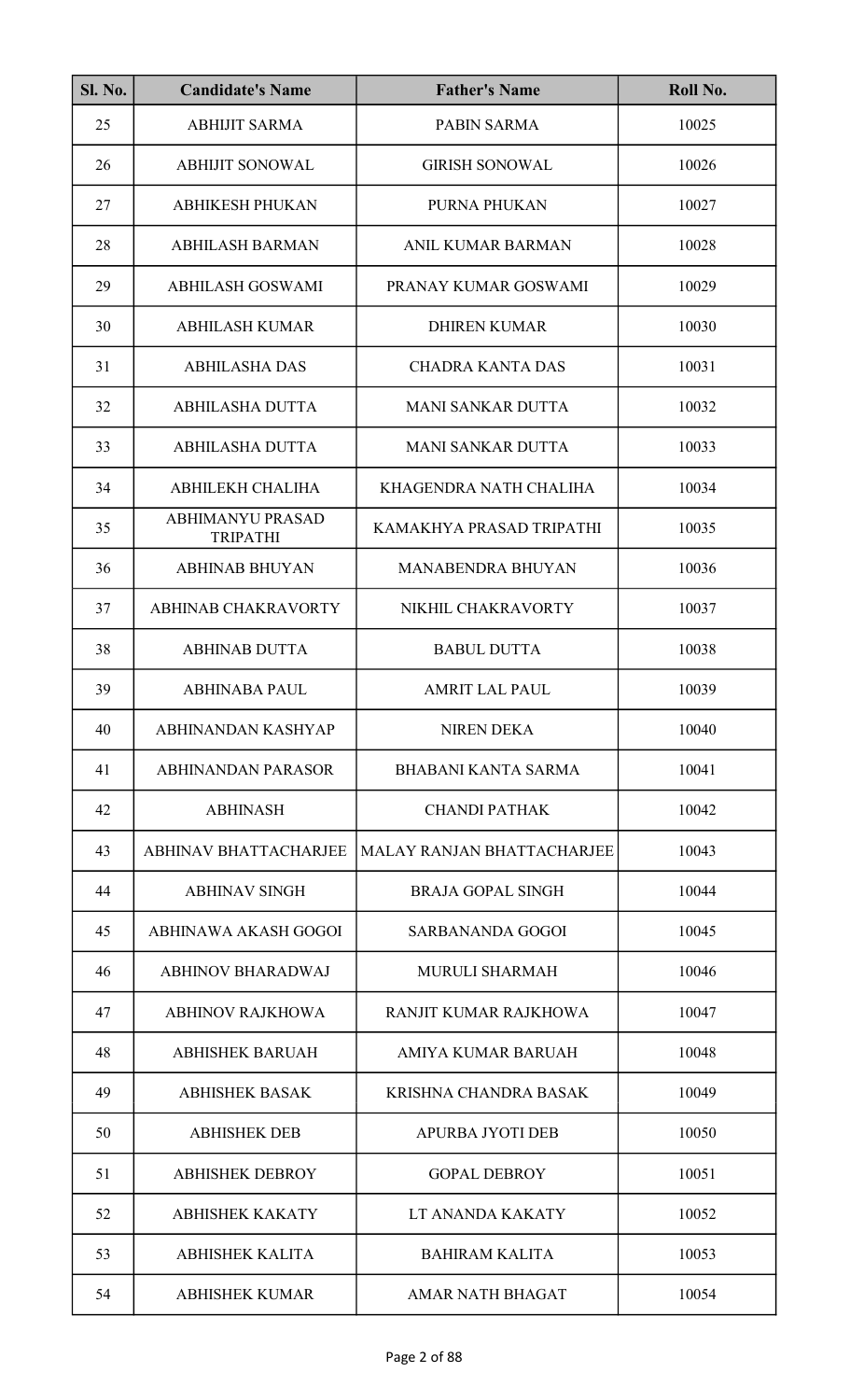| <b>Sl. No.</b> | <b>Candidate's Name</b>                  | <b>Father's Name</b>                        | Roll No. |
|----------------|------------------------------------------|---------------------------------------------|----------|
| 55             | <b>ABHISHEK RABHA</b>                    | <b>KARNESWAR RABHA</b>                      | 10055    |
| 56             | <b>ABHISHEK SAIKIA</b>                   | LATE PRABIN KUMAR SAIKIA                    | 10056    |
| 57             | <b>ABHISHEK SINGH</b>                    | <b>BALIRAM SINGH</b>                        | 10057    |
| 58             | <b>ABHISHEK THAKUR</b>                   | <b>BHOGENDRA THAKUR</b>                     | 10058    |
| 59             | ABHISRUTI MAHANTA                        | PANKAJ MAHANTA                              | 10059    |
| 60             | <b>ABIDA BEGUM</b>                       | <b>NURUL ISLAM</b>                          | 10060    |
| 61             | <b>ABINASH BAISHYA</b>                   | SADANANDA BAISHYA                           | 10061    |
| 62             | <b>ABINASH KASHYAP</b>                   | DEBA KUMAR SARMAH                           | 10062    |
| 63             | ABINASH KUMAR BORAH                      | <b>DILIP KUMAR BORAH</b>                    | 10063    |
| 64             | <b>ABIR MAHANTA</b>                      | ARUN CHANDRA MAHANTA                        | 10064    |
| 65             | <b>ABU OMAR FARUK</b>                    | <b>AKRAL HUSSAIN</b>                        | 10065    |
| 66             | <b>ABU SAEED AHMED</b>                   | <b>ABDUL BATEN AHMED</b>                    | 10066    |
| 67             | <b>ABU SAJJAD</b>                        | ABU MOHAMMED SALEH                          | 10067    |
| 68             | <b>ABU SALEH</b>                         | <b>ABDUL SALAM</b>                          | 10068    |
| 69             | ABU WAYDAH RAHMAN                        | LT AMZAD HUSSAIN                            | 10069    |
| 70             | <b>ABUL KALAM</b><br><b>MAZARBHUIYA</b>  | ATUB UDDIN MAZARBHUIYA                      | 10070    |
| 71             | ACHINTYA KUMAR SHARMA                    | <b>NAGEN SARMA</b>                          | 10071    |
| 72             | <b>ACHYUT CHETIA</b>                     | ANIL CHANDRA CHETIA                         | 10072    |
| 73             | <b>ADITI SAIKIA</b>                      | <b>ARUP SAIKIA</b>                          | 10073    |
| 74             | ADITYA MANGLUNIA                         | DIPAK KUMAR MANGLUNIA                       | 10074    |
| 75             | ADITYA PRATIM SARMA                      | PULAK JYOTI SARMA                           | 10075    |
| 76             | ADITYASHAKTI BARUAH                      | <b>IRAN KUMAR BARUAH</b>                    | 10076    |
| 77             | AFIA AHAD SHEIKH                         | <b>AZIRUDDIN SHEIKH</b>                     | 10077    |
| 78             | <b>AFJALUR RAHMAN</b>                    | <b>ABDUR RAHMAN</b>                         | 10078    |
| 79             | <b>AFRIN SULTANA</b>                     | DEHNUR ALI AHMED                            | 10079    |
| 80             | <b>AFZAL KARIM</b><br><b>MAZARBHUIYA</b> | <b>MIZANUR RAHMAN</b><br><b>MAZARBHUIYA</b> | 10080    |
| 81             | <b>AFZAL IBNE HAFIZ</b>                  | <b>HAFIZ UDDIN AHMED</b>                    | 10081    |
| 82             | <b>AGNIJITA CHAKRABORTY</b>              | <b>RATAN CHAKRABORTY</b>                    | 10082    |
| 83             | <b>AHMAD SAADIQ</b>                      | <b>MD BASIR AHMAD</b>                       | 10083    |
| 84             | AHMED SAQLAIN ZAMAN                      | <b>OSMAN ALI</b>                            | 10084    |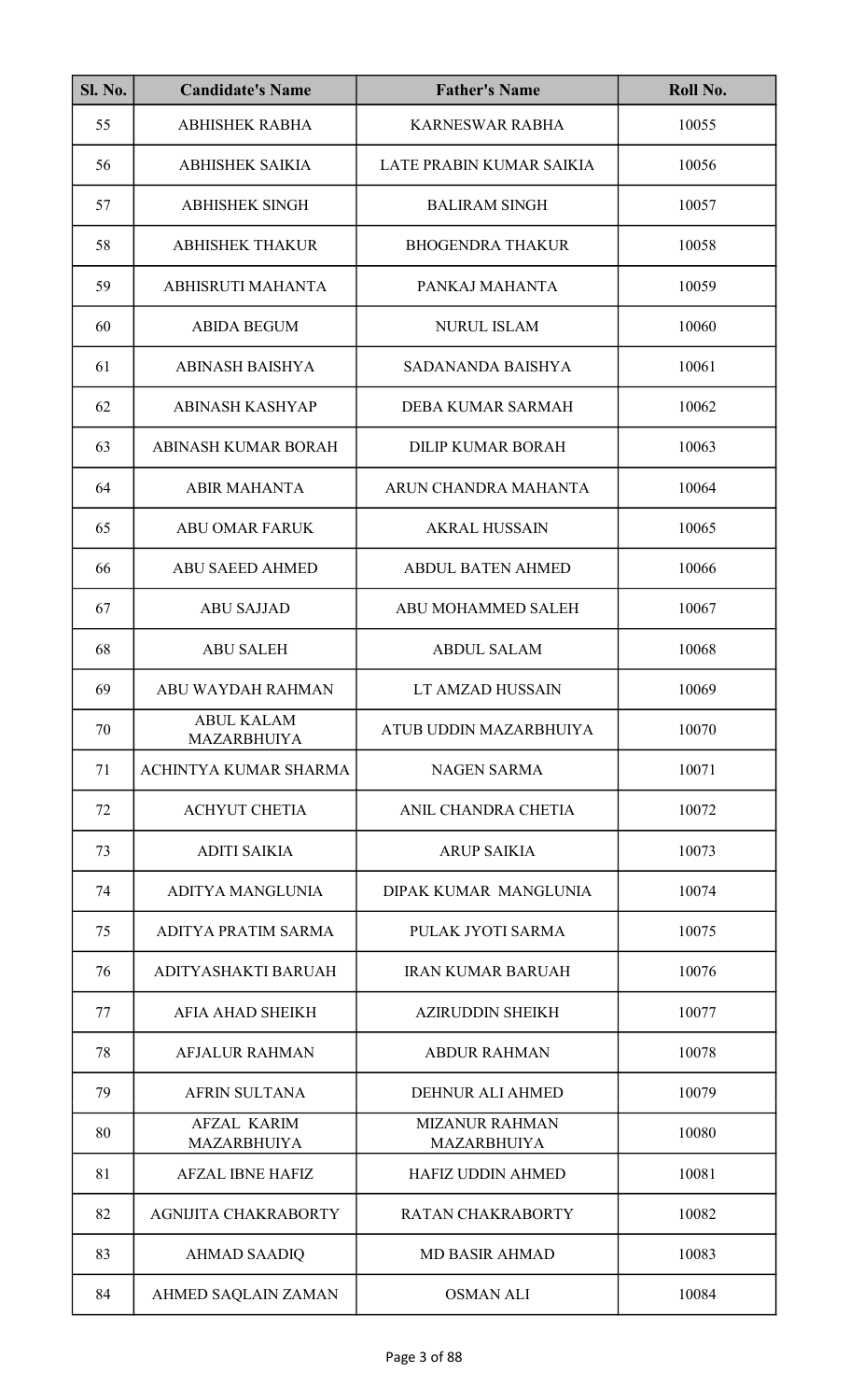| <b>Sl. No.</b> | <b>Candidate's Name</b>                   | <b>Father's Name</b>        | Roll No. |
|----------------|-------------------------------------------|-----------------------------|----------|
| 85             | <b>AIONDEEP GOGOI</b>                     | <b>NOGEN GOGOI</b>          | 10085    |
| 86             | AISENG KHAM SHYAM                         | <b>KULADHAR SHYAM</b>       | 10086    |
| 87             | <b>AISHWARYA DEVI</b>                     | <b>RUDRA BAHADUR CHETRI</b> | 10087    |
| 88             | AISHWARYA GANGULY                         | KAJAL KUMAR GANGULY         | 10088    |
| 89             | AISHWARYA KUMAR DAS                       | <b>TARUN KUMAR DAS</b>      | 10089    |
| 90             | <b>AJAY DAS</b>                           | <b>SHAMBHU RAM DAS</b>      | 10090    |
| 91             | <b>AJAY RAWAT</b>                         | <b>JITENDRA SINGH RAWAT</b> | 10091    |
| 92             | <b>AJIT KRO</b>                           | <b>KHON SING KRO</b>        | 10092    |
| 93             | <b>AJIT KUMAR</b>                         | <b>PAWAN SINGH</b>          | 10093    |
| 94             | <b>AJNUR ALI</b>                          | <b>AJGAR ALI</b>            | 10094    |
| 95             | <b>AJOY DOLEY</b>                         | <b>MANIK CHANDRA DOLEY</b>  | 10095    |
| 96             | <b>AJOY KUMAR SARKAR</b>                  | PARESH CHANDRA SARKAR       | 10096    |
| 97             | AKANKHYA HAZARIKA                         | KOKIL HAZARIKA              | 10097    |
| 98             | <b>AKASH BORAH</b>                        | <b>MADHAB BORAH</b>         | 10098    |
| 99             | AKASH RANJAN PATHAK                       | ROOP RANJAN PATHAK          | 10099    |
| 100            | <b>AKASH SAIKIA</b>                       | <b>BIPUL SAIKIA</b>         | 10100    |
| 101            | <b>AKASHDEEP BORDOLOI</b>                 | <b>DULAL BORDOLOI</b>       | 10101    |
| 102            | <b>AKBAR ALI AHMED</b>                    | <b>ABU LAIS AHMED</b>       | 10102    |
| 103            | <b>AKHTAR HUSSAIN</b><br><b>CHOUDHURY</b> | MOSBBIR ALI CHOUDHURY       | 10103    |
| 104            | <b>AKIB JAVED</b>                         | <b>LATE SAHIDUR RAHMAN</b>  | 10104    |
| 105            | <b>AKIB KHAN</b>                          | <b>SHAMIM AHMED KHAN</b>    | 10105    |
| 106            | <b>AKIF SARKAR</b>                        | <b>AZIZUL HAQUE SARKAR</b>  | 10106    |
| 107            | <b>AKLANTA KAKATI</b>                     | HARAMOHAN KAKATI            | 10107    |
| 108            | <b>ALAKANANDA GOGOI</b>                   | <b>DILIP KUMAR GOGOI</b>    | 10108    |
| 109            | <b>ALAKESH BARUA</b>                      | NIBARAN NARAYAN BARUA       | 10109    |
| 110            | <b>ALAKESH PATOWARY</b>                   | <b>DILIP PATOWARY</b>       | 10110    |
| 111            | <b>ALAKESH PHUKAN</b>                     | ATUL CHANDRA PHUKAN         | 10111    |
| 112            | ALAKESH PRATIM DEKA                       | PRAFULLA KUMAR DEKA         | 10112    |
| 113            | <b>ALAKESH THAKURIA</b>                   | PARESH THAKURIA             | 10113    |
| 114            | <b>ALAKESH THAKURIA</b>                   | <b>SUNIL KUMAR THAKURIA</b> | 10114    |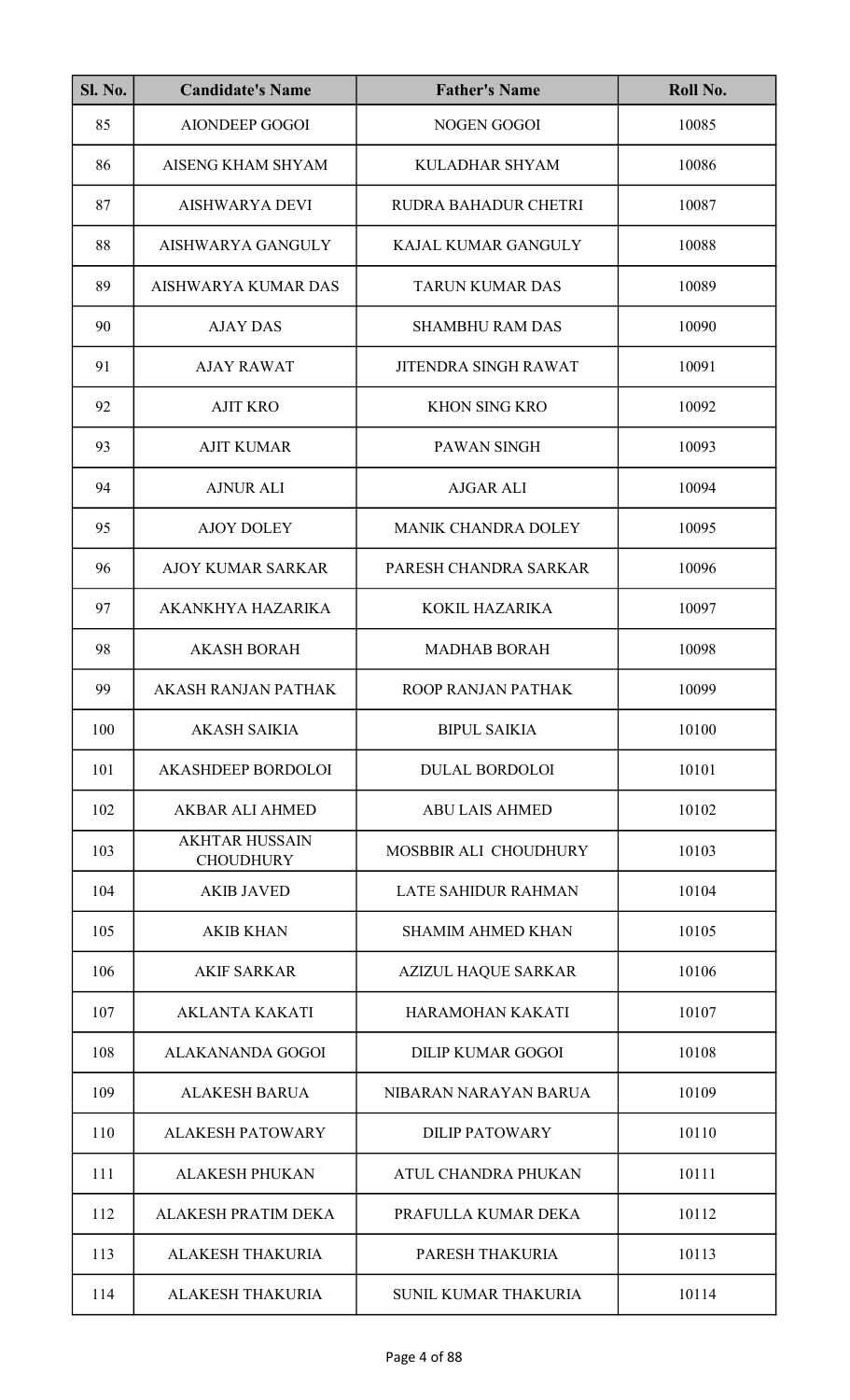| <b>Sl. No.</b> | <b>Candidate's Name</b>      | <b>Father's Name</b>          | Roll No. |
|----------------|------------------------------|-------------------------------|----------|
| 115            | <b>ALAMGIR IMDAD HUSSAIN</b> | <b>ALI HUSSAIN AHMED</b>      | 10115    |
| 116            | <b>ALBERT CHOUDHURY</b>      | HERAMBA PRASAD CHOUDHURY      | 10116    |
| 117            | <b>ALICE BORUAH</b>          | <b>DEBESWAR BORUAH</b>        | 10117    |
| 118            | <b>ALIKA BORDOLOI</b>        | PURNA BORDOLOI                | 10118    |
| 119            | <b>ALIONS BASUMATARY</b>     | <b>ROBIN BASUMATARY</b>       | 10119    |
| 120            | ALOKA BUJAR BARUAH           | HARENDRA NATH BUJAR BARUAH    | 10120    |
| 121            | <b>AMALJIT BHARALI</b>       | <b>BIRENDRA NATH BHARALI</b>  | 10121    |
| 122            | <b>AMAN VERMA</b>            | <b>ARUN KUMAR VERMA</b>       | 10122    |
| 123            | <b>AMAR FAROOQ SIDDIQUE</b>  | <b>ABU BAKKAR SIDDIQUE</b>    | 10123    |
| 124            | AMAR JYOTI RAMCHIARY         | <b>JIBAN RAMCHIARY</b>        | 10124    |
| 125            | <b>AMARENDRA DEKA</b>        | <b>SHASHADHAR DEKA</b>        | 10125    |
| 126            | AMARJIT CHANGKAKOTI          | <b>BHOLA CHANGKAKOTI</b>      | 10126    |
| 127            | AMARJYOTI PATHAK             | PRASANNA PATHAK               | 10127    |
| 128            | <b>AMARJYOTI RAY</b>         | LATE PANKAJ KUMAR RAY         | 10128    |
| 129            | AMBALIKA CHAKRABORTY         | RATAN CHAKRABORTY             | 10129    |
| 130            | <b>AMBAR CHAKRABORTY</b>     | NANI GOPAL HAKRABORTY         | 10130    |
| 131            | <b>AMBARISH DUTTA</b>        | NAGEN CHANDRA DUTTA           | 10131    |
| 132            | <b>AMINUL ISLAM</b>          | <b>ABDUL AZIZ</b>             | 10132    |
| 133            | <b>AMINUL ISLAM</b>          | <b>AMIR ALI</b>               | 10133    |
| 134            | <b>AMINUL ISLAM KHAN</b>     | <b>RAMEZ KHAN</b>             | 10134    |
| 135            | <b>AMINUR RAHMAN</b>         | <b>ATAUR RAHMAN</b>           | 10135    |
| 136            | AMIRUL ISLAM CHOUDHURY       | <b>SAYEED AHMED CHOUDHURY</b> | 10136    |
| 137            | <b>AMIT BIKRAM DAS</b>       | AJANTA NARAYAN DAS            | 10137    |
| 138            | <b>AMIT CHELLENG</b>         | <b>JOY KANTA CHELLENG</b>     | 10138    |
| 139            | <b>AMIT DAS</b>              | <b>AROBINDA DAS</b>           | 10139    |
| 140            | <b>AMIT DUTTA</b>            | BHABENDRA CHANDRA DUTTA       | 10140    |
| 141            | <b>AMIT KALITA</b>           | AJIT CHANDRA KALITA           | 10141    |
| 142            | <b>AMIT KALITA</b>           | <b>BALEN CHANDRA KALITA</b>   | 10142    |
| 143            | <b>AMIT KUMAR DAS</b>        | LATE NARAYAN CHANDRA DAS      | 10143    |
| 144            | <b>AMIT SIDDHARTH</b>        | <b>VRIJESH NARAYAN JATAV</b>  | 10144    |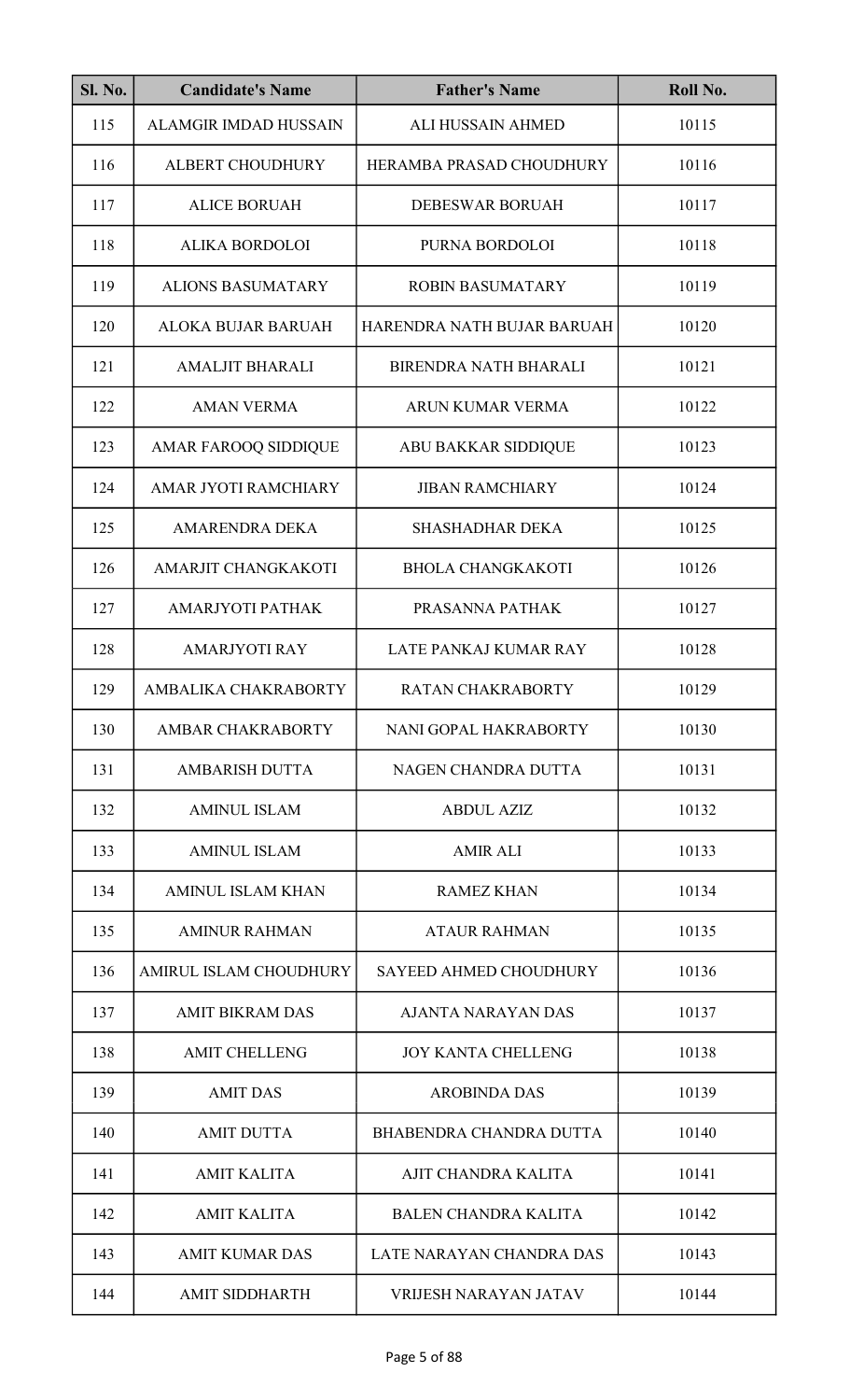| <b>Sl. No.</b> | <b>Candidate's Name</b>                  | <b>Father's Name</b>       | Roll No. |
|----------------|------------------------------------------|----------------------------|----------|
| 145            | <b>AMITANGSHU ROY</b>                    | <b>ANANTA ROY</b>          | 10145    |
| 146            | <b>AMLAN HAZARIKA</b>                    | <b>GAUTAM HAZARIKA</b>     | 10146    |
| 147            | <b>AMLAN JYOTI DAS</b>                   | PRADIP KUMAR DAS           | 10147    |
| 148            | AMLAN JYOTI SAIKIA                       | <b>DEBA SAIKIA</b>         | 10148    |
| 149            | <b>AMLAN SENAPATI</b>                    | <b>GAUTAM SENAPATI</b>     | 10149    |
| 150            | <b>AMRIT KUMAR NEOG</b>                  | PRODIP CHANDRA NEOG        | 10150    |
| 151            | <b>ANAMIKA DEKA</b>                      | LATE ARUN CHANDRA DEKA     | 10151    |
| 152            | <b>ANAMIKA HOJAI</b>                     | <b>DESODAO HOJAI</b>       | 10152    |
| 153            | <b>ANAND KUMAR PRASAD</b>                | YAMUNA PRASAD              | 10153    |
| 154            | <b>ANANDA BASUMATARY</b>                 | LT RANJAN BASUMATARY       | 10154    |
| 155            | <b>ANANYA BARUAH</b>                     | DR BIBHU CHARAN BARUAH     | 10155    |
| 156            | <b>ANANYA KALITA</b>                     | <b>SACHINDRA KALITA</b>    | 10156    |
| 157            | ANASUYA GOSWAMI                          | <b>BHAGABAN GOSWAMI</b>    | 10157    |
| 158            | <b>ANDROSE GOGOI</b>                     | LALIT CHANDRA GOGOI        | 10158    |
| 159            | ANGAN KOUSHIK                            | BHUPENDRA NATH SARMA       | 10159    |
| 160            | ANGANA KAKOTY                            | <b>SOMESWAR KAKOTY</b>     | 10160    |
| 161            | <b>ANGOD THAKURIA</b>                    | KAMAL CHANDRA THAKURIA     | 10161    |
| 162            | ANGSHUMAN BHARALI                        | <b>LATE BIMAL BHARALI</b>  | 10162    |
| 163            | <b>ANGSHUMAN</b><br><b>BHATTACHARYA</b>  | BIPUL CHANDRA BHATTACHARYA | 10163    |
| 164            | <b>ANGSHUMAN</b><br><b>BHATTACHARYYA</b> | ALOKESWAR BHATTACHARYYA    | 10164    |
| 165            | ANGSHUMAN GAUTAM                         | RAMANI DHAR SARMA          | 10165    |
| 166            | ANGSHUMAN SARMA                          | <b>GIRIDHAR SARMA</b>      | 10166    |
| 167            | ANGSHUMAN SARMA                          | DILIP KUMAR SARMA          | 10167    |
| 168            | ANGSHUMAN TALUKDAR                       | <b>DILIP TALUKDAR</b>      | 10168    |
| 169            | ANGSHUMAN TALUKDAR                       | PRADIP TALUKDAR            | 10169    |
| 170            | ANIL KUMAR OJHA                          | RAMESH KUMAR OJHA          | 10170    |
| 171            | <b>ANIMESH BARUAH</b>                    | <b>ARPAN KR BARUAH</b>     | 10171    |
| 172            | <b>ANIMESH BHUYAN</b>                    | <b>DHULEN KUMAR BHUYAN</b> | 10172    |
| 173            | <b>ANIMESH DEKA</b>                      | <b>GUNARAM DEKA</b>        | 10173    |
| 174            | <b>ANIMESH PAUL</b>                      | <b>AMAR PAUL</b>           | 10174    |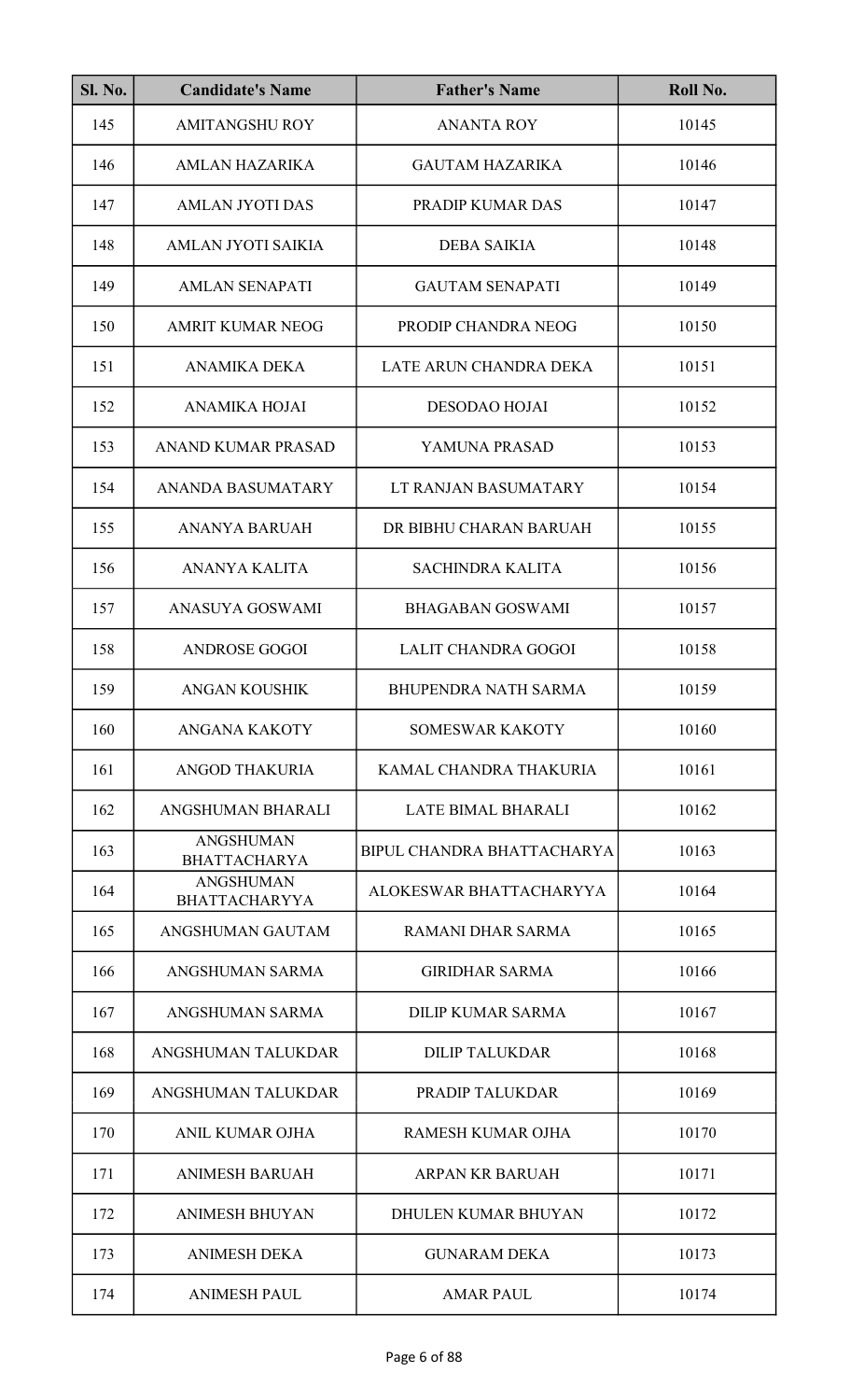| <b>Sl. No.</b> | <b>Candidate's Name</b>   | <b>Father's Name</b>                  | Roll No. |
|----------------|---------------------------|---------------------------------------|----------|
| 175            | <b>ANIMESH SAIKIA</b>     | LATE JAYANTA KUMAR SAIKIA             | 10175    |
| 176            | ANINDITA BHATTACHARJEE    | NIRMAL BHATTACHARJEE                  | 10176    |
| 177            | <b>ANINDITA BORGOHAIN</b> | <b>DILIP KUMAR BORGOHAIN</b>          | 10177    |
| 178            | <b>ANINDITA DAS</b>       | <b>SAILADIP DAS</b>                   | 10178    |
| 179            | ANINDITA GOGOI            | TAPAN KUMAR GOGOI                     | 10179    |
| 180            | <b>ANINDITA NATH</b>      | <b>ADITYA KUMAR NATH</b>              | 10180    |
| 181            | <b>ANINDITA RONGPIPI</b>  | PRITOM RONGPI                         | 10181    |
| 182            | <b>ANIRBAN BORAH</b>      | PRAFULLA BORAH                        | 10182    |
| 183            | <b>ANIRBAN CHOUDHURY</b>  | PHANINDRA NARAYAN<br><b>CHOUDHURY</b> | 10183    |
| 184            | ANIRBAN GOSWAMI           | DIP CHANDRA GOSWAMI                   | 10184    |
| 185            | ANIRBAN RAJBANGSHI        | PRADIP RAJBANGSHI                     | 10185    |
| 186            | ANIRUDDHA ADHIKARY        | NIRENDRA ADHIKARY                     | 10186    |
| 187            | ANIRUDDHA OJAH            | <b>GOBINDA OJAH</b>                   | 10187    |
| 188            | ANIRUDDHA SINGHA          | ANIL CHANDRA SINGHA                   | 10188    |
| 189            | <b>ANISH KUMAR JAIN</b>   | PRAVEEN KUMAR JAIN                    | 10189    |
| 190            | ANISH PRATIM DUTTA        | <b>JATINDRA NATH DUTTA</b>            | 10190    |
| 191            | ANISUL HAQUE BARBHUIYA    | ABDUL JABBAR BARBHUIYA                | 10191    |
| 192            | ANISUZZAMAN AHMED         | ABDUL MANNAN SHEIKH                   | 10192    |
| 193            | <b>ANJALI NATH</b>        | <b>HARESWAR NATH</b>                  | 10193    |
| 194            | <b>ANJAN BANDHU DAS</b>   | <b>GAJENDRA NATH DAS</b>              | 10194    |
| 195            | <b>ANJAN DEKA</b>         | NARAYAN CHANDRA DEKA                  | 10195    |
| 196            | ANJAN JYOTI GOGOI         | <b>BIRENDRA NATH GOGOI</b>            | 10196    |
| 197            | <b>ANJAN SAIKIA</b>       | <b>BIREANDR KUMAR SAIKIA</b>          | 10197    |
| 198            | <b>ANKIT BORBORA</b>      | PRASANTA BORBORA                      | 10198    |
| 199            | <b>ANKIT GHOSH</b>        | <b>BISWAJIT GHOSH</b>                 | 10199    |
| 200            | <b>ANKIT KHETAN</b>       | <b>SUBHASH KHETAN</b>                 | 10200    |
| 201            | <b>ANKIT KUMAR</b>        | <b>TIKA RAM NEWAR</b>                 | 10201    |
| 202            | ANKIT PRATIM GOSWAMI      | PRANAB CH GOSWAMI                     | 10202    |
| 203            | <b>ANKITA GOGOI</b>       | PURNA GOGOI                           | 10203    |
| 204            | <b>ANKITA KAKATI</b>      | MUNINDRA KAKATI                       | 10204    |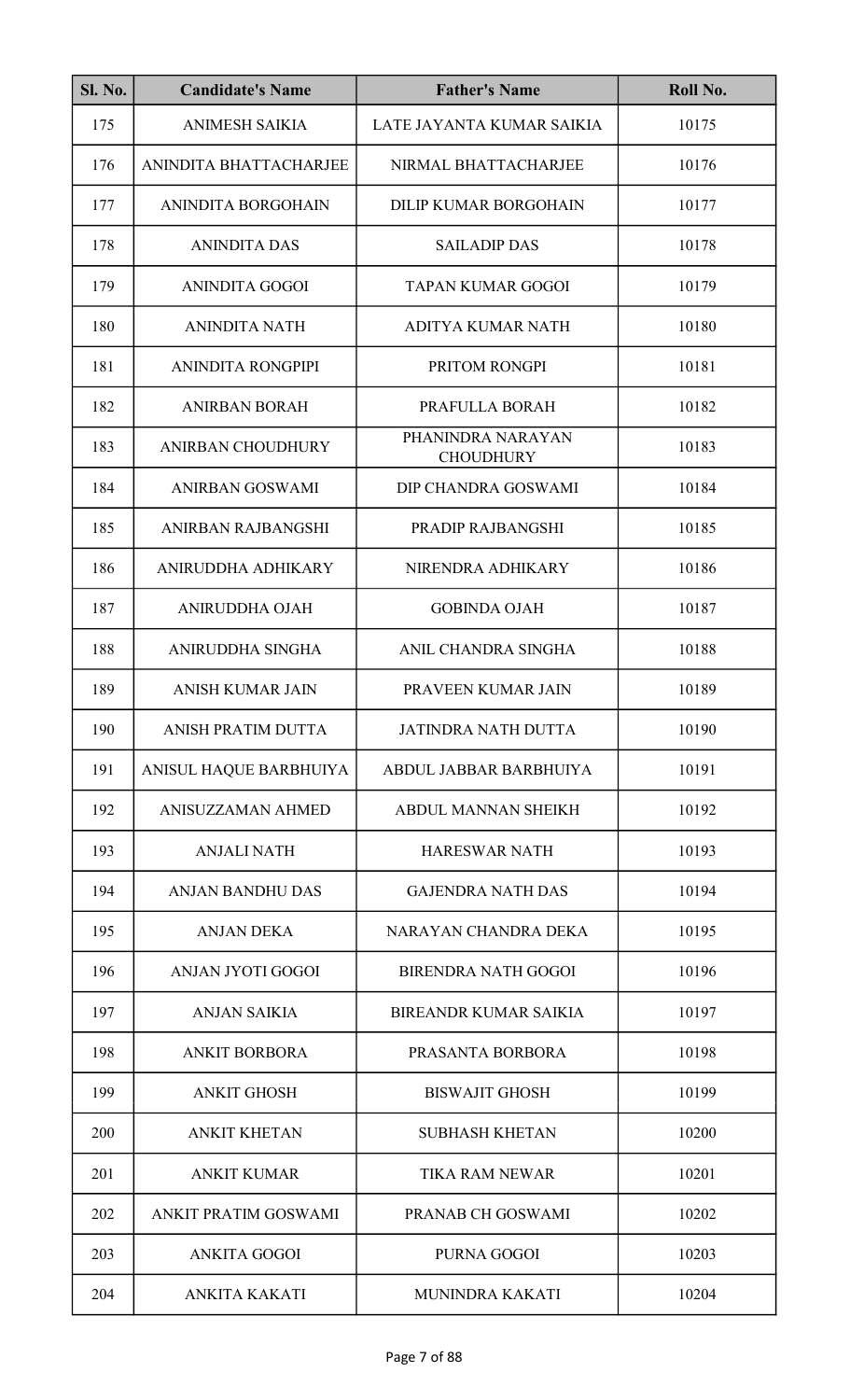| <b>Sl. No.</b> | <b>Candidate's Name</b>                   | <b>Father's Name</b>        | Roll No. |
|----------------|-------------------------------------------|-----------------------------|----------|
| 205            | <b>ANKITA MAZUMDAR</b>                    | <b>NABA KUMAR MAZUMDAR</b>  | 10205    |
| 206            | <b>ANKITA PATOWARY</b>                    | <b>AJIT KUMAR PATOWARY</b>  | 10206    |
| 207            | <b>ANKU MEDHI</b>                         | <b>MANI RAM MEDHI</b>       | 10207    |
| 208            | <b>ANKUMANI DAS</b>                       | PABITRA DAS                 | 10208    |
| 209            | <b>ANKUR BHUYAN</b>                       | <b>NAGEN BHUYAN</b>         | 10209    |
| 210            | <b>ANKUR CHOUDHURY</b>                    | <b>HARIDEV CHOUDHURY</b>    | 10210    |
| 211            | <b>ANKUR DAS</b>                          | <b>ASHIM KUMAR DAS</b>      | 10211    |
| 212            | <b>ANKUR GOSWAMI</b>                      | DIP CHANDRA GOSWAMI         | 10212    |
| 213            | ANKUR JYOTI DAS                           | NIROD CHNDRA DAS            | 10213    |
| 214            | <b>ANKUR KALITA</b>                       | THANURAM KALITA             | 10214    |
| 215            | <b>ANKUR KR RAY</b>                       | <b>KAMINI KANTA RAY</b>     | 10215    |
| 216            | <b>ANKUR NEOG</b>                         | <b>MOINA PRASAD NEOG</b>    | 10216    |
| 217            | <b>ANKUR PAUL</b>                         | <b>SADHAN CHANDRA PAUL</b>  | 10217    |
| 218            | <b>ANKUR SARMAH</b>                       | ANUP KUMAR SARMAH           | 10218    |
| 219            | <b>ANKURJYOTI</b><br><b>BHATTACHARYA</b>  | MANORANJAN BHATTACHARYA     | 10219    |
| 220            | ANKURJYOTI TALUKDAR                       | <b>DIMBESWAR TALUKDAR</b>   | 10220    |
| 221            | <b>ANOD KULI</b>                          | LT GOGESWAR KULI            | 10221    |
| 222            | <b>ANOWAR HUSSAIN</b>                     | <b>ABDUL BAFEN</b>          | 10222    |
| 223            | <b>ANTARA BANERJEE</b>                    | KULENDRA NATH BANERJEE      | 10223    |
| 224            | <b>ANTARIKSHA</b><br><b>BHATTACHARYYA</b> | DILIP KUMAR BHATTACHARYYA   | 10224    |
| 225            | <b>ANUBHA BARUAH</b>                      | AMARENDRA MALLA BARUAH      | 10225    |
| 226            | <b>ANUBHAV DEKA</b>                       | <b>DANDESWAR DEKA</b>       | 10226    |
| 227            | <b>ANUJ BARMAN</b>                        | <b>ANIL BARMAN</b>          | 10227    |
| 228            | <b>ANUP DAS</b>                           | <b>CHANDI RAM DAS</b>       | 10228    |
| 229            | <b>ANUP JYOTI ROY</b>                     | <b>AMAL CHANDRA ROY</b>     | 10229    |
| 230            | <b>ANUPAL BARUAH</b>                      | <b>JITENDRA NATH BARUAH</b> | 10230    |
| 231            | <b>ANUPAM BORTHAKUR</b>                   | <b>BAIDYA BORTHAKUR</b>     | 10231    |
| 232            | ANUPAM HAZARIKA                           | <b>GOBIND HAZARIKA</b>      | 10232    |
| 233            | <b>ANUPAMA ROY</b>                        | <b>AJOY KRISHNA ROY</b>     | 10233    |
| 234            | <b>ANUPJYOTI DAS</b>                      | <b>TANURAM DAS</b>          | 10234    |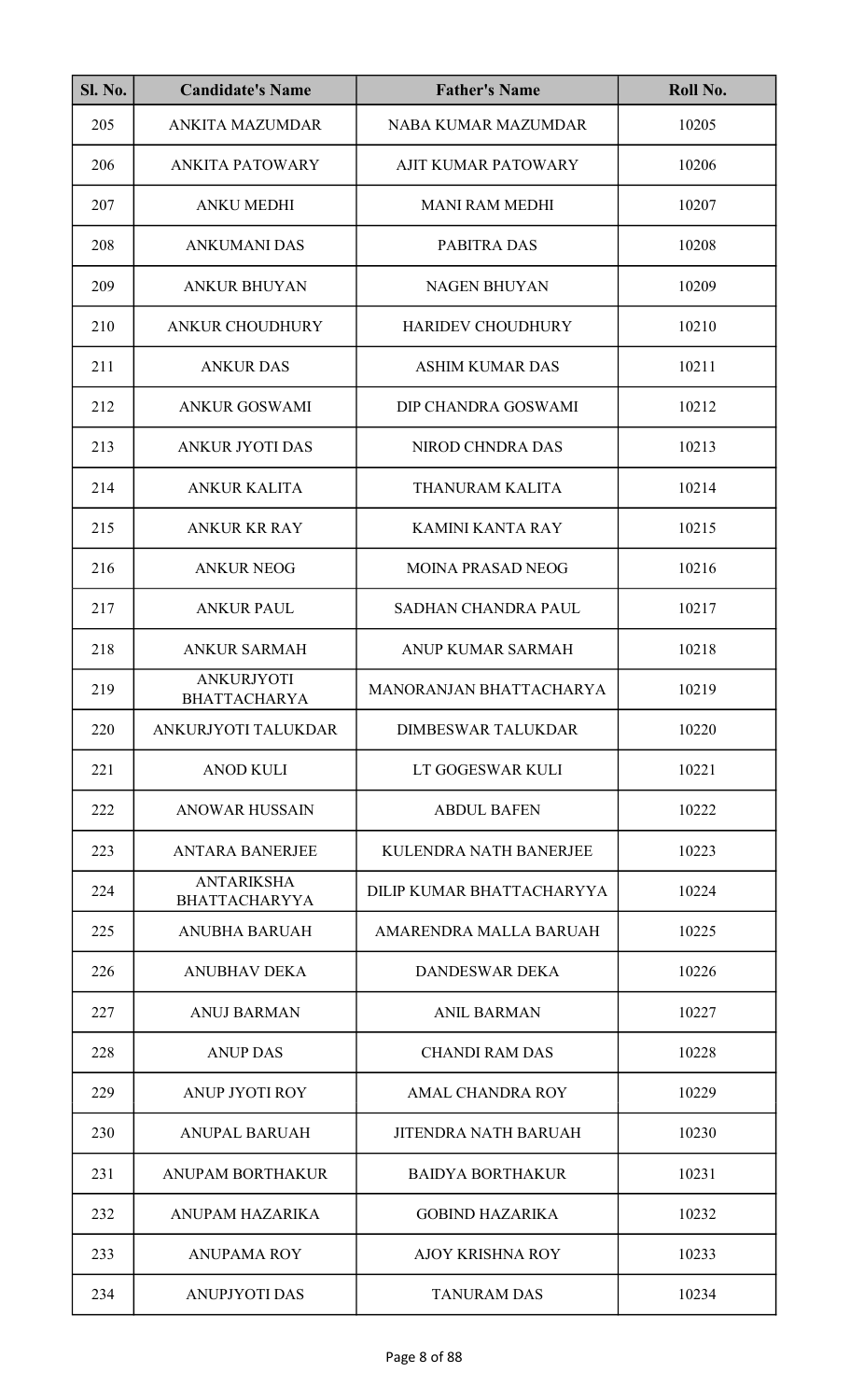| <b>Sl. No.</b> | <b>Candidate's Name</b> | <b>Father's Name</b>         | Roll No. |
|----------------|-------------------------|------------------------------|----------|
| 235            | ANUPJYOTI DEURI         | ARUN KUMAR DEURI             | 10235    |
| 236            | ANUPJYOTI SAHARIA       | NARENDRA SAHARIA             | 10236    |
| 237            | <b>ANUPOM PAUL</b>      | MONMOTH KUMAR PAUL           | 10237    |
| 238            | <b>ANUPRITEE DAS</b>    | <b>RABIN KUMAR DAS</b>       | 10238    |
| 239            | <b>ANURAG BAROOAH</b>   | <b>BIPUL KR BARUAH</b>       | 10239    |
| 240            | ANURAG CHAKRABORTY      | <b>ASIM CHAKRABORTY</b>      | 10240    |
| 241            | <b>ANURAG DEB</b>       | <b>ARUNUDOY DEB</b>          | 10241    |
| 242            | <b>ANURAG DUTTA</b>     | <b>GUNA DUTTA</b>            | 10242    |
| 243            | <b>ANURAG DUTTA</b>     | <b>GUNA DUTTA</b>            | 10243    |
| 244            | <b>ANURAG GOGOI</b>     | PHULESWAR GOGOI              | 10244    |
| 245            | <b>ANURAG GOGOI</b>     | DIGANTA KUMAR GOGOI          | 10245    |
| 246            | <b>ANURAG HANDIQUE</b>  | <b>BHOIROB HANDIQUE</b>      | 10246    |
| 247            | ANURAG HAZARIKA         | PRAMOD HAZARIKA              | 10247    |
| 248            | <b>ANURAG SAHANI</b>    | <b>FAGUNI BAHANI</b>         | 10248    |
| 249            | ANURAG SAIKIA           | <b>SAPON SAIKIA</b>          | 10249    |
| 250            | <b>ANURAG SAIKIA</b>    | <b>SUSHIL KUMAR SAIKIA</b>   | 10250    |
| 251            | <b>ANURAG THAKURIA</b>  | KUSHAL THAKURIA              | 10251    |
| 252            | ANURUPA PATHAK          | PRABHAT PATHAK               | 10252    |
| 253            | <b>ANUSUYA ACHARJEE</b> | PRADIP KUMAR ACHARJEE        | 10253    |
| 254            | ANUSUYA SAIKIA          | <b>DURLOV SAIKIA</b>         | 10254    |
| 255            | ANWESHA GAYAN           | <b>LAKHESWAR GAYAN</b>       | 10255    |
| 256            | <b>APARAJITA DAS</b>    | LATE MUKUL CHANDRA DAS       | 10256    |
| 257            | <b>APRANJU DEWAN</b>    | <b>CHIDANANDA DEWAN</b>      | 10257    |
| 258            | APRATIM BORDOLOI        | <b>SANJIB KUMAR BORDOLOI</b> | 10258    |
| 259            | <b>APURBA DAS</b>       | <b>LATE JADAV DAS</b>        | 10259    |
| 260            | APURBA JYOTI NEOG       | <b>MONORANJAN NEOG</b>       | 10260    |
| 261            | <b>APURBA KATAKI</b>    | <b>MAHENDRA KATAKI</b>       | 10261    |
| 262            | APURBA KUMAR HAZARIKA   | SREEMANTA MOHAN HAZARIKA     | 10262    |
| 263            | APURBA PRODHANI         | RANJIT KUMAR PRODHANI        | 10263    |
| 264            | ARADINDU SUKLABAIDYA    | CHITTA RANJAN SUKLABAIDYA    | 10264    |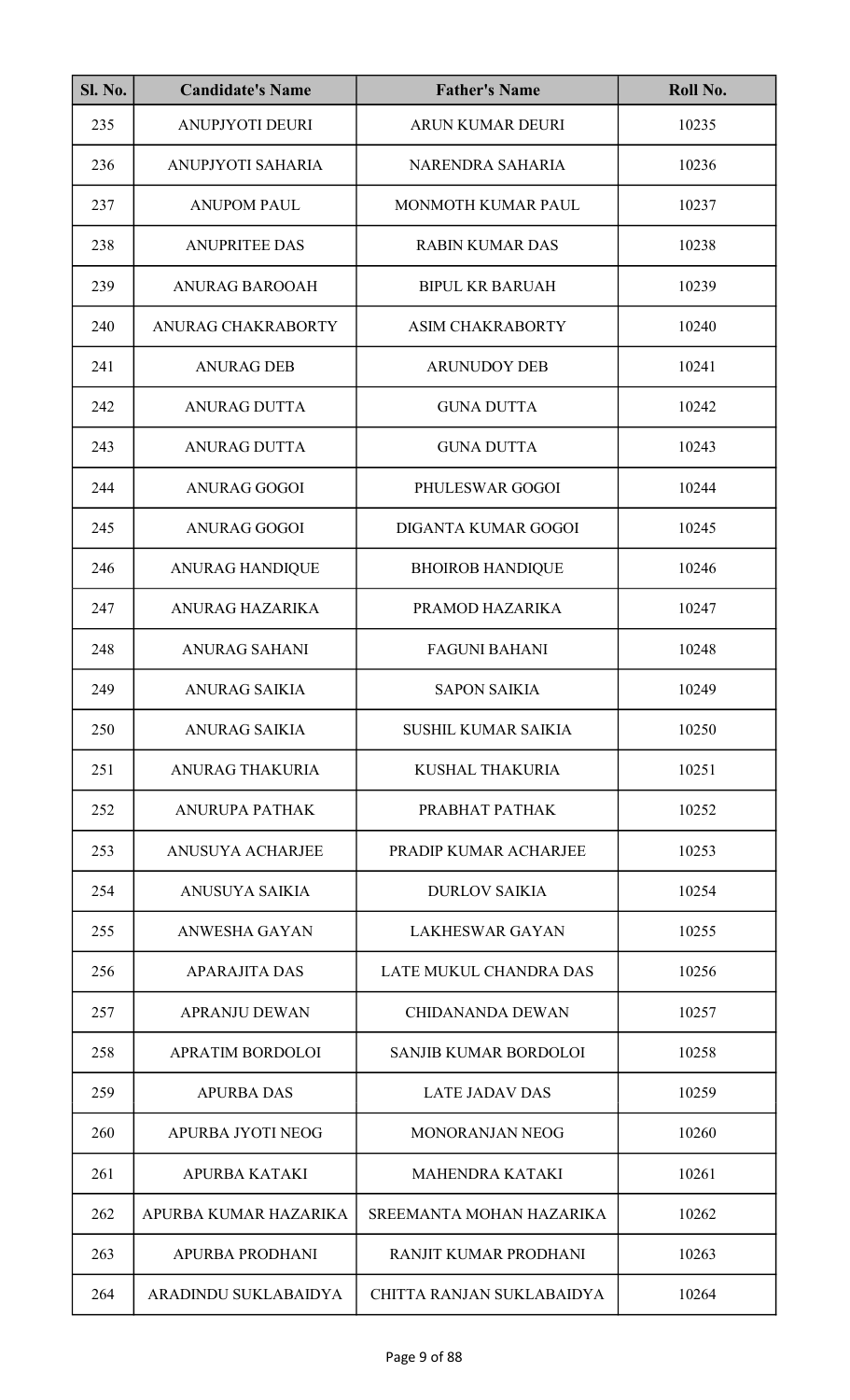| <b>Sl. No.</b> | <b>Candidate's Name</b>                   | <b>Father's Name</b>           | Roll No. |
|----------------|-------------------------------------------|--------------------------------|----------|
| 265            | ARBIND KUMAR TIWARI                       | <b>RUPDEO TIWARI</b>           | 10265    |
| 266            | ARCHITA BHATTACHARYYA                     | PURANDAR BHATTACHARYYA         | 10266    |
| 267            | <b>ARIF ANSARI</b>                        | <b>JALIL ANSARI</b>            | 10267    |
| 268            | <b>ARIFA RAHMAN</b>                       | <b>ATOWAR RAHMAN</b>           | 10268    |
| 269            | ARIFUL HOQUE CHAUDHURY                    | <b>SHAMSUL HOQUE CHAUDHURY</b> | 10269    |
| 270            | <b>ARIFUL PASHA</b>                       | <b>LATE SHAHNOWAZ PASHA</b>    | 10270    |
| 271            | <b>ARIHANA GOGOI</b>                      | <b>GHANASHYAM GOGOI</b>        | 10271    |
| 272            | <b>ARINDAM DAS</b>                        | <b>REBA KANTA DAS</b>          | 10272    |
| 273            | <b>ARINDAM KAR</b>                        | <b>DIBYENDU KAR</b>            | 10273    |
| 274            | <b>ARINDAM ROY</b>                        | <b>AJOY SINDHU ROY</b>         | 10274    |
| 275            | <b>ARINDAM SINHA</b>                      | <b>ALAK BARAN SINHA</b>        | 10275    |
| 276            | <b>ARINDAM THAKURIA</b>                   | SURENDRA NATH THAKURIA         | 10276    |
| 277            | <b>ARINDOM BORA</b>                       | <b>AKAN BORA</b>               | 10277    |
| 278            | <b>ARINDOM DAS</b>                        | <b>HARIN CH DAS</b>            | 10278    |
| 279            | <b>ARINDOM DUTTA</b>                      | <b>ARABINDA DUTTA</b>          | 10279    |
| 280            | ARINDOM JYOTI KASHYAP                     | <b>UPEN SARMA</b>              | 10280    |
| 281            | <b>ARLINA KASHYAP</b>                     | <b>ARUN DAIMARY</b>            | 10281    |
| 282            | <b>ARNAB BHARALI</b>                      | <b>DWIPEN BHARALI</b>          | 10282    |
| 283            | <b>ARNAB BHATTACHARJEE</b>                | RANADHIR BHATTACHARJEE         | 10283    |
| 284            | <b>ARNAB JYOTI DAS</b>                    | <b>NAGEN CHANDRA DAS</b>       | 10284    |
| 285            | ARNAB KUMAR SINHA                         | ANANTA KUMAR SINHA             | 10285    |
| 286            | <b>ARNAB ROY</b>                          | <b>ABHIJIT ROY</b>             | 10286    |
| 287            | ARNABJYOTI SUTRADHAR                      | <b>GUNAJIT SUTRADHAR</b>       | 10287    |
| 288            | ARNAM JYOTI DEKA                          | <b>MAHADEV DEKA</b>            | 10288    |
| 289            | <b>ARPANA DAS</b>                         | DHANESWAR CHANDRA DAS          | 10289    |
| 290            | <b>ARPITA BARUAH</b>                      | <b>SAMANTA BARUAH</b>          | 10290    |
| 291            | <b>ARPITA DAS</b>                         | <b>ATUL CHANDRA DAS</b>        | 10291    |
| 292            | <b>ARPITA DUTTA</b>                       | VAIJAYANTA KUMAR DUTTA         | 10292    |
| 293            | <b>ARSHAD HUSSAIN</b><br><b>CHOUDHURY</b> | <b>AKBAR HUSSAIN CHOUDHURY</b> | 10293    |
| 294            | <b>ARUDYUTI DUTTA</b>                     | <b>SUBODH CHANDRA DUTTA</b>    | 10294    |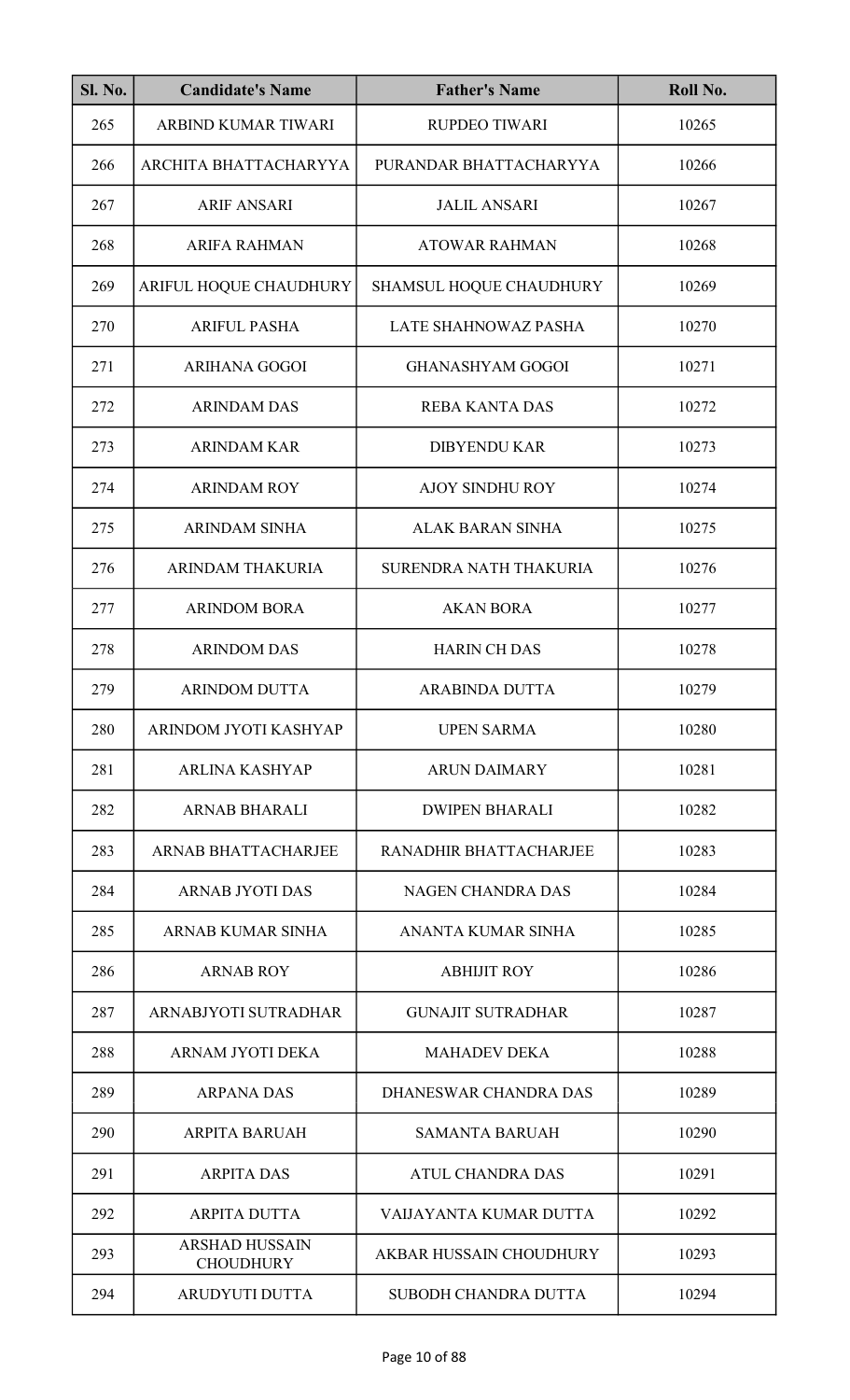| <b>Sl. No.</b> | <b>Candidate's Name</b>                 | <b>Father's Name</b>          | Roll No. |
|----------------|-----------------------------------------|-------------------------------|----------|
| 295            | ARUNABH CHOUDHURY                       | KHOKAN KUMAR CHOUDHURY        | 10295    |
| 296            | <b>ARUNABH SHARMA</b>                   | <b>AMALENDU SHARMA</b>        | 10296    |
| 297            | <b>ARUNAV DAS</b>                       | <b>KAMALA KANTA DAS</b>       | 10297    |
| 298            | <b>ARUNIMA BARMAN</b>                   | LT UGRA KANTA BARMAN          | 10298    |
| 299            | <b>ARUP CHETIA</b>                      | LOKESWAR CHETIA               | 10299    |
| 300            | ARUP JYOTI BAISHYA                      | <b>DIPAK BAISHYA</b>          | 10300    |
| 301            | <b>ARUP KUMAR BARMAN</b>                | <b>DILIP KUMAR BARMAN</b>     | 10301    |
| 302            | <b>ARUPJYOTI DAS</b>                    | PRASANNA RAM DAS              | 10302    |
| 303            | ARUPJYOTI DEV SARMA                     | JATINDRA NATH DEV SARMA       | 10303    |
| 304            | <b>ASADUL ALAM CHOUDHURY</b>            | <b>ABDUS SATTER CHOUDHURY</b> | 10304    |
| 305            | <b>ASHIF AHMED</b>                      | LT AMZAD ALI                  | 10305    |
| 306            | <b>ASHIF AHMED</b>                      | <b>MARTUZ ALI AHMED</b>       | 10306    |
| 307            | ASHIF AHMED CHOUDHURY                   | ABDUL AHAD CHOUDHURY          | 10307    |
| 308            | <b>ASHIF IRSHAD HUSSAIN</b>             | <b>ISLAM UDDIN AHMED</b>      | 10308    |
| 309            | ASHIM CHANDRA SARMA                     | MUKUL CHANDRA SARMA           | 10309    |
| 310            | <b>ASHIM KUMAR DUTTA</b>                | DEBA KUMAR DUTTA              | 10310    |
| 311            | <b>ASHIM SAIKIA</b>                     | <b>LATE SARAT SAIKIA</b>      | 10311    |
| 312            | <b>ASHIS KUMAR RAI</b>                  | <b>AMBICA PRASAD RAI</b>      | 10312    |
| 313            | <b>ASHIS NAIDING</b>                    | <b>NIRMAL NAIDING</b>         | 10313    |
| 314            | <b>ASHISH BORA</b>                      | DR DIPAK KUMAR BORA           | 10314    |
| 315            | ASHISH KUMAR AGARWALA                   | <b>BIJOY KUMAR AGARWALA</b>   | 10315    |
| 316            | <b>ASHISH NATH</b>                      | LATE SUNIL CHANDRA NATH       | 10316    |
| 317            | <b>ASHISH ROY</b>                       | <b>JAGDISH ROY</b>            | 10317    |
| 318            | <b>ASHOK KANTI PAUL</b>                 | <b>HIRA LAL PAUL</b>          | 10318    |
| 319            | <b>ASHRAF ALI SULTAN</b>                | <b>SULTAN ALI</b>             | 10319    |
| 320            | <b>ASHRAFUL ISLAM</b>                   | <b>KIMMODH ALI</b>            | 10320    |
| 321            | ASHUTOSH JHA DEEPAK                     | PASHUPATI KUMAR JHA           | 10321    |
| 322            | <b>ASHUTOSH ROY</b><br><b>CHOWDHURY</b> | ANJOY ROY CHOWDHURY           | 10322    |
| 323            | <b>ASIF KHAN</b>                        | YEASIN ALI KHAN               | 10323    |
| 324            | <b>ASIF LASKAR</b>                      | <b>MASHUK LASKAR</b>          | 10324    |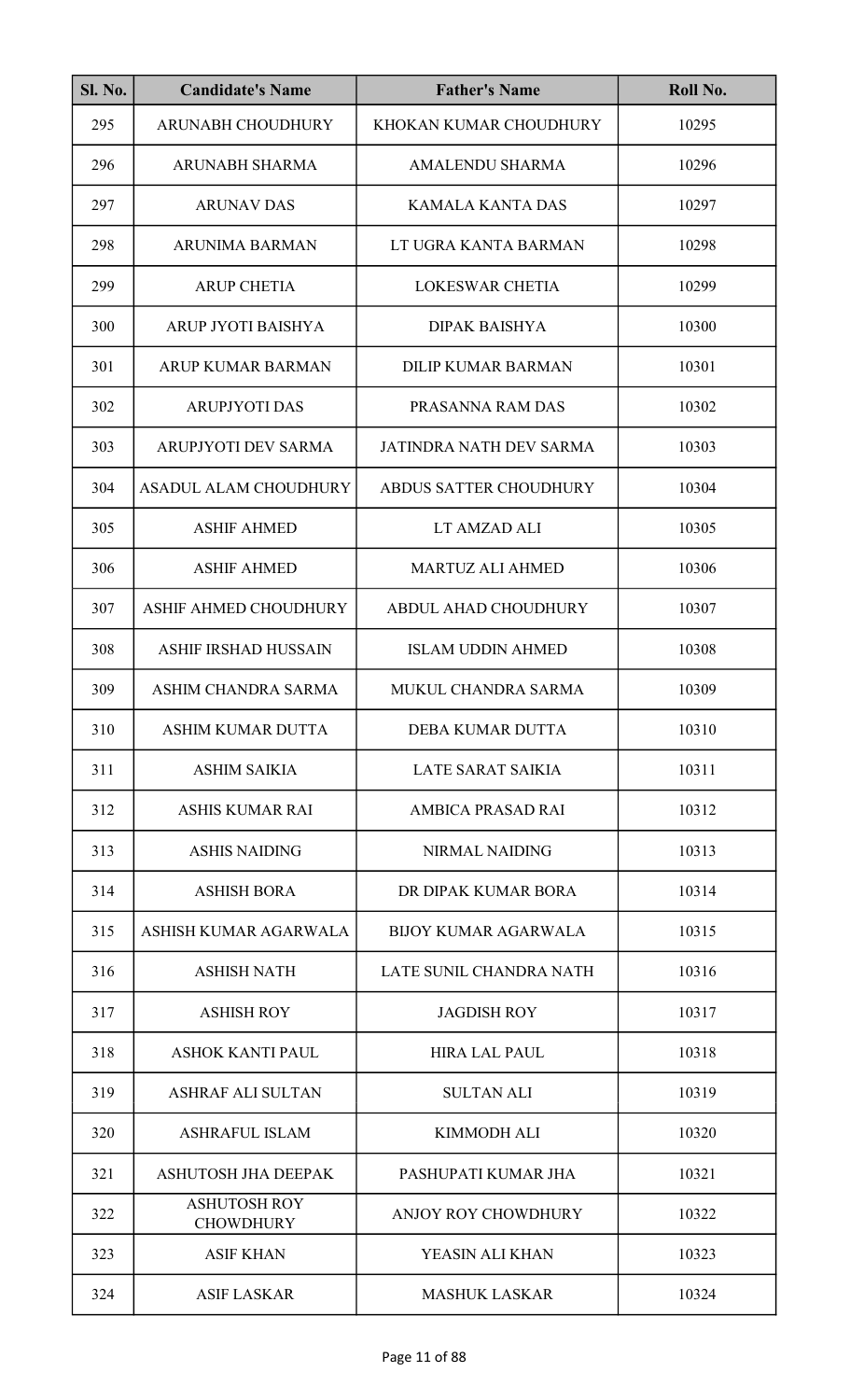| <b>Sl. No.</b> | <b>Candidate's Name</b>     | <b>Father's Name</b>        | Roll No. |
|----------------|-----------------------------|-----------------------------|----------|
| 325            | <b>ATIQUL ISLAM</b>         | <b>BAHARUL ISLAM</b>        | 10325    |
| 326            | <b>ATIQUR RAHMAN</b>        | <b>ABDUR RAHMAN</b>         | 10326    |
| 327            | <b>ATIQUR RAHMAN</b>        | <b>HABIBOR RAHMAN</b>       | 10327    |
| 328            | <b>ATOWAR RAHMAN</b>        | <b>ABDUL HAI MOLLAH</b>     | 10328    |
| 329            | <b>AULIA SK SALIM</b>       | <b>ABDUL MONNAF SK</b>      | 10329    |
| 330            | <b>AURANGZEB BIN ZALNUR</b> | <b>JALNUR ALI</b>           | 10330    |
| 331            | <b>AVINASH KUMAR KALITA</b> | PREMADHAR KALITA            | 10331    |
| 332            | <b>AVINASH PAUL</b>         | DAYAMAY PAUL                | 10332    |
| 333            | <b>AVISHEK CHAKRABORTY</b>  | AMALENDU CHAKRABORTY        | 10333    |
| 334            | <b>AYAN BHUYAN</b>          | <b>LATE PRANAB BHUYAN</b>   | 10334    |
| 335            | <b>AYAN DUTTA</b>           | AMAL KANTI DUTTA            | 10335    |
| 336            | AYAN JYOTI DEB ADHIKARY     | AMARESH CHANDRA ADHIKARY    | 10336    |
| 337            | AYESHA JULEKHA              | AMINUL ISLAM MOLLAH         | 10337    |
| 338            | <b>AYUSHMAN KASHYAP</b>     | <b>RAMESH SARMA</b>         | 10338    |
| 339            | AZAHAR UDDIN AHMED          | <b>INNAS ALI</b>            | 10339    |
| 340            | <b>AZAHARUL ISLAM</b>       | <b>MAHIDUL ISLAM</b>        | 10340    |
| 341            | AZAM MOHAMMAD NOOR          | <b>NOOR ALAM</b>            | 10341    |
| 342            | <b>AZIBAR RAHMAN</b>        | LT ABDUL GAFUR BEPARI       | 10342    |
| 343            | <b>AZIZ AHMAD CHOUDHURY</b> | ABDUL GAFFAR CHOUDHURY      | 10343    |
| 344            | <b>BABLI BURAGOHAIN</b>     | <b>JAGANNATH BURAGOHAIN</b> | 10344    |
| 345            | <b>BAHARUL HUSSAIN</b>      | <b>SARIFUL HUSSAIN</b>      | 10345    |
| 346            | <b>BAHUGUNA DALAI</b>       | <b>KUSHINDRA DALAI</b>      | 10346    |
| 347            | <b>BAIRAN MALO</b>          | <b>HACHUNI MALO</b>         | 10347    |
| 348            | <b>BAISALEE KHARGHARIA</b>  | <b>JIBON CH KHARGHARIA</b>  | 10348    |
| 349            | <b>BAISHALI CHETIA</b>      | <b>HRINMOY CHETIA</b>       | 10349    |
| 350            | <b>BANAKSHI BORA</b>        | <b>HITESWAR BORA</b>        | 10350    |
| 351            | <b>BANASHREE KALITA</b>     | <b>BANAMALI KALITA</b>      | 10351    |
| 352            | <b>BANASHREE NATH</b>       | PRAFULLA CH NATH            | 10352    |
| 353            | <b>BANASRI SARMAN</b>       | PRANAB KUMAR SARMA          | 10353    |
| 354            | <b>BANDANA BORGOHAIN</b>    | <b>LAKSHMI BORGOHAIN</b>    | 10354    |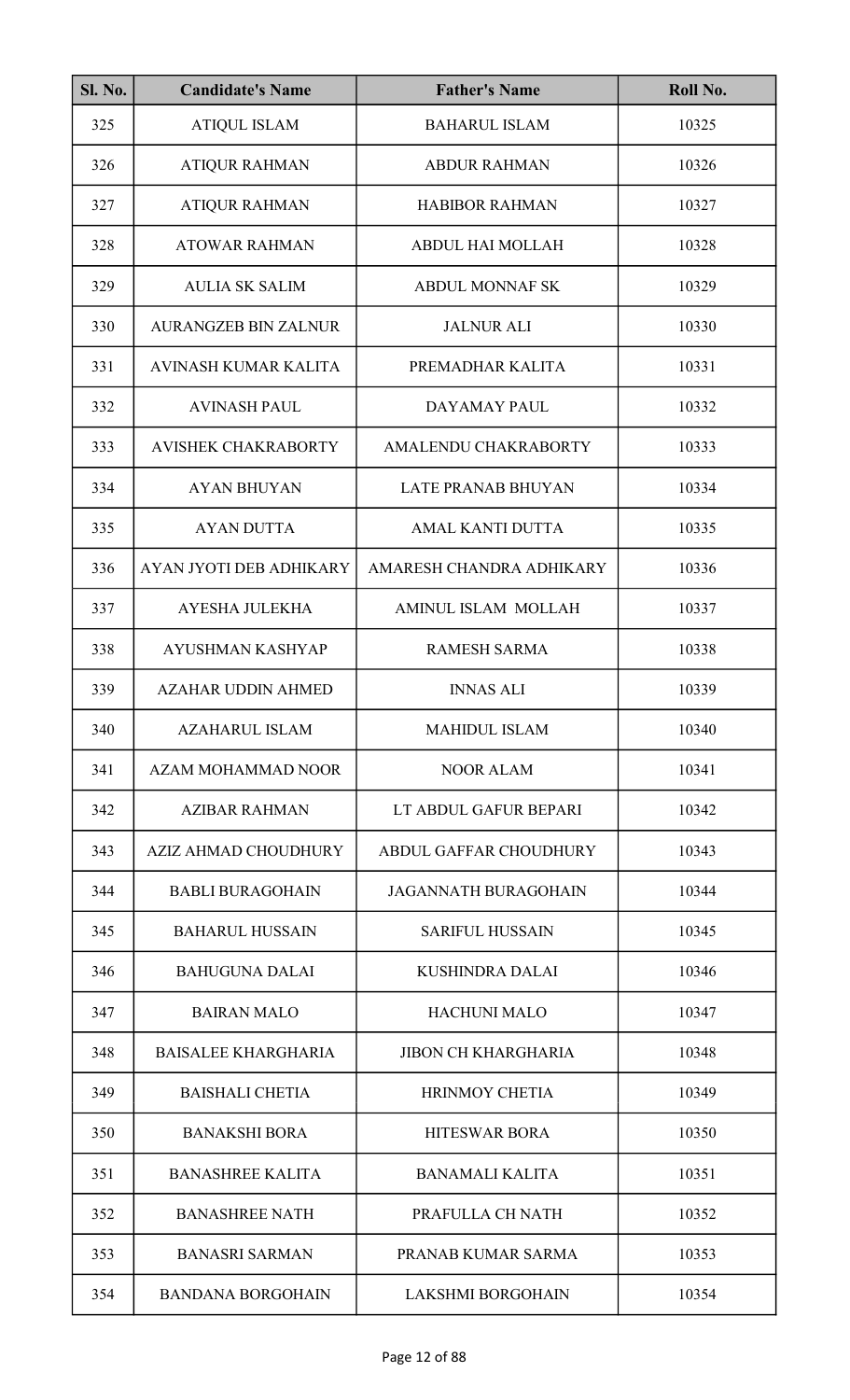| <b>Sl. No.</b> | <b>Candidate's Name</b>     | <b>Father's Name</b>       | Roll No. |
|----------------|-----------------------------|----------------------------|----------|
| 355            | <b>BANDANA GOGOI</b>        | LATE SUNIT RAM GOGOI       | 10355    |
| 356            | <b>BANKIM KALITA</b>        | DINABANDHU KALITA          | 10356    |
| 357            | <b>BARAKHA CHUTIA</b>       | <b>UMAKANTA CHUTIA</b>     | 10357    |
| 358            | <b>BARAKHA DAS</b>          | DHIREN CHANDRA DAS         | 10358    |
| 359            | <b>BARASHA BORUAH</b>       | <b>ATUL BORUAH</b>         | 10359    |
| 360            | <b>BARASHA KALITA</b>       | PARESH CHANDRA KALITA      | 10360    |
| 361            | <b>BARASHA MEDHI</b>        | <b>SUKLESWAR MEDHI</b>     | 10361    |
| 362            | <b>BARNALI BORA</b>         | LATE TARUN KUMAR BORA      | 10362    |
| 363            | <b>BARNALI DEVI</b>         | <b>DULAL CHANDRA SARMA</b> | 10363    |
| 364            | <b>BAROON HANDIQUE</b>      | SURESH CHANDRA HANDIQUE    | 10364    |
| 365            | <b>BARSA NEOG</b>           | <b>JITENDRA NATH NEOG</b>  | 10365    |
| 366            | <b>BARSHA SARMA</b>         | <b>DILIPA KUMAR SARMA</b>  | 10366    |
| 367            | <b>BEDA BRATA BORAH</b>     | <b>AMRIT JYOTI BORAH</b>   | 10367    |
| 368            | <b>BEDABRATA GHOSE</b>      | <b>BIJOY KRISHNA GHOSE</b> | 10368    |
| 369            | <b>BEDABRATA KALITA</b>     | KALYAN KALITA              | 10369    |
| 370            | <b>BEDANGA BARUA</b>        | <b>ANUP KUMAR BARUA</b>    | 10370    |
| 371            | <b>BEDANJAL KABYA NEOG</b>  | KABYAJYOTI NEOG            | 10371    |
| 372            | <b>BEDANTA BIKASH DUTTA</b> | <b>JATINDRA NATH DUTTA</b> | 10372    |
| 373            | <b>BEDANTA BIKRAM BORAH</b> | NARAYAN CHANDRA BORAH      | 10373    |
| 374            | <b>BEDANTA DEKA</b>         | <b>HARIPAD DEKA</b>        | 10374    |
| 375            | <b>BEGUM EMTE AJOM</b>      | <b>ABDUL MOTLEB</b>        | 10375    |
| 376            | <b>BHABA JYOTI DAS</b>      | LATE SHYAMA PRASAD DAS     | 10376    |
| 377            | <b>BHABA JYOTI NATH</b>     | <b>BIKUL CHANDRA NATH</b>  | 10377    |
| 378            | <b>BHABAJIT NATH</b>        | <b>GENDU MAHAN NATH</b>    | 10378    |
| 379            | <b>BHABATOSH DIHINGIA</b>   | LATE JAYANTA DIHINGIA      | 10379    |
| 380            | <b>BHABATOSH HAZARIKA</b>   | HAREKRISHNA HAZARIKA       | 10380    |
| 381            | <b>BHANITA KAKATI</b>       | NILKANTA KAKATI            | 10381    |
| 382            | <b>BHARAT PRASAD</b>        | <b>SURENDRA PRASAD</b>     | 10382    |
| 383            | <b>BHARGAB HANDIQUE</b>     | <b>ARUN HANDIQUE</b>       | 10383    |
| 384            | <b>BHARGAB SAIKIA</b>       | <b>DILIP SAIKIA</b>        | 10384    |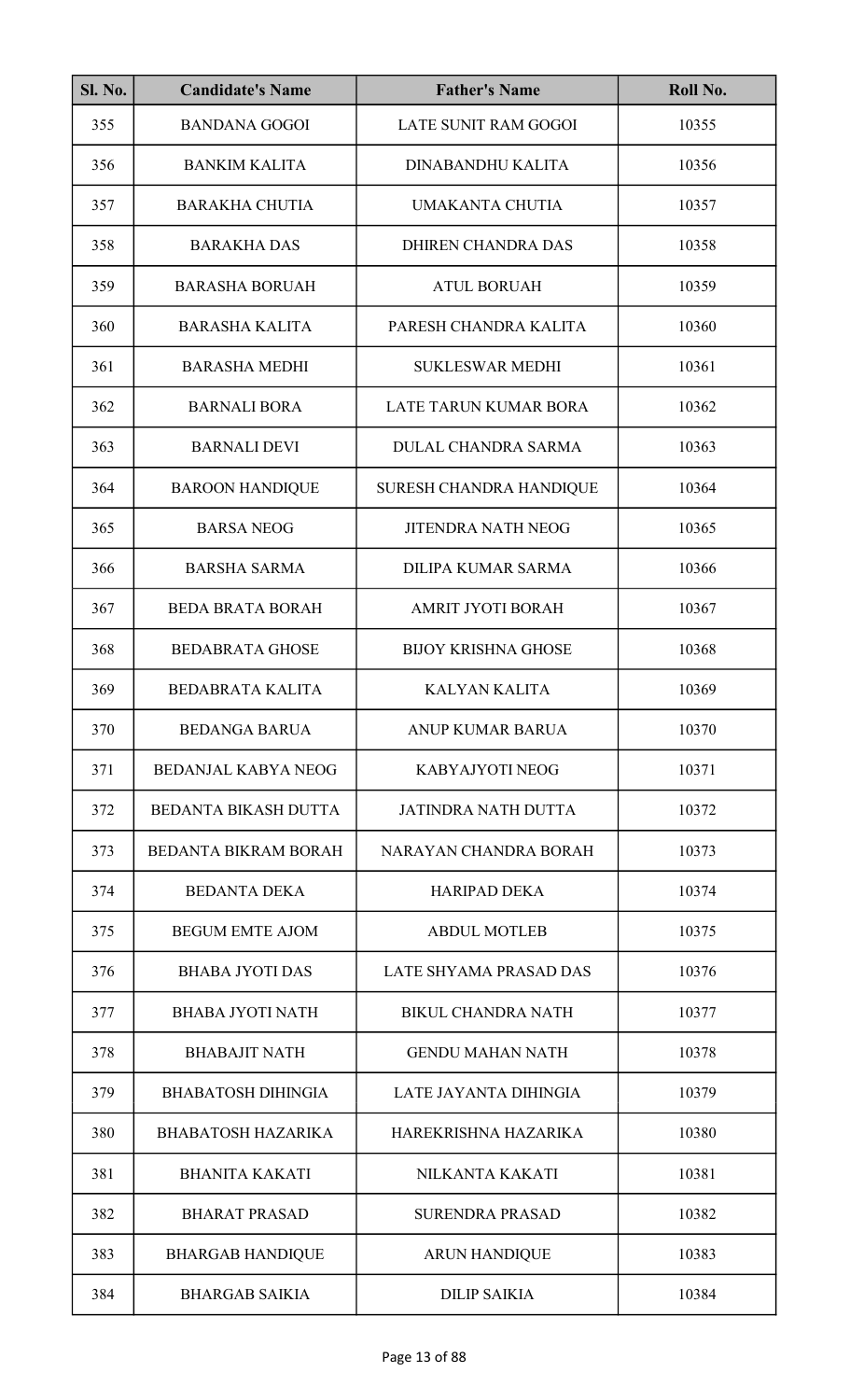| <b>Sl. No.</b> | <b>Candidate's Name</b>        | <b>Father's Name</b>        | Roll No. |
|----------------|--------------------------------|-----------------------------|----------|
| 385            | <b>BHARGAB SAIKIA</b>          | <b>JOGAT SAIKIA</b>         | 10385    |
| 386            | <b>BHARGAB SARMA</b>           | LATE PRABIN KUMAR SARMA     | 10386    |
| 387            | <b>BHARGAB SHARMA</b>          | HIMANGSHU KR SARMA          | 10387    |
| 388            | <b>BHARGAV DEKA</b>            | <b>HAREN DEKA</b>           | 10388    |
| 389            | <b>BHARGAV JYOTI BORAH</b>     | LATE RATHINDRA NATH BORAH   | 10389    |
| 390            | <b>BHARGAV JYOTI ROY</b>       | <b>DILIP ROY</b>            | 10390    |
| 391            | <b>BHARGAV KALITA</b>          | THANESWAR KALITA            | 10391    |
| 392            | <b>BHARGAV KATAKI</b>          | <b>MAHENDRA KATAKI</b>      | 10392    |
| 393            | <b>BHARGAV LAHON</b>           | <b>BISWAJIT LAHON</b>       | 10393    |
| 394            | <b>BHARGAV PRATIM ROY</b>      | <b>BHASKAR ROY</b>          | 10394    |
| 395            | <b>BHARGAV TAMULI</b>          | <b>DILIP KR TAMULI</b>      | 10395    |
| 396            | <b>BHARGAVI SARMA</b>          | HITESH CHANDRA SARMA        | 10396    |
| 397            | <b>BHARGOBI GOGOI</b>          | <b>GIRISH GOGOI</b>         | 10397    |
| 398            | <b>BHARGOV PHUKAN</b>          | <b>PULIN PHUKAN</b>         | 10398    |
| 399            | <b>BHARJIL KALITA</b>          | <b>GANGADHAR KALITA</b>     | 10399    |
| 400            | <b>BHASHASMITA RAMCHIARY</b>   | DEBENDRA NATH DAS           | 10400    |
| 401            | <b>BHASKAR BARUAH</b>          | NIBARAN NARAYAN BARUAH      | 10401    |
| 402            | <b>BHASKAR BARUAH</b>          | <b>LOHIT BARUAH</b>         | 10402    |
| 403            | <b>BHASKAR BIJOY KASHYAP</b>   | RATUL MAHANTA               | 10403    |
| 404            | <b>BHASKAR JYOTI BORA</b>      | ANIL CHANDRA BORA           | 10404    |
| 405            | <b>BHASKAR JYOTI BORGOHAIN</b> | <b>SATYEN BORGOHAIN</b>     | 10405    |
| 406            | <b>BHASKAR JYOTI DAS</b>       | <b>SURENDRA NATH DAS</b>    | 10406    |
| 407            | <b>BHASKAR JYOTI DEKA</b>      | HARI CHANDRA DEKA           | 10407    |
| 408            | <b>BHASKAR JYOTI HALOI</b>     | <b>HARMOHAN HALOI</b>       | 10408    |
| 409            | <b>BHASKAR JYOTI HAZARIKA</b>  | PUTUL HAZARIKA              | 10409    |
| 410            | <b>BHASKAR JYOTI KALITA</b>    | DHARMA KANTA KALITA         | 10410    |
| 411            | <b>BHASKAR JYOTI KALITA</b>    | PURNANANDA KALITA           | 10411    |
| 412            | <b>BHASKAR JYOTI MEDHI</b>     | RADHIKA RAM MEDHI           | 10412    |
| 413            | <b>BHASKAR JYOTI RABHA</b>     | <b>JHAMAL CHANDRA RABHA</b> | 10413    |
| 414            | <b>BHASKAR JYOTI SAIKIA</b>    | <b>RABI RAM SAIKIA</b>      | 10414    |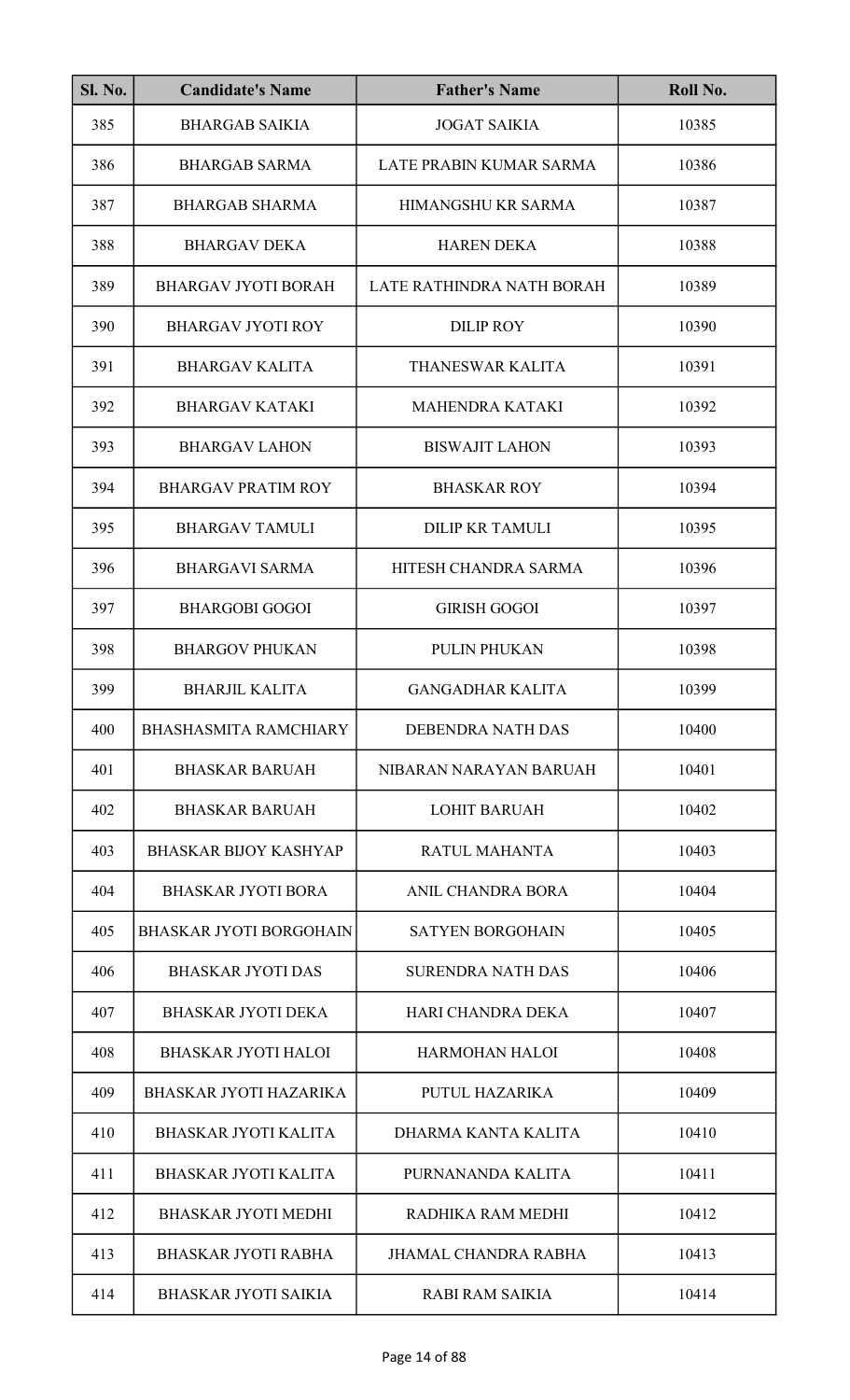| <b>Sl. No.</b> | <b>Candidate's Name</b>                   | <b>Father's Name</b>          | Roll No. |
|----------------|-------------------------------------------|-------------------------------|----------|
| 415            | <b>BHASKAR JYOTI SAIKIA</b>               | <b>INDRESWAR SAIKIA</b>       | 10415    |
| 416            | <b>BHASKAR JYOTI SARMA</b>                | DHARMESWAR SARMA              | 10416    |
| 417            | <b>BHASKAR PRATIM DEKA</b>                | <b>DANESWAR DEKA</b>          | 10417    |
| 418            | <b>BHASKAR SAHA</b>                       | <b>ARUP KUMAR SAHA</b>        | 10418    |
| 419            | <b>BHASKAR TAYE</b>                       | PRAFULLA TAYE                 | 10419    |
| 420            | <b>BHASKARJIT BORA</b>                    | <b>LOHIT CHANDRA BORA</b>     | 10420    |
| 421            | <b>BHASKARJYOTI KALITA</b>                | <b>GOPAL CHANDRA KALITA</b>   | 10421    |
| 422            | <b>BHASWAR KAUSHIK</b>                    | <b>GIRINDRA NATH SARMA</b>    | 10422    |
| 423            | <b>BHASWATEE BAISHYA</b>                  | NIREN CHANDRA BAISHYA         | 10423    |
| 424            | <b>BHASWATI BARKAKATI</b>                 | <b>MATHURA BARKAKATI</b>      | 10424    |
| 425            | <b>BHASWATI CHOUDHURY</b>                 | <b>BIBEKA NANDA CHOUDHURY</b> | 10425    |
| 426            | <b>BHASWATI DUTTA</b>                     | KAMALENDU DUTTA               | 10426    |
| 427            | <b>BHASWATI KALITA</b>                    | <b>BAPAN CHANDRA KALITA</b>   | 10427    |
| 428            | <b>BHASWATI PATHAK</b>                    | LT MADHU RAM PATHAK           | 10428    |
| 429            | <b>BHASWATI SHARMA</b>                    | GOBINDRA CHANDRA SHARMA       | 10429    |
| 430            | <b>BHASWATI TALUKDAR</b>                  | SAILENDRA KUMAR TALUKDAR      | 10430    |
| 431            | <b>BHAWARNAB GAUTAM</b>                   | KANAK CHANDRA SARMAH          | 10431    |
| 432            | <b>BHIMLAL KONWAR</b>                     | <b>BABUL KONWAR</b>           | 10432    |
| 433            | <b>BHINTU MONI DEORI</b>                  | <b>GUNESWAR DEORI</b>         | 10433    |
| 434            | <b>BHUPAN BODO</b>                        | <b>NARESH BODO</b>            | 10434    |
| 435            | <b>BHUSHAN DEURI</b>                      | <b>BIMALA PRASAD DEURI</b>    | 10435    |
| 436            | <b>BIBEK BIKASH GOGOI</b>                 | <b>DIGANTA GOGOI</b>          | 10436    |
| 437            | <b>BIBEK SAHA</b>                         | <b>BIDESH CHANDRA SAHA</b>    | 10437    |
| 438            | <b>BIBHAB KUMAR DAS</b>                   | <b>RATNA KANTA DAS</b>        | 10438    |
| 439            | <b>BIBHASH SUTRADHAR</b>                  | <b>RUHIDAS SUTRADHAR</b>      | 10439    |
| 440            | <b>BIBHUJIT SHYAM</b>                     | <b>BULOO SHYAM</b>            | 10440    |
| 441            | <b>BIBHUTI BAISHYA</b>                    | PUTUL BAISHYA                 | 10441    |
| 442            | <b>BIBHUTI BHUSAN SARMAH</b>              | <b>BIPIN CHANDRA SARMAH</b>   | 10442    |
| 443            | <b>BIBHUTI BHUSHAN</b><br><b>BHARDWAJ</b> | <b>NABA KUMAR SARMAH</b>      | 10443    |
| 444            | <b>BIBOJEET HAFLONGBAR</b>                | <b>GOPINATH HAFLONGBAR</b>    | 10444    |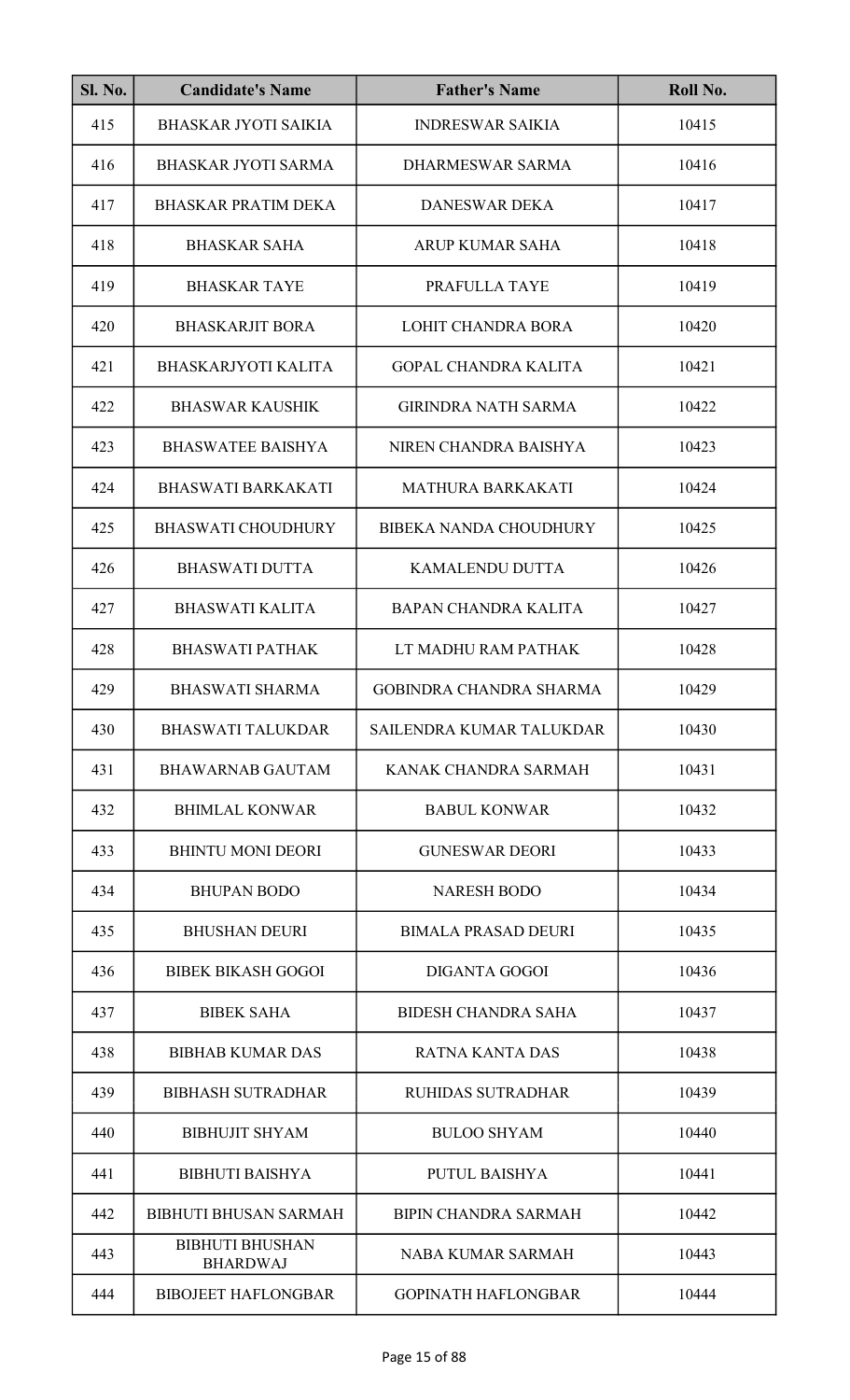| <b>Sl. No.</b> | <b>Candidate's Name</b>                      | <b>Father's Name</b>        | Roll No. |
|----------------|----------------------------------------------|-----------------------------|----------|
| 445            | <b>BIDIPTA BIKASH DAS</b>                    | PRADIP KUMAR DAS            | 10445    |
| 446            | <b>BIDISHA BORTHAKUR</b>                     | LATE ASHIM BORTHAKUR        | 10446    |
| 447            | <b>BIDISHA DEKA</b>                          | <b>HOMESWAR DEKA</b>        | 10447    |
| 448            | <b>BIDUL DEORI</b>                           | <b>BAIDYA DEORI</b>         | 10448    |
| 449            | <b>BIDYABATI BIJOY LAKHI</b><br><b>DEORI</b> | LATE JITEN CHANDRA DEORI    | 10449    |
| 450            | <b>BIDYUT BIKASH HAZARIKA</b>                | <b>DULAL HAZARIKA</b>       | 10450    |
| 451            | <b>BIDYUT KUMAR SAIKIA</b>                   | <b>RAMESH SAIKIA</b>        | 10451    |
| 452            | <b>BIDYUT TAID</b>                           | <b>TARUN CHANDRA TAID</b>   | 10452    |
| 453            | <b>BIJAN DAS</b>                             | <b>LAKSMI KANTA DAS</b>     | 10453    |
| 454            | <b>BIJAN DUTTA</b>                           | <b>LAKSHAN DUTTA</b>        | 10454    |
| 455            | <b>BIJAY NATH</b>                            | <b>BABULAL NATH</b>         | 10455    |
| 456            | <b>BIJOY KRISHNA BARMAN</b>                  | DHIRENDRA CHANDRA BARMAN    | 10456    |
| 457            | <b>BIJOY PAUL</b>                            | KHAGENDRA CHANDRA PAUL      | 10457    |
| 458            | <b>BIJOY SANKAR BORAH</b>                    | PRASANTA BORAH              | 10458    |
| 459            | <b>BIJOY SANKAR SAIKIA</b>                   | HEMKANTA SAIKIA             | 10459    |
| 460            | <b>BIJU KUMAR LAHKAR</b>                     | <b>DWIP CHANDRA LAHKAR</b>  | 10460    |
| 461            | <b>BIKASH BAGOWAR</b>                        | <b>FRANCIS BAGOWAR</b>      | 10461    |
| 462            | <b>BIKASH BHUYAN</b>                         | DINESH CHANDRA BHUYAN       | 10462    |
| 463            | <b>BIKASH DAS</b>                            | <b>LATE DILIP KUMAR DAS</b> | 10463    |
| 464            | <b>BIKASH DIBRA</b>                          | <b>SUKON DIBRA</b>          | 10464    |
| 465            | <b>BIKASH KUMAR DAS</b>                      | <b>SUSHIL DAS</b>           | 10465    |
| 466            | <b>BIKASH KUMAR DAS</b>                      | LT DIPTESWAR DAS            | 10466    |
| 467            | <b>BIKASH MANDAL</b>                         | <b>BIREN MANDAL</b>         | 10467    |
| 468            | <b>BIKASH PANDEY</b>                         | <b>RAJENDRA PANDEY</b>      | 10468    |
| 469            | <b>BIKASH SINGH</b>                          | MITHILESH SINGH             | 10469    |
| 470            | <b>BIKASH THAKURIA</b>                       | <b>BIPIN THAKURIA</b>       | 10470    |
| 471            | <b>BIKI BARMAN</b>                           | <b>MONU BARMAN</b>          | 10471    |
| 472            | <b>BIKI HUSSAIN</b>                          | <b>ASHRAT ALI</b>           | 10472    |
| 473            | <b>BIKI RAY</b>                              | RABINDRA CHANDRA RAY        | 10473    |
| 474            | <b>BIKIRAN BAISHYA</b>                       | <b>JAYANTA BAISHYA</b>      | 10474    |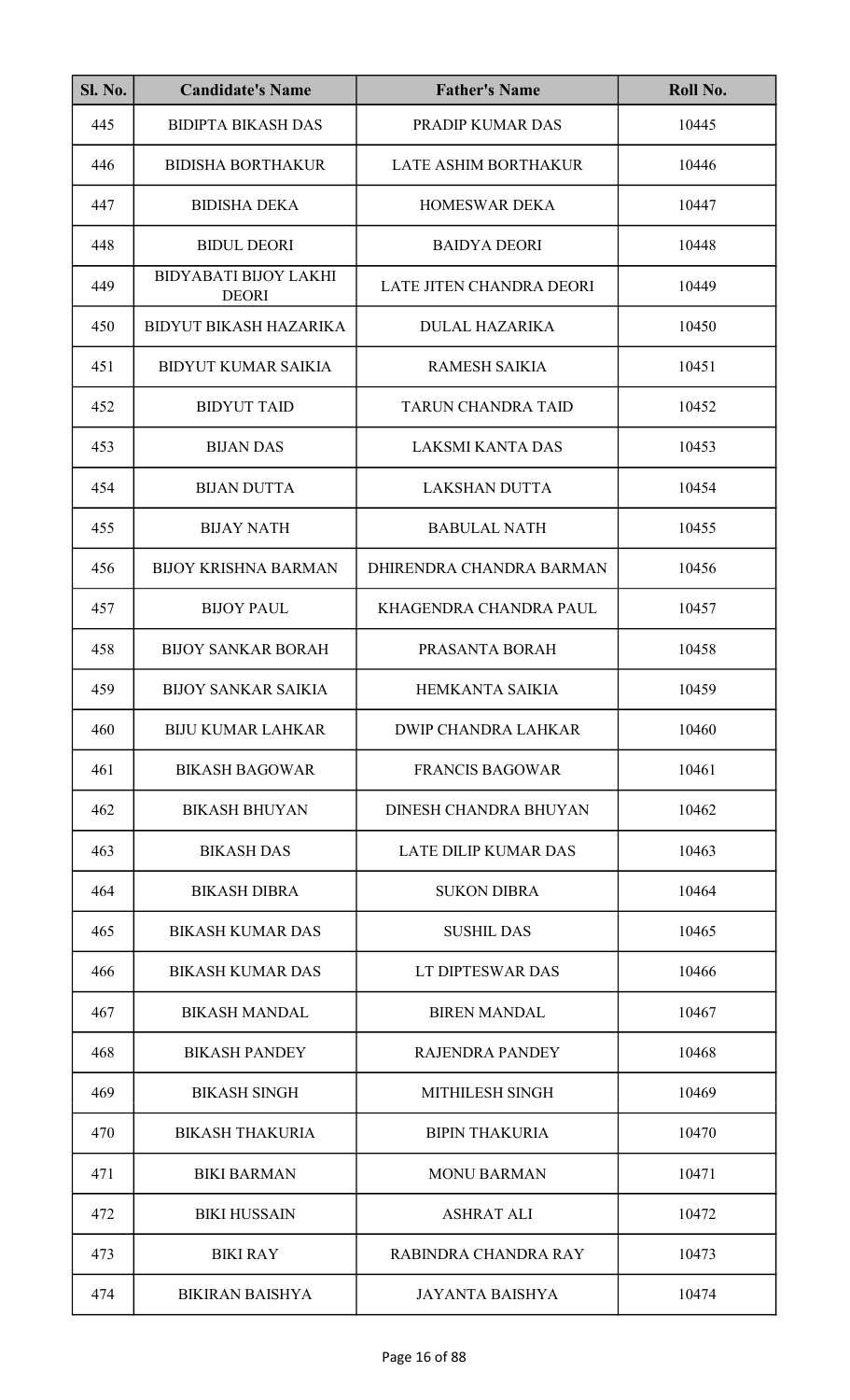| <b>Sl. No.</b> | <b>Candidate's Name</b>                   | <b>Father's Name</b>           | Roll No. |
|----------------|-------------------------------------------|--------------------------------|----------|
| 475            | <b>BIKIRAN GOGOI</b>                      | <b>BHURAM GOGOI</b>            | 10475    |
| 476            | <b>BIKISH BARO</b>                        | <b>JITENDRA NATH BARO</b>      | 10476    |
| 477            | <b>BIKRAMJIT BASUMATARY</b>               | PRADIP KUMAR BARO              | 10477    |
| 478            | <b>BIKRAMJIT DEB</b>                      | <b>BISWAJIT DEB</b>            | 10478    |
| 479            | <b>BIKUL BAISHYA</b>                      | DINABANDHU BAISHYA             | 10479    |
| 480            | <b>BIMAN CHANDRA</b><br><b>BASUMATARY</b> | RAMESH CHANDRA BASUMATARY      | 10480    |
| 481            | <b>BIMAN KASHYAP DEKA</b>                 | <b>SHARAT KUMAR DEKA</b>       | 10481    |
| 482            | <b>BINAMRATA DEKA</b>                     | <b>MONORANJAN DEKA</b>         | 10482    |
| 483            | <b>BINEET RAY</b>                         | UTPALENDU BIKASH RAY           | 10483    |
| 484            | <b>BINITA DEVI</b>                        | <b>JAGADISH PRASAD HARIJAN</b> | 10484    |
| 485            | <b>BIPASHA DAS</b>                        | <b>BISWAJIT DAS</b>            | 10485    |
| 486            | <b>BIPLAB GOGOI</b>                       | <b>RUHIT GOGOI</b>             | 10486    |
| 487            | <b>BIPLAB PATHAK</b>                      | LATE MRIDUL PATHAK             | 10487    |
| 488            | <b>BIPLOB GOWALA</b>                      | <b>JAGANATH GOWALA</b>         | 10488    |
| 489            | BIPRAJIT PAUL CHOUDHURY                   | BISWAJIT PAUL CHOUDHURY        | 10489    |
| 490            | <b>BIRAJ BARUAH</b>                       | <b>RANJIT KUMAR BARUAH</b>     | 10490    |
| 491            | <b>BIRAJ GOSWAMI</b>                      | <b>BRAJEN GOSWAMI</b>          | 10491    |
| 492            | <b>BIRAJ KONWAR</b>                       | <b>BROJEN KONWAR</b>           | 10492    |
| 493            | <b>BIRINCHI PATIR</b>                     | <b>KARNESWAR PATIR</b>         | 10493    |
| 494            | <b>BISHAL DUTTA</b>                       | MRINAL KUMAR DUTTA             | 10494    |
| 495            | <b>BISHAL KR MAHANTA</b>                  | PARASURAM MAHANTA              | 10495    |
| 496            | <b>BISHAL PAUL</b>                        | <b>BISWAJIT PAUL</b>           | 10496    |
| 497            | <b>BISHAL PHUKAN</b>                      | <b>BIMAN PHUKAN</b>            | 10497    |
| 498            | <b>BISHAL TALUKDAR</b>                    | <b>BIDYUT TALUKDAR</b>         | 10498    |
| 499            | <b>BISHALDEEP CHANDA</b>                  | PRODIP CHANDA                  | 10499    |
| 500            | <b>BISHNU SAHA</b>                        | <b>BIKASH SAHA</b>             | 10500    |
| 501            | <b>BISHWESWAR NATH</b>                    | <b>BIBHASH CHANDRA NATH</b>    | 10501    |
| 502            | <b>BISTEERNA MEDHI</b>                    | LATE PRADEEP KUMAR MEDHI       | 10502    |
| 503            | <b>BISWA KUMAR KHAKHLARY</b>              | NIRANJAN CHANDRA BORO          | 10503    |
| 504            | <b>BISWADEEP BHARALI</b>                  | RAMESH CHANDRA BHARALI         | 10504    |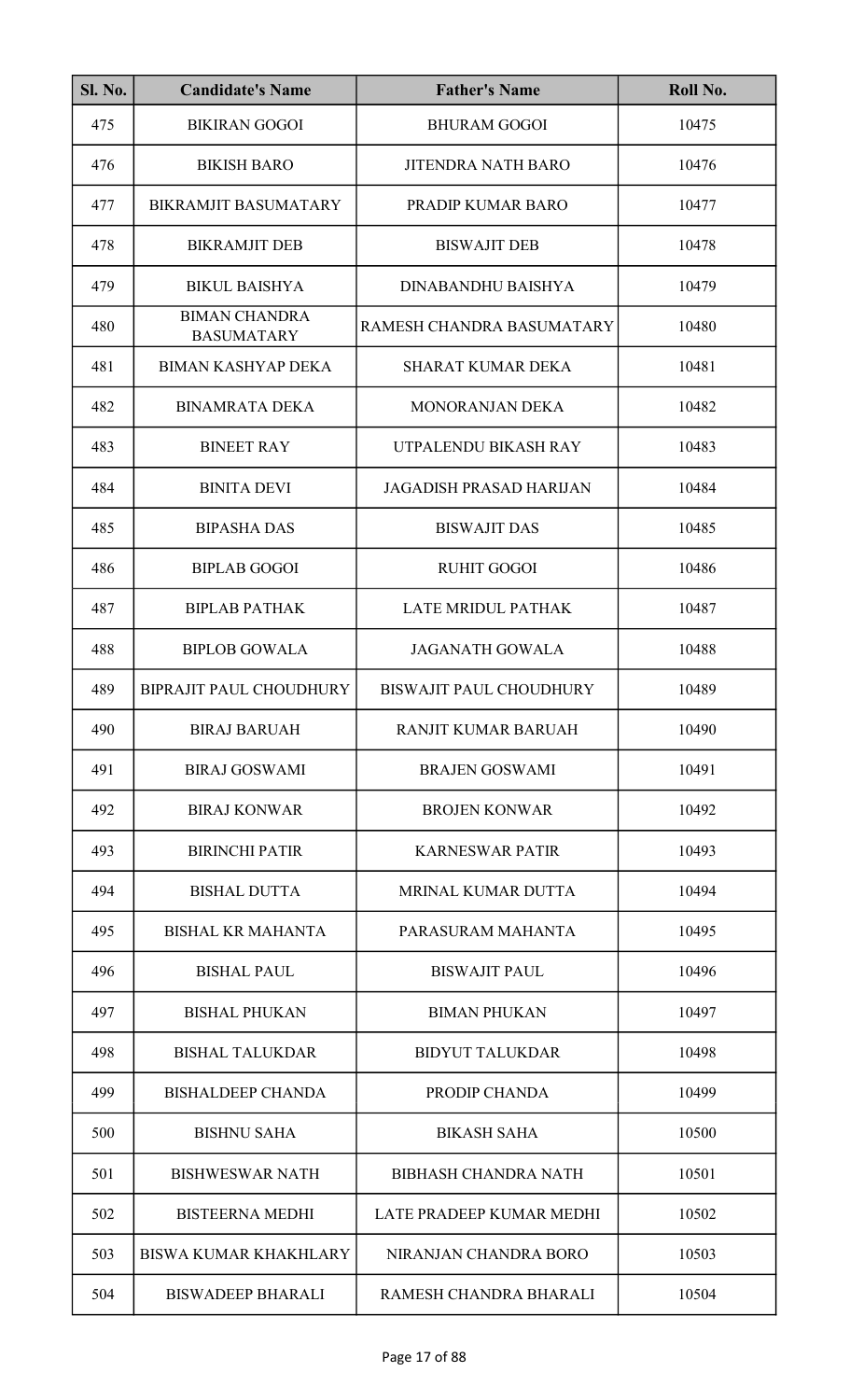| SI. No. | <b>Candidate's Name</b>      | <b>Father's Name</b>         | Roll No. |
|---------|------------------------------|------------------------------|----------|
| 505     | <b>BISWADEEP NATH</b>        | <b>BASUDEB NATH</b>          | 10505    |
| 506     | <b>BISWADEEP SEN</b>         | <b>BIKASH SEN</b>            | 10506    |
| 507     | <b>BISWAJIT ADHIKARY</b>     | <b>KARUNA ADHIKARY</b>       | 10507    |
| 508     | <b>BISWAJIT BAISHYA</b>      | SATYARAM BAISHYA             | 10508    |
| 509     | <b>BISWAJIT BHAGOWATI</b>    | DEBESWAR BHAGOWATI           | 10509    |
| 510     | <b>BISWAJIT BHUYAN</b>       | <b>DWIJEN BHUYAN</b>         | 10510    |
| 511     | <b>BISWAJIT BORAH</b>        | <b>HIREN BORAH</b>           | 10511    |
| 512     | <b>BISWAJIT DAS</b>          | <b>NALINI MOHAN DAS</b>      | 10512    |
| 513     | <b>BISWAJIT DAS</b>          | <b>DHIRAJ KUMAR DAS</b>      | 10513    |
| 514     | <b>BISWAJIT GOGOI</b>        | <b>DULESWAR GOGOI</b>        | 10514    |
| 515     | <b>BISWAJIT PATGIRI</b>      | <b>MADAN CHANDRA PATGIRI</b> | 10515    |
| 516     | <b>BISWAJIT SAIKIA</b>       | PRASANTA SAIKIA              | 10516    |
| 517     | <b>BISWAJYOTI BARMAN</b>     | LT TARINI KANTA BARMAN       | 10517    |
| 518     | <b>BISWAJYOTI DEKA</b>       | PRABIN DEKA                  | 10518    |
| 519     | <b>BITUMONI SWARGARI</b>     | <b>BAKUL SWARGARI</b>        | 10519    |
| 520     | <b>BITUPAN KALITA</b>        | KARUNA CHANDRA KALITA        | 10520    |
| 521     | <b>BITUPAN SWARGIARY</b>     | <b>ARUN SWARGIARY</b>        | 10521    |
| 522     | <b>BIVAKAR PAUL</b>          | <b>BENU LAL PAUL</b>         | 10522    |
| 523     | <b>BIVEK SINGHA</b>          | <b>BIDYAMANI SINGHA</b>      | 10523    |
| 524     | <b>BOISHAL BIKASH BARUAH</b> | <b>RUKMA BARUAH</b>          | 10524    |
| 525     | <b>BOKEN DOLEY</b>           | <b>JOYNATH DOLEY</b>         | 10525    |
| 526     | <b>BONDIP BORA</b>           | <b>JNANENDRA PRASAD BORA</b> | 10526    |
| 527     | <b>BONITA TIMUNGPI</b>       | <b>BAPURAM TIMUNG</b>        | 10527    |
| 528     | <b>BONOT KEMPRAI</b>         | MIHIR KEMPRAI                | 10528    |
| 529     | <b>BORNOJIT DEB</b>          | <b>BIPLAB DEB</b>            | 10529    |
| 530     | <b>BRISHTI MOIE DAS</b>      | <b>INDRESWAR DAS</b>         | 10530    |
| 531     | <b>BROTEEN CHOUDHURY</b>     | <b>BROJENDRA CHOUDHURY</b>   | 10531    |
| 532     | <b>BUDHADEV MILI</b>         | <b>DINANATH MILI</b>         | 10532    |
| 533     | CHAHAMDAO HOJAI              | <b>RINGTHANON HOJAI</b>      | 10533    |
| 534     | <b>CHAMPAK KALITA</b>        | <b>SARAT KALITA</b>          | 10534    |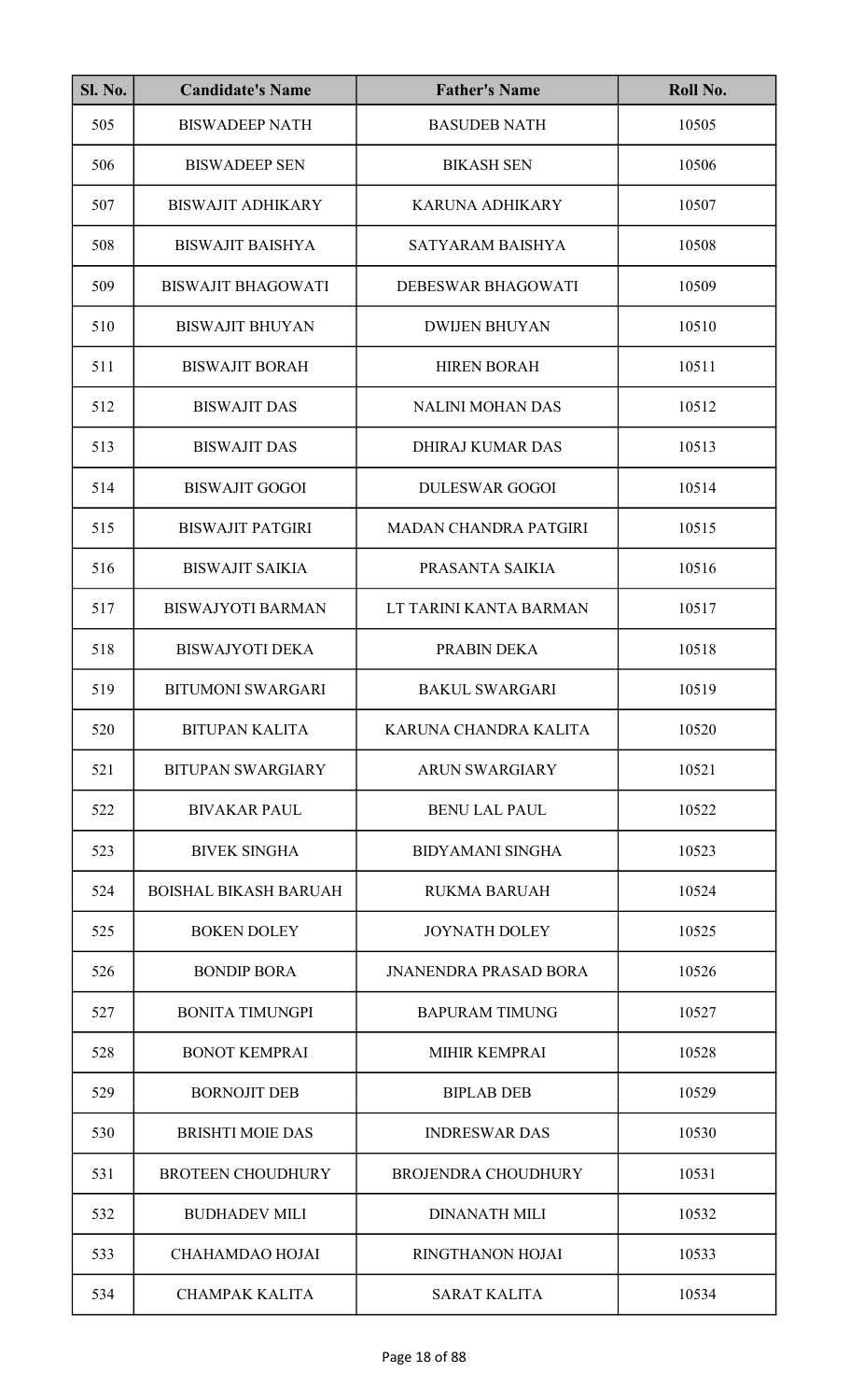| <b>Sl. No.</b> | <b>Candidate's Name</b>                  | <b>Father's Name</b>          | Roll No. |
|----------------|------------------------------------------|-------------------------------|----------|
| 535            | <b>CHANAKYA DAS</b>                      | <b>NIRAB DAS</b>              | 10535    |
| 536            | <b>CHANAUR RAHMAN</b>                    | <b>ABEDUR RAHMAN</b>          | 10536    |
| 537            | <b>CHANDAN BIKASH DUTTA</b>              | NARENDRA NATH DUTTA           | 10537    |
| 538            | <b>CHANDAN DEKA</b>                      | PRABHAT CHANDRA DEKA          | 10538    |
| 539            | CHANDAN JYOTI SAIKIA                     | PRASANTA SAIKIA               | 10539    |
| 540            | <b>CHANDAN KALITA</b>                    | PRAFULLA KALITA               | 10540    |
| 541            | <b>CHANDAN KUMAR SINGH</b>               | <b>GOURI SHANKAR SINGH</b>    | 10541    |
| 542            | <b>CHANDAN PEGU</b>                      | <b>BIREN PEGU</b>             | 10542    |
| 543            | <b>CHANDANA BORO</b>                     | PULAK CHANDRA BORO            | 10543    |
| 544            | <b>CHANDNI DEB</b>                       | <b>BIDHU BHUSAN DEB</b>       | 10544    |
| 545            | <b>CHANDRA BHASKAR SAHU</b>              | KAMAKHYA PRASAD SAHU          | 10545    |
| 546            | <b>CHANDRA PRAKASH ROY</b>               | PHULENA ROY                   | 10546    |
| 547            | <b>CHANDRA SEKHAR</b><br><b>PATOWARY</b> | LT KHAGEN PATOWARY            | 10547    |
| 548            | <b>CHANDRANI BORTAMULY</b>               | PRAFULLA PRAN BORTAMULY       | 10548    |
| 549            | CHANDRASMITA SARKAR                      | HAREKRISHNA SARKAR            | 10549    |
| 550            | <b>CHANDRIKA PATHAK</b>                  | <b>BIJOY KUMAR PATHAK</b>     | 10550    |
| 551            | <b>CHAYANIKA DAS</b>                     | <b>KANAKESWAR DAS</b>         | 10551    |
| 552            | <b>CHAYANIKA GOGOI</b>                   | PURNANANDA GOGOI              | 10552    |
| 553            | CHAYANIKA SAIKIA                         | LATE HARI PRASAD SAIKIA       | 10553    |
| 554            | CHINKYMONI BAISHYA                       | <b>JOGESH CHANDRA BAISHYA</b> | 10554    |
| 555            | <b>CHINMANI SHARMA</b>                   | LATE GANESH SHARMA            | 10555    |
| 556            | CHINMOY BHATTACHARYYA                    | AKSHAY CHANDRA SARMA          | 10556    |
| 557            | <b>CHINMOY HANDIQUE</b>                  | MOHAN CHANDRA HANDIQUE        | 10557    |
| 558            | CHINMOY JYOTI SAIKIA                     | <b>BASUNDHAR SAIKIA</b>       | 10558    |
| 559            | <b>CHINMOY KALITA</b>                    | <b>JITENDRA KALITA</b>        | 10559    |
| 560            | <b>CHINMOY KAPIL</b>                     | <b>ATUL CH SARMA</b>          | 10560    |
| 561            | <b>CHINMOY RAJ SEN</b>                   | <b>SUBRATA SEN</b>            | 10561    |
| 562            | <b>CHINMOY RANJAN BAIRAGI</b>            | <b>CHITRA RANJAN BAIRAGI</b>  | 10562    |
| 563            | <b>CHINMOY SHARMA</b>                    | PRAKASH CHANDRA SHARMA        | 10563    |
| 564            | <b>CHINMOY TALUKDAR</b>                  | NABA KUMAR TALUKDAR           | 10564    |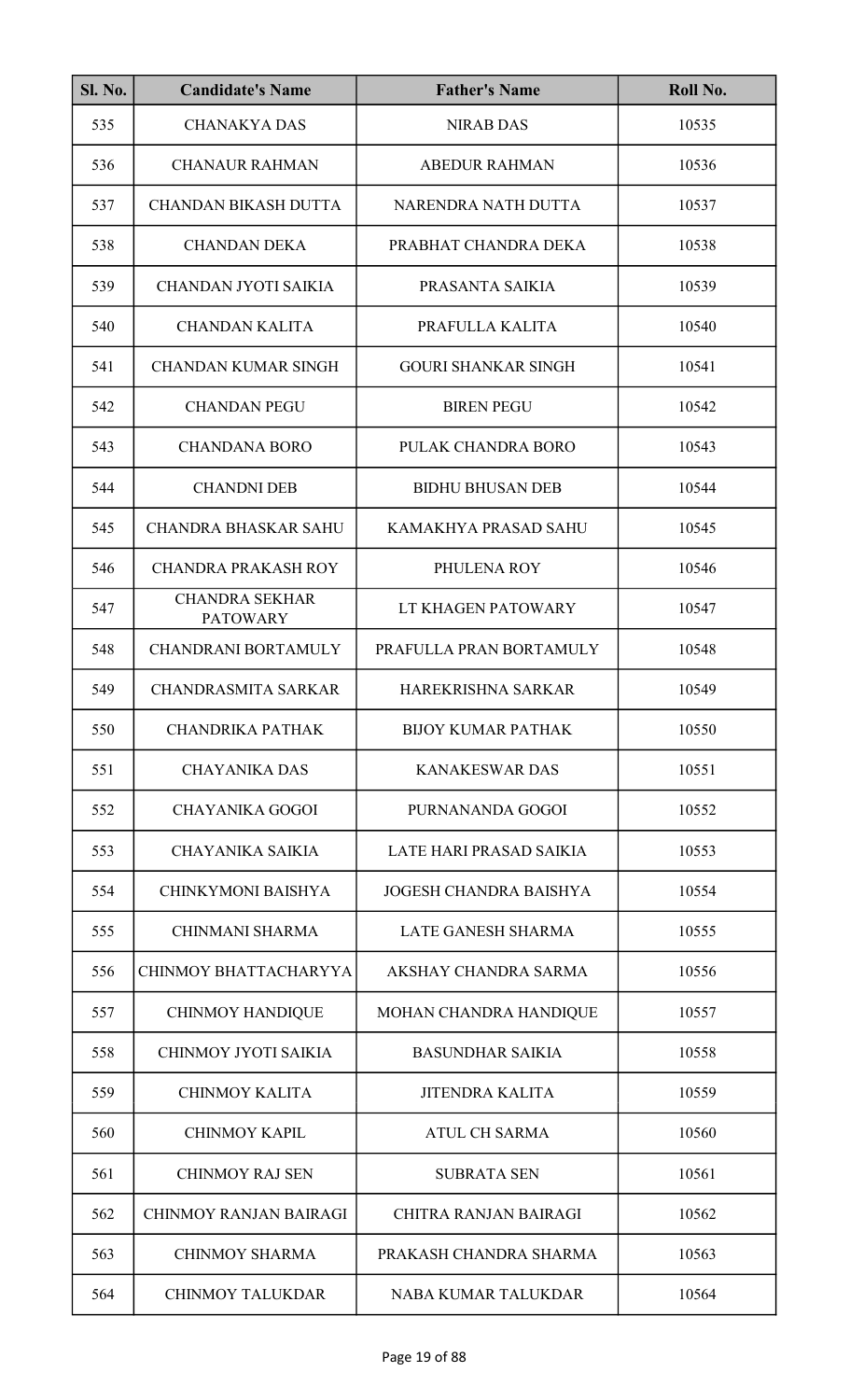| <b>Sl. No.</b> | <b>Candidate's Name</b>                 | <b>Father's Name</b>        | Roll No. |
|----------------|-----------------------------------------|-----------------------------|----------|
| 565            | <b>CHIRANJEET BARKAKOTI</b>             | PRANAB BARKAKOTI            | 10565    |
| 566            | <b>CHIRANJIB BORGOHAIN</b>              | PABITRA BORGOHAIN           | 10566    |
| 567            | <b>CHIRANJIB NATH</b>                   | NIRMAL KUMAR NATH           | 10567    |
| 568            | <b>CHIRANJIB PRASAD SARMA</b>           | DR JWALA PRASAD SARMA       | 10568    |
| 569            | <b>CHIRANJIB THAKUR</b>                 | <b>RASH BIHARI THAKUR</b>   | 10569    |
| 570            | <b>CHIRANJIT LASKAR</b>                 | <b>CHITTARANJAN LASKAR</b>  | 10570    |
| 571            | <b>CHITRA MILI</b>                      | <b>DHENURAH MILI</b>        | 10571    |
| 572            | <b>CHITRABON HAZARIKA</b>               | KABUL CHANDRA HAZARIKA      | 10572    |
| 573            | CHITTA RANJAN KASHYAP                   | KUSHAL CHANDRA HAZARIKA     | 10573    |
| 574            | <b>CHONGLONG ENGTI</b>                  | <b>LORENCE ENGTI</b>        | 10574    |
| 575            | <b>CHOTROSING TERON</b>                 | <b>LATE CHANDRA TERON</b>   | 10575    |
| 576            | <b>CHRISTY NOOR ALOM</b>                | <b>JOYNAL ABDIN</b>         | 10576    |
| 577            | <b>DABOJIT KUMAR</b><br><b>MAZUMDAR</b> | RANJIT KUMAR MAZUMDAR       | 10577    |
| 578            | DABOPRIYA SAIKIA                        | <b>REBOT SAIKIA</b>         | 10578    |
| 579            | <b>DADUL ISLAM</b>                      | <b>JAKIRUL ISLAM</b>        | 10579    |
| 580            | <b>DAISY AHMED</b>                      | <b>TAIZUDDIN AHMED</b>      | 10580    |
| 581            | <b>DAIZI BASUMATARY</b>                 | <b>RANJIT BASUMATARY</b>    | 10581    |
| 582            | <b>DALU DAS</b>                         | <b>LATE THAKURDAS DAS</b>   | 10582    |
| 583            | DANSWRANG DAIMARI                       | <b>SANTOSH DAIMARI</b>      | 10583    |
| 584            | DARATHI HAZARIKA                        | KESHOBA NANDA HAZARIKA      | 10584    |
| 585            | <b>DARIN BARUAH</b>                     | <b>GOLOK CHANDRA BARUAH</b> | 10585    |
| 586            | DARPAN PRASHAD SHARMA                   | PARINAL PRASHAD SARMA       | 10586    |
| 587            | DARSHANA KAKATI                         | <b>TAPAN KAKATI</b>         | 10587    |
| 588            | DARSHANA SHARMA                         | DANDESWAR SHARMA            | 10588    |
| 589            | <b>DAVID BARKAKATI</b>                  | <b>MADHAB BARKAKATI</b>     | 10589    |
| 590            | DEBA PRASAD HAZARIKA                    | LATE NALIN CHANDRA HAZARIKA | 10590    |
| 591            | DEBA PRASAD NATH                        | <b>BIPLAB KANTI NATH</b>    | 10591    |
| 592            | DEBABHUSAN CHETIA                       | KRISHNA KANTA CHETIA        | 10592    |
| 593            | <b>DEBABRAT BORUAH</b>                  | LT BODON CHANDRA BORUAH     | 10593    |
| 594            | DEBADOTTA CHAKRABARTY                   | SADHAN CHAKRABARTY          | 10594    |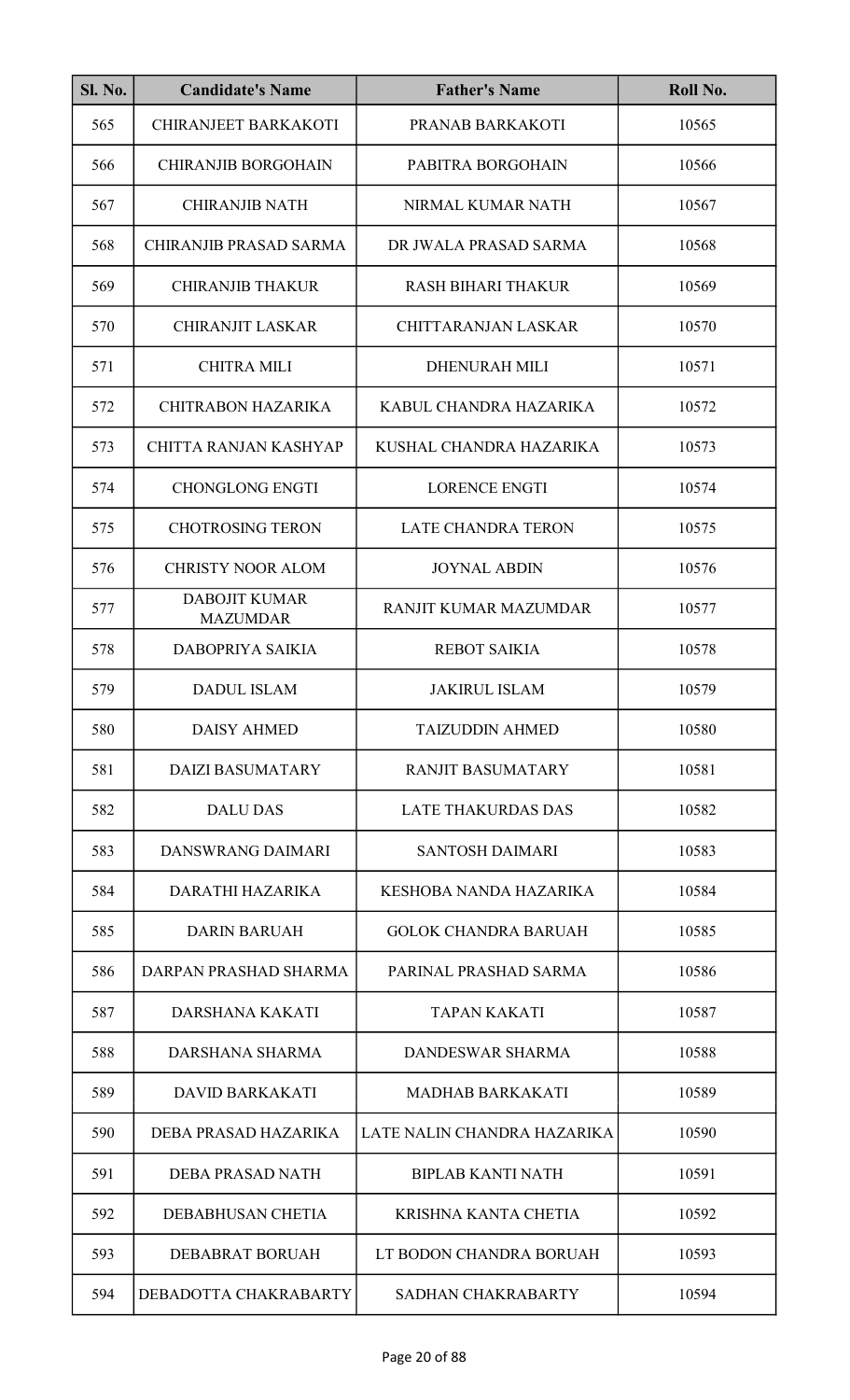| <b>Sl. No.</b> | <b>Candidate's Name</b>  | <b>Father's Name</b>             | Roll No. |
|----------------|--------------------------|----------------------------------|----------|
| 595            | DEBAHUTI SARMA           | KABINDRA NATH SARMA              | 10595    |
| 596            | <b>DEBAJIT BRAHMA</b>    | LATE DHARANI KANTA BRAHMA        | 10596    |
| 597            | <b>DEBAJIT DAS</b>       | <b>SANKAR CHARAN DAS</b>         | 10597    |
| 598            | <b>DEBAJIT KONWAR</b>    | LATE NABIN CHANDRA KONWAR        | 10598    |
| 599            | <b>DEBAJIT NATH</b>      | <b>LAKSHESWAR NATH</b>           | 10599    |
| 600            | DEBAJIT RAMCHIARY        | DEBENDRA NATH DAS                | 10600    |
| 601            | DEBANGA BHUSAN DUTTA     | <b>GOPAL KUMAR DUTTA</b>         | 10601    |
| 602            | DEBANGANA SHARMAH        | <b>BRAJENDRA SARMAH</b>          | 10602    |
| 603            | DEBANJAN CHAKRABARTY     | DEBAJYOTI CHAKRABARTY            | 10603    |
| 604            | <b>DEBANKA NATH</b>      | <b>JAGADISH NATH</b>             | 10604    |
| 605            | DEBARSHI SAIKIA          | <b>GIRINDRA KUMAR SAIKIA</b>     | 10605    |
| 606            | <b>DEBASHIS BORUAH</b>   | LATE BODON CHANDRA BORUAH        | 10606    |
| 607            | DEBASHIS CHANGMAI        | <b>UPEN CHANGMAI</b>             | 10607    |
| 608            | <b>DEBASHIS DAS</b>      | <b>CHARU PRASAD DAS</b>          | 10608    |
| 609            | <b>DEBASHIS DAS</b>      | <b>JATINDRA DAS</b>              | 10609    |
| 610            | <b>DEBASHIS PHUKAN</b>   | AJIT CHANDRA PHUKAN              | 10610    |
| 611            | <b>DEBASHISH</b>         | <b>HIRENDRA JUDDER</b>           | 10611    |
| 612            | <b>DEBASHISH DAS</b>     | <b>DEBIRAM DAS</b>               | 10612    |
| 613            | <b>DEBASHISH NATH</b>    | NANDESWAR NATH                   | 10613    |
| 614            | <b>DEBASHISH PATAR</b>   | <b>SARAT CHANDRA PATAR</b>       | 10614    |
| 615            | <b>DEBASIS RABHA</b>     | <b>JAGADISH CHANDRA RABHA</b>    | 10615    |
| 616            | <b>DEBASISH BARMAN</b>   | <b>GIRINDRA KUMAR BARMAN</b>     | 10616    |
| 617            | <b>DEBASISH BORA</b>     | <b>KESHAB CHANDRA BORA</b>       | 10617    |
| 618            | <b>DEBASISH CHANGMAI</b> | <b>JNYANENDRA KUMAR CHANGMAI</b> | 10618    |
| 619            | <b>DEBASISH CHETIA</b>   | <b>SURENDRA NATH CHETIA</b>      | 10619    |
| 620            | <b>DEBASISH DAS</b>      | <b>LOKNATH DAS</b>               | 10620    |
| 621            | <b>DEBASISH MALI</b>     | PITAMBAR MALI                    | 10621    |
| 622            | <b>DEBASISH MAZUMDAR</b> | <b>ANIL MAZUMDAR</b>             | 10622    |
| 623            | <b>DEBASISH MOJUMDER</b> | <b>UMA ZAMADAR</b>               | 10623    |
| 624            | <b>DEBASISH SAIKIA</b>   | ANIL CHANDRA SAIKIA              | 10624    |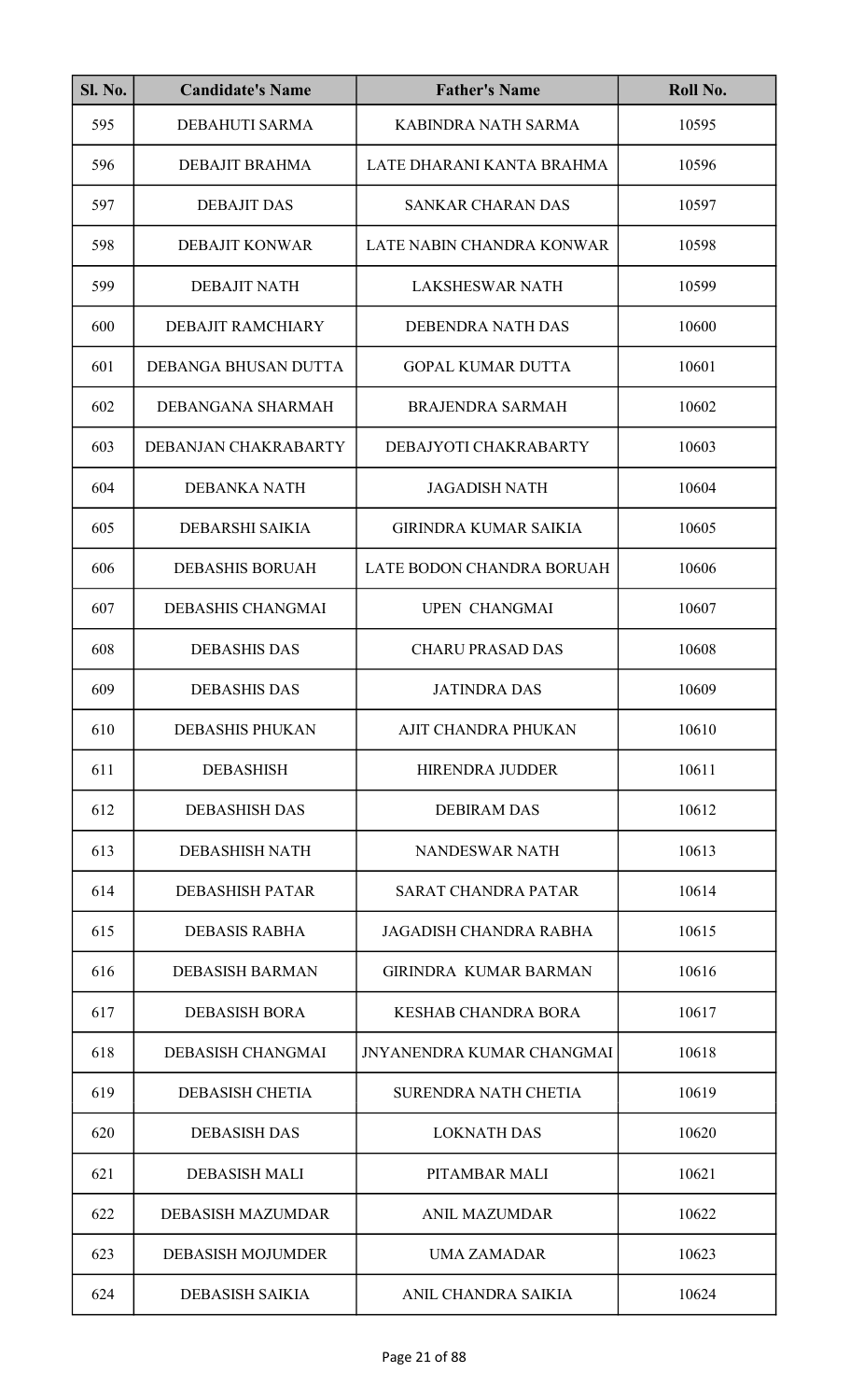| <b>Sl. No.</b> | <b>Candidate's Name</b>                  | <b>Father's Name</b>           | Roll No. |
|----------------|------------------------------------------|--------------------------------|----------|
| 625            | DEBAYAN BHATTACHARJEE                    | DIBAKAR BHATTACHARJEE          | 10625    |
| 626            | DEBEEKA PATHAK                           | PRADIP KUMAR PATHAK            | 10626    |
| 627            | <b>DEBOJIT BORAH</b>                     | <b>GUNIN BORAH</b>             | 10627    |
| 628            | <b>DEBOJIT BORUAH</b>                    | PROBIN BORUAH                  | 10628    |
| 629            | <b>DEBOJIT DEY</b>                       | <b>LATE DIPAK DEY</b>          | 10629    |
| 630            | <b>DEBOJIT MANTA</b>                     | LATE GAGAN CHANDRA MANTA       | 10630    |
| 631            | <b>DEBOJIT PAUL</b>                      | <b>SUBIMAL PAUL</b>            | 10631    |
| 632            | DEBORAH DAIMARI                          | <b>SAUROV DAIMARI</b>          | 10632    |
| 633            | DEBORSHI RAJ BARUAH                      | <b>RAJIB LOSON BARUAH</b>      | 10633    |
| 634            | <b>DEBOSHREE</b><br><b>BHATTACHARJEE</b> | DEBDULAL BHATTACHARJEE         | 10634    |
| 635            | <b>DEBRAJ BORA</b>                       | <b>SHANTIRAM BORA</b>          | 10635    |
| 636            | <b>DEEP DOLEY</b>                        | <b>ARDESWAR DOLEY</b>          | 10636    |
| 637            | DEEP JYOTI DEKA                          | <b>HARMOHAN DEKA</b>           | 10637    |
| 638            | DEEPAK KUMAR POWREL                      | <b>NARA PRASAD POWREL</b>      | 10638    |
| 639            | <b>DEEPAK SINGH</b>                      | VIJAY KUMAR SINGH              | 10639    |
| 640            | <b>DEEPANJAN DAS</b>                     | <b>AMIYA KUMAR DAS</b>         | 10640    |
| 641            | DEEPANKAR DEKA                           | <b>RAGHAB DEKA</b>             | 10641    |
| 642            | DEEPANKAR PRASAD DAS                     | <b>JAGADISH PRASAD DAS</b>     | 10642    |
| 643            | DEEPANKO SINHA                           | <b>ASHOK SINHA</b>             | 10643    |
| 644            | DEEPARTHA GOSWAMI                        | BIPUL CHANDRA GOSWAMI          | 10644    |
| 645            | <b>DEEPIKA TAYE</b>                      | <b>PUNYA RAM TAYE</b>          | 10645    |
| 646            | DEEPJYOTI DAS                            | <b>NIBARAN DAS</b>             | 10646    |
| 647            | <b>DEEPJYOTI DAS</b>                     | <b>DIPAK KUMAR DAS</b>         | 10647    |
| 648            | <b>DEEPJYOTI DEY</b>                     | <b>DIPAK DEY</b>               | 10648    |
| 649            | DEEPJYOTI KALITA                         | <b>JAGADISH CHANDRA KALITA</b> | 10649    |
| 650            | DEEPJYOTI MEDHI                          | UMESH CHANDRA MEDHI            | 10650    |
| 651            | DEEPJYOTI NATH                           | <b>KARUNA KANTA NATH</b>       | 10651    |
| 652            | DEEPJYOTI NATH                           | <b>RAMANI NATH</b>             | 10652    |
| 653            | DEEPJYOTI PATOWARY                       | <b>BIPIN PATOWARY</b>          | 10653    |
| 654            | DEEPJYOTI PATOWARY                       | <b>BIRENDRA PATOWARY</b>       | 10654    |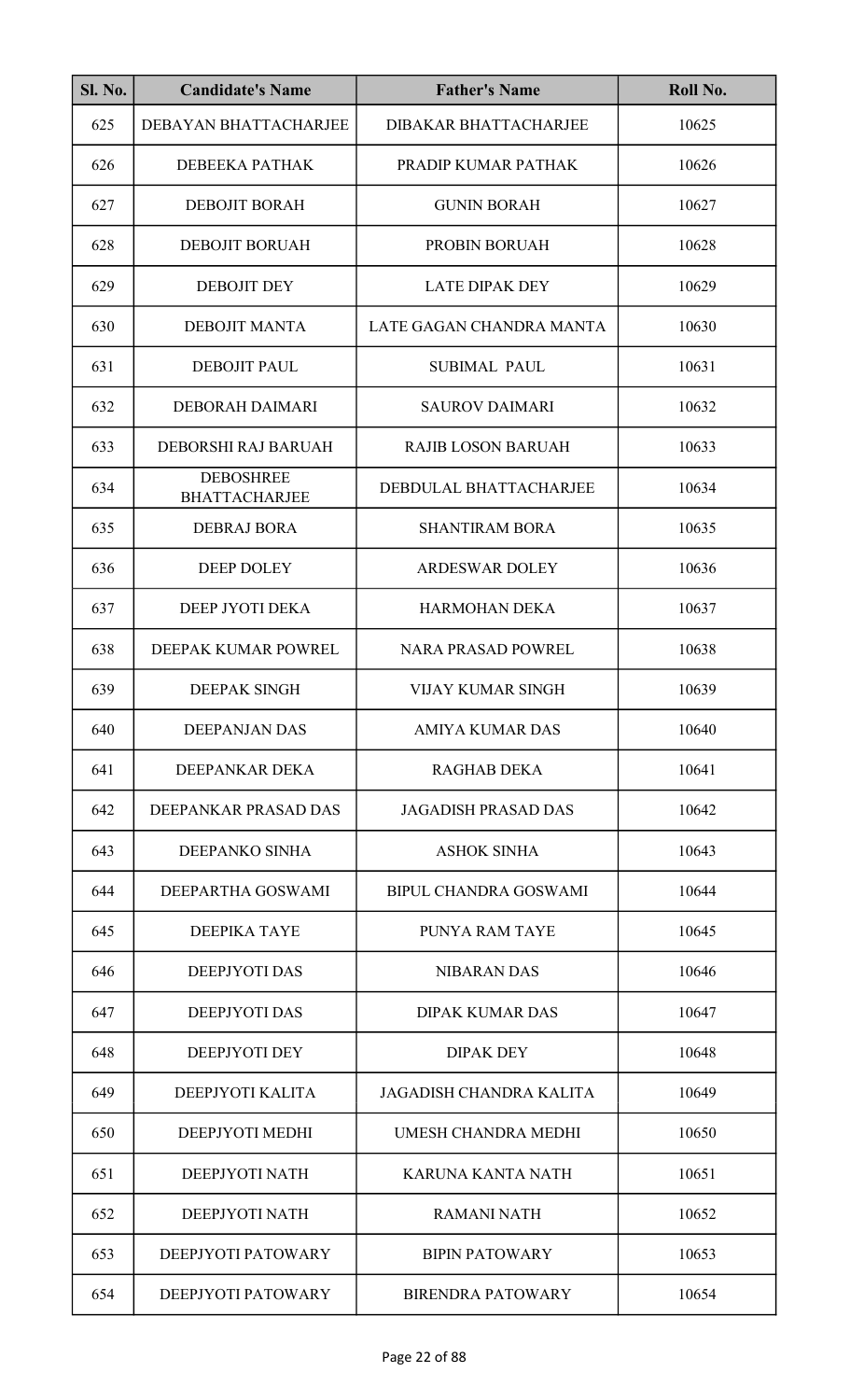| <b>Sl. No.</b> | <b>Candidate's Name</b>                   | <b>Father's Name</b>          | Roll No. |
|----------------|-------------------------------------------|-------------------------------|----------|
| 655            | <b>DEEPRAJ DEY</b>                        | <b>DILIP KUMAR DEY</b>        | 10655    |
| 656            | DEEPSHIKHA SHARMA                         | TIRTHA NATH SHARMA            | 10656    |
| 657            | DEEPSNEHA GHOSH                           | <b>ASHIT KUMAR GHOSH</b>      | 10657    |
| 658            | DENGKHW BRAHMA                            | <b>LAL MOHAN BRAHMA</b>       | 10658    |
| 659            | <b>DENNIS PHONGLO</b>                     | RUPOLAL PHONGLO               | 10659    |
| 660            | DEUTIPRAN THAKURIA                        | TARUN CHANDRA THAKURIA        | 10660    |
| 661            | <b>DEVABRAT NATH</b>                      | <b>CHAKRADHAR NATH</b>        | 10661    |
| 662            | <b>DEVASISH LAHKAR</b>                    | <b>BHABEN CHANDRA LAHKAR'</b> | 10662    |
| 663            | <b>DEVAYANI BORUAH</b>                    | <b>MRIDUL BORUAH</b>          | 10663    |
| 664            | DEVRAJ POTSANGBAM                         | POTSANGBAM OEVEN SINGH        | 10664    |
| 665            | DEWAN SHAH NAWAZ                          | LT DEWAN SHAHIDUR RAUFY       | 10665    |
| 666            | <b>DHAN MONI BARUAH</b>                   | RAJEN CHANDRA BARUAH          | 10666    |
| 667            | <b>DHANANJALI BORO</b>                    | <b>DILIP KUMAR BORO</b>       | 10667    |
| 668            | DHANANJAY BASUMATARY                      | PADMADHAR BASUMATARY          | 10668    |
| 669            | DHANESH SINGH DAS                         | <b>MOHAN DAS</b>              | 10669    |
| 670            | <b>DHANJIT DEKA</b>                       | PRAMOD DEKA                   | 10670    |
| 671            | <b>DHARITRI SARMA</b>                     | <b>SAILENDRA NATH SARMA</b>   | 10671    |
| 672            | DHARMENDRA NATH                           | <b>HEMEN NATH</b>             | 10672    |
| 673            | DHARMESWAR BRAHMA                         | <b>JAYBHADRA BRAHMA</b>       | 10673    |
| 674            | <b>DHINASHREE THAKURIA</b>                | PARESH THAKURIA               | 10674    |
| 675            | DHRITI BALLABH RAJMOHAN                   | <b>KRISHNA BARUAH</b>         | 10675    |
| 676            | <b>DHRITI KHAUND</b>                      | PROTAP CHANDRA KHAUND         | 10676    |
| 677            | DHRITI LEKHA DEKA                         | LATE NISHI KANTA DEKA         | 10677    |
| 678            | <b>DHRITIMAN BHATTA</b>                   | <b>DILIP CHANDRA BHATTA</b>   | 10678    |
| 679            | DHRITIMAN SARMA                           | HIMANGSHU KUMAR SARMA         | 10679    |
| 680            | DHRITIMAN TALUKADAR                       | <b>KUMUD TALUKDAR</b>         | 10680    |
| 681            | <b>DHRITIMONI PATHAK</b>                  | <b>NAREN PATHAK</b>           | 10681    |
| 682            | <b>DHRUB JYOTI BARMAN</b>                 | <b>JOGEN BARMAN</b>           | 10682    |
| 683            | DHRUBA JYOTI BORA                         | <b>BOGIRAM BORA</b>           | 10683    |
| 684            | <b>DHRUBA JYOTI</b><br><b>CHAKRABORTY</b> | NARAYAN CHAKRABORTY           | 10684    |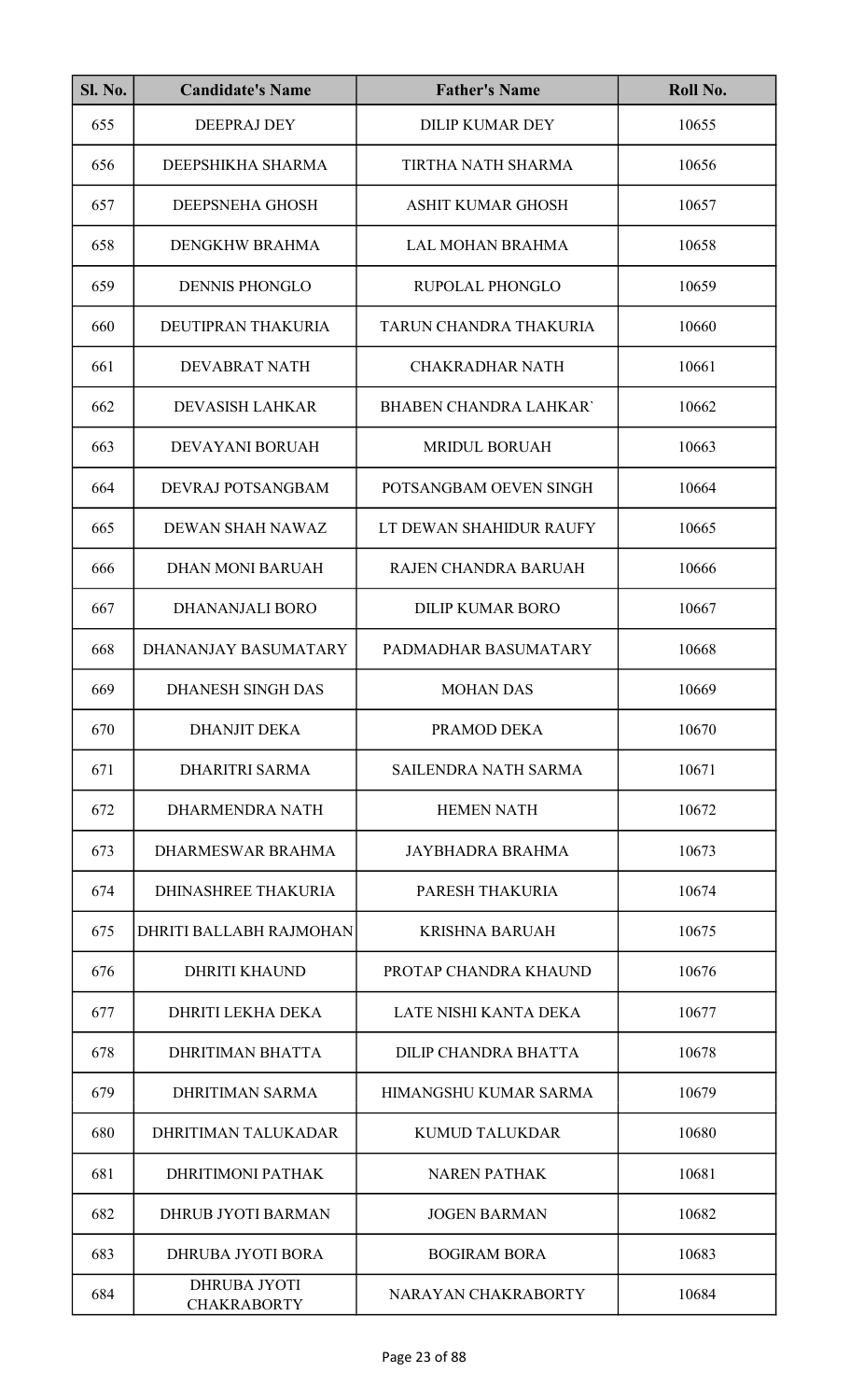| <b>Sl. No.</b> | <b>Candidate's Name</b>  | <b>Father's Name</b>       | Roll No. |
|----------------|--------------------------|----------------------------|----------|
| 685            | DHRUBA JYOTI DEKA        | <b>DINESH CHANDRA DEKA</b> | 10685    |
| 686            | DHRUBA JYOTI LAHKAR      | <b>JYOTISH LAHKAR</b>      | 10686    |
| 687            | DHRUBA JYOTI PATHAK      | KARUNA KANTA PATHAK        | 10687    |
| 688            | DHRUBA JYOTI SONOWAL     | PRADIP SONOWAL             | 10688    |
| 689            | <b>DHRUBAJEET SARMA</b>  | <b>AJIT KUMAR SARMA</b>    | 10689    |
| 690            | <b>DHRUBAJYOTI DAS</b>   | PULIN CHANDRA DAS          | 10690    |
| 691            | <b>DHRUBAJYOTI DAS</b>   | LATE SUREN CHANDRA DAS     | 10691    |
| 692            | DHRUBAJYOTI GOGOI        | <b>BINOY CHANDRA GOGOI</b> | 10692    |
| 693            | DHRUBAJYOTI HALOI        | PRATUL HALOI               | 10693    |
| 694            | DHRUBAJYOTI KAUNDINYA    | KAMAL KUMAR GOSWAMI        | 10694    |
| 695            | DHRUBAJYOTI MAHANTA      | <b>JITU MAHANTA</b>        | 10695    |
| 696            | DHRUBAJYOTI NATH         | <b>BHABENDRA NATH</b>      | 10696    |
| 697            | DHRUBAJYOTI TALUKDAR     | CHANDRA KANTA TALUKDAR     | 10697    |
| 698            | DHRUBAJYOTI THAKURIA     | RAJENDRA NATH THAKURIA     | 10698    |
| 699            | DHRUPAD BORA             | SANTANU KUMAR BORA         | 10699    |
| 700            | <b>DIBAKAR DEB</b>       | <b>DIPAK KUMAR DEB</b>     | 10700    |
| 701            | <b>DIBAKAR NATH</b>      | <b>BROJENDRA NATH</b>      | 10701    |
| 702            | <b>DIBANKUR BARUAH</b>   | <b>LATE BHOLA BARUAH</b>   | 10702    |
| 703            | DIBYA JYOTI BORAH        | <b>JOGEN BORAH</b>         | 10703    |
| 704            | <b>DIBYAJYOTI BARMAN</b> | <b>BHUBANESHWAR BARMAN</b> | 10704    |
| 705            | DIBYAJYOTI CHANGMAI      | MOHENDRA CHANGMAI          | 10705    |
| 706            | DIBYAJYOTI DUTTA         | <b>SATISH SEN DUTTA</b>    | 10706    |
| 707            | DIBYAJYOTI KALITA        | <b>CHAKRESWAR KALITA</b>   | 10707    |
| 708            | DIBYAJYOTI TALUKDAR      | NAGENDRA NATH TALUKDAR     | 10708    |
| 709            | <b>DIGANTA BARUAH</b>    | TARUN CHANDRA BARUAH       | 10709    |
| 710            | <b>DIGANTA BORO</b>      | <b>ARABINDA BORO</b>       | 10710    |
| 711            | <b>DIGANTA KALITA</b>    | <b>DURGA KALITA</b>        | 10711    |
| 712            | <b>DIGANTA MILI</b>      | <b>HEMA KANTA MILI</b>     | 10712    |
| 713            | <b>DIGANTA NATH</b>      | <b>GARGESHWAR NATH</b>     | 10713    |
| 714            | <b>DIKSHA DAS</b>        | <b>SAILEN DAS</b>          | 10714    |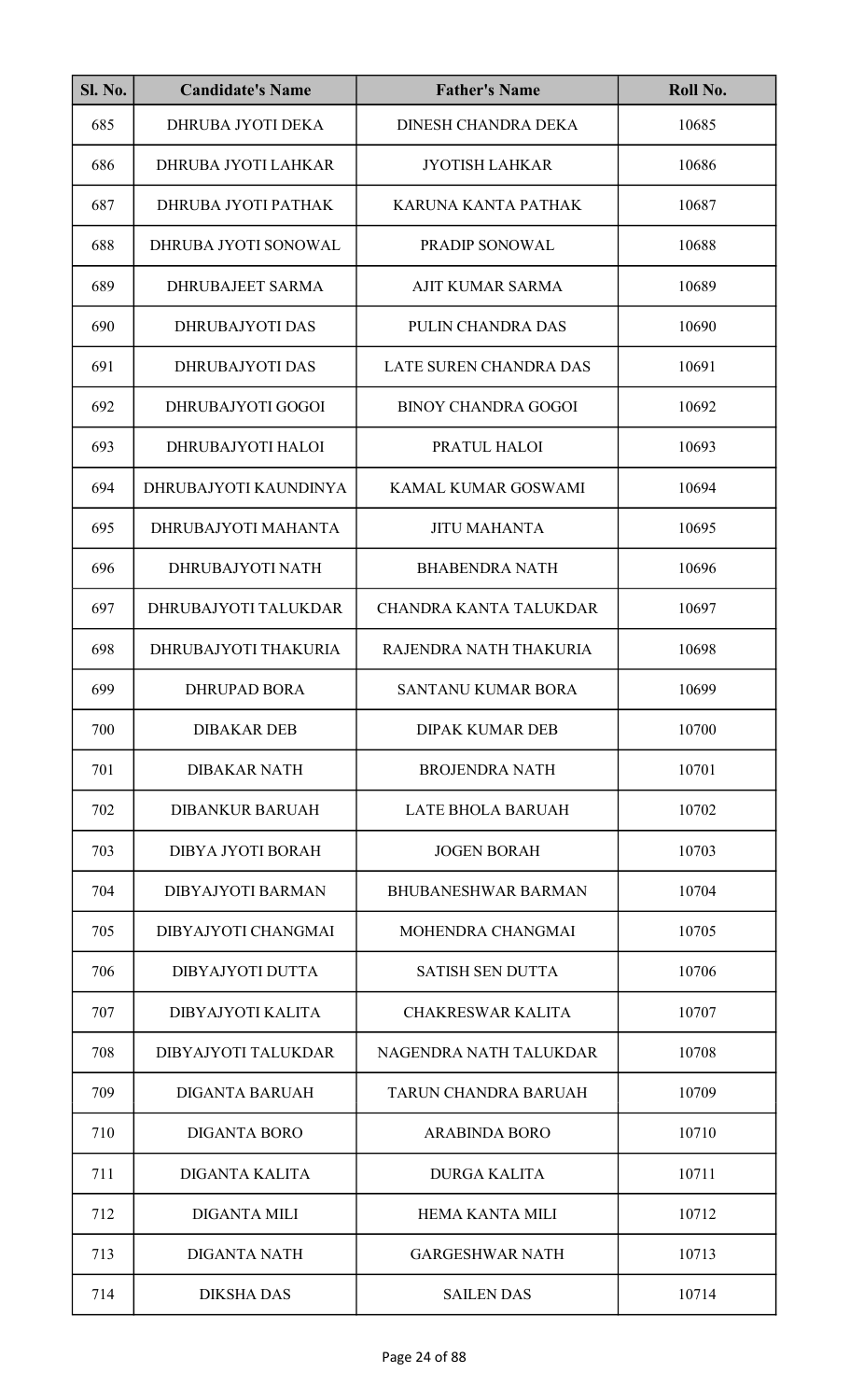| <b>Sl. No.</b> | <b>Candidate's Name</b>   | <b>Father's Name</b>           | Roll No. |
|----------------|---------------------------|--------------------------------|----------|
| 715            | <b>DIKSHIT BORGOHAIN</b>  | <b>JAGAT CHANDRA BORGOHAIN</b> | 10715    |
| 716            | <b>DIKSHITA BEZBORUAH</b> | PRASANTA KUMAR BEZBORUAH       | 10716    |
| 717            | DIKSHITA GOSWAMI          | <b>JOGENDRA GOSWAMI</b>        | 10717    |
| 718            | <b>DIMBESWAR BORAH</b>    | MUKUL CHANDRA BORAH            | 10718    |
| 719            | <b>DIMPA MONI KALITA</b>  | <b>HAREN CH KALITA</b>         | 10719    |
| 720            | <b>DIMPAL DEKA</b>        | KRISHNA KANTA DEKA             | 10720    |
| 721            | <b>DIMPAL SAIKIA</b>      | <b>GUNABHIRAM SAIKIA</b>       | 10721    |
| 722            | <b>DIMPI BARUAH</b>       | <b>HEMA KANTA BARUAH</b>       | 10722    |
| 723            | <b>DIMPI NAZIR</b>        | <b>DILIP KUMAR NAZIR</b>       | 10723    |
| 724            | <b>DIMPLE MEDHI</b>       | PRABIN MEDHI                   | 10724    |
| 725            | DIMPOL KUMAR HAZARIKA     | <b>DHIREN HAZARIKA</b>         | 10725    |
| 726            | DIMPOL KUMAR HAZARIKA     | <b>DHIREN HAZARIKA</b>         | 10726    |
| 727            | <b>DIMPU BARMAN</b>       | <b>HEMANTA BARMAN</b>          | 10727    |
| 728            | <b>DINA MANI LAHKAR</b>   | HEM CHANDRA LAHKAR             | 10728    |
| 729            | <b>DINA ZAMAN</b>         | KHALEQUEZ ZAMAN                | 10729    |
| 730            | DIP JYOTI SAIKIA          | RAJENDRA PRASAD SAIKIA         | 10730    |
| 731            | <b>DIPAK NUNIA</b>        | <b>BUDHLAL NUNIA</b>           | 10731    |
| 732            | <b>DIPAK SARMA</b>        | <b>BALORAM SARMA</b>           | 10732    |
| 733            | DIPAMANI BAISHYA          | <b>GIRIDHAR BAISHYA</b>        | 10733    |
| 734            | DIPANJALI KALITA          | <b>GAJENDRA KALITA</b>         | 10734    |
| 735            | DIPANJALI KALITA          | <b>GAJENDRA KALITA</b>         | 10735    |
| 736            | <b>DIPANJAN GHOSH</b>     | PRADIP GHOSH                   | 10736    |
| 737            | <b>DIPANKAR BAISHYA</b>   | <b>GANESH CHANDRA BAISHYA</b>  | 10737    |
| 738            | <b>DIPANKAR BORA</b>      | <b>SATCHIDANANDA BORA</b>      | 10738    |
| 739            | <b>DIPANKAR CHUTIA</b>    | <b>LOHIT CHUTIA</b>            | 10739    |
| 740            | <b>DIPANKAR DAS</b>       | <b>RAJDHAR DAS</b>             | 10740    |
| 741            | <b>DIPANKAR DAS</b>       | HIMANGSHU KUMAR DAS            | 10741    |
| 742            | <b>DIPANKAR DAS</b>       | <b>DILIP KUMAR DAS</b>         | 10742    |
| 743            | <b>DIPANKAR DEORI</b>     | <b>SUNIT KUMAR DEORI</b>       | 10743    |
| 744            | <b>DIPANKAR HALOI</b>     | <b>CHANDRA KANTA HALOI</b>     | 10744    |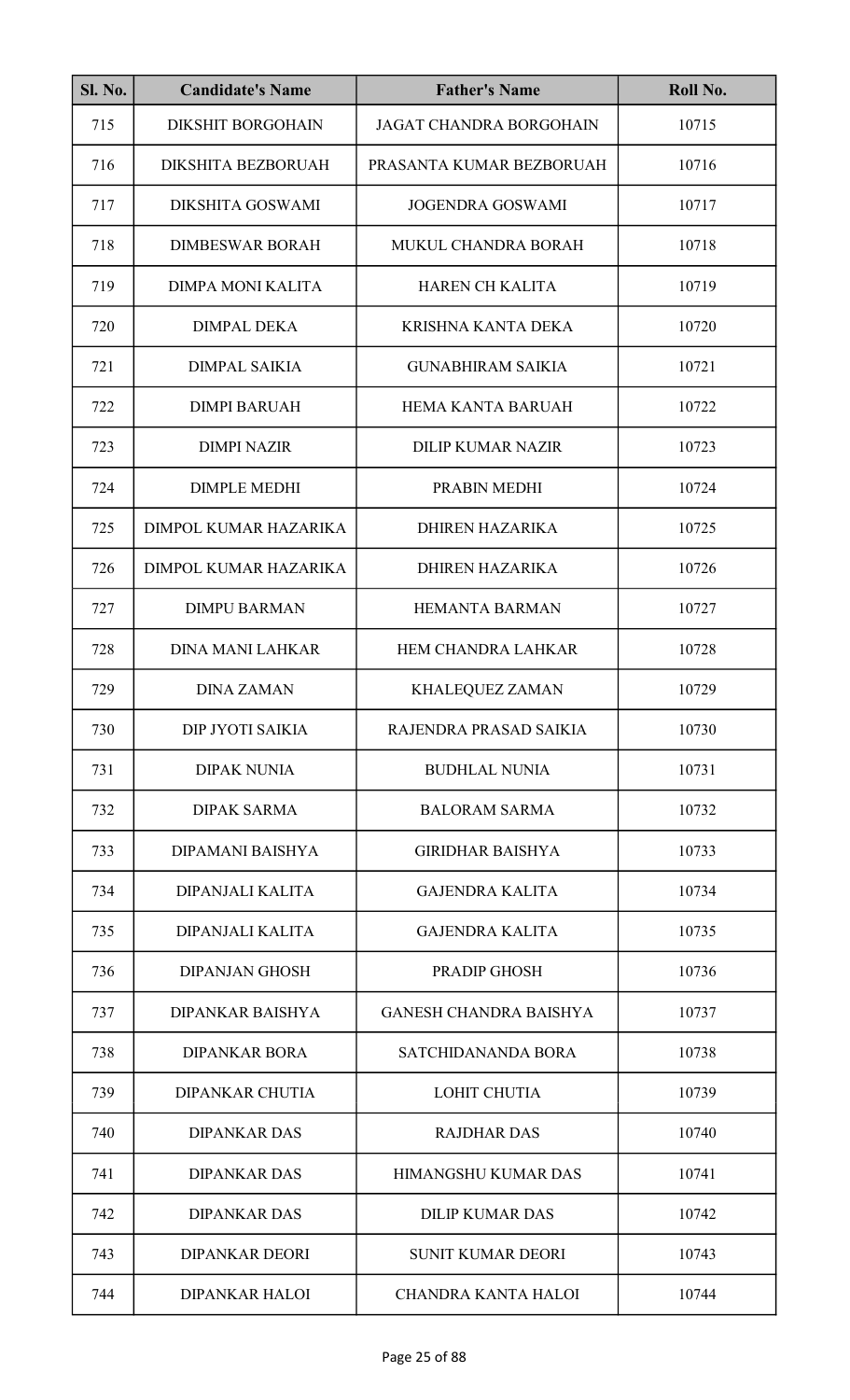| <b>Sl. No.</b> | <b>Candidate's Name</b>  | <b>Father's Name</b>        | Roll No. |
|----------------|--------------------------|-----------------------------|----------|
| 745            | <b>DIPANKAR KALITA</b>   | <b>KARUNA KALITA</b>        | 10745    |
| 746            | DIPANKAR RAJBONGSHI      | <b>BINANDA RAJBONGSHI</b>   | 10746    |
| 747            | <b>DIPANKAR SAIKIA</b>   | <b>RAJEN SAIKIA</b>         | 10747    |
| 748            | <b>DIPANKAR SARKAR</b>   | PARAMA SARKAR               | 10748    |
| 749            | <b>DIPANKAR SHARMA</b>   | <b>SASHADHAR SHARMA</b>     | 10749    |
| 750            | DIPANKAR THAKURIA        | <b>DURGESWAR THAKURIA</b>   | 10750    |
| 751            | <b>DIPANKAR THAKURIA</b> | <b>DIGEN THAKURIA</b>       | 10751    |
| 752            | <b>DIPANWITA DEKA</b>    | <b>BHUPENDRA KUMAR DEKA</b> | 10752    |
| 753            | <b>DIPASHREE BORMAN</b>  | AMBIKA CHARAN BARMAN        | 10753    |
| 754            | <b>DIPAYAN KAR</b>       | <b>DIPAK KAR</b>            | 10754    |
| 755            | DIPIKA BAISHYA           | <b>GANESH CH BAISHYA</b>    | 10755    |
| 756            | DIPJYOTI CHAKRABORTY     | RAKTIM CHAKRABORTY          | 10756    |
| 757            | DIPJYOTI KALITA          | HEMANTA KUMAR KALITA        | 10757    |
| 758            | <b>DIPJYOTI SINGHA</b>   | DHARMENDU SINGHA            | 10758    |
| 759            | DIPLIMA SARMAH           | DILIP KUMAR SARMA           | 10759    |
| 760            | <b>DIPSIKHA BORUAH</b>   | LATE SHYAMANTA BORUAH       | 10760    |
| 761            | <b>DIPTI SARMA</b>       | <b>BHABANANDA SARMA</b>     | 10761    |
| 762            | <b>DIPTIMOYEE PHUKAN</b> | LT GOPI NATH PHUKAN         | 10762    |
| 763            | <b>DIPUL BASUMATARY</b>  | SANTAR SING BASUMATARY      | 10763    |
| 764            | <b>DIRAKSH RAHMAN</b>    | <b>TASDIQUR RAHMAN</b>      | 10764    |
| 765            | <b>DITIMONI GOGOI</b>    | LT TIRTHANATH GOGOI         | 10765    |
| 766            | DIVYANAYAN HAZARIKA      | MUKUL CHANDRA HAZARIKA      | 10766    |
| 767            | DOHENDRA PRATAP DUBEY    | <b>HARENDRA KUMAR DUBEY</b> | 10767    |
| 768            | <b>DOLLY RABHA</b>       | RATAN CHANDRA RABHA         | 10768    |
| 769            | <b>DOLLY TAHU</b>        | <b>CHANDRA KANTA TAHU</b>   | 10769    |
| 770            | <b>DON KRISHNA PEGU</b>  | <b>DILIP KUMAR PEGU</b>     | 10770    |
| 771            | <b>DORODI GOGOI</b>      | PORAG GOGOI                 | 10771    |
| 772            | <b>DOROTHY MILI</b>      | <b>NAKUL MILI</b>           | 10772    |
| 773            | <b>DRIFA HUSSAIN</b>     | <b>MAINUL HAQUE HUSSAIN</b> | 10773    |
| 774            | <b>DULIKA BURAGOHAIN</b> | <b>RITU GOHAIN</b>          | 10774    |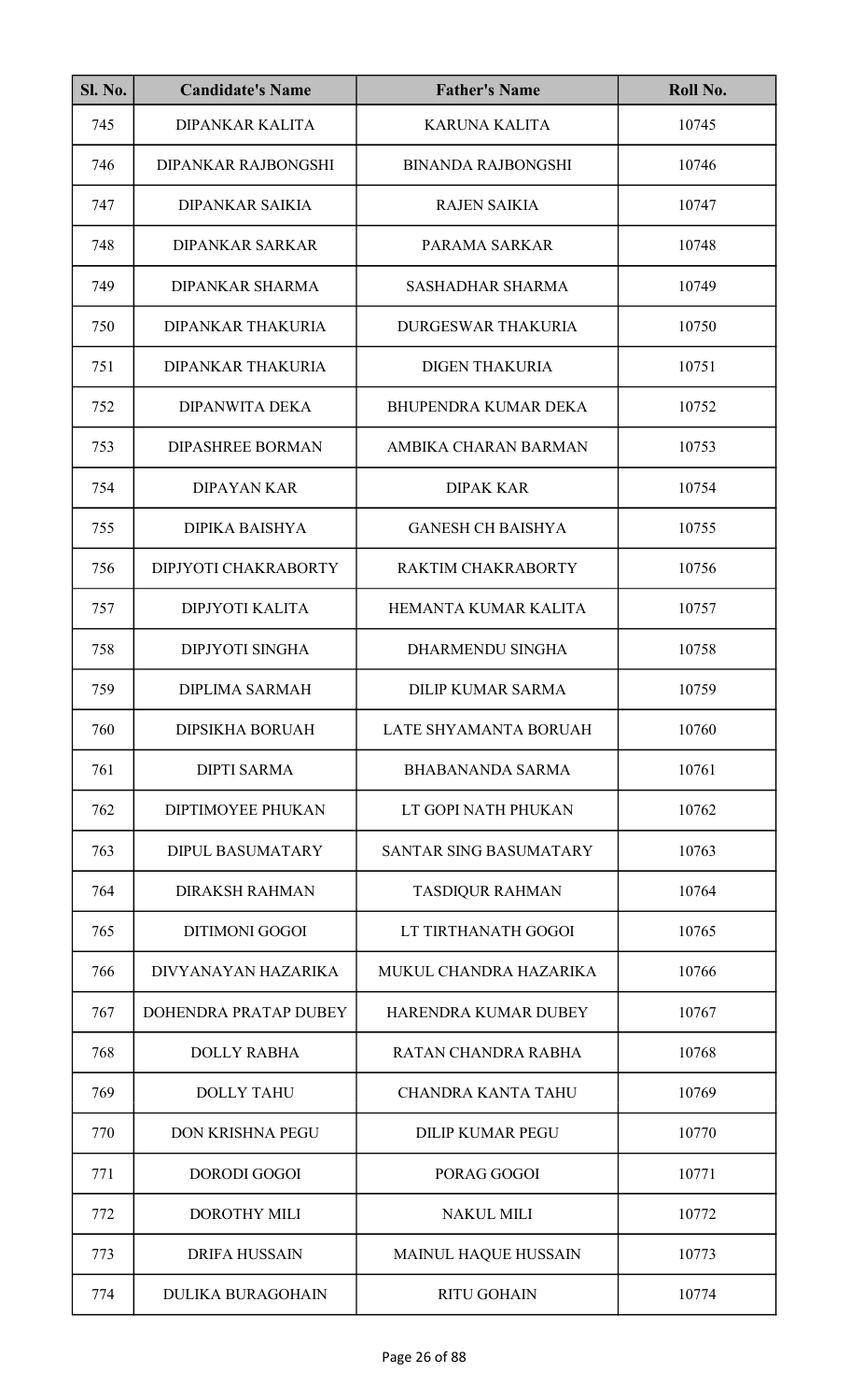| <b>Sl. No.</b> | <b>Candidate's Name</b>                  | <b>Father's Name</b>                  | Roll No. |
|----------------|------------------------------------------|---------------------------------------|----------|
| 775            | <b>DURLOV DEKA</b>                       | <b>AMULYA DEKA</b>                    | 10775    |
| 776            | <b>DWIPJYOTI KALITA</b>                  | <b>GARURIDHAR KALITA</b>              | 10776    |
| 777            | <b>DWIPJYOTI MISHRA</b>                  | <b>BIRESH MISHRA</b>                  | 10777    |
| 778            | <b>EAMIN ALI</b>                         | <b>ATOWAR RAHMAN</b>                  | 10778    |
| 779            | <b>EFTIKAR HUSSAIN</b>                   | <b>RASHMIL ALI</b>                    | 10779    |
| 780            | EHSAANUL HAQUE LASKAR                    | ANAMUL HAQUE LASKAR                   | 10780    |
| 781            | <b>EJAJ AHMED LASKAR</b>                 | <b>KHALIL UDDIN LASKAR</b>            | 10781    |
| 782            | <b>EKRAMUL ISLAM</b><br><b>CHOUDHURY</b> | NAZRUL ISLAM CHOUDHURY                | 10782    |
| 783            | <b>ELISH PEGU</b>                        | <b>MOHENDRA PEGU</b>                  | 10783    |
| 784            | <b>EMADUR RAHMAN LASKAR</b>              | <b>ALA UDDIN LASKAR</b>               | 10784    |
| 785            | <b>ENAM UDDIN CHOUDHURY</b>              | AHMED ALI CHOUDHURY                   | 10785    |
| 786            | <b>ENDOW AYAR MAZUMDER</b>               | <b>SAWAZ HUSSAIN MAZUMDER</b>         | 10786    |
| 787            | <b>EZAZ AHMED</b>                        | <b>AMIRUDDIN AHMED</b>                | 10787    |
| 788            | <b>FAHEEM PRADHANI</b>                   | ABUL KASHEM PRADHANI                  | 10788    |
| 789            | <b>FAIZUL JALAL</b>                      | NURUL ISLAM                           | 10789    |
| 790            | <b>FARHEENA FIRDOUSI ISLAM</b>           | <b>NURUL ISLAM</b>                    | 10790    |
| 791            | <b>FARISHMA TALUKDAR</b>                 | UTPAL TALUKDAR                        | 10791    |
| 792            | <b>FARMINA HUSSAIN</b>                   | <b>NAZIR HUSSAIN</b>                  | 10792    |
| 793            | <b>FARRIZ WASIF RAHMAN</b>               | <b>FAIZUR RAHMAN</b>                  | 10793    |
| 794            | <b>FARSHID DILUWAR HUSSAIN</b>           | <b>DILUWAR HUSSAIN</b>                | 10794    |
| 795            | <b>FARUK MD SISTY</b>                    | <b>MAZAHAR ISLAM</b>                  | 10795    |
| 796            | <b>FIROZ AHMED</b>                       | <b>FAIZ ALI</b>                       | 10796    |
| 797            | <b>FIROZ NUNISA</b>                      | <b>THANGPOR NUNISA</b>                | 10797    |
| 798            | <b>FWILAO BASUMATARY</b>                 | LATE PITENDRA BASUMATARY              | 10798    |
| 799            | <b>GANADEEP BORAH</b>                    | <b>BABUL BORAH</b>                    | 10799    |
| 800            | <b>GANESH CHOUDHURY</b>                  | KAMAKHYA CHOUDHURY                    | 10800    |
| 801            | <b>GANGARAM SAPKOTA</b>                  | <b>KAMAL SAPKOTA</b>                  | 10801    |
| 802            | <b>GANGOTRI SARMAH</b>                   | LATE TARA NATH SARMAH                 | 10802    |
| 803            | <b>GARGI SARKAR</b>                      | <b>SUBHRAJEET SARKAR</b>              | 10803    |
| 804            | <b>GAURAV CHOUDHURY</b>                  | NRIPENDRA CHANDRA<br><b>CHOUDHURY</b> | 10804    |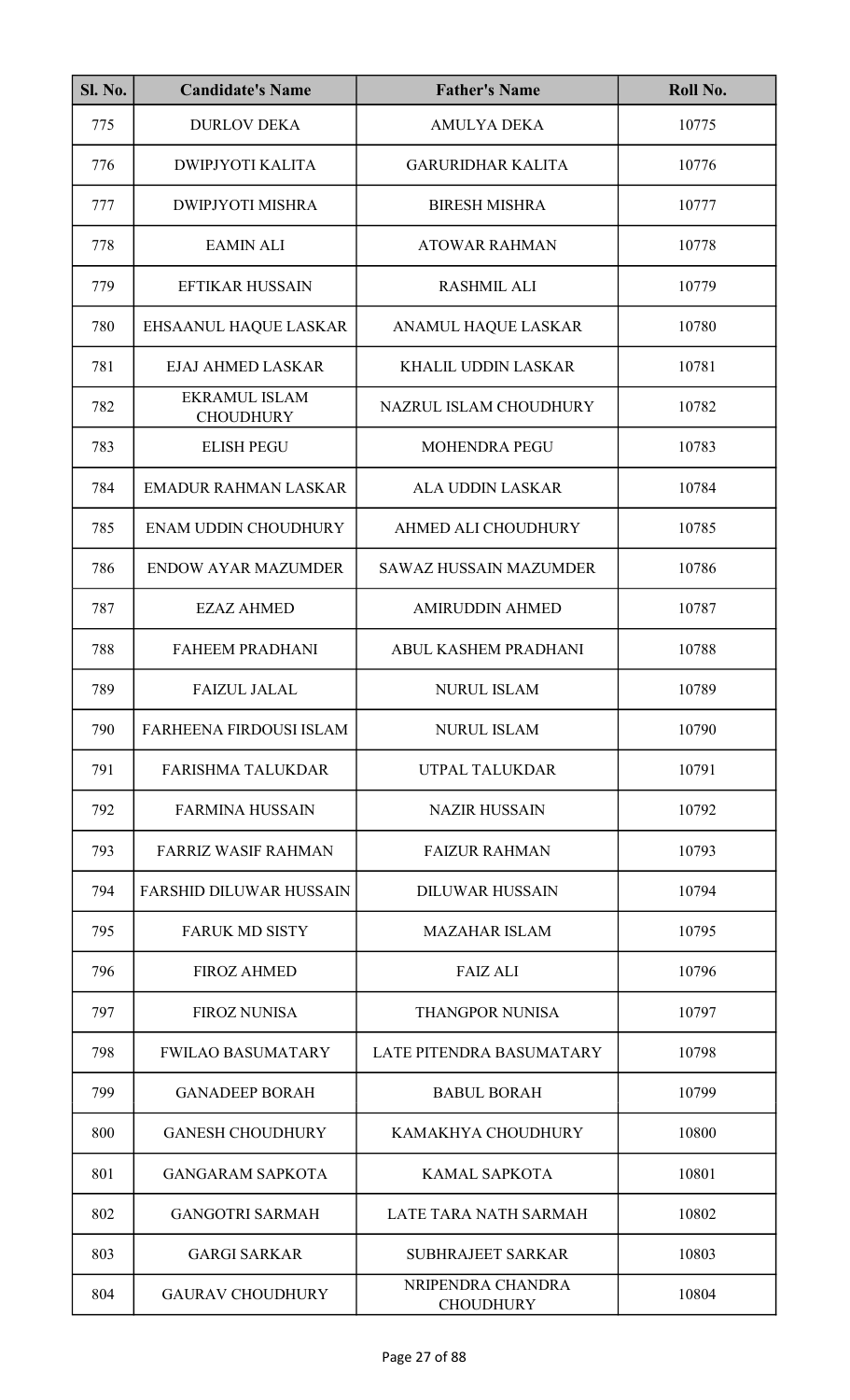| <b>Sl. No.</b> | <b>Candidate's Name</b>                  | <b>Father's Name</b>       | Roll No. |
|----------------|------------------------------------------|----------------------------|----------|
| 805            | <b>GAURAV KUMAR BORAH</b>                | AMIYA KUMAR BORAH          | 10805    |
| 806            | <b>GAURAV MAHANTA</b>                    | LATE DEVA KANTA MAHANTA    | 10806    |
| 807            | <b>GAURAV MAZUMDAR</b>                   | <b>SUBODH MAZUMDAR</b>     | 10807    |
| 808            | <b>GAURAV PAUL</b>                       | <b>GOUR HARI PAUL</b>      | 10808    |
| 809            | <b>GAURAV SHARMA</b>                     | <b>SIB SANKAR SHARMA</b>   | 10809    |
| 810            | <b>GAURI PRASAD GOGOI</b>                | <b>SANJIB GOGOI</b>        | 10810    |
| 811            | <b>GAURI SANKAR BORGOHAIN</b>            | LATE PRAFULLA BORGOHAIN    | 10811    |
| 812            | <b>GAUTAM JYOTI AGARWALA</b>             | RAJENDRA PRASAD AGARWALA   | 10812    |
| 813            | <b>GAUTAM KALITA</b>                     | HARI CHANDRA KALITA        | 10813    |
| 814            | <b>GAUTAM KUMAR DAS</b>                  | PRABHAT DAS                | 10814    |
| 815            | <b>GAUTAM SALOI</b>                      | NARAKANTA SALOI            | 10815    |
| 816            | <b>GAYATRI CHOUDHURY</b>                 | <b>AJIT CHOUDHURY</b>      | 10816    |
| 817            | <b>GAYATRI DAS</b>                       | <b>TAPAN DAS</b>           | 10817    |
| 818            | <b>GAYATRI SHARMA</b>                    | <b>DIBAKAR SARMA</b>       | 10818    |
| 819            | <b>GAZI MD TARFAZUR</b><br><b>RAHMAN</b> | <b>MD ATAUR RAHMAN</b>     | 10819    |
| 820            | <b>GEETANJALI DOLEY</b>                  | <b>BOGENDRA NATH DOLEY</b> | 10820    |
| 821            | <b>GEETUMANI DAS</b>                     | <b>RABEN DAS</b>           | 10821    |
| 822            | <b>GHALIB LAISUL ABD LASKAR</b>          | <b>ABDUL JALIL LASKAR</b>  | 10822    |
| 823            | <b>GHRITARTHA GOSWAMI</b>                | PRABODH CHANDRA GOSWAMI    | 10823    |
| 824            | <b>GIRISH PATIR</b>                      | <b>TARUN PATIR</b>         | 10824    |
| 825            | <b>GITANJALI DEKA</b>                    | <b>NAREN DEKA</b>          | 10825    |
| 826            | <b>GITARTHA BORAH</b>                    | <b>JATIN BORAH</b>         | 10826    |
| 827            | <b>GITARTHA KALITA</b>                   | <b>KAILASH KALITA</b>      | 10827    |
| 828            | <b>GITIMOLLIKA BORA</b>                  | <b>RABIN CHANDRA BORA</b>  | 10828    |
| 829            | <b>GITUMONI GOGOI</b>                    | <b>INDRAJIT GOGOI</b>      | 10829    |
| 830            | <b>GOBINDA KALITA</b>                    | LATE PRAFULLA KALITA       | 10830    |
| 831            | <b>GOLAPNUR ALAHI</b>                    | <b>OSIM UDDIN AHMED</b>    | 10831    |
| 832            | <b>GOPAL BANIK</b>                       | <b>SUBHASH BANIK</b>       | 10832    |
| 833            | <b>GOURAB DAS</b>                        | <b>GIRIJA MOHAN DAS</b>    | 10833    |
| 834            | <b>GOUTAM BORUAH</b>                     | DEBANANDA BORUAH           | 10834    |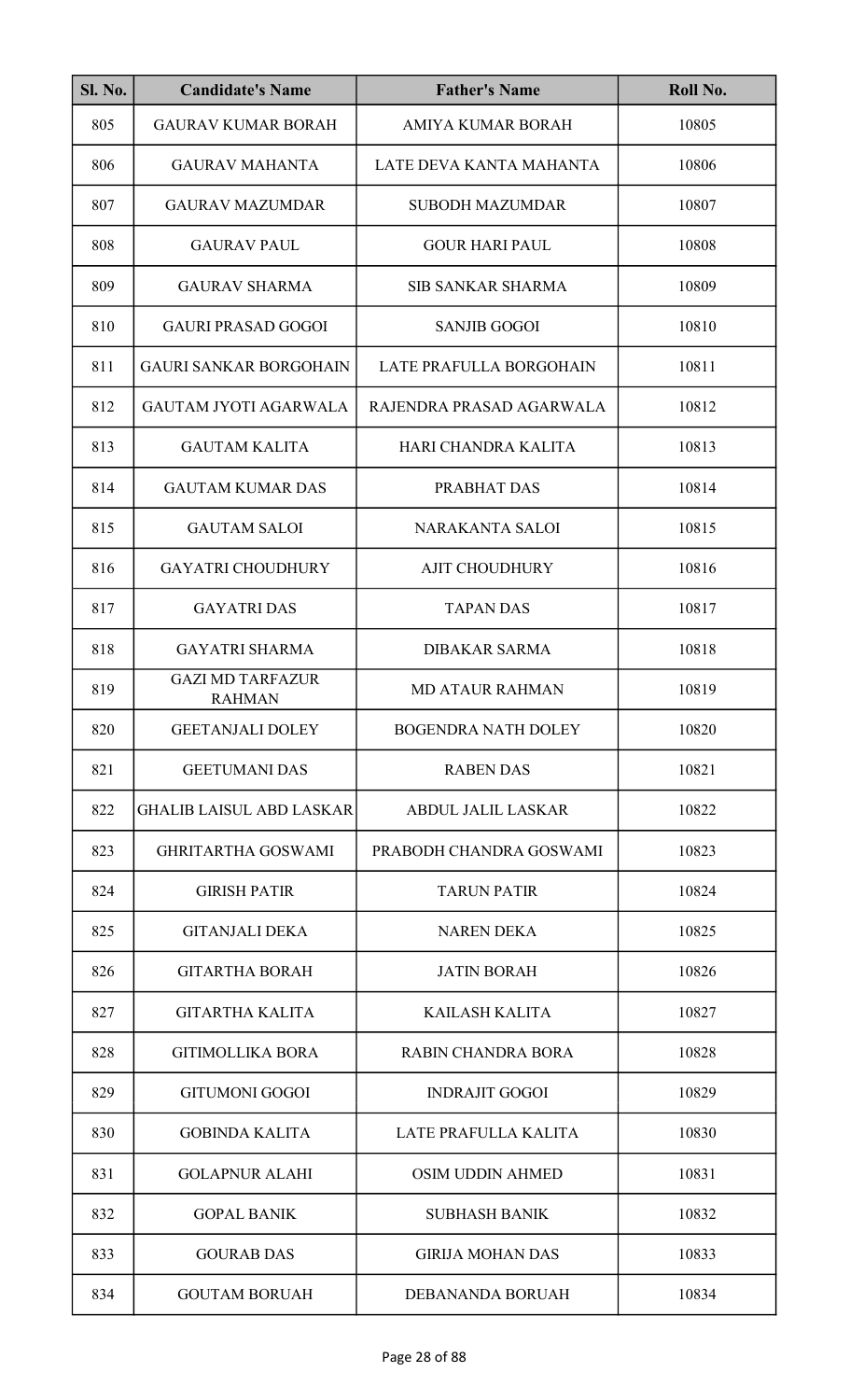| <b>Sl. No.</b> | <b>Candidate's Name</b>                   | <b>Father's Name</b>          | Roll No. |
|----------------|-------------------------------------------|-------------------------------|----------|
| 835            | <b>GOUTAM MOYONG</b>                      | <b>BHABESH MOYONG</b>         | 10835    |
| 836            | <b>GOUTOM BORPATRA</b>                    | <b>SANKAR BORPATRA</b>        | 10836    |
| 837            | <b>GOVIND CHANDRA ROY</b>                 | <b>CHARITRA KUMAR ROY</b>     | 10837    |
| 838            | <b>GULBINARA AHMED</b>                    | <b>GIASUDDIN AHMED</b>        | 10838    |
| 839            | <b>GULSHAN MEHTAB HUSSAIN</b>             | ANOWAR HUSSAIN MOLLAH         | 10839    |
| 840            | <b>GULZAR HUSSAIN</b><br><b>BARBHUIYA</b> | AKADDAS ALI BARBHUIYA         | 10840    |
| 841            | <b>GUNENDRA SHARMA</b>                    | <b>RAJEN SARMA</b>            | 10841    |
| 842            | <b>GUNINDRA KUMAR DAS</b>                 | <b>NRIPEN DAS</b>             | 10842    |
| 843            | <b>GUNJAN DAS</b>                         | <b>BABUL DAS</b>              | 10843    |
| 844            | <b>GUNJAN SAIKIA</b>                      | <b>RAJIB SAIKIA</b>           | 10844    |
| 845            | <b>GUNJAN THAKURIA</b>                    | <b>DIBAKAR THAKURIA</b>       | 10845    |
| 846            | <b>GYANASHREE BORA</b>                    | <b>BIRENDRA KUMAR BORAH</b>   | 10846    |
| 847            | <b>HABIBA AFROOZ</b>                      | <b>FAIZUL HAQUE</b>           | 10847    |
| 848            | <b>HABILASH BORO</b>                      | <b>BILIFANG BORO</b>          | 10848    |
| 849            | <b>HADI AHMED</b>                         | <b>SAFIQUE AHMED</b>          | 10849    |
| 850            | <b>HAFIZUR ISLAM MULLAH</b>               | ABDUR REZZAQUE MULLAH         | 10850    |
| 851            | <b>HAINA BRAHMA</b>                       | RIJENDRA NATH BRAHMA          | 10851    |
| 852            | HAMIDUR RAHMAN AKAND                      | <b>SHAHADAT HOSSAIN AKAND</b> | 10852    |
| 853            | <b>HARI DEV PEGU</b>                      | <b>DEBANANDA PEGU</b>         | 10853    |
| 854            | <b>HARI PRASAD SAIKIA</b>                 | <b>BIMAL CHANDRA SAIKIA</b>   | 10854    |
| 855            | HARKHA JYOTI CHETIA                       | PADUM KUMAR CHETIA            | 10855    |
| 856            | HARLONGKI TIMUNG                          | <b>HEMARI TIMUNG</b>          | 10856    |
| 857            | HARPREET SINGH                            | <b>JITENDRA SINGH</b>         | 10857    |
| 858            | HARSHIT KUMAR BEZ                         | <b>RATUL KUMAR BEZ</b>        | 10858    |
| 859            | <b>HASINA AKTAR LASKAR</b>                | <b>HABIB AHMED LASKAR</b>     | 10859    |
| 860            | HEERAK JYOTI KALITA                       | ANIL CHANDRA KALITA           | 10860    |
| 861            | <b>HELENA AHMED</b>                       | <b>KABEL UDDIN AHMED</b>      | 10861    |
| 862            | <b>HELINA NARZARY</b>                     | <b>JYOTISH KUMAR NARZARY</b>  | 10862    |
| 863            | <b>HEMAGNI DEKA</b>                       | <b>MANO RANJAN DEKA</b>       | 10863    |
| 864            | <b>HEMANGA DAS</b>                        | <b>BIRENDRA KUMAR DAS</b>     | 10864    |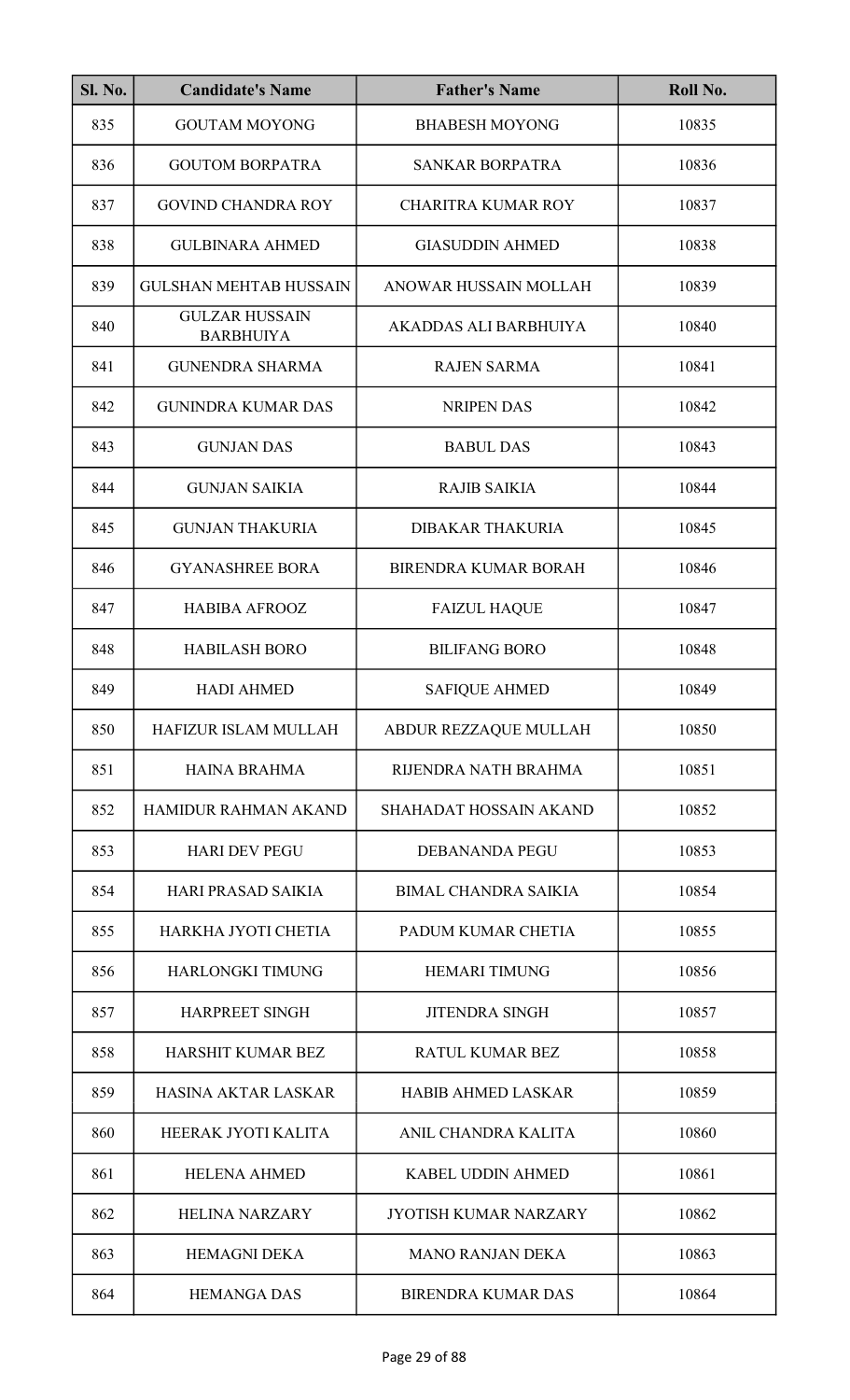| <b>Sl. No.</b> | <b>Candidate's Name</b>  | <b>Father's Name</b>         | Roll No. |
|----------------|--------------------------|------------------------------|----------|
| 865            | <b>HEMANGA SAIKIA</b>    | PRAFULLA SAIKIA              | 10865    |
| 866            | <b>HEMANTA BARUAH</b>    | HORENDRA NATH BARUAH         | 10866    |
| 867            | <b>HEMANTA KALITA</b>    | PRABIN CHANDRA KALITA        | 10867    |
| 868            | <b>HEMANTA PATHAK</b>    | TIRTHA NATH PATHAK           | 10868    |
| 869            | HEMJYOTI CHUNGKRANG      | LATE BALIRAM CHUNGKRANG      | 10869    |
| 870            | <b>HENASHREE DAS</b>     | <b>UDDHAB CHANDRA DAS</b>    | 10870    |
| 871            | <b>HILLUL WSAIKIA</b>    | PRADIP KUMAR SAIKIA          | 10871    |
| 872            | <b>HILTON BASUMATARY</b> | UTTAM KUMAR BASUMATARY       | 10872    |
| 873            | <b>HIMADRI BARUAH</b>    | LT. JITENDRA NATH BARUAH     | 10873    |
| 874            | HIMADRI KALITA           | PRAMOD CHANDRA KALITA        | 10874    |
| 875            | HIMADRI SHARMA           | SARAT CHANDRA SHARMA         | 10875    |
| 876            | HIMADRI SONOWAL          | PUSPA SONOWAL                | 10876    |
| 877            | <b>HIMAKHI SAIKIA</b>    | <b>RABI RAM SAIKIA</b>       | 10877    |
| 878            | <b>HIMAKSHI DAS</b>      | <b>JOYDEV CHANDRA DAS</b>    | 10878    |
| 879            | <b>HIMAKSHI DAS</b>      | <b>GANESH CHANDRA DAS</b>    | 10879    |
| 880            | <b>HIMAKSHI PATOWARY</b> | <b>BANGSHI DHAR PATOWARY</b> | 10880    |
| 881            | <b>HIMAKSHI SAIKIA</b>   | PARESH SAIKIA                | 10881    |
| 882            | <b>HIMAN DUTTA</b>       | <b>AKHIL DUTTA</b>           | 10882    |
| 883            | <b>HIMANGSHU BARMAN</b>  | ARABINDA BARMAN              | 10883    |
| 884            | HIMANGSHU BEZBARUAH      | <b>SAMBHU RAM BEZBARUAH</b>  | 10884    |
| 885            | <b>HIMANGSHU DAS</b>     | <b>SONESWAR DAS</b>          | 10885    |
| 886            | HIMANGSHU KALITA         | DEBEN CHANDRA KALITA         | 10886    |
| 887            | <b>HIMANGSHU KALITA</b>  | <b>SUBHASH KALITA</b>        | 10887    |
| 888            | HIMANGSHU LAHKAR         | <b>SONKAN LAHKAR</b>         | 10888    |
| 889            | <b>HIMANGSHU YOGI</b>    | PRAFULLA KUMAR NATH          | 10889    |
| 890            | <b>HIMANGSHU YOGI</b>    | PRAFULLA KUMAR NATH          | 10890    |
| 891            | <b>HIMANJALI BHARALI</b> | PRADIP KUMAR BHARALI         | 10891    |
| 892            | <b>HIMANKU BORA</b>      | <b>BIRENDRA NATH BORA</b>    | 10892    |
| 893            | <b>HIMANKU KHATANIAR</b> | PANCHANAN KHATANIAR          | 10893    |
| 894            | HIMANKU KUMAR KALITA     | ARABINDA KALITA              | 10894    |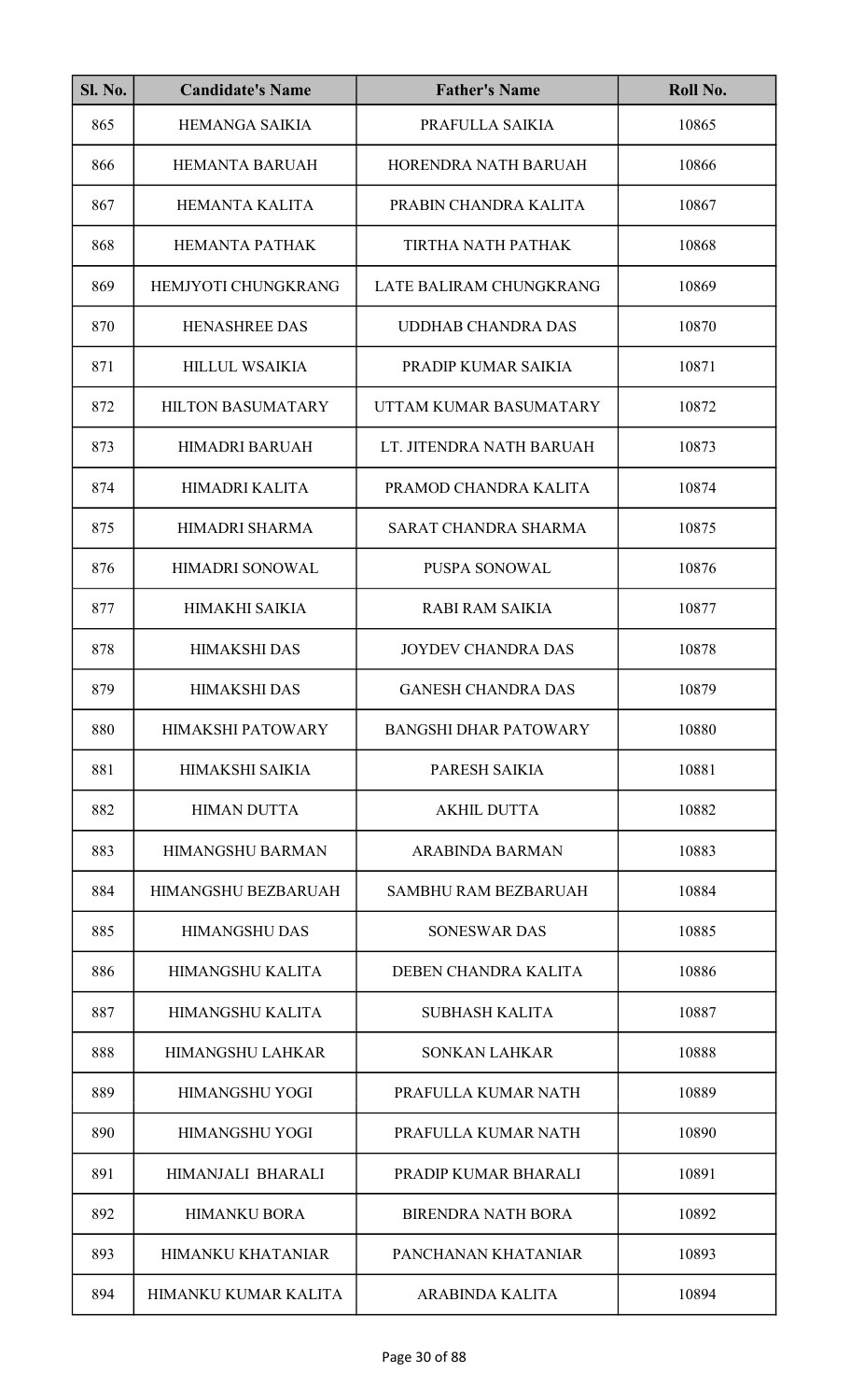| <b>Sl. No.</b> | <b>Candidate's Name</b>             | <b>Father's Name</b>         | Roll No. |
|----------------|-------------------------------------|------------------------------|----------|
| 895            | <b>HIMANKU SAIKIA</b>               | <b>JIBAN SAIKIA</b>          | 10895    |
| 896            | <b>HIMANSHU BORA</b>                | <b>BHOBEN CHANDRA BORA</b>   | 10896    |
| 897            | <b>HIMANSHU KUMAR DAS</b>           | <b>DANDADHAR KUMAR</b>       | 10897    |
| 898            | HIMANSU SHEKHAR BOR<br>PATRA GOHAIN | <b>LATE KHAGEN PATRA</b>     | 10898    |
| 899            | <b>HIMASHREE DEKA</b>               | LATE LAKSHESWAR DEKA         | 10899    |
| 900            | HIMASHRI KALITA                     | <b>CHANDRA KANTA KALITA</b>  | 10900    |
| 901            | <b>HIMJYOTI DAS</b>                 | <b>LATE KUMAR RANA DAS</b>   | 10901    |
| 902            | <b>HIMSHIKHAR SARMA</b>             | <b>BHABESH SARMA</b>         | 10902    |
| 903            | <b>HIRAK JYOTI DAS</b>              | <b>ANIL CHANDRA DAS</b>      | 10903    |
| 904            | <b>HIRAK JYOTI DOLEY</b>            | <b>RATNESWAR DOLEY</b>       | 10904    |
| 905            | HIRAK JYOTI RABHA                   | HIREN CHANDRA RABHA          | 10905    |
| 906            | <b>HIRAK ROY</b>                    | <b>HIMANGSHU ROY</b>         | 10906    |
| 907            | <b>HIRAK TALUKDAR</b>               | <b>RUDRESWAR TALUKDAR</b>    | 10907    |
| 908            | <b>HIRAKJYOTI BAYAN</b>             | RANJIT KUMAR BAYAN           | 10908    |
| 909            | HIRAKJYOTI CHOUDHURY                | RABINDRA KUMAR CHOUDHURY     | 10909    |
| 910            | <b>HIRAKJYOTI DAS</b>               | <b>LATE RAMEN DAS</b>        | 10910    |
| 911            | HIRAKJYOTI SARMA                    | <b>AMBU SARMA</b>            | 10911    |
| 912            | HIRAKJYOTI TALUKDAR                 | DEBENDRA NATH TALUKDAR       | 10912    |
| 913            | <b>HIRANMAYEE KALITA</b>            | <b>DIGEN KALITA</b>          | 10913    |
| 914            | HIRENDRA NATH RAJBONSHI             | NARENDRA NATH RAJBONSHI      | 10914    |
| 915            | HIRK JYOTI KALITA                   | PRANESWAR KALITA             | 10915    |
| 916            | HIRKJYOTI KAKATI                    | <b>GOPAL CHANDRA KAKATI</b>  | 10916    |
| 917            | HIROK JYOTI SAIKIA                  | RAMANI SAIKIA                | 10917    |
| 918            | <b>HIRON JYOTI KASHYAP</b>          | <b>UTPAL BARUAH</b>          | 10918    |
| 919            | <b>HIRONMOY KAKOTY</b>              | <b>DILIP KAKOTY</b>          | 10919    |
| 920            | <b>HIRONYA KUMAR PHUKAN</b>         | LATE JUKTI NATH PHUKAN       | 10920    |
| 921            | <b>HITARTH ANAND DAS</b>            | UTPALANANDA DAS              | 10921    |
| 922            | <b>HITESH KUMAR</b>                 | <b>PARESH KUMAR</b>          | 10922    |
| 923            | <b>HOMAKALA DEVI</b>                | <b>NAR BAHADUR BHATTARAI</b> | 10923    |
| 924            | <b>HRIDAY BORGOHAIN</b>             | DHIRENDRA NATH BORGOHAIN     | 10924    |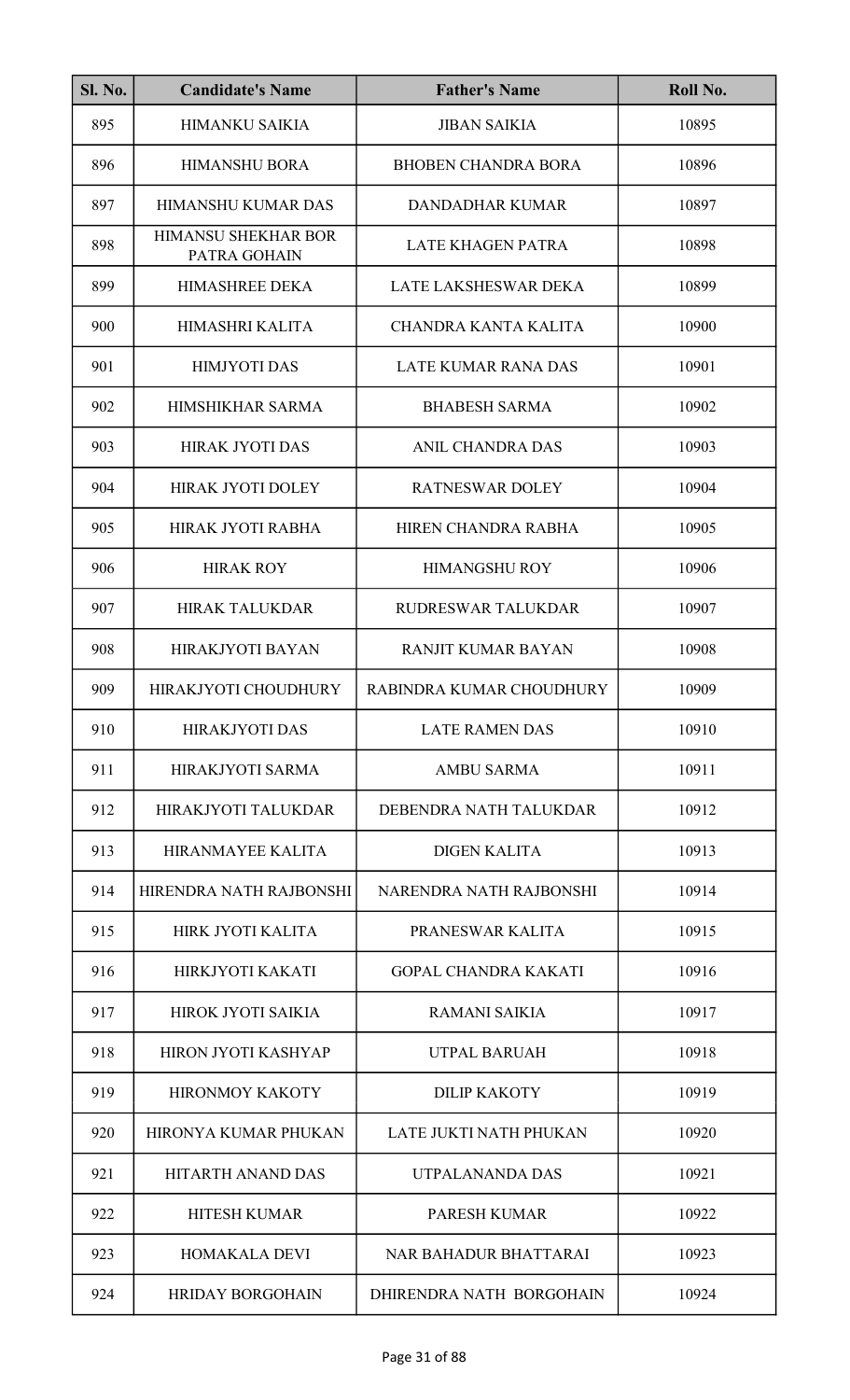| <b>Sl. No.</b> | <b>Candidate's Name</b>                   | <b>Father's Name</b>           | Roll No. |
|----------------|-------------------------------------------|--------------------------------|----------|
| 925            | HRIKESH PADMANAV GOGOI                    | <b>HAVA GOGOI</b>              | 10925    |
| 926            | HRISHIKESH BAISHYA                        | KAMAL KUMAR BAISHYA            | 10926    |
| 927            | <b>HRISHIKESH BARMAN</b>                  | PARIKHIT BARMAN                | 10927    |
| 928            | <b>HRISHIKESH BARUAH</b>                  | <b>PUTUL BARUAH</b>            | 10928    |
| 929            | HRISHIKESH PATHAK                         | <b>JAGADISH PATHAK</b>         | 10929    |
| 930            | <b>HUSNE KAWSAR</b>                       | AHMED GOLAM SHOROWAR           | 10930    |
| 931            | <b>HUSSAIN AHMED LASKAR</b>               | <b>BAKTHAR UDDIN LASKAR</b>    | 10931    |
| 932            | HUSSAIN MINHAJUL IJAJ                     | <b>IZAZUL HUSSAIN</b>          | 10932    |
| 933            | HUSSAIN MUHAMMAD<br><b>RAMEEZ RAJA</b>    | <b>AFZAL HUSSAIN</b>           | 10933    |
| 934            | <b>IDIYESMIN FARHANA</b>                  | <b>MOFJUL HUSSAIN</b>          | 10934    |
| 935            | <b>IFTIKAR RAHMAN</b>                     | <b>FAZLUR RAHMAN</b>           | 10935    |
| 936            | <b>IFTIQUAR AHMED</b>                     | <b>ABDUL KADER</b>             | 10936    |
| 937            | <b>IKBAL BAHAR CHOUDHURY</b>              | <b>SALIM AHMED CHOUDHURY</b>   | 10937    |
| 938            | <b>IMDAD AHMED LASKAR</b>                 | KHASRUL HAQUE LASKAR           | 10938    |
| 939            | <b>IMDADUR RAHMAN LASKAR</b>              | ABDUR RAHMAN LASKAR            | 10939    |
| 940            | <b>IMMANUEL LALHMELTHA</b><br><b>HMAR</b> | <b>NU HMAR</b>                 | 10940    |
| 941            | <b>IMRADUL ISLAM</b>                      | <b>GIASUDDIN AHMED</b>         | 10941    |
| 942            | <b>IMRAN HUSSAIN</b>                      | <b>MOZIBAR ROHMAN</b>          | 10942    |
| 943            | <b>IMRAN HUSSAIN</b>                      | <b>ALTAB HUSSAIN</b>           | 10943    |
| 944            | <b>IMRAN HUSSAIN</b>                      | <b>INTAZ ALI SHEIKH</b>        | 10944    |
| 945            | <b>IMTIAZ ISLAM BORA</b>                  | <b>IMRAN BORA</b>              | 10945    |
| 946            | <b>INAMUL HUSSAIN</b>                     | NURMOHAMMAD HUMAYUN            | 10946    |
| 947            | <b>INDRANIL BORAH</b>                     | <b>AMARENDRA BORAH</b>         | 10947    |
| 948            | <b>INDRANIL HAZARIKA</b>                  | <b>BHUPEN CHANDRA HAZARIKA</b> | 10948    |
| 949            | <b>INDRANIL KALITA</b>                    | <b>JAGADISH KALITA</b>         | 10949    |
| 950            | <b>INDU MOHAN BHARALI</b>                 | <b>CHITRA BHARALI</b>          | 10950    |
| 951            | <b>INTAJUL JAMAN</b>                      | <b>MAMTAJ ALI</b>              | 10951    |
| 952            | <b>INZAMUL HAQUE</b>                      | <b>MOHSIN AHMED</b>            | 10952    |
| 953            | <b>IPSITA BORAH</b>                       | <b>TARUN CHANDRA BORAH</b>     | 10953    |
| 954            | <b>IRFAN JAFFER SAMSI</b>                 | <b>MD AZAD</b>                 | 10954    |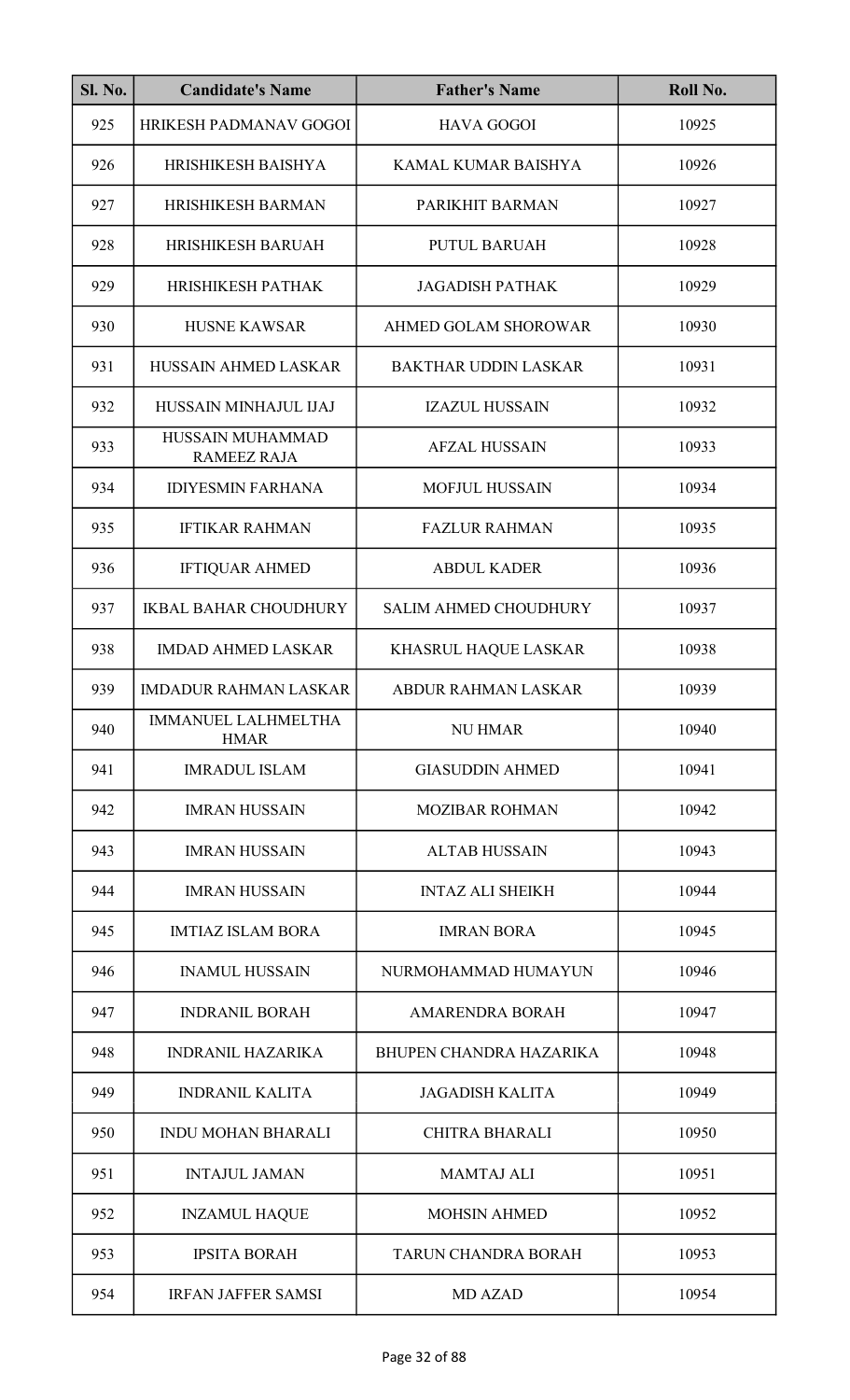| <b>Sl. No.</b> | <b>Candidate's Name</b>                       | <b>Father's Name</b>                           | Roll No. |
|----------------|-----------------------------------------------|------------------------------------------------|----------|
| 955            | <b>ISHAN BORO</b>                             | <b>MINISON BORO</b>                            | 10955    |
| 956            | <b>ISHAN KR BAISHYA</b>                       | PRADIP KR BAISHYA                              | 10956    |
| 957            | <b>ISHANI BHARADWAJ</b>                       | <b>MANABENDRA NATH PHUKAN</b>                  | 10957    |
| 958            | <b>ISHRAT ARA KHANAM</b>                      | SHAFIQUEL ANAM KHAN                            | 10958    |
| 959            | <b>ISHTIAQUE MOHAMMED</b><br><b>CHOUDHURY</b> | LIAKOT ALI CHOUDHURY                           | 10959    |
| 960            | <b>ISMAT AFREEN MAZUMDER</b>                  | ANWAR HUSSAIN MAZUMDER                         | 10960    |
| 961            | <b>ISMATARA KHANAM LASKAR</b>                 | <b>NOOR AHMED LASKAR</b>                       | 10961    |
| 962            | <b>IVISH AHMED</b>                            | <b>TAHAJUDDIN AHMED</b>                        | 10962    |
| 963            | <b>J M ROCKY AHMED</b>                        | MUKTAR ALI AHMED                               | 10963    |
| 964            | <b>JABIN SULTAN</b>                           | <b>MANNAN ALI</b>                              | 10964    |
| 965            | <b>JACKY DAIMARY</b>                          | <b>BIDYA DHAR DAIMARY</b>                      | 10965    |
| 966            | <b>JACOB RAHMAN</b>                           | <b>HABIBAR RAHMAN</b>                          | 10966    |
| 967            | <b>JADOB RONGPI</b>                           | <b>LATE SING RONGPI</b>                        | 10967    |
| 968            | <b>JAGA JYOTI SARMA</b>                       | <b>KESHAB CH SARMA</b>                         | 10968    |
| 969            | <b>JAGADISH TALUKDAR</b>                      | MUKUL TALUKDAR                                 | 10969    |
| 970            | <b>JAHANGIR PARVEZ</b><br><b>BARLASKAR</b>    | <b>SHYAMS UDDIN BARLASKAR</b>                  | 10970    |
| 971            | <b>JAHIDA ANAM MAZUMDER</b>                   | LT FOKHRUL ANAM MAZUMDER                       | 10971    |
| 972            | <b>JAHIR IQBAL LASKAR</b>                     | AFTABUR RAHMAN LASKAR                          | 10972    |
| 973            | <b>JAIMINI KUMAR DEB LASKAR</b>               | <b>JADABENDRA NARAYAN DEB</b><br><b>LASKAR</b> | 10973    |
| 974            | <b>JAISHREE BORUAH</b>                        | ROMA KANTA BORUAH                              | 10974    |
| 975            | <b>JAMIL AHMED LASKAR</b>                     | <b>ABDUL HALIM LASKAR</b>                      | 10975    |
| 976            | <b>JAMIL AHMED MAZUMDER</b>                   | MOINUL HAQUE MAZUMDER                          | 10976    |
| 977            | <b>JAMINI MOHAN KHANIKAR</b>                  | <b>BUDHESWAR KHANIKAR</b>                      | 10977    |
| 978            | <b>JAMIYA BASUMATARY</b>                      | <b>CHABINDRA BASUMATARY</b>                    | 10978    |
| 979            | <b>JANNISAR ALAM ANSARI</b>                   | <b>MAHIUDDIN ANSARI</b>                        | 10979    |
| 980            | <b>JARIN AKHTARA</b>                          | <b>JOWAHIR HUSSAIN</b>                         | 10980    |
| 981            | <b>JASMINA SAIKIA</b>                         | <b>ANIL SAIKIA</b>                             | 10981    |
| 982            | <b>JAY DEEP KALITA</b>                        | SURJYA KANTA KALITA                            | 10982    |
| 983            | <b>JAY KUMAR NATH</b>                         | <b>SUBHASH PANDIT</b>                          | 10983    |
| 984            | <b>JAYANTA KARDONG</b>                        | <b>RAMESH KARDONG</b>                          | 10984    |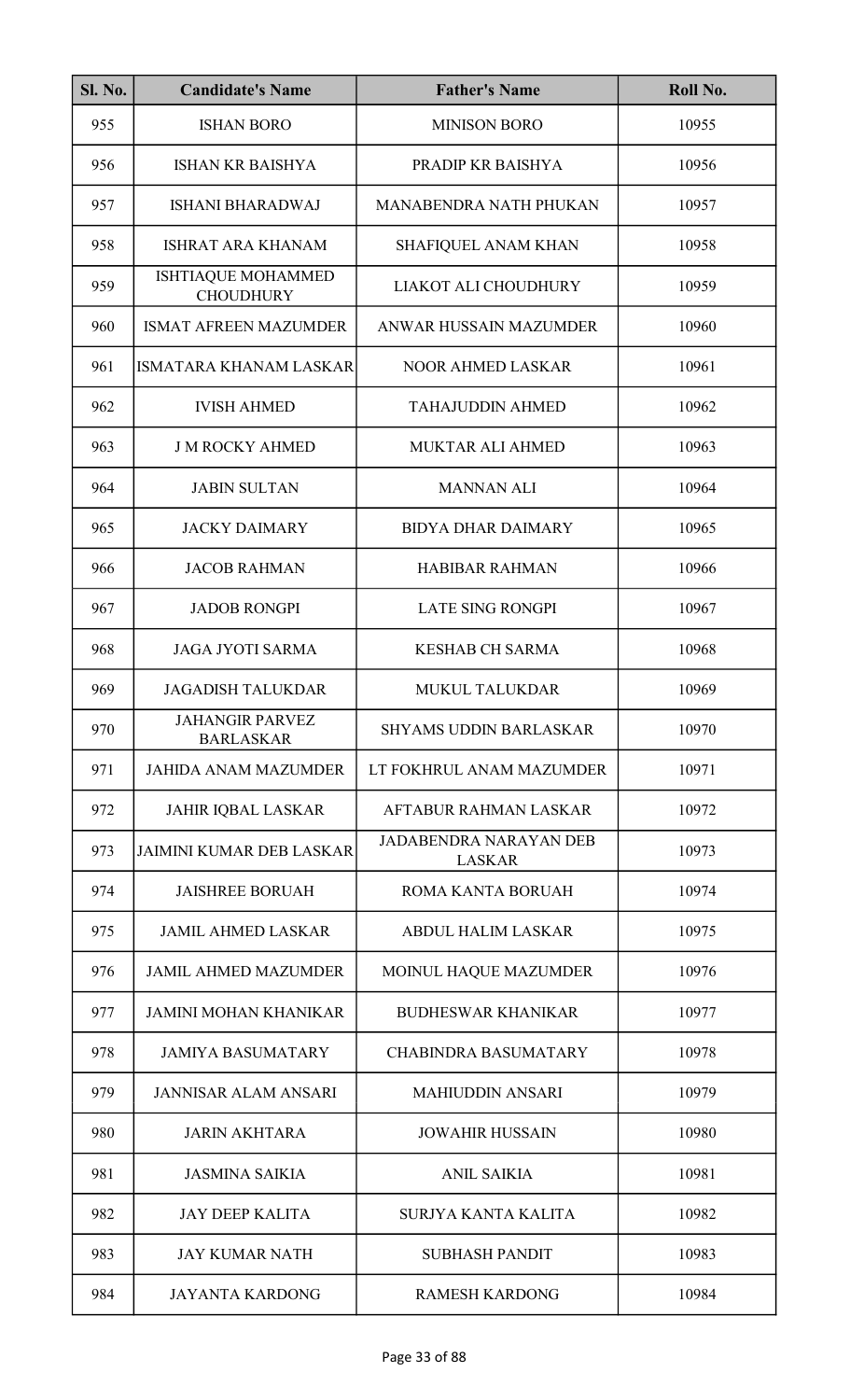| Sl. No. | <b>Candidate's Name</b>                     | <b>Father's Name</b>                  | Roll No. |
|---------|---------------------------------------------|---------------------------------------|----------|
| 985     | <b>JAYANTA KARJEE</b>                       | <b>RAJABALI KARJEE</b>                | 10985    |
| 986     | <b>JAYANTA KUMAR DAS</b>                    | LT HERAMBA DAS                        | 10986    |
| 987     | <b>JAYANTA KUMAR DAS</b>                    | <b>KRISHNA KANTA DAS</b>              | 10987    |
| 988     | <b>JAYANTA SARMA</b>                        | <b>BIRENDRANATH SARMAH</b>            | 10988    |
| 989     | <b>JAYANTA TALUKDAR</b>                     | <b>HOMESWAR TALUKDAR</b>              | 10989    |
| 990     | <b>JAYDEEP DEY</b>                          | <b>JAYANTA KUMAR DEY</b>              | 10990    |
| 991     | <b>JAYDEEP GOSWAMI</b>                      | MATHURA MOHAN GOSWAMI                 | 10991    |
| 992     | <b>JAYENDU SEN</b>                          | <b>JAYATU SEN</b>                     | 10992    |
| 993     | <b>JAYLALITHA DAS</b>                       | PRADIP KUMAR DAS                      | 10993    |
| 994     | <b>JAYNUL HOQUE</b><br><b>CHOUDHURY</b>     | LATE MOYNUL HOQUE<br><b>CHOUDHURY</b> | 10994    |
| 995     | <b>JEENA GABISON AHMED</b>                  | <b>GIAS UDDIN AHMED</b>               | 10995    |
| 996     | <b>JEET JYOTI CHOUDHURY</b>                 | TULU CHARAN CHOUDHURY                 | 10996    |
| 997     | <b>JEHERUL HUSSAIN</b>                      | <b>SARIFUL HUSSAIN</b>                | 10997    |
| 998     | <b>JELIL AHMED</b>                          | <b>SAHNUR AHMED</b>                   | 10998    |
| 999     | <b>JENNIFER MEHJEBIN</b>                    | <b>JAHUR UDDIN KHAN</b>               | 10999    |
| 1000    | <b>JERIFA KARIM</b>                         | <b>ABDUL KARIM</b>                    | 11000    |
| 1001    | <b>JERIFA WAHID</b>                         | <b>IDRISH ALI</b>                     | 11001    |
| 1002    | <b>JESIA LALRAMSANA</b><br><b>THIANGLAI</b> | LALTHANMAWIA THIANGLAI                | 11002    |
| 1003    | <b>JEWEL PURKAYASTHA</b>                    | <b>JAHAR PURKAYASTHA</b>              | 11003    |
| 1004    | <b>JHINTI PRIYA GAUTOM</b>                  | NIRENDRA NATH PHUKON                  | 11004    |
| 1005    | <b>JIBAN JIT PEGU</b>                       | <b>DEEP KUMAR PEGU</b>                | 11005    |
| 1006    | <b>JIKMIKA MUSHAHARY</b>                    | <b>BIPRA KUMAR MUSHAHARY</b>          | 11006    |
| 1007    | <b>JINA AKHTER</b>                          | <b>AZNUR ALI DEWAN</b>                | 11007    |
| 1008    | <b>JINNAUR RAHMAN</b>                       | <b>MOFIZUR RAHMAN</b>                 | 11008    |
| 1009    | <b>JINTER AWO CHINTEY</b>                   | UNIL KUMAR CHINTEY                    | 11009    |
| 1010    | <b>JINTU HANDIQUE</b>                       | DAYA NANDA HANDIQUE                   | 11010    |
| 1011    | <b>JINTU KUMAR SARMA</b>                    | AMIYA KUMAR SARMA                     | 11011    |
| 1012    | <b>JIRONG RONGPI</b>                        | <b>MAN SING RONGPI</b>                | 11012    |
| 1013    | <b>JIRSONG TERANG</b>                       | <b>SONA SING TERANG</b>               | 11013    |
| 1014    | <b>JISHNU CHOUDHURY</b>                     | <b>BHASKAR CHOUDHURY</b>              | 11014    |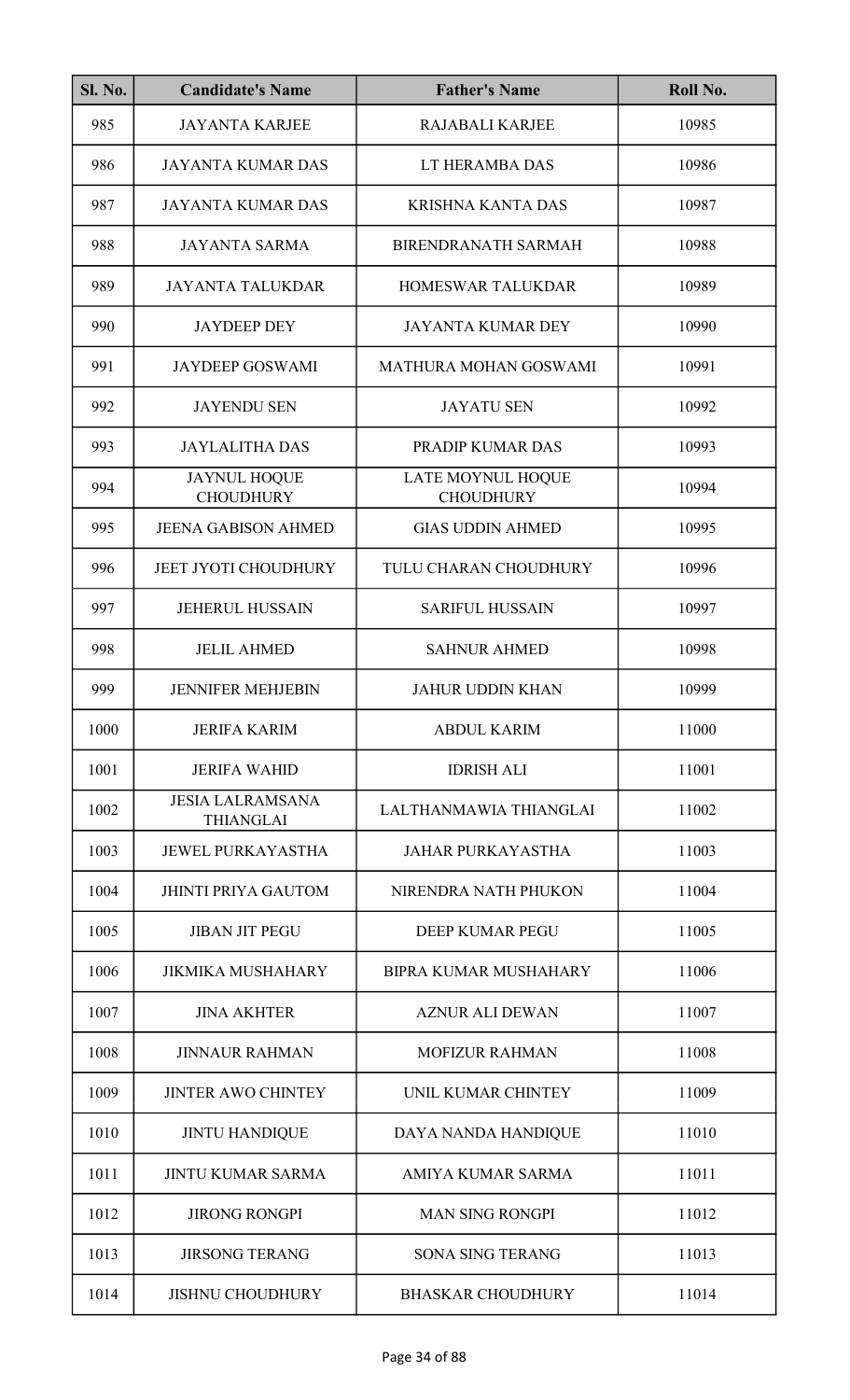| <b>Sl. No.</b> | <b>Candidate's Name</b>       | <b>Father's Name</b>           | Roll No. |
|----------------|-------------------------------|--------------------------------|----------|
| 1015           | <b>JISHU PEGU</b>             | <b>BISHNU KANTA PEGU</b>       | 11015    |
| 1016           | <b>JITENDRA DEKA</b>          | PARESH DEKA                    | 11016    |
| 1017           | <b>JITUL PATHAK</b>           | <b>JAGAMOHAN PATHAK</b>        | 11017    |
| 1018           | <b>JITUPAN TALUKDAR</b>       | <b>RAMESWAR TALUKDAR</b>       | 11018    |
| 1019           | <b>JNYANAJIT GOSWAMI</b>      | <b>BANI KANTA GOSWAMI</b>      | 11019    |
| 1020           | <b>JOBA GOSWAMI</b>           | <b>ROBIN GOSWAMI</b>           | 11020    |
| 1021           | <b>JOGESH RAY</b>             | PARESH RAY                     | 11021    |
| 1022           | <b>JOHN DAS</b>               | PRAHLAD DAS                    | 11022    |
| 1023           | <b>JOLY GOGOI</b>             | PRASAD GOGOI                   | 11023    |
| 1024           | <b>JONAID AHMED NASIR</b>     | <b>NASIRUDDIN AHMED</b>        | 11024    |
| 1025           | <b>JONAK DEKA</b>             | <b>ARUP DEKA</b>               | 11025    |
| 1026           | <b>JONALI DAIMARY</b>         | <b>KAMALESWAR DAIKMARY</b>     | 11026    |
| 1027           | <b>JONALI DAIMARY</b>         | <b>KAMALESWAR DAIMARY</b>      | 11027    |
| 1028           | <b>JOSAINDI LANGTHASA</b>     | <b>JADUMONI LANGTHASA</b>      | 11028    |
| 1029           | <b>JOSHODI HAFLONGBAR</b>     | JOYGYANAN HAFLONGBAR           | 11029    |
| 1030           | <b>JOYBOL THAOSEN</b>         | <b>DERINGDAO THAOSEN</b>       | 11030    |
| 1031           | <b>JOYDEEP PHUKAN</b>         | <b>BHABA KANTA PHUKAN</b>      | 11031    |
| 1032           | <b>JOYDEP SARMA</b>           | PANKAJ KUMAR SARMA             | 11032    |
| 1033           | <b>JOYDEV DAS</b>             | <b>MADHAB CHANDRA DAS</b>      | 11033    |
| 1034           | <b>JOYJEET BARMAN</b>         | UMESH CHANDRA BARMAN           | 11034    |
| 1035           | <b>JOYNAL ABEDIN SIKDAR</b>   | ASHAN ALI SIKDAR               | 11035    |
| 1036           | <b>JOYSHREE SAIKIA</b>        | <b>JOYGESWAR SAIKIA</b>        | 11036    |
| 1037           | <b>JOYSING ENGLENG</b>        | <b>BIDYASING ENGLENG</b>       | 11037    |
| 1038           | <b>JUBAIR AHMED MAZUMDER</b>  | <b>FARUK AHMED MAZUMDER</b>    | 11038    |
| 1039           | <b>JUGIRAJ CHUNGKRANG</b>     | <b>JAGAT CHUNGKRANG</b>        | 11039    |
| 1040           | <b>JUHI MACHAHARY</b>         | UDAY CHANDRA MACHAHARY         | 11040    |
| 1041           | <b>JULI CHETIA</b>            | PURNA CHETIA                   | 11041    |
| 1042           | <b>JULIA HOJAI</b>            | <b>BHARAT HOJAI</b>            | 11042    |
| 1043           | <b>JULIE GOHAIN</b>           | <b>DULAL CHANDRA BORGOHAIN</b> | 11043    |
| 1044           | <b>JUNAID AHMED BARBHUIYA</b> | MOSTAK AHMED BARBHUIYA         | 11044    |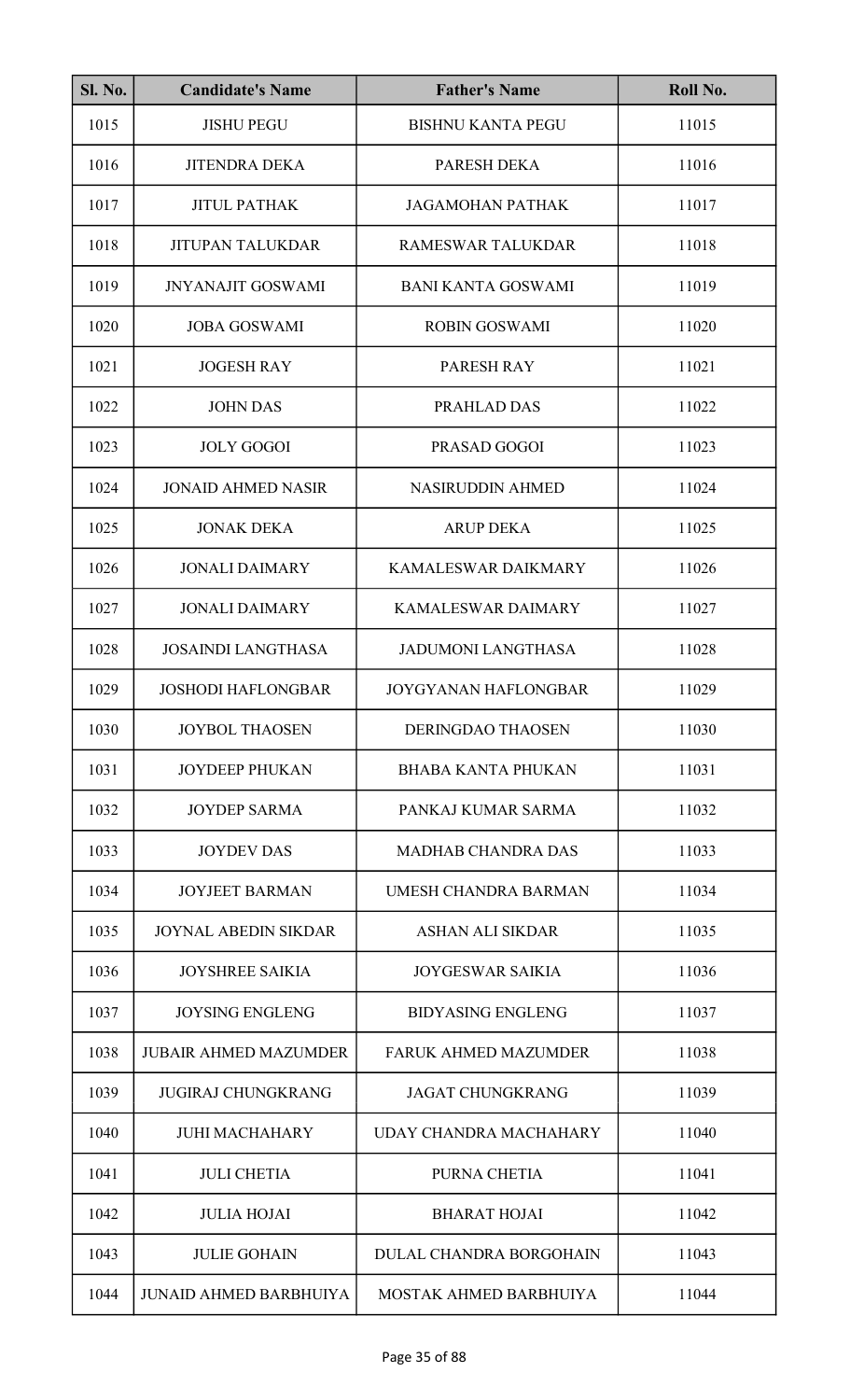| <b>Sl. No.</b> | <b>Candidate's Name</b>       | <b>Father's Name</b>          | Roll No. |
|----------------|-------------------------------|-------------------------------|----------|
| 1045           | <b>JUNAID AHMED CHOUDHURY</b> | ABDUL HANNAN CHOUDHURY        | 11045    |
| 1046           | <b>JUNAID HUSSAIN</b>         | <b>AKBAR HUSSAIN</b>          | 11046    |
| 1047           | <b>JUNALI TERONPI</b>         | <b>RATNESWAR TERON</b>        | 11047    |
| 1048           | <b>JUNEID ZAMAN</b>           | <b>AMINUZ ZAMAN</b>           | 11048    |
| 1049           | <b>JUNEO UDDIN LASKAR</b>     | <b>IMAN UDDIN LASKAR</b>      | 11049    |
| 1050           | <b>JUNMONI KALITA</b>         | <b>GOHIN KALITA</b>           | 11050    |
| 1051           | <b>JUPITARA MAHANTA</b>       | PRADEEP KUMAR MAHANTA         | 11051    |
| 1052           | <b>JUSMITA KASHYAP</b>        | <b>BIJOY KUMAR SARMA</b>      | 11052    |
| 1053           | <b>JUTHIKA GOSWAMI</b>        | <b>SUBHASH GOSWAMI</b>        | 11053    |
| 1054           | <b>JUWEL BHARADWAJ</b>        | HIRENDRA BHATTA               | 11054    |
| 1055           | <b>JUWEL CHOUDHURY</b>        | <b>HASSAN ALI</b>             | 11055    |
| 1056           | <b>JYOTI PRAKASH BAISHYA</b>  | <b>AMULYA BAISHYA</b>         | 11056    |
| 1057           | <b>JYOTI PRAKASH GAUTAM</b>   | <b>BHUPENDRA NATH SARMA</b>   | 11057    |
| 1058           | JYOTI PRAKASH MAHANTA         | <b>BHAGINDRA NATH MAHANTA</b> | 11058    |
| 1059           | <b>JYOTIKA DAS</b>            | RAJEN CHANDRA DAS             | 11059    |
| 1060           | <b>JYOTIMAY BARUA</b>         | PHANIDHAR BARUA               | 11060    |
| 1061           | <b>JYOTIRMOY DEKA</b>         | ASWINI KUMAR DEKA             | 11061    |
| 1062           | <b>JYOTIRMOY GOSWAMI</b>      | <b>JAJNESWAR GOSWAMI</b>      | 11062    |
| 1063           | JYOTIRMOY KALITA              | PRAFULLA KALITA               | 11063    |
| 1064           | <b>JYOTIRMOY MEDHI</b>        | LATE SIBA BHAKTA MEDHI        | 11064    |
| 1065           | JYOTIRMOY ROY                 | <b>SANTOSH KUMAR ROY</b>      | 11065    |
| 1066           | <b>JYOTIRMOY ROY</b>          | <b>ANIL KUMAR ROY</b>         | 11066    |
| 1067           | <b>JYOTIRMOY SARMA</b>        | <b>JITEN SARMA</b>            | 11067    |
| 1068           | <b>JYOTISH KALITA</b>         | PADMA KALITA                  | 11068    |
| 1069           | <b>JYOTISH KUMAR DAS</b>      | <b>LATE HARESWAR DAS</b>      | 11069    |
| 1070           | <b>JYOTISHMAAN HAZARIKA</b>   | RUDRA HAZARIKA                | 11070    |
| 1071           | <b>JYOTISHMITA BONIA</b>      | <b>KUSHAL CH BANIA</b>        | 11071    |
| 1072           | <b>JYOTISMAN SAIKIA</b>       | <b>GAJENDRA NATH SAIKIA</b>   | 11072    |
| 1073           | <b>JYOTISMITA TAYE</b>        | PADMADHAR TAYE                | 11073    |
| 1074           | <b>JYOTISMOY DAS</b>          | <b>LATE BIREN KUMAR DAS</b>   | 11074    |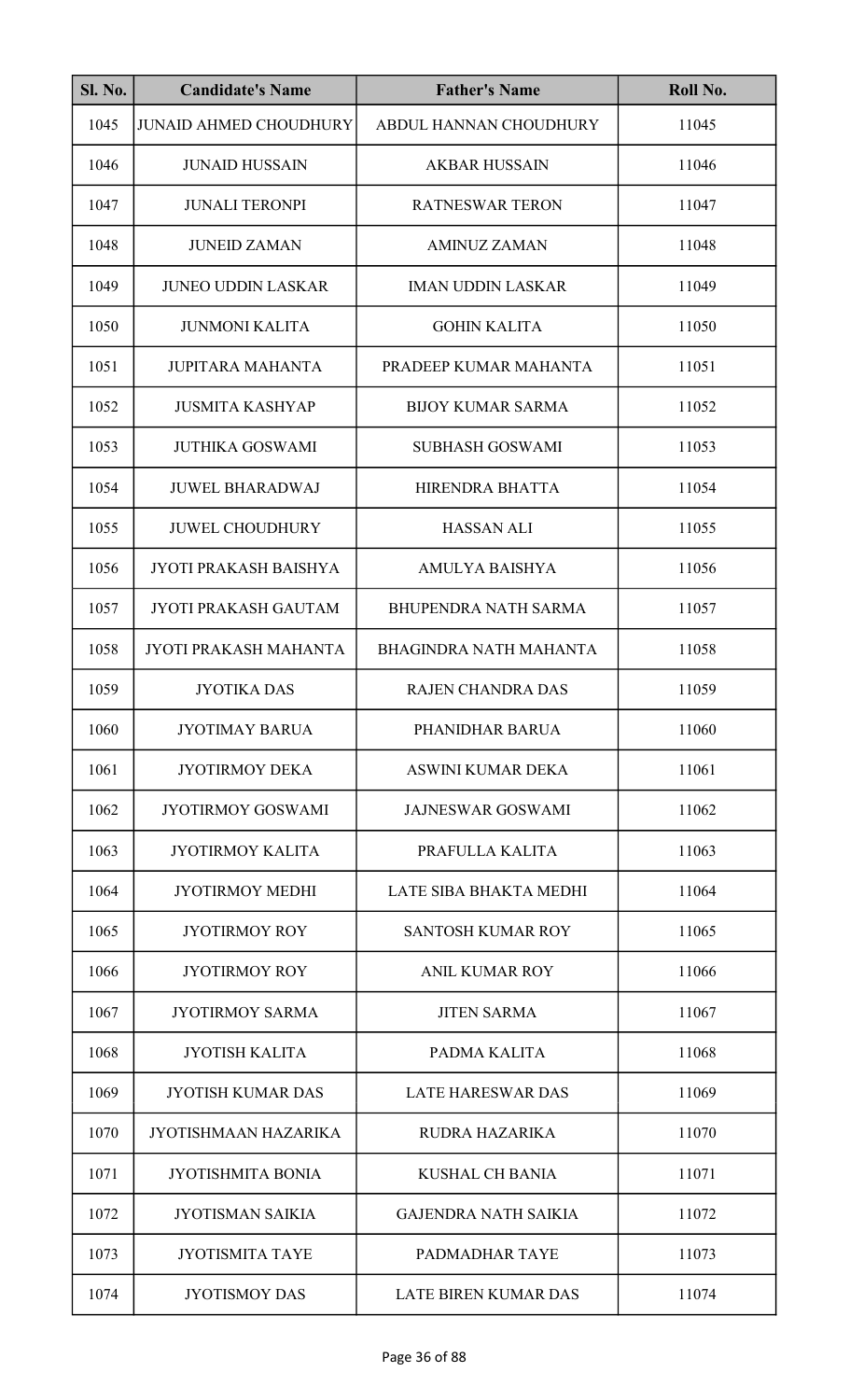| <b>Sl. No.</b> | <b>Candidate's Name</b> | <b>Father's Name</b>          | Roll No. |
|----------------|-------------------------|-------------------------------|----------|
| 1075           | <b>JYOUTIRMOI SARMA</b> | <b>DILIP SARMA</b>            | 11075    |
| 1076           | <b>K ISWANI DEVI</b>    | K IBOTOMBI SINGHA             | 11076    |
| 1077           | <b>KABERI DOWERAH</b>   | <b>LATE DILIP DOWERAH</b>     | 11077    |
| 1078           | <b>KABERI SAIKIA</b>    | <b>GOBIN CHANDRA SAIKIA</b>   | 11078    |
| 1079           | <b>KABERI SAIKIA</b>    | <b>GOBIN CHANDRA SAIKIA</b>   | 11079    |
| 1080           | KABIR JYOTI NATH        | <b>SURENDRA KUMAR NATH</b>    | 11080    |
| 1081           | <b>KABITA KASHYAP</b>   | <b>BROJEN GOWAL</b>           | 11081    |
| 1082           | <b>KAKALI DEKA</b>      | <b>GIRINDRA NATH DEKA</b>     | 11082    |
| 1083           | <b>KAKU MEDHI</b>       | <b>TITA RAM MEDHI</b>         | 11083    |
| 1084           | <b>KAKUL BORAH</b>      | <b>NOGEN CH BORAH</b>         | 11084    |
| 1085           | <b>KALINDI SAIKIA</b>   | <b>SIBA PROSAD SAIKIA</b>     | 11085    |
| 1086           | <b>KALLOL DAS</b>       | SAILENDRA CHANDRA DAS         | 11086    |
| 1087           | <b>KALLOLJIT BARMAN</b> | MUKUL CHANDRA BARMAN          | 11087    |
| 1088           | KALPA JYOTI KALITA      | <b>MAHANANDA KALITA</b>       | 11088    |
| 1089           | KALPA JYOTI TALUKDAR    | <b>GOPAL CHANDRA TALUKDAR</b> | 11089    |
| 1090           | <b>KALPAJIT BORAH</b>   | <b>JOYGESWAR BORAH</b>        | 11090    |
| 1091           | <b>KALYAN ARDAO</b>     | <b>KALIPADA ARDAO</b>         | 11091    |
| 1092           | KALYAN HAZARIKA         | SADANANDA HAZARIKA            | 11092    |
| 1093           | <b>KAMAKSHI BARMAN</b>  | <b>DIGANTA BARMAN</b>         | 11093    |
| 1094           | KAMAL CHANDRA RABHA     | LATE DWIZEN CHANDRA RABHA     | 11094    |
| 1095           | KAMAL JYOTI DEKA        | NRIPENDRA NATH DEKA           | 11095    |
| 1096           | <b>KAMRUL HASSAN</b>    | <b>MD INTAZ ALI</b>           | 11096    |
| 1097           | KAMRUL ISLAM MAZUMDER   | NURUL ISLAM MAZUMDER          | 11097    |
| 1098           | <b>KAMRUZ ZAMAN</b>     | <b>NURUZ ZAMAN</b>            | 11098    |
| 1099           | <b>KANGKAN DAS</b>      | LT AMULYA DAS                 | 11099    |
| 1100           | KANGKAN JYOTI GOGOI     | <b>GOJENDRA GOGOI</b>         | 11100    |
| 1101           | KANGKAN KISHORE KAKATY  | DIPAK KUMAR KAKATY            | 11101    |
| 1102           | <b>KANGKAN PATHAK</b>   | <b>KANAK CH PATHAK</b>        | 11102    |
| 1103           | <b>KANGKAN SARMA</b>    | <b>AMARENDRA SARMAH</b>       | 11103    |
| 1104           | <b>KANGKANA BORAH</b>   | <b>TARUN CHANDRA BORAH</b>    | 11104    |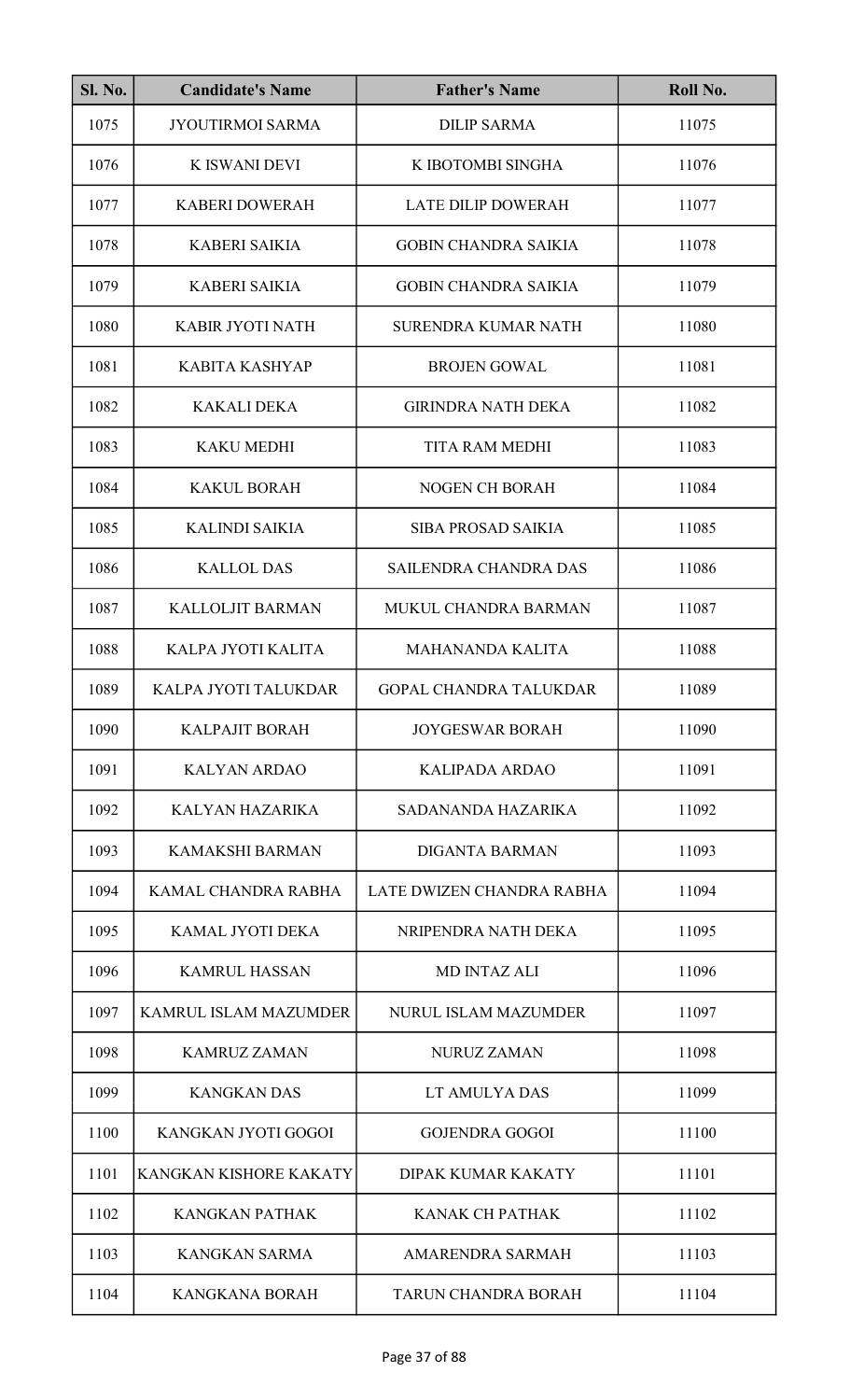| <b>Sl. No.</b> | <b>Candidate's Name</b>   | <b>Father's Name</b>        | Roll No. |
|----------------|---------------------------|-----------------------------|----------|
| 1105           | <b>KANKAN BARMAN</b>      | <b>JYOTISH BARMAN</b>       | 11105    |
| 1106           | <b>KANKAN KALITA</b>      | <b>BHARAT KALITA</b>        | 11106    |
| 1107           | <b>KANKANA MEDHI</b>      | <b>RATNESWAR MEDHI</b>      | 11107    |
| 1108           | KANKHAR MASHAHARY         | RAJENDRA MASHAHARY          | 11108    |
| 1109           | <b>KANMANI KHERKATARY</b> | <b>AJAY KHERKATARY</b>      | 11109    |
| 1110           | KANMANI KHERKATARY        | <b>AJAY KHERKATARY</b>      | 11110    |
| 1111           | <b>KANMONI DAS</b>        | <b>BIREN DAS</b>            | 11111    |
| 1112           | <b>KAPIL KATUWAL</b>      | BHARAT CH CHETRY KATUWAL    | 11112    |
| 1113           | <b>KARAM VIR ISLARY</b>   | ABINASH CHANDRA ISLARY      | 11113    |
| 1114           | <b>KARAN KULI</b>         | <b>LAKESHWAR KULI</b>       | 11114    |
| 1115           | <b>KARISHMA CHETIA</b>    | <b>JAGAT CHANDRA CHETIA</b> | 11115    |
| 1116           | KARISHMA CHOUDHURY        | FIZNUR HAQUE CHOUDHURY      | 11116    |
| 1117           | <b>KARISMITA DAS</b>      | <b>APURBA KUMAR DAS</b>     | 11117    |
| 1118           | <b>KARISMITA PATHAK</b>   | MRINAL CHANDRA PATHAK       | 11118    |
| 1119           | <b>KASHMIRI DEKA</b>      | RAJANI KANTA DEKA           | 11119    |
| 1120           | <b>KASHMIRI DEURI</b>     | <b>PABAN DEURI</b>          | 11120    |
| 1121           | <b>KASHMIRI DEURI</b>     | <b>PABAN DEURI</b>          | 11121    |
| 1122           | <b>KASTURI BORA</b>       | LT BIREN KUMAR BORAH        | 11122    |
| 1123           | <b>KASTURIMA DAS</b>      | <b>MINTUDHAR DAS</b>        | 11123    |
| 1124           | <b>KAUSHIK BARMAN</b>     | RAJANI KANTA BARMAN         | 11124    |
| 1125           | KAUSHIK BHATTACHARYA      | PRAKASH BHATTACHARYA        | 11125    |
| 1126           | <b>KAUSHIK BORA</b>       | NIRMAL CHANDRA BORA         | 11126    |
| 1127           | <b>KAUSHIK BORA</b>       | <b>BHAGABAN BORA</b>        | 11127    |
| 1128           | <b>KAUSHIK DAS</b>        | <b>GAJEN CH DAS</b>         | 11128    |
| 1129           | <b>KAUSHIK DAS</b>        | <b>HRIDAY RANJAN DAS</b>    | 11129    |
| 1130           | <b>KAUSHIK DAS</b>        | HEMANTA CHANDRA DAS         | 11130    |
| 1131           | KAUSHIK KUMAR SAIKIA      | <b>GUNAJIT SAIKIA</b>       | 11131    |
| 1132           | KAUSHIK KUMAR SARMA       | <b>SURENDRA NATH SARMA</b>  | 11132    |
| 1133           | KAUSHIK PRATIM HAZARIKA   | <b>RAJIB HAZARIKA</b>       | 11133    |
| 1134           | <b>KAUSHIK RAM BARUA</b>  | <b>KAMOD RAM BARUA</b>      | 11134    |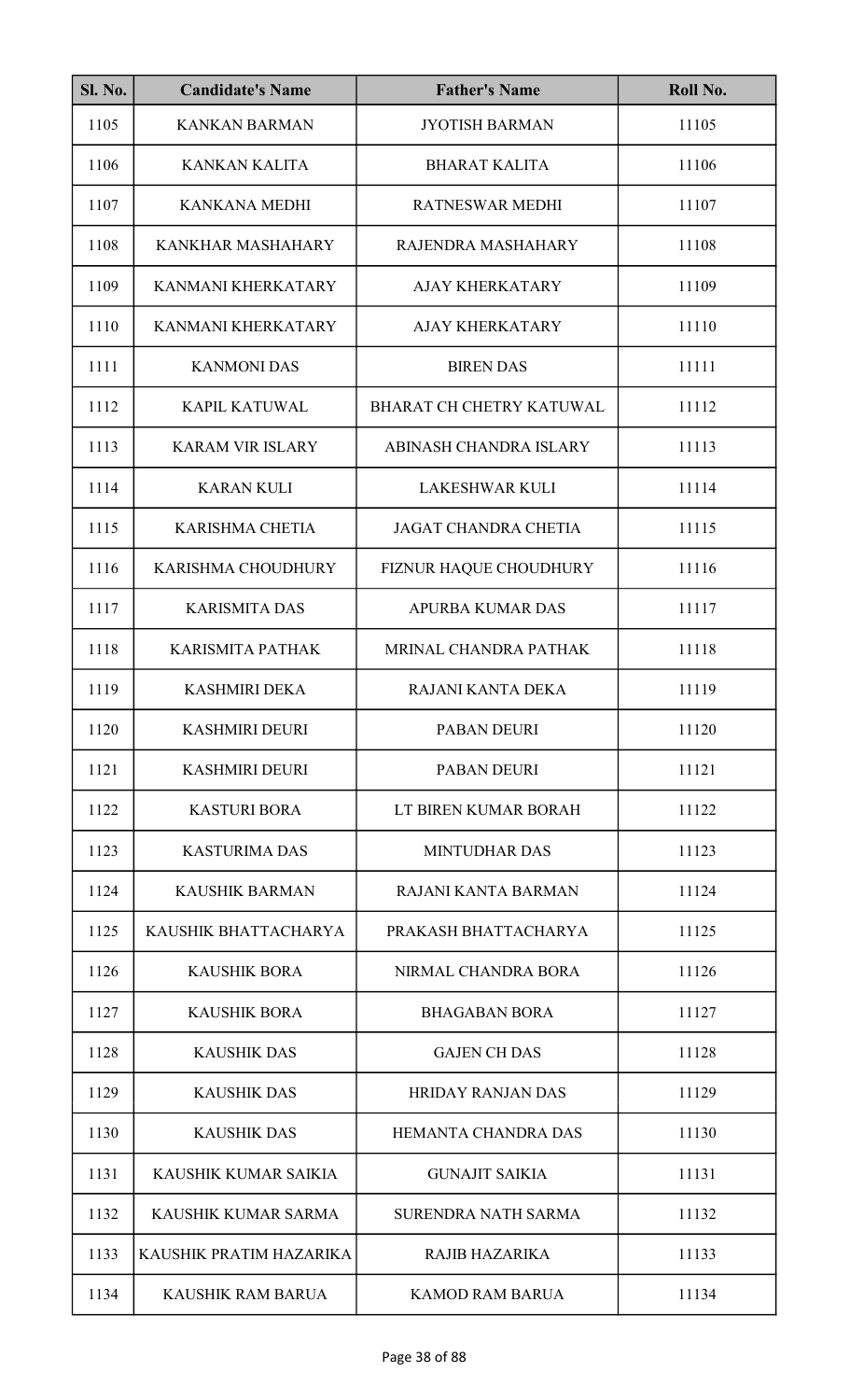| <b>Sl. No.</b> | <b>Candidate's Name</b>                   | <b>Father's Name</b>        | Roll No. |
|----------------|-------------------------------------------|-----------------------------|----------|
| 1135           | KAUSHIK TALUKDAR                          | <b>MADAN MOHAN TALUKDAR</b> | 11135    |
| 1136           | KAUSHIKI KALITA                           | DARPA RAM KALITA            | 11136    |
| 1137           | <b>KAUSHTAV DAS</b>                       | <b>ASHOK KUMAR DAS</b>      | 11137    |
| 1138           | <b>KAUSTAV DAS</b>                        | <b>DINESH CHANDRA DAS</b>   | 11138    |
| 1139           | <b>KAUSTAV GOGOI</b>                      | PRAFULLA GOGOI              | 11139    |
| 1140           | KAUSTUBH KASHYAP                          | <b>DHIRAJ CHANDRA DAS</b>   | 11140    |
| 1141           | KAUSTUBH KASHYAP BORAH                    | <b>BENU BORAH</b>           | 11141    |
| 1142           | <b>KAVITA DEKA</b>                        | <b>CHARITRA RAM DEKA</b>    | 11142    |
| 1143           | <b>KENNEDY NARZARY</b>                    | <b>NIRON NARZARY</b>        | 11143    |
| 1144           | <b>KH NAZRUL ISLAM</b>                    | <b>KH AMIR HUSSAIN</b>      | 11144    |
| 1145           | <b>KHABIR AHMED</b>                       | <b>ANATH ALI AHMED</b>      | 11145    |
| 1146           | KHAGANA BURAGOHAIN                        | <b>RUBUL GOHAIN</b>         | 11146    |
| 1147           | <b>KHAIRUL ISLAM</b>                      | <b>RIAJUDDIN SHEIKH</b>     | 11147    |
| 1148           | <b>KHAIRUZ ZAMAN</b>                      | ABDUL KHALEQUE SARKAR       | 11148    |
| 1149           | KHALEDA ANAM                              | <b>KHAIRUL ANAM</b>         | 11149    |
| 1150           | <b>KHANDAKAR ASHRAFUL</b><br><b>ISLAM</b> | LATE KHANDAKAR BAKTAR ALI   | 11150    |
| 1151           | KHANINDRA ADHIKARY                        | NALINI KUMAR ADHIKARY       | 11151    |
| 1152           | KHANINDRA KALITA                          | KAMALESWAR KALITA           | 11152    |
| 1153           | <b>KHANINDRA SALOI</b>                    | <b>DHANI RAM SALOI</b>      | 11153    |
| 1154           | <b>KHANJAN NATH</b>                       | <b>BHUPEN NATH</b>          | 11154    |
| 1155           | KHANTHAI BASUMATARY                       | <b>LAL MOHAN BASUMATARY</b> | 11155    |
| 1156           | <b>KHIRUD DOLEY</b>                       | <b>BIMAN CHANDRA DOLEY</b>  | 11156    |
| 1157           | KHIYATI SONOWAL                           | PRAHLAD SONOWAL             | 11157    |
| 1158           | KHUMANANDA SARMA                          | DEBI PRASAD SARMA           | 11158    |
| 1159           | KHUSBU JUBAIDA ALOM                       | KHORSHED UL ALOM            | 11159    |
| 1160           | KHWAIRAKPAM SELIJA                        | KHWAIRAKPAM MANGIJAO SINGH  | 11160    |
| 1161           | <b>KHYATI MANJURI</b><br><b>CHAUDHURY</b> | PULAK KR CHAUDHURY          | 11161    |
| 1162           | <b>KINGSHUK DEKA</b>                      | <b>BHARAT CHANDRA DEKA</b>  | 11162    |
| 1163           | <b>KINGSHUKMALA DAS</b>                   | <b>BULENDRA NATH DAS</b>    | 11163    |
| 1164           | <b>KIRANJIT NUNISA</b>                    | PRONIL NUNISA               | 11164    |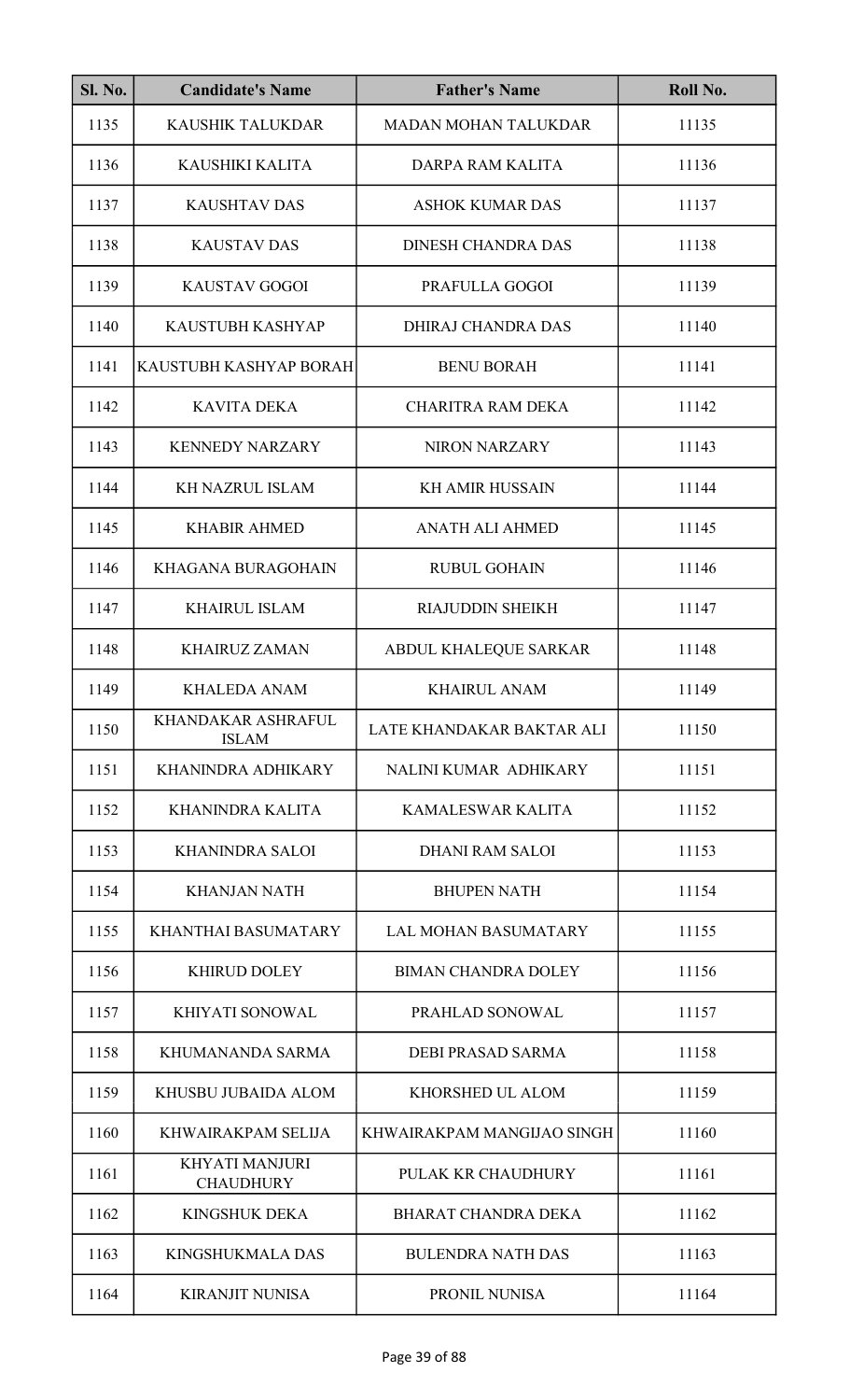| <b>Sl. No.</b> | <b>Candidate's Name</b>                    | <b>Father's Name</b>        | Roll No. |
|----------------|--------------------------------------------|-----------------------------|----------|
| 1165           | <b>KISHOR BAYAN</b>                        | <b>LAKSHMI NATH BAYAN</b>   | 11165    |
| 1166           | <b>KISHOR KALITA</b>                       | LT GANESH KALITA            | 11166    |
| 1167           | <b>KISHOR KUMAR</b><br><b>CHOUDHURY</b>    | <b>DINABANDHU CHOUDHURY</b> | 11167    |
| 1168           | KISHOR KUMAR HALOI                         | LAKHI KANTA HALOI           | 11168    |
| 1169           | KISHOR RAY MEDHI                           | PARAMESWAR RAY MEDHI        | 11169    |
| 1170           | KISHORE KUMAR BARMAN                       | <b>UDAY BARMAN</b>          | 11170    |
| 1171           | KISHORE KUMAR GHOSH                        | KAUSHIK KUMAR GHOSH         | 11171    |
| 1172           | KISHORE KUMAR KALITA                       | PHATIK CHANDRA KALITA       | 11172    |
| 1173           | KIYEKASHYAP PATHAK                         | <b>BISWAJYOTI PATHAK</b>    | 11173    |
| 1174           | KONGKINI DUTTA                             | <b>ANANTA DUTTA</b>         | 11174    |
| 1175           | <b>KONGKON BRAHMA</b>                      | ASWINI KUMAR BRAHMA         | 11175    |
| 1176           | <b>KOULLAB SAIKIA</b>                      | PARAG KUMAR SAIKIA          | 11176    |
| 1177           | KOUSHIK BORTAMULY                          | <b>DILIP BORTAMULY</b>      | 11177    |
| 1178           | KOUSHIK KALITA                             | PRABHAT CHANDRA KALITA      | 11178    |
| 1179           | KOUSHIK KASHYAP BORAH                      | MUNINDRA NATH BORAH         | 11179    |
| 1180           | <b>KOUSHIK SARMA</b>                       | <b>GANESH SARMA</b>         | 11180    |
| 1181           | KOYDUL ALAM LASKAR                         | <b>SOFTAR ALI LASKAR</b>    | 11181    |
| 1182           | <b>KRISHAN MAHANTA</b>                     | <b>CHANDRA MAHANTA</b>      | 11182    |
| 1183           | KRISHNA KAMAL NATH                         | AKAN CHANDRA NATH           | 11183    |
| 1184           | <b>KRISHNA NARAYAN</b><br><b>CHOUDHURY</b> | RAMENDRA SUNDAR CHOUDHURY   | 11184    |
| 1185           | KRISHNA NARAYAN PHUKAN                     | <b>TANKESWAR PHUKAN</b>     | 11185    |
| 1186           | <b>KRISHNA SWARGIARY</b>                   | <b>CHANA RAM SWARGIARY</b>  | 11186    |
| 1187           | <b>KRISHNAMONI PATIR</b>                   | <b>BHABENDRA PATIR</b>      | 11187    |
| 1188           | <b>KRISHNAV BARUAH</b>                     | <b>PROBIN BARUAH</b>        | 11188    |
| 1189           | KRISHNAV JYOTI SARMA                       | NAGENDRA NATH SARMA         | 11189    |
| 1190           | <b>KRITARTHA NEOG</b>                      | PANKAJ KUMAR NEOG           | 11190    |
| 1191           | KRITI DEKA SINGHA                          | KARUNA KANTA DEKA           | 11191    |
| 1192           | <b>KRITIKA LANGTHASA</b>                   | LATE ARNODA LANGTHASA       | 11192    |
| 1193           | <b>KUKI BORA</b>                           | <b>MAHENDRA BORA</b>        | 11193    |
| 1194           | <b>KUKIL KASHYAP</b>                       | <b>ROBIN PUZARI</b>         | 11194    |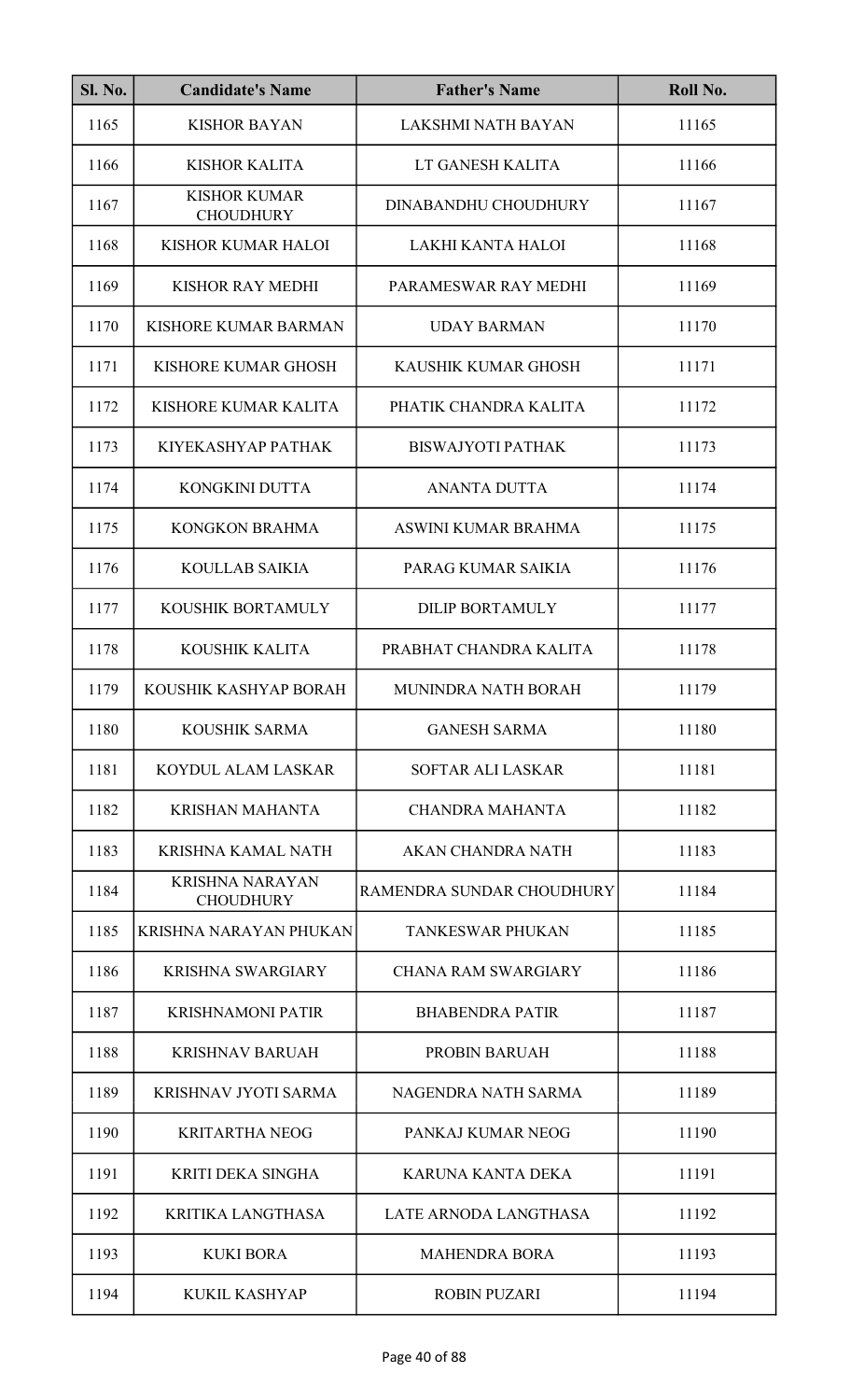| <b>Sl. No.</b> | <b>Candidate's Name</b>   | <b>Father's Name</b>                         | Roll No. |
|----------------|---------------------------|----------------------------------------------|----------|
| 1195           | <b>KULAJIT NAYAN DAS</b>  | <b>AJIT KUMAR DAS</b>                        | 11195    |
| 1196           | <b>KULDEEP DAS</b>        | <b>ADHAR DAS</b>                             | 11196    |
| 1197           | <b>KULDEEP MAJUMDER</b>   | <b>BIMAN KUMAR MAJUMDER</b>                  | 11197    |
| 1198           | <b>KULENDRA BARMAN</b>    | HIRENDRA BARMAN                              | 11198    |
| 1199           | <b>KUMAR BHASKAR</b>      | AMBIKA PRASAD SINGH                          | 11199    |
| 1200           | KUMARI KOUSTUVEE          | <b>VEDANTA MADHAV</b>                        | 11200    |
| 1201           | <b>KUNAL BRAHMA</b>       | AMRIT KUMAR BRAHMA                           | 11201    |
| 1202           | <b>KUNAL DAS</b>          | <b>PULIN DAS</b>                             | 11202    |
| 1203           | <b>KUNAL GOSWAMI</b>      | <b>DINESH GOSWAMI</b>                        | 11203    |
| 1204           | KUNAL KASHYAP THAKURIA    | DHIRENDRA NATH THAKURIA                      | 11204    |
| 1205           | KUNAL KISHORE SAIKIA      | <b>RAMESH SAIKIA</b>                         | 11205    |
| 1206           | KUNAL SANDHILYA           | <b>ASHOK KUMAR SARMA</b>                     | 11206    |
| 1207           | <b>KUNAL SHARMA</b>       | LT KRIPENDU SHARMA                           | 11207    |
| 1208           | KUNALJIT CHOUDHURY        | HEMANGA CHOUDHURY                            | 11208    |
| 1209           | KUNJA NAYAN DAS           | <b>BIKASH DAS</b>                            | 11209    |
| 1210           | <b>KUNTAL DAS</b>         | <b>SUBIMAL DAS</b>                           | 11210    |
| 1211           | <b>KUSHAL BHANDARY</b>    | <b>LATE CHANDRA BAHADUR</b><br><b>CHETRY</b> | 11211    |
| 1212           | L M SINGHA                | L MANI SINGHA                                | 11212    |
| 1213           | <b>LAGHIMA KUMAR</b>      | <b>SIBA RAM KUMAR</b>                        | 11213    |
| 1214           | <b>LAHIT MUSHAHARY</b>    | RUPENDRA MUSHAHARY                           | 11214    |
| 1215           | LAKHI JYOTI SAIKIA        | CHIDA NANDA SAIKIA                           | 11215    |
| 1216           | LAKHYAJIT BHARALI         | <b>JOTIN KUMAR BHARALI</b>                   | 11216    |
| 1217           | LAKHYAJIT BORDOLOI        | <b>BIPIN CHANDRA BORDOLOI</b>                | 11217    |
| 1218           | <b>LAKHYAJIT SARMAH</b>   | <b>RATUL SARMAH</b>                          | 11218    |
| 1219           | <b>LARSI IMKA BEYPI</b>   | <b>CHANDRA BEY</b>                           | 11219    |
| 1220           | <b>LATIF ALI</b>          | <b>HABIBUR RAHMAN</b>                        | 11220    |
| 1221           | <b>LAVITA PATOWARY</b>    | SONESWAR PATOWARY                            | 11221    |
| 1222           | <b>LAWRENCE DOLEY</b>     | <b>SARBESWAR DOLEY</b>                       | 11222    |
| 1223           | <b>LAXMONA BURAGOHAIN</b> | <b>SANKAR BURAGOHAIN</b>                     | 11223    |
| 1224           | <b>LEEMA PATHAK</b>       | <b>MRINAL KUMAR PATHAK</b>                   | 11224    |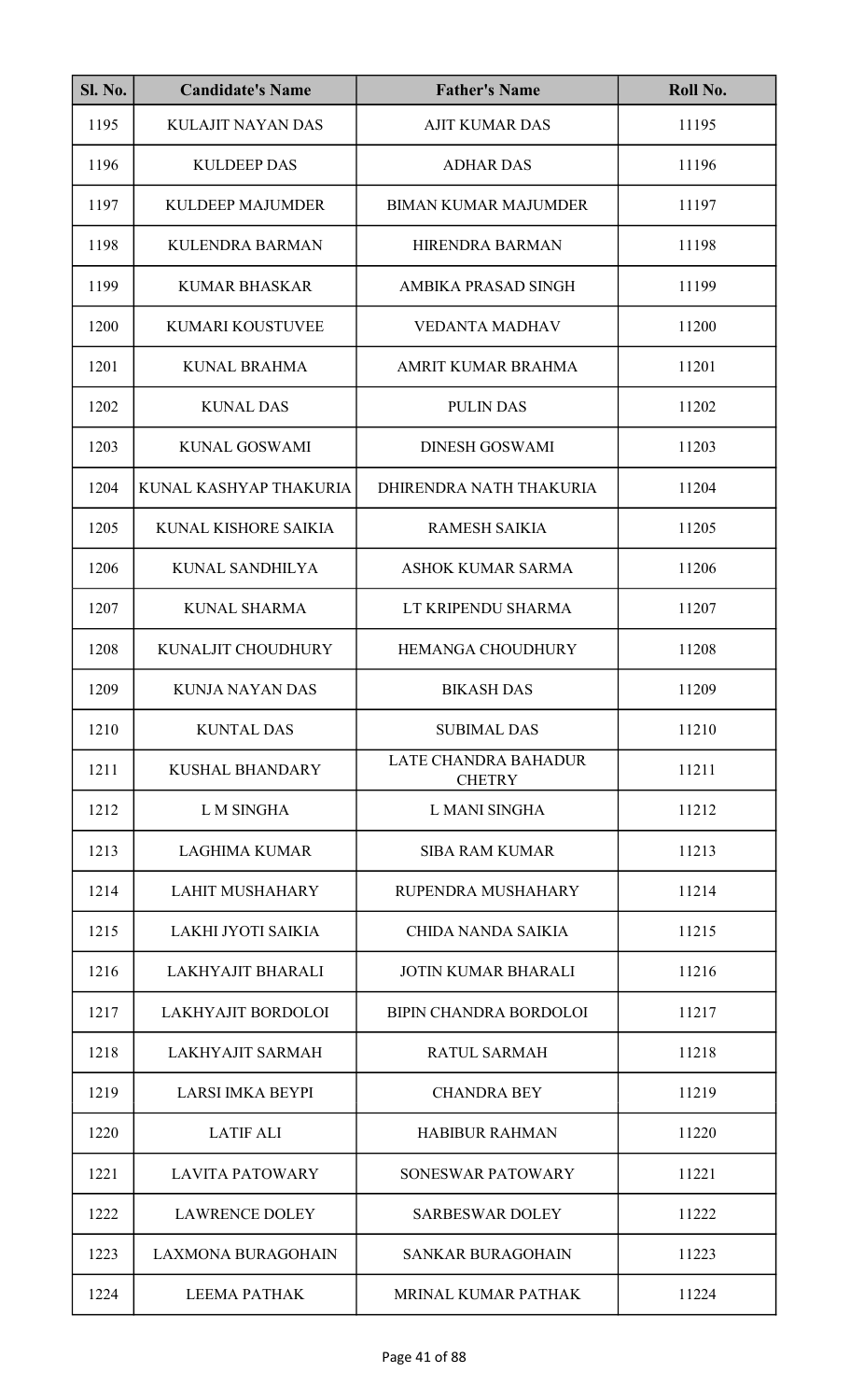| <b>Sl. No.</b> | <b>Candidate's Name</b>                      | <b>Father's Name</b>            | Roll No. |
|----------------|----------------------------------------------|---------------------------------|----------|
| 1225           | <b>LEENA SARMA</b>                           | <b>BHUPENDRA SARMA</b>          | 11225    |
| 1226           | <b>LITU MANI DAS</b>                         | <b>KHARGESWAR DAS</b>           | 11226    |
| 1227           | <b>LIZMOL ANTONY</b><br><b>PEECHATTUKUDY</b> | ANTONY PEECHATTUKUDY            | 11227    |
| 1228           | LODIKA HOJAI                                 | <b>KABINDRA HOJAI</b>           | 11228    |
| 1229           | <b>LOKHESWAR BEY</b>                         | PANIRAM BEY                     | 11229    |
| 1230           | <b>LONGBIR SINGNAR</b>                       | <b>MOJARI SINGNAR</b>           | 11230    |
| 1231           | <b>LUCAS DEKA</b>                            | RANJEET KUMAR DEKA              | 11231    |
| 1232           | <b>LUCKY DOLEY</b>                           | <b>JADU RAM DOLEY</b>           | 11232    |
| 1233           | <b>LUCKY SINGH</b>                           | <b>SHIV KUMAR</b>               | 11233    |
| 1234           | <b>LUTFUR RAHMAN</b>                         | <b>MOISHAD ALI</b>              | 11234    |
| 1235           | MADHUJYA PROTIM<br><b>HAZARIKA</b>           | <b>DULAL HAZARIKA</b>           | 11235    |
| 1236           | <b>MADHURIKA GOGOI</b>                       | <b>HEMEN KUMAR GOGOI</b>        | 11236    |
| 1237           | <b>MADHURJYA BARMAN</b>                      | <b>ANIL KUMAR BARMAN</b>        | 11237    |
| 1238           | MADHURJYA BARUAH                             | <b>SURJYA BARUAH</b>            | 11238    |
| 1239           | MADHURJYA NATH                               | <b>BIPUL KUMAR NATH</b>         | 11239    |
| 1240           | <b>MADHURJYA NATH</b>                        | <b>JITU KUMAR NATH</b>          | 11240    |
| 1241           | <b>MADHURJYA PROTIM</b><br><b>BHARADWAJ</b>  | <b>DILIP KUMAR KHOUND</b>       | 11241    |
| 1242           | MADHUSMITA CHOUDHURY                         | HEMANTA KUMAR CHOUDHURY         | 11242    |
| 1243           | <b>MADHUSMITA DAS</b>                        | <b>RAMANI MOHAN DAS</b>         | 11243    |
| 1244           | <b>MADHUSMITA KALITA</b>                     | PROBIN CHANDRA KALITA           | 11244    |
| 1245           | <b>MAHAMMAD ALI</b>                          | <b>MONGAL ALI</b>               | 11245    |
| 1246           | <b>MAHARNOB CHIRING</b>                      | <b>RANJIT CHIRING</b>           | 11246    |
| 1247           | <b>MAHARSHI KALITA</b>                       | <b>JOGEN CHANDRA KALITA</b>     | 11247    |
| 1248           | <b>MAHEDI HASAN</b><br><b>CHOWDHURY</b>      | <b>ABDUL ROUF CHOWDHURY</b>     | 11248    |
| 1249           | <b>MAHFUZ AKHTAR</b><br><b>MAZUMDAR</b>      | ANWAR UDDIN MAZUMDER            | 11249    |
| 1250           | <b>MAHILJIT HASNU</b>                        | <b>BIKASH HASNU</b>             | 11250    |
| 1251           | <b>MAHIN MEHBOOB</b><br><b>MAZUMDER</b>      | <b>MEHBOOB HUSSAIN MAZUMDER</b> | 11251    |
| 1252           | <b>MAHMUDUL HASSAN</b>                       | <b>SORMAN ALI MOLLAH</b>        | 11252    |
| 1253           | <b>MAINA BASUMATARY</b>                      | <b>ISAHAC BASUMATARY</b>        | 11253    |
| 1254           | <b>MALABIKA ROY</b>                          | <b>HARA PRASAD ROY</b>          | 11254    |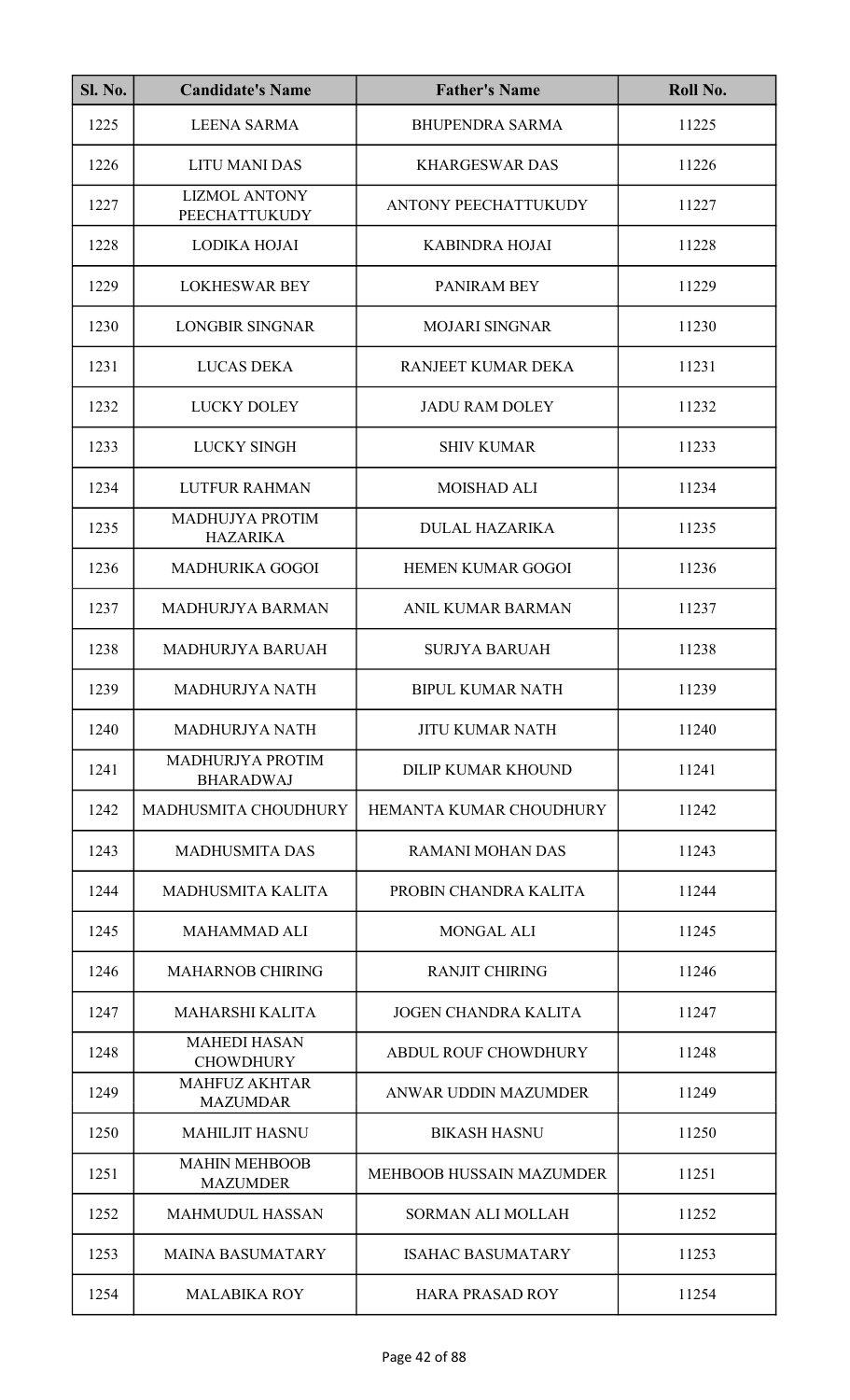| <b>Sl. No.</b> | <b>Candidate's Name</b>                 | <b>Father's Name</b>       | Roll No. |
|----------------|-----------------------------------------|----------------------------|----------|
| 1255           | <b>MALLINA RAMCHIARY</b>                | <b>KALI RAM RAMCHIARY</b>  | 11255    |
| 1256           | <b>MAMATA DAS</b>                       | <b>NITAI CHANDRA DAS</b>   | 11256    |
| 1257           | <b>MAMEE KALITA</b>                     | DHANI RAM KALITA           | 11257    |
| 1258           | <b>MAMNUN ELAHI LASKAR</b>              | <b>FAKRUL ISLAM LASKAR</b> | 11258    |
| 1259           | <b>MAMPI PAUL</b>                       | <b>GANESH PAUL</b>         | 11259    |
| 1260           | <b>MANAB DAS</b>                        | <b>BIRENDRA NATH DAS</b>   | 11260    |
| 1261           | <b>MANABENDRA KUMAR</b><br><b>DUTTA</b> | RAJENDRA KUMAR DUTTA       | 11261    |
| 1262           | <b>MANABENDRA MALLICK</b>               | <b>LATE AMRIT MALLICK</b>  | 11262    |
| 1263           | <b>MANABJYOTI DEKA</b>                  | PRABODH CHANDRA DEKA       | 11263    |
| 1264           | <b>MANABRANJAN MEDHI</b>                | <b>SUBHASH KUMAR MEDHI</b> | 11264    |
| 1265           | <b>MANAS JYOTI DEKA</b>                 | <b>DHARMESWAR DEKA</b>     | 11265    |
| 1266           | <b>MANAS JYOTI DUTTA</b>                | PUSPA KUMAR DUTTA          | 11266    |
| 1267           | <b>MANAS JYOTI SARMA</b>                | ATUL CHANDRA SARMA         | 11267    |
| 1268           | <b>MANAS PRATIM DADHARA</b>             | HITESWAR DADHARA           | 11268    |
| 1269           | MANAS PRATIM KASHYAP                    | <b>DWIPEN GOSWAMI</b>      | 11269    |
| 1270           | <b>MANAS PRATIM MAHANTA</b>             | NALINI KUMAR MAHANTA       | 11270    |
| 1271           | <b>MANAS PRATIM SARMA</b>               | DILIP KUMAR SARMA          | 11271    |
| 1272           | <b>MANAS SAIKIA</b>                     | THULESWAR SAIKIA           | 11272    |
| 1273           | <b>MANASH JYOTI BORA</b>                | <b>GHANA KANTA BORA</b>    | 11273    |
| 1274           | <b>MANASH JYOTI SAIKIA</b>              | <b>KAMAL SAIKIA</b>        | 11274    |
| 1275           | <b>MANASH PRATIM BARUAH</b>             | NAREN CHANDRA BARUAH       | 11275    |
| 1276           | <b>MANASH PRATIM BORA</b>               | <b>NIRANJAN BORA</b>       | 11276    |
| 1277           | <b>MANASH PRATIM DAS</b>                | <b>MANTU KUMAR DAS</b>     | 11277    |
| 1278           | <b>MANASH PRATIM GOSWAMI</b>            | <b>RAM GOPAL GOSWAMI</b>   | 11278    |
| 1279           | <b>MANASH PRATIM KASHYAP</b>            | <b>MAHESWAR DAS</b>        | 11279    |
| 1280           | <b>MANASH PRATIM PATHAK</b>             | <b>LAMBODAR HALOI</b>      | 11280    |
| 1281           | <b>MANASH PRATIM SAIKIA</b>             | <b>JOGESWAR SAIKIA</b>     | 11281    |
| 1282           | <b>MANASH PRATIM SARMA</b>              | RAJ KUMAR SARMA            | 11282    |
| 1283           | <b>MANASH PRATIM SARMA</b>              | <b>HEMANTA KUMAR SARMA</b> | 11283    |
| 1284           | <b>MANASH PROTIM BARUAH</b>             | NITYA RANJAN BARUAH        | 11284    |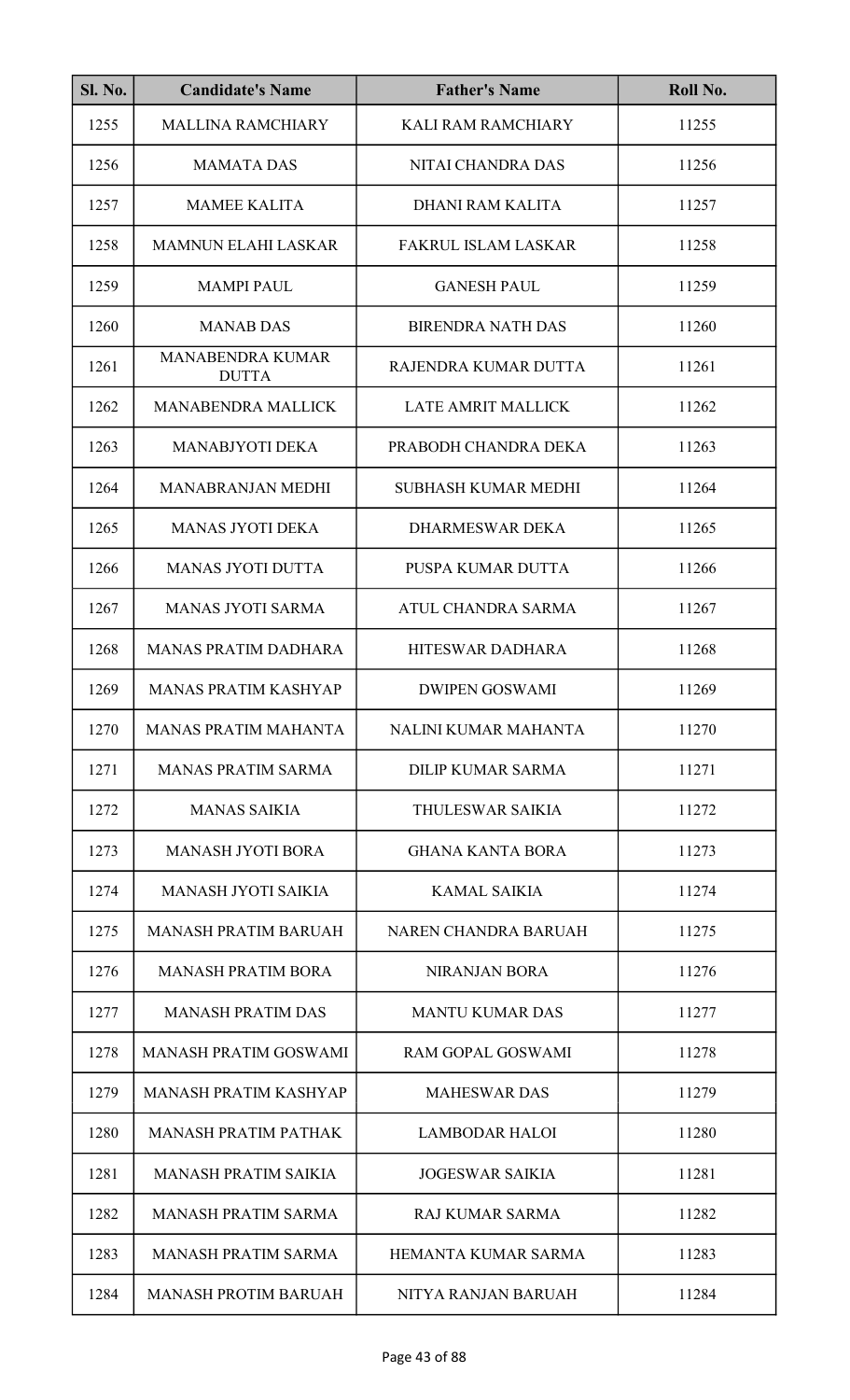| <b>Sl. No.</b> | <b>Candidate's Name</b>     | <b>Father's Name</b>           | Roll No. |
|----------------|-----------------------------|--------------------------------|----------|
| 1285           | <b>MANASH PROTIM GOGOI</b>  | ROBIN CHANDRA GOGOI            | 11285    |
| 1286           | <b>MANASHI KONWAR</b>       | <b>LATE BINOD KONWAR</b>       | 11286    |
| 1287           | MANIKANKANA KAKATI          | <b>BIPINBIHARI KAKOTY</b>      | 11287    |
| 1288           | <b>MANIMALA DAS</b>         | <b>JOGEN CHANDRA DAS</b>       | 11288    |
| 1289           | <b>MANIPUSPAK HAZARIKA</b>  | BALIN CHANDRA HAZARIKA         | 11289    |
| 1290           | <b>MANIRUZ ZAMAN AHMED</b>  | <b>SORHAB ALI AHMED</b>        | 11290    |
| 1291           | <b>MANISH BARUAH</b>        | <b>DWIP BARUAH</b>             | 11291    |
| 1292           | <b>MANISH BASUMATARY</b>    | <b>NABA KUMAR BASUMATARY</b>   | 11292    |
| 1293           | <b>MANISH DUTTA</b>         | MIHIR LAL DUTTA                | 11293    |
| 1294           | <b>MANISH GOGOI</b>         | <b>ARUN KUMAR GOGOI</b>        | 11294    |
| 1295           | <b>MANISH HAZARIKA</b>      | MUNIN CHANDRA HAZARIKA         | 11295    |
| 1296           | <b>MANISH ROY</b>           | <b>LATE RAMESH ROY</b>         | 11296    |
| 1297           | <b>MANISHA PARAJULI</b>     | <b>BHOLA NATH PARAJULI</b>     | 11297    |
| 1298           | <b>MANISHA RANJAN SINHA</b> | <b>LATE MIHIR RANJAN SINHA</b> | 11298    |
| 1299           | <b>MANJAREE BARMAN</b>      | PABAN CHANDRA BARMAN           | 11299    |
| 1300           | <b>MANJIT KUMAR</b>         | <b>JAGADISH KUMAR</b>          | 11300    |
| 1301           | <b>MANJOY SAHARIA</b>       | <b>UDAN SAHARIA</b>            | 11301    |
| 1302           | <b>MANOJ KUMAR DEKA</b>     | <b>JOGENDRA NATH DEKA</b>      | 11302    |
| 1303           | <b>MANOJ KUMAR SARMA</b>    | LATE KHAGEN SARMA              | 11303    |
| 1304           | <b>MAPHUJA AHMED</b>        | <b>ABDUL MATIN AHMED</b>       | 11304    |
| 1305           | <b>MARLINA GOWALLA</b>      | <b>DHARMESWAR GOWALLA</b>      | 11305    |
| 1306           | <b>MARTIN DEORI</b>         | <b>LILA KANTA DEORI</b>        | 11306    |
| 1307           | <b>MASOOD IQBAL</b>         | <b>LATE NURUL ISLAM</b>        | 11307    |
| 1308           | <b>MASROOR AHMED</b>        | MONUWAR UDDIN AHMED            | 11308    |
| 1309           | <b>MASUD AHMED</b>          | <b>RUHUL AMIN AHMED</b>        | 11309    |
| 1310           | <b>MASUD IFTIKAR ALAM</b>   | MD MANIRUL HOQUE               | 11310    |
| 1311           | <b>MASUD UL AMIN</b>        | <b>ABDUR REZZAK SHEIKH</b>     | 11311    |
| 1312           | <b>MASUM AHMED</b>          | <b>HAFEZ UDDIN AHMED</b>       | 11312    |
| 1313           | <b>MASUM AHMED</b>          | <b>ABDUL FATTAR</b>            | 11313    |
| 1314           | <b>MASUM AHMED LASKAR</b>   | <b>MARTUZA HUSSAIN LASKAR</b>  | 11314    |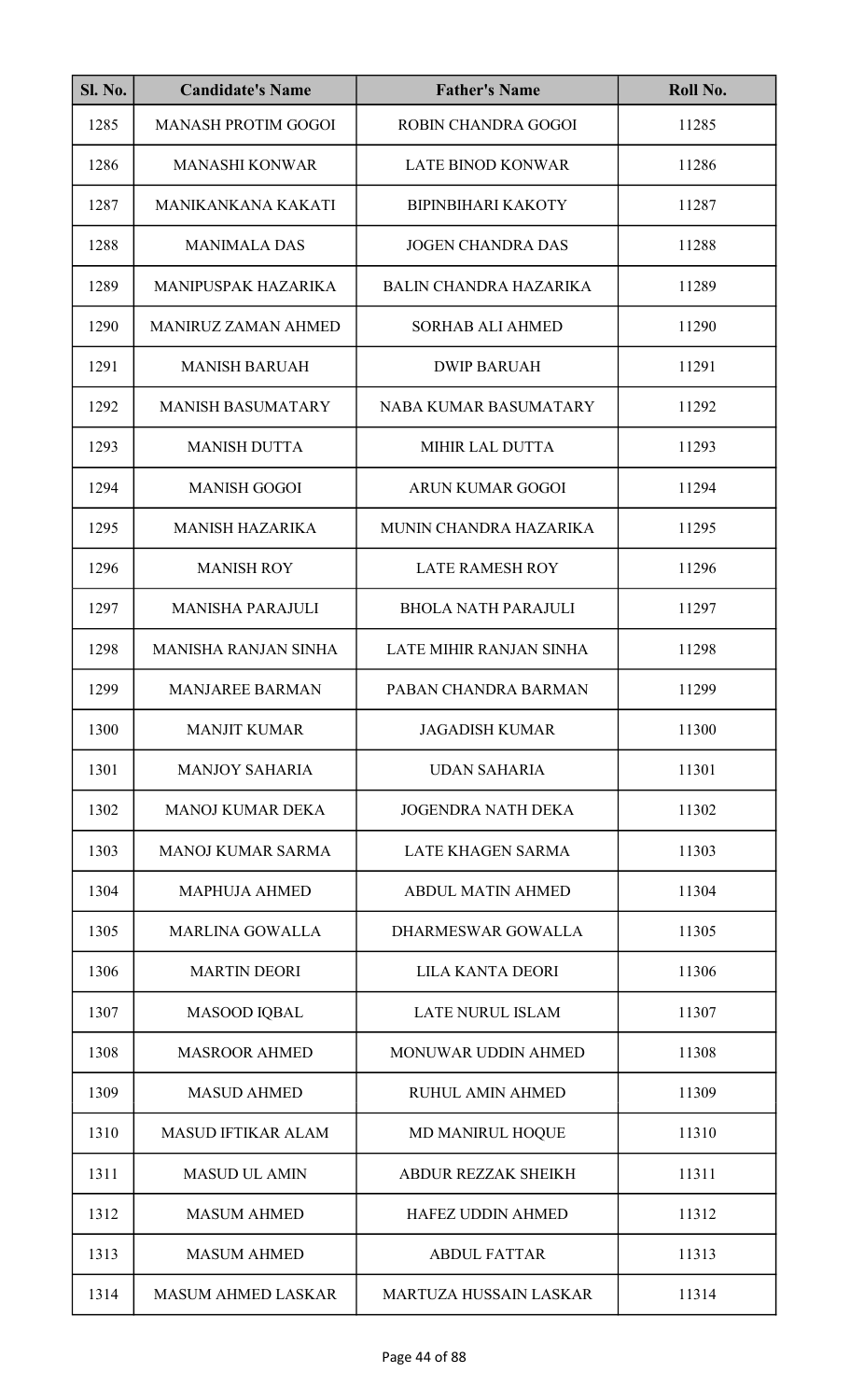| <b>Sl. No.</b> | <b>Candidate's Name</b>                   | <b>Father's Name</b>     | Roll No. |
|----------------|-------------------------------------------|--------------------------|----------|
| 1315           | <b>MASUM YADAV</b>                        | MOHAN LAL YADAV          | 11315    |
| 1316           | <b>MAUSUM DUTTA</b>                       | <b>DIBAKAR DUTTA</b>     | 11316    |
| 1317           | <b>MAWFUNGRA BRAHMA</b>                   | <b>MADARAM BRAHMA</b>    | 11317    |
| 1318           | <b>MAYNAK SHARMA</b>                      | <b>ANIL SHARMA</b>       | 11318    |
| 1319           | <b>MAYUR MAHANTA</b>                      | <b>MUNIN MAHANTA</b>     | 11319    |
| 1320           | MAYURAKSHI HAZARIKA                       | <b>ASHIM HAZARIKA</b>    | 11320    |
| 1321           | <b>MAYURI DAS</b>                         | <b>DHRUBA KUMAR DAS</b>  | 11321    |
| 1322           | <b>MAYURI MILI</b>                        | <b>HEMANTA MILI</b>      | 11322    |
| 1323           | <b>MAYURI THAOSEN</b>                     | <b>BIJOYLAL THAOSEN</b>  | 11323    |
| 1324           | <b>MAZAMMIL HOQUE</b>                     | <b>MAINUL HOQUE</b>      | 11324    |
| 1325           | <b>MD ABBAS MIRZA</b>                     | MD AMIRUDDIN HAZARIKA    | 11325    |
| 1326           | <b>MD ABDUL KARIM</b>                     | <b>MD MOTHAIR ALI</b>    | 11326    |
| 1327           | MD ABU HENA MUSTAFA<br><b>KAMAL MUNNA</b> | LATE ABDUL HANNAN        | 11327    |
| 1328           | <b>MD ADILUR RAHMAN</b>                   | <b>MD AMINUR RAHMAN</b>  | 11328    |
| 1329           | <b>MD AHMADULLAH</b><br>THAKURIA          | AZIZULLAH THAKURIA       | 11329    |
| 1330           | <b>MD ARIF AHMED</b>                      | <b>MD ABUL KASHEM</b>    | 11330    |
| 1331           | <b>MD ARSHAD AHMED</b>                    | <b>MD ATAUR RAHMAN</b>   | 11331    |
| 1332           | <b>MD ARSHAD AYUB</b>                     | <b>ABDUL KASHEM</b>      | 11332    |
| 1333           | MD ASSADIQUR RAHMAN                       | <b>MD GAZIBAR RAHMAN</b> | 11333    |
| 1334           | MD ASSADIQUR RAHMAN                       | <b>MD GAZIBAR RAHMAN</b> | 11334    |
| 1335           | <b>MD ATIQUR SAIKIA</b>                   | <b>MUKUT SAIKIA</b>      | 11335    |
| 1336           | MD BAHARUL ISLAM                          | <b>MD HATEM ALI</b>      | 11336    |
| 1337           | <b>MD GOLAM NABI AZAD</b>                 | ABDUL TUYEBULLAH AZAD    | 11337    |
| 1338           | <b>MD HALIM ISLAM</b>                     | <b>MD EDAR ALI</b>       | 11338    |
| 1339           | <b>MD ILIAS RAHMAN</b>                    | OHIDUR RAHMAN SARKAR     | 11339    |
| 1340           | <b>MD IMRAN</b>                           | <b>GUL MOHAMMAD</b>      | 11340    |
| 1341           | MD ISFAQUL AHMED                          | <b>JAMIR UDDIN AHMED</b> | 11341    |
| 1342           | MD JEHERUL ISLAM                          | <b>MD NAZRUL ISLAM</b>   | 11342    |
| 1343           | MD JOHIRUL ISLAM                          | <b>ABDUL HAMID</b>       | 11343    |
| 1344           | MD MAINUL HAQUE AHMED                     | MD SAHAMUDDIN AHMED      | 11344    |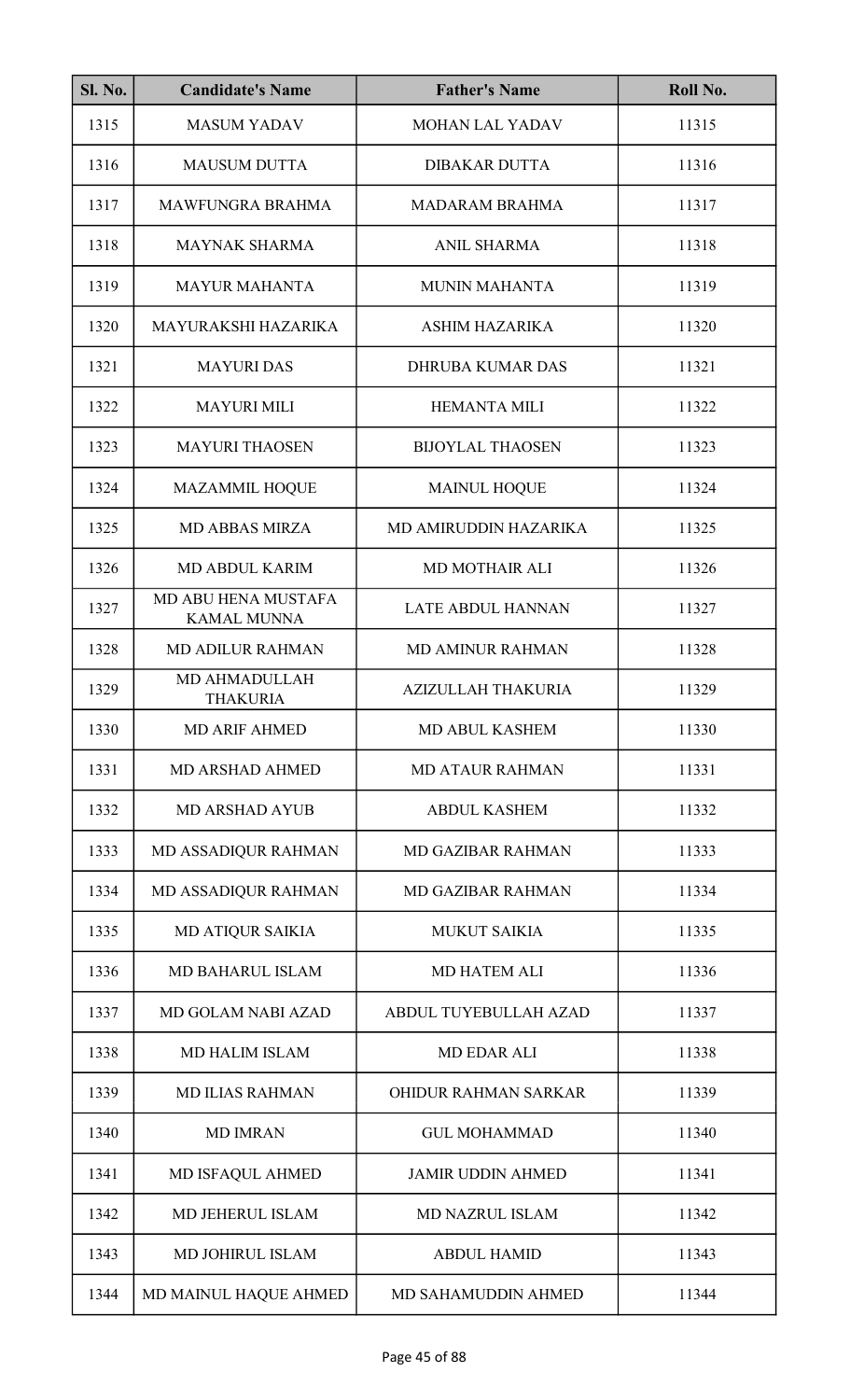| <b>Sl. No.</b> | <b>Candidate's Name</b>                    | <b>Father's Name</b>       | Roll No. |
|----------------|--------------------------------------------|----------------------------|----------|
| 1345           | <b>MD MIR KAMARUZ ZAMAN</b>                | MD KHALEKUL ZAMAN          | 11345    |
| 1346           | <b>MD MIZANUR ISLAM</b>                    | <b>AZIZUL HOQUE SARKER</b> | 11346    |
| 1347           | MD MOHIRUL ISLAM                           | MD MOKSHED ALI             | 11347    |
| 1348           | MD MUSTAFIZUR RAHMAN                       | ABUL HASHEM ALI MONDAL     | 11348    |
| 1349           | <b>MD NAZRUL ALI</b>                       | MOHAMMAD ALI               | 11349    |
| 1350           | <b>MD RAFIUL ISLAM</b>                     | <b>MD JANNUR ALI</b>       | 11350    |
| 1351           | <b>MD REZAUL ISLAM</b><br><b>CHOUDHURY</b> | NAZRUL ISLAM CHOUDHURY     | 11351    |
| 1352           | <b>MD ROMIJUL ISLAM</b>                    | ZAHERUL ISLAM              | 11352    |
| 1353           | <b>MD SADDAM ALI</b>                       | <b>MD KHASNUR ALI</b>      | 11353    |
| 1354           | <b>MD SAKIL AHMED</b><br><b>CHOUDHURY</b>  | NAZIM UDDIN CHOUDHURY      | 11354    |
| 1355           | MD SHFIUZZAMAN                             | <b>ABDUL LATIF</b>         | 11355    |
| 1356           | MD SOHIDUL ISLAM                           | <b>MD ABDUL MOTIN</b>      | 11356    |
| 1357           | MD SULEMAN HUSSAIN                         | <b>MD KOBAD HUSSAIN</b>    | 11357    |
| 1358           | <b>MD TAHER ALI SK</b>                     | MD AMZAD ALI SK            | 11358    |
| 1359           | <b>MD TAKIUR RAHMAN</b>                    | <b>ATAUR RAHMAN</b>        | 11359    |
| 1360           | <b>MD TANBIR AKHTAR</b><br><b>LASKAR</b>   | <b>NAZIR UDDIN LASKAR</b>  | 11360    |
| 1361           | <b>MD TAUSHIF ALI AHED</b>                 | <b>MD HAIDOR ALI</b>       | 11361    |
| 1362           | <b>MD ZAHID FAZAL AMIN</b>                 | AYM SHAHIDUL AMIN          | 11362    |
| 1363           | <b>MD ZEESHAN</b>                          | <b>ZUBAIR AHMED</b>        | 11363    |
| 1364           | MD ZUBAIR SHAKEEL<br><b>RAHMAN</b>         | <b>ZALNUR RAHMAN</b>       | 11364    |
| 1365           | <b>MD. AMSAL AHMED</b>                     | <b>MD AZIZUR RAHMAN</b>    | 11365    |
| 1366           | <b>MEDHI ALAM</b>                          | <b>KHURSHED ALAM</b>       | 11366    |
| 1367           | <b>MEENU DAS</b>                           | <b>BIJAN DAS</b>           | 11367    |
| 1368           | <b>MEGHA KUMAR KEOT</b>                    | <b>CHANDRA NATH KEOT</b>   | 11368    |
| 1369           | MEGHALI SARMA                              | NAGENDRA NATH SARMA        | 11369    |
| 1370           | <b>MEHER JESSIA</b>                        | <b>MD BADRUL ISLAM</b>     | 11370    |
| 1371           | <b>MEHNAZ FARHEEN</b>                      | <b>MAHMUDUL ISLAM</b>      | 11371    |
| 1372           | <b>MEHZOBIN ELIZA</b>                      | <b>MD MAYEENUDDIN</b>      | 11372    |
| 1373           | <b>MEIKIN KAMAI</b>                        | <b>SIBU KAMAI</b>          | 11373    |
| 1374           | <b>MERINA ENGLENGPI</b>                    | <b>DANIEL ENGLENG</b>      | 11374    |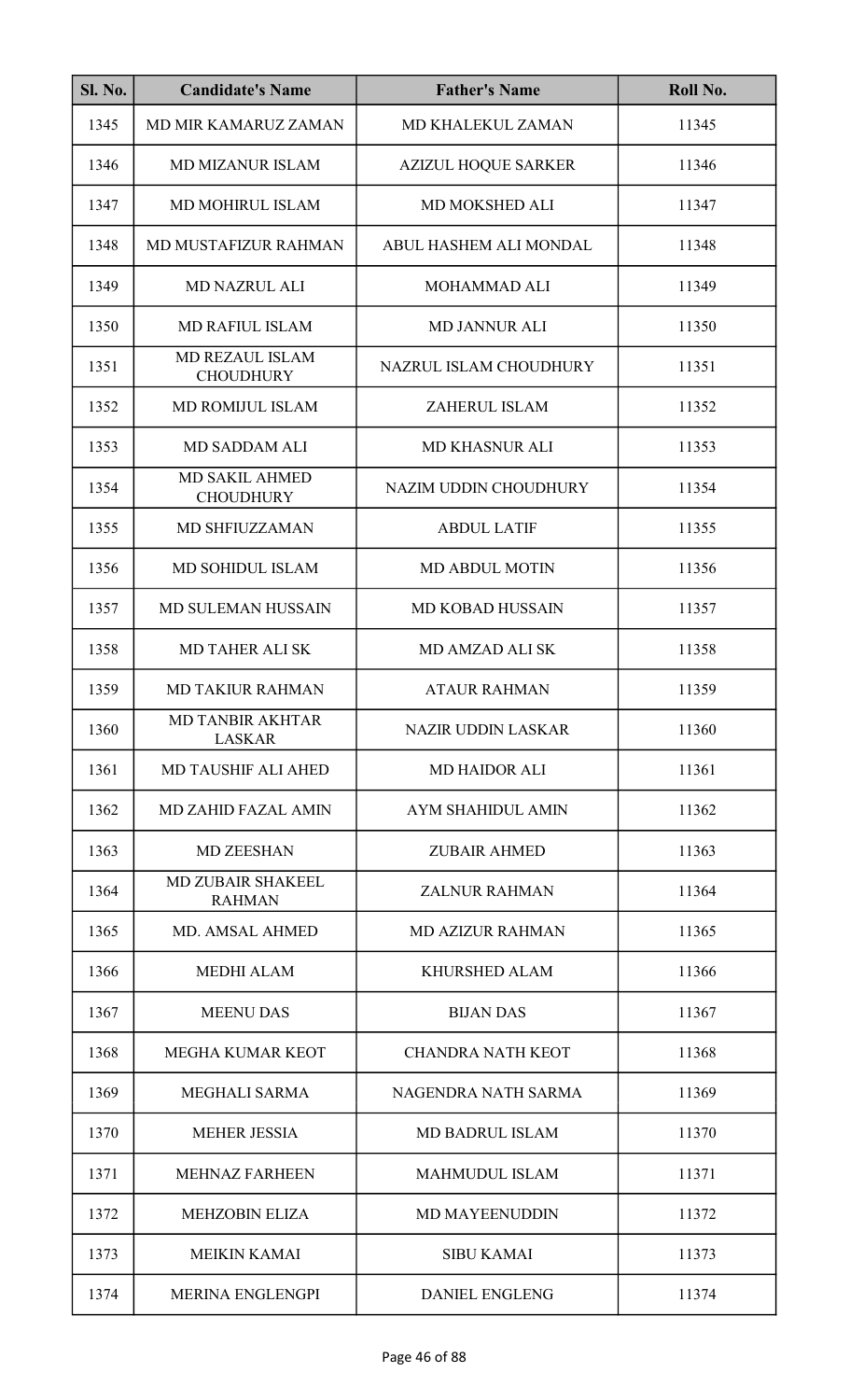| <b>Sl. No.</b> | <b>Candidate's Name</b>                   | <b>Father's Name</b>           | Roll No. |
|----------------|-------------------------------------------|--------------------------------|----------|
| 1375           | <b>MERINA HOJAI</b>                       | <b>BHARAT BHUSHAN HOJAI</b>    | 11375    |
| 1376           | <b>MIFTAHUR RAHMAN</b><br><b>MAZUMDAR</b> | MIZABUR RAHMAN MAZUMDER        | 11376    |
| 1377           | MIFTAUL ALAM                              | <b>ABDUL ALI</b>               | 11377    |
| 1378           | <b>MIJANUR RAHAMAN</b>                    | MD MOJIBAR RAHMAN              | 11378    |
| 1379           | MILAN JYOTI SARMA                         | ATUL CHANDRA SARMAH            | 11379    |
| 1380           | <b>MINAKSHI DAS</b>                       | <b>HARMOHAN DAS</b>            | 11380    |
| 1381           | <b>MINAKSHI DAS</b>                       | MUKUNDA CHANDRA DAS            | 11381    |
| 1382           | MINAL HUSSAIN BARBHUIYA                   | AINUL HOQUE BARBHUIYA          | 11382    |
| 1383           | <b>MINDAR TARO</b>                        | <b>BEPAR SING TARO</b>         | 11383    |
| 1384           | <b>MINTOO KUMAR DAS</b>                   | PABITRA DAS                    | 11384    |
| 1385           | <b>MINTU ADHIKARI</b>                     | PHANIDHAR ADHIKARY             | 11385    |
| 1386           | MINTU CHOUDHURY                           | <b>BIRENDRA NATH CHOUDHURY</b> | 11386    |
| 1387           | MINTU KUMAR KALITA                        | <b>DHARANI KALITA</b>          | 11387    |
| 1388           | <b>MINTU THAKURIA</b>                     | <b>BHUPEN THAKURIA</b>         | 11388    |
| 1389           | MINTUMONEY SUTRADHAR                      | KANAK SUTRADHAR                | 11389    |
| 1390           | <b>MINU DOLEY</b>                         | <b>DURGA PRASAD DOLEY</b>      | 11390    |
| 1391           | MIR ABU FARUQUE AKTAR                     | <b>ABDUL AZIZ MIR</b>          | 11391    |
| 1392           | <b>MIRAJUL KARIM</b>                      | <b>FAZLUL KARIM</b>            | 11392    |
| 1393           | <b>MIRLIN TERANGPI</b>                    | LT KHORSING TERANG             | 11393    |
| 1394           | <b>MISBAHUL ALOM</b><br><b>MAZUMDER</b>   | <b>AKLIMUR RAJA MAZUMDER</b>   | 11394    |
| 1395           | <b>MITALI GOGOI</b>                       | <b>BINUD GOGOI</b>             | 11395    |
| 1396           | <b>MITALI MANDAL</b>                      | HIRENDRA CHANDRA MANDAL        | 11396    |
| 1397           | <b>MITHINGA GWRA</b><br><b>BASUMATARY</b> | RAMESWAR BASUMATARY            | 11397    |
| 1398           | MITHINGA RANI NARZARY                     | <b>KAMALSING NARZARY</b>       | 11398    |
| 1399           | MITHINGGA BASUMATARY                      | <b>MINI RAM BASUMATARY</b>     | 11399    |
| 1400           | <b>MITUL AHMED</b>                        | <b>HAREJ UDDIN AHMED</b>       | 11400    |
| 1401           | <b>MIZANUR RAHMAN</b>                     | PARASH ALI                     | 11401    |
| 1402           | <b>MIZANUR RAHMAN</b>                     | <b>SUJAL UDDIN SHEIKH</b>      | 11402    |
| 1403           | MOGENDRO KEMPRAI                          | <b>MOLAL KEMPRAI</b>           | 11403    |
| 1404           | MOHAMMAD SHAHNAWAZ                        | <b>LATE MOHAMMAD EAHIA</b>     | 11404    |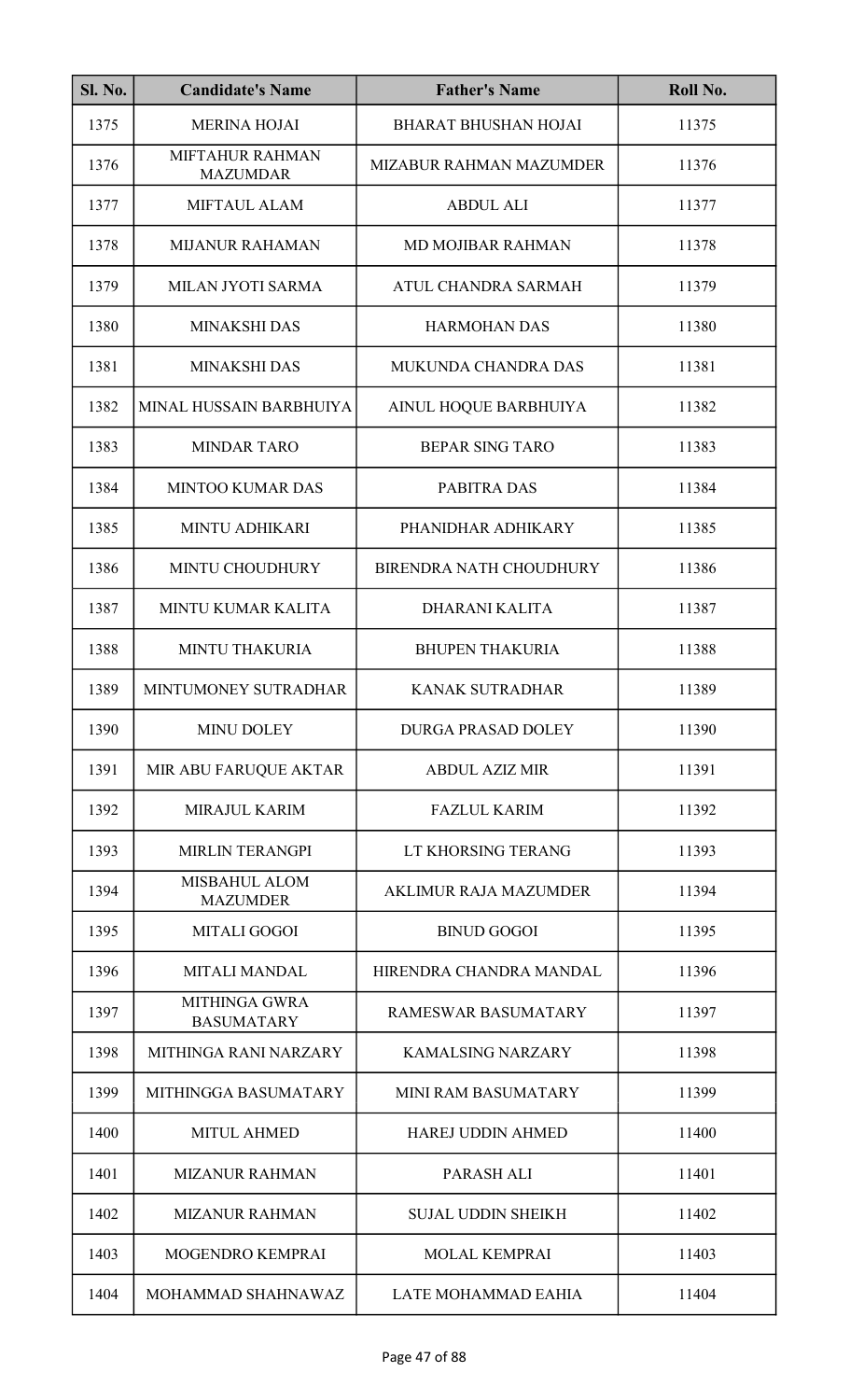| <b>Sl. No.</b> | <b>Candidate's Name</b>                 | <b>Father's Name</b>      | Roll No. |
|----------------|-----------------------------------------|---------------------------|----------|
| 1405           | <b>MOHBUB HASSAN</b><br><b>MAZUMDER</b> | LATE TAHIR ALI MAZUMDER   | 11405    |
| 1406           | MOHIBUL HOQUE MONDAL                    | <b>ABDUL AWAL MONDAL</b>  | 11406    |
| 1407           | <b>MOHIT ROY</b>                        | ANIL CHANDRA ROY          | 11407    |
| 1408           | <b>MOHSIN AHMED</b>                     | <b>HARMUZ ALI AHMED</b>   | 11408    |
| 1409           | <b>MOIMONA KHATUN</b>                   | <b>ABDUL RAHIM LASKAR</b> | 11409    |
| 1410           | MOITREYEE GHOSH                         | <b>RANADHIR GHOSH</b>     | 11410    |
| 1411           | MOK AIM WEINGKEN                        | ANG KYA WEINGKEN          | 11411    |
| 1412           | <b>MOMON SINGSON</b>                    | T S AGOU SINGSON          | 11412    |
| 1413           | <b>MONALISA BORAH</b>                   | PROBODH BORAH             | 11413    |
| 1414           | <b>MONDEEP BHARALI</b>                  | RABINDRA BHARALI          | 11414    |
| 1415           | <b>MONDEEP DAS</b>                      | PRATUL DAS                | 11415    |
| 1416           | MONEET KAKATI                           | MOHAN CHANDRA KAKATI      | 11416    |
| 1417           | MONIKONGKONA DUTTA                      | <b>DULESWAR DUTTA</b>     | 11417    |
| 1418           | <b>MONIRUL AZAM</b>                     | RAFIQUL AZAM              | 11418    |
| 1419           | <b>MONISHA BORUAH</b>                   | <b>SURESH BORUA</b>       | 11419    |
| 1420           | <b>MONISHA DUTTA</b>                    | NORENDRA NATH DUTTA       | 11420    |
| 1421           | <b>MONJIT GOGOI</b>                     | <b>LATE GONESH GOGOI</b>  | 11421    |
| 1422           | <b>MONJUR AHMED</b>                     | NAYEEM UDDIN AHMED        | 11422    |
| 1423           | <b>MONJUR AHMED</b>                     | <b>RIAZ UDDIN AHMED</b>   | 11423    |
| 1424           | MONMOHAN DOWARAH                        | ROBIN CHANDRA DOWARAH     | 11424    |
| 1425           | <b>MONOJIT DAS</b>                      | <b>MOTI LALA DAS</b>      | 11425    |
| 1426           | <b>MONORANJAN DAS</b>                   | <b>TARUN CHANDRA DAS</b>  | 11426    |
| 1427           | MONOWAR HUSSAIN SHEIKH                  | <b>JAINAL ABEDIN</b>      | 11427    |
| 1428           | <b>MONSUR AHMED</b>                     | <b>ABDUL QUAYYUM</b>      | 11428    |
| 1429           | <b>MONTU BORA</b>                       | <b>DILIP BORA</b>         | 11429    |
| 1430           | <b>MONTU DEORI</b>                      | <b>MITHARAM DEORI</b>     | 11430    |
| 1431           | <b>MONU KANTA DOLEY</b>                 | <b>DHANDILAL DOLEY</b>    | 11431    |
| 1432           | <b>MONUJ KULI</b>                       | <b>MATIRAM KULI</b>       | 11432    |
| 1433           | MONUJ KUMAR PACHANI                     | <b>AJIT PACHANI</b>       | 11433    |
| 1434           | <b>MONUJ TAYE</b>                       | <b>DIMBESWAR TAYE</b>     | 11434    |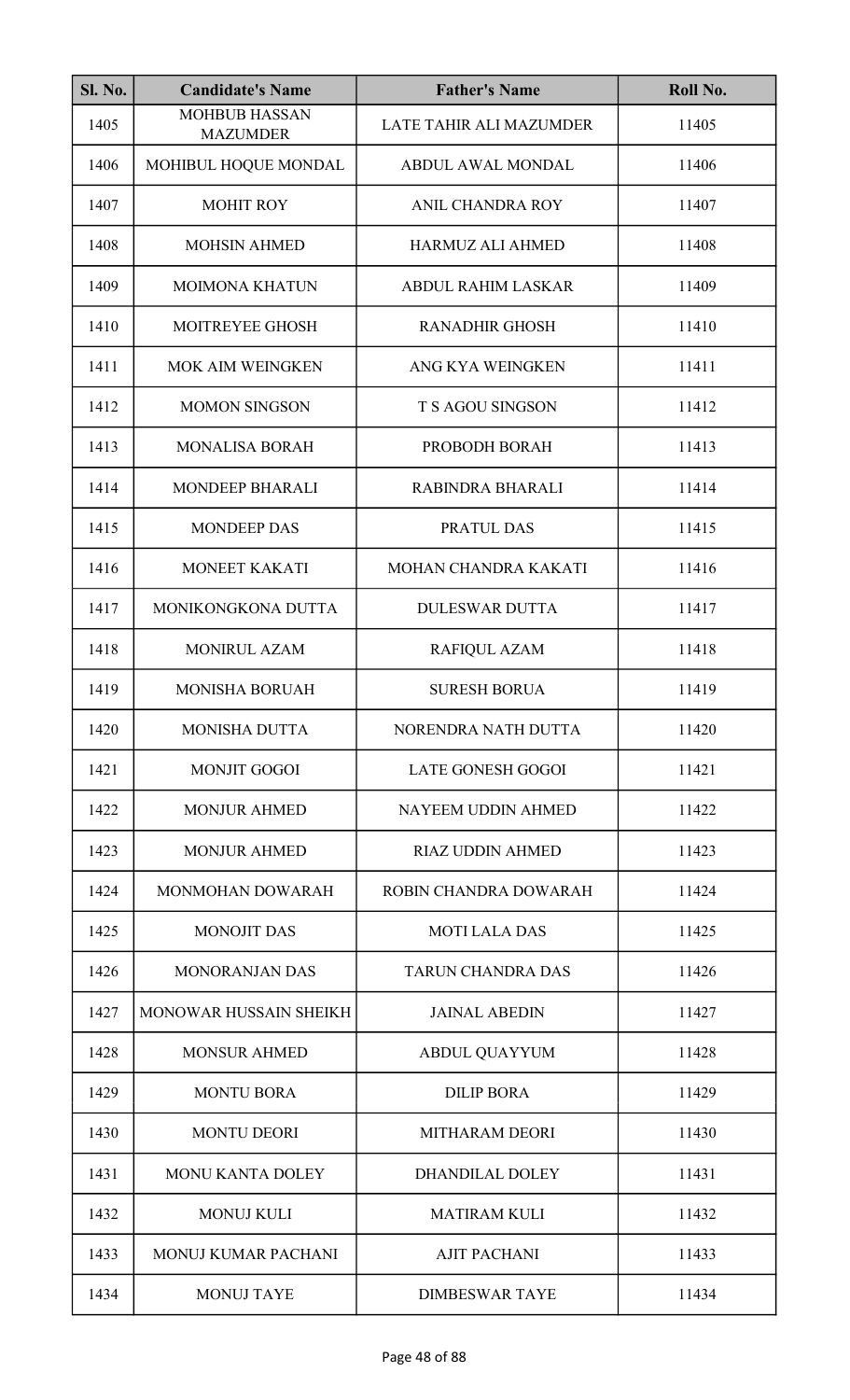| <b>Sl. No.</b> | <b>Candidate's Name</b>                     | <b>Father's Name</b>          | Roll No. |
|----------------|---------------------------------------------|-------------------------------|----------|
| 1435           | <b>MOON MOON DAS</b>                        | <b>LATE KANAI DAS</b>         | 11435    |
| 1436           | <b>MOTIUR RAHMAN</b>                        | <b>SIDDIQUE ULLAH</b>         | 11436    |
| 1437           | <b>MOUSAM DAS GUPTA</b>                     | <b>MONOJIT DAS GUPTA</b>      | 11437    |
| 1438           | MOUSOMI GOSWAMI                             | <b>JAGADISH GOSWAMI</b>       | 11438    |
| 1439           | <b>MOUSUMI BANIA</b>                        | LATE NANDESWAR BANIA          | 11439    |
| 1440           | <b>MOUSUMI DEORI</b>                        | <b>BIDYESWAR DEORI</b>        | 11440    |
| 1441           | <b>MOUSUMI NAIK</b>                         | <b>SONTUSH NAIK</b>           | 11441    |
| 1442           | <b>MRIDU PABAN SAIKIA</b>                   | <b>BUDHENDRA KUMAR SAIKIA</b> | 11442    |
| 1443           | <b>MRIDU PAWAN UZIR</b>                     | <b>KAMALESWAR UZIR</b>        | 11443    |
| 1444           | <b>MRIDUL BARMAN</b>                        | <b>JYOTISH CH BARMAN</b>      | 11444    |
| 1445           | MRIDUL BASUMATARY                           | URAN CHANDRA BASUMATARY       | 11445    |
| 1446           | <b>MRIDUL BORO</b>                          | <b>JADAB CHANDRA BORO</b>     | 11446    |
| 1447           | <b>MRIDUL DAS</b>                           | <b>AMAR CHANDRA DAS</b>       | 11447    |
| 1448           | <b>MRIDUL KALITA</b>                        | <b>RAMANI KALITA</b>          | 11448    |
| 1449           | MRIDUL KUMAR BAISHYA                        | <b>BHUPENDRA BAISHYA</b>      | 11449    |
| 1450           | MRIDUL KUMAR BORKOTOKI                      | <b>BIBEKANANDA BORKOTOKI</b>  | 11450    |
| 1451           | <b>MRIDUL SAIKIA</b>                        | <b>ASHOK SAIKIA</b>           | 11451    |
| 1452           | <b>MRIDUPABAN CHOUDHURY</b>                 | <b>RANJIT CHOUDHURY</b>       | 11452    |
| 1453           | MRIDUPAM BHATTACHARYA                       | PRANAB BHATTACHARYA           | 11453    |
| 1454           | <b>MRIDUPAWAN DUTTA</b>                     | ADITYA KUMAR DUTTA            | 11454    |
| 1455           | <b>MRIDUSMITA BORA</b>                      | NRIPENDRA KUMAR BORA          | 11455    |
| 1456           | <b>MRIDUSMITA DAS</b>                       | <b>SUDHIR KUMAR DAS</b>       | 11456    |
| 1457           | MRIDUSMITA GOSWAMI                          | RAM CHANDRA GOSWAMI           | 11457    |
| 1458           | MRIDUSMITA KASHYAP                          | <b>BIRENDRA NATH DEKA</b>     | 11458    |
| 1459           | MRIDUSMITA MAHANTA                          | AMULYA MAHANTA                | 11459    |
| 1460           | <b>MRIDUSMITA NATH</b>                      | <b>JATIN NATH</b>             | 11460    |
| 1461           | MRIGAKSHEE SARMAH                           | ANNADA PRASAD SARMAH          | 11461    |
| 1462           | <b>MRIGANKA BORKOTOKY</b>                   | <b>ANJAN BORKOTOKY</b>        | 11462    |
| 1463           | MRIGANKA KASHYAP<br><b>PATOWARY</b>         | <b>MUKUL PATOWARY</b>         | 11463    |
| 1464           | <b>MRIGANKA KUMAR</b><br><b>DUTTABARUAH</b> | APURBA DUTTABARUAH            | 11464    |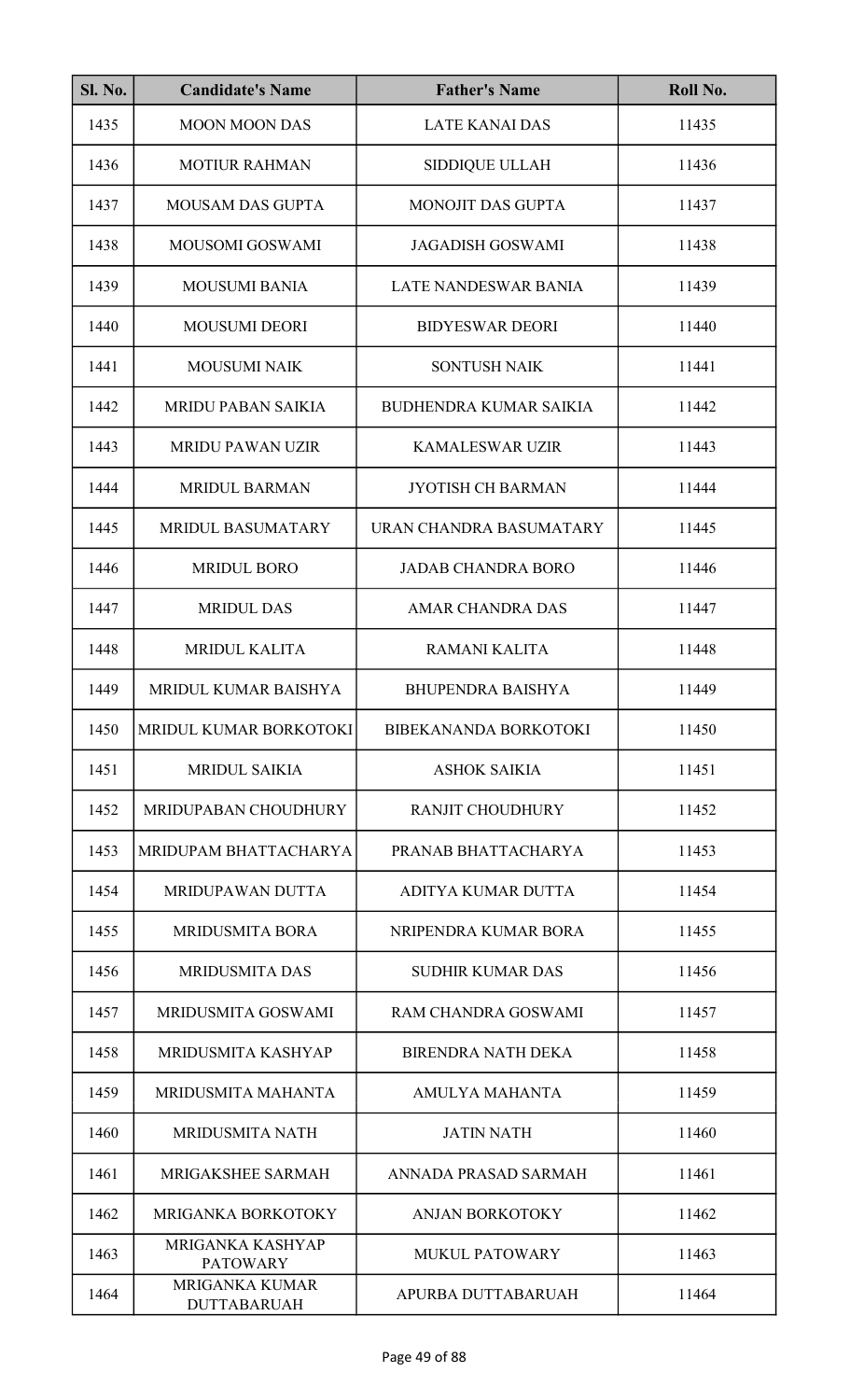| <b>Sl. No.</b> | <b>Candidate's Name</b>                    | <b>Father's Name</b>        | Roll No. |
|----------------|--------------------------------------------|-----------------------------|----------|
| 1465           | MRIGANKA MADHAB BORA                       | RATUL CHANDRA BORA          | 11465    |
| 1466           | MRIGANKA MAZUMDAR                          | <b>DILIP KUMAR MAZUMDAR</b> | 11466    |
| 1467           | MRIGANKA SARMA                             | <b>DHARANI SARMA</b>        | 11467    |
| 1468           | MRIGANKA SARMA                             | KARUNA KANTA SARMAH         | 11468    |
| 1469           | MRIGENDRA DEV SARMA                        | PARAMESWAR DEV SARMA        | 11469    |
| 1470           | <b>MRINAL BHUYAN</b>                       | <b>MEGH NATH BHUYAN</b>     | 11470    |
| 1471           | <b>MRINAL CHOUDHURY</b>                    | <b>JIBAN CHOUDHURY</b>      | 11471    |
| 1472           | MRINAL KR SARMAH                           | <b>MADHAB CH SARMAH</b>     | 11472    |
| 1473           | MRINAL KUMAR BORAH                         | <b>JOJNESWAR BORAH</b>      | 11473    |
| 1474           | MRINAL KUMAR BRAHMA                        | HARENDRA NATH BRAHMA        | 11474    |
| 1475           | <b>MRINAL PANGING</b>                      | <b>SUBHAS PANGING</b>       | 11475    |
| 1476           | <b>MRINAL PHUKAN</b>                       | <b>DEBEN PHUKAN</b>         | 11476    |
| 1477           | <b>MRINMOY KALITA</b>                      | <b>MADHAB KALITA</b>        | 11477    |
| 1478           | <b>MRINMOY MEDHI</b>                       | <b>SHIBA PRASAD MEDHI</b>   | 11478    |
| 1479           | MRINMOYEE DAS                              | <b>SUBHASH DAS</b>          | 11479    |
| 1480           | <b>MRITYUNJAY BHARALI</b>                  | KSHETRA DHAR BHARALI        | 11480    |
| 1481           | MRITYUNJOY MEDHI                           | PARIKSHIT MEDHI             | 11481    |
| 1482           | <b>MS SHARUL AHMED</b>                     | <b>MD ABDUL MANIK</b>       | 11482    |
| 1483           | <b>MUDDASSIR ALI</b>                       | <b>CHAUKAT ALI</b>          | 11483    |
| 1484           | <b>MUJAHIDUL ISLAM</b><br><b>BARBHUIYA</b> | ABDUR RAHMAN BARBHUIYA      | 11484    |
| 1485           | MUKESH AGARWALLA                           | PAWAN KUMAR AGARWALLA       | 11485    |
| 1486           | <b>MUKESH BISHNOI</b>                      | <b>HANUMAN RAM BISHNOI</b>  | 11486    |
| 1487           | <b>MUKESH KUMAR AGARWAL</b>                | <b>SHYAM SUNDER AGARWAL</b> | 11487    |
| 1488           | <b>MUKESH KUMAR PRASAD</b>                 | <b>BABULAL PRASAD</b>       | 11488    |
| 1489           | <b>MUKIDUR RAHMAN</b>                      | <b>ABDUL KADER</b>          | 11489    |
| 1490           | <b>MUKTAR HUSSAIN</b><br><b>BARBHUIYA</b>  | ISKANDAR ALI BARBHUIYA      | 11490    |
| 1491           | <b>MUKTARUL HUSSAIN</b>                    | <b>KABIL HUSSAIN</b>        | 11491    |
| 1492           | <b>MUKTESWAR PAUL</b>                      | <b>LATE MOTILAL PAUL</b>    | 11492    |
| 1493           | <b>MUKUL KALITA</b>                        | <b>LATE BALEN KALITA</b>    | 11493    |
| 1494           | MUKUNDA MADHAB BORAH                       | <b>BIPIN CHANDRA BORAH</b>  | 11494    |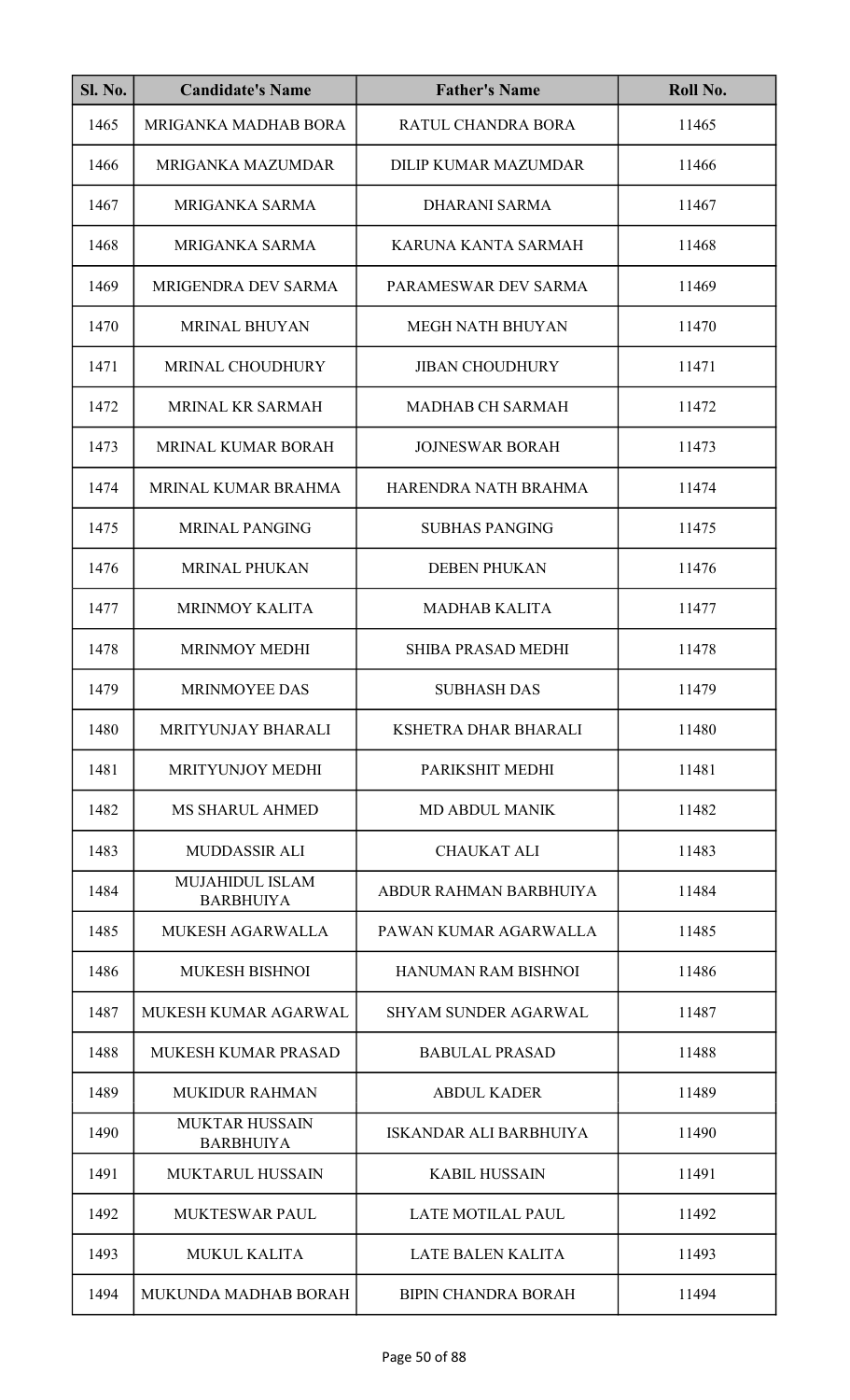| Sl. No. | <b>Candidate's Name</b>            | <b>Father's Name</b>       | Roll No. |
|---------|------------------------------------|----------------------------|----------|
| 1495    | MUKUNDA MADHAV KALITA              | <b>NILA KALITA</b>         | 11495    |
| 1496    | MUNIN AHMED LASKAR                 | MUSLEH UDDIN LASKAR        | 11496    |
| 1497    | <b>MUNINDRA BAYAN</b>              | <b>LATE DIGAMBAR BAYAN</b> | 11497    |
| 1498    | <b>MUNMUN CHETIA</b>               | <b>MILAN CHETIA</b>        | 11498    |
| 1499    | <b>MURCHANA GOGOI</b>              | <b>SHASHI GOGOI</b>        | 11499    |
| 1500    | <b>MUSABBIR HUSSAIN</b>            | <b>ABDUL QUDDUS</b>        | 11500    |
| 1501    | MUSTAFIZUDDIN AHMED                | <b>SADARUDDIN AHMED</b>    | 11501    |
| 1502    | <b>MUSTAFIZUR RAHMAN</b>           | <b>AZAD ALI</b>            | 11502    |
| 1503    | MUSTAKIM ALI AHMED                 | <b>JONAB ALI AHMED</b>     | 11503    |
| 1504    | MUSTAQUE MAHAMMED<br><b>LASKAR</b> | <b>MUSABBIR ALI LASKAR</b> | 11504    |
| 1505    | <b>MWIKHWM NARZARY</b>             | <b>LATE PRANAY NARZARY</b> | 11505    |
| 1506    | MWNSAR BRAHMA                      | <b>BHAGYADHAR BRAHMA</b>   | 11506    |
| 1507    | <b>NABA DUTTA</b>                  | <b>GOLAP DUTTA</b>         | 11507    |
| 1508    | NABA JYOTI BORUAH                  | <b>KHIROD BARUAH</b>       | 11508    |
| 1509    | NABAJIT KALITA                     | RASHMI KANTA KALITA        | 11509    |
| 1510    | <b>NABAJIT SAIKIA</b>              | <b>LATE DHIREN SAIKIA</b>  | 11510    |
| 1511    | <b>NABAJIT SARKAR</b>              | NARESH CHANDRA SARKAR      | 11511    |
| 1512    | <b>NABAJIT THAKURIA</b>            | NIRANJAN THAKURIA          | 11512    |
| 1513    | NABAJYOTI BARUAH                   | PRABHAT BARUAH             | 11513    |
| 1514    | NABAJYOTI BAYAN                    | <b>KRISHNA KANTA BAYAN</b> | 11514    |
| 1515    | <b>NABAJYOTI DAS</b>               | NIRANJAN MOHAN DAS         | 11515    |
| 1516    | NABAJYOTI KALITA                   | PARESH CHANDRA KALITA      | 11516    |
| 1517    | <b>NABAJYOTI SARKAR</b>            | <b>NARESH CH SARKAR</b>    | 11517    |
| 1518    | NABAJYOTI SARMA                    | <b>SURESH SARMA</b>        | 11518    |
| 1519    | NABAKALPITA BORA                   | PRAFULLA BORAH             | 11519    |
| 1520    | <b>NABAKISHORE NEOG</b>            | <b>ASHOK NEOG</b>          | 11520    |
| 1521    | NABANITA BASUMATARY                | SATYENDRA PR BASUMATARY    | 11521    |
| 1522    | <b>NABANITA DAS</b>                | <b>JAGANNATH DAS</b>       | 11522    |
| 1523    | NABONITA SAIKIA                    | PROMOD CH SAIKIA           | 11523    |
| 1524    | NABYATA CHOUDHURY                  | HEMANTA CHOUDHURY          | 11524    |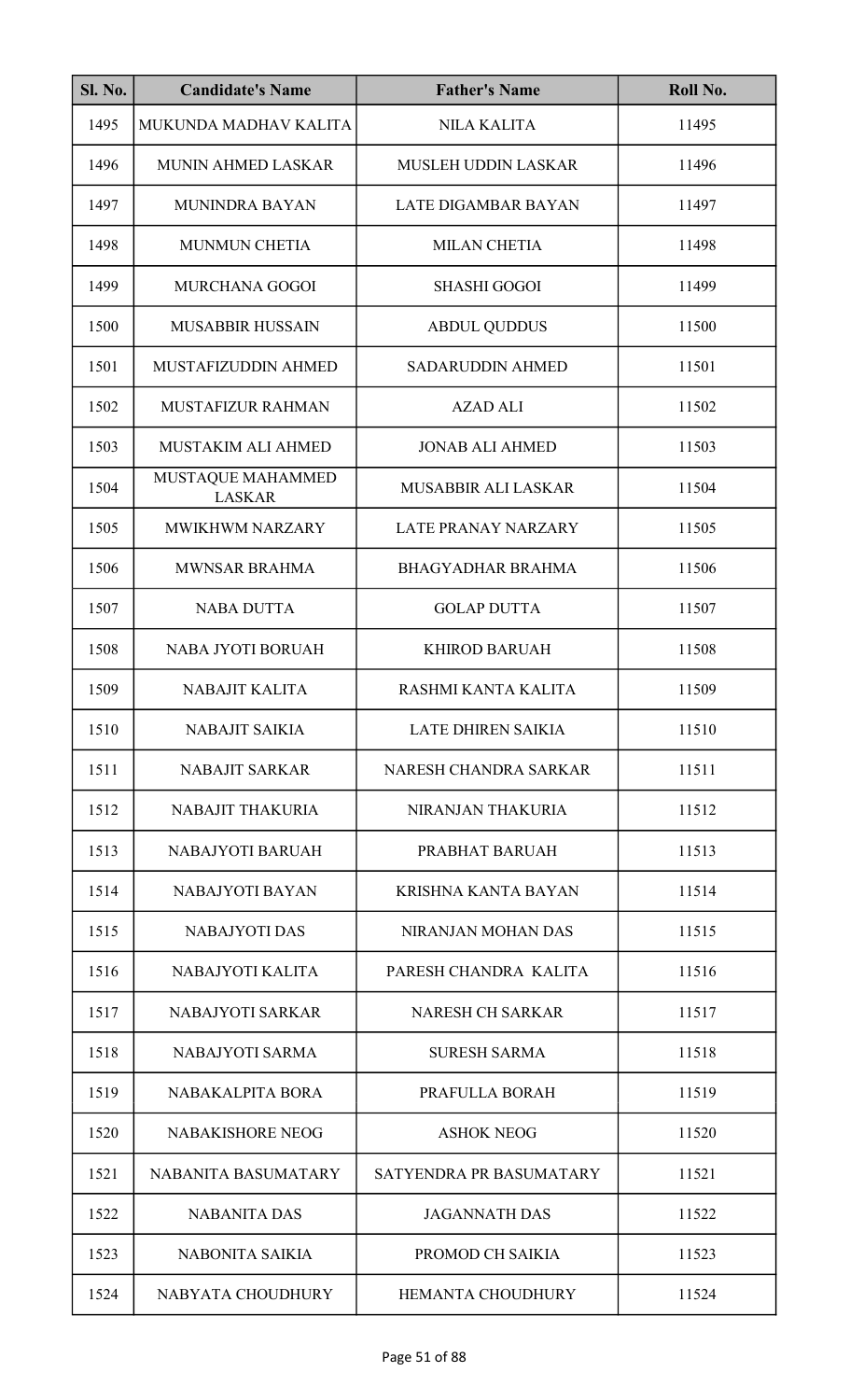| Sl. No. | <b>Candidate's Name</b>     | <b>Father's Name</b>          | Roll No. |
|---------|-----------------------------|-------------------------------|----------|
| 1525    | NAIRINGDAO GORLOSA          | <b>ASHIM GORLOSA</b>          | 11525    |
| 1526    | <b>NAIRITA SARMA</b>        | REBATI KUMAR SARMA            | 11526    |
| 1527    | NAISHARGA KOLLOL            | <b>BHAGABAN DEV MISRA</b>     | 11527    |
| 1528    | NAJMUL HAQUE BARBHUIYA      | <b>KAMRUL ISLAM</b>           | 11528    |
| 1529    | <b>NAMITA BARMAN</b>        | <b>LATE BINANDA BARMAN</b>    | 11529    |
| 1530    | <b>NAMITA PANGING</b>       | <b>DANDIRAM PANGING</b>       | 11530    |
| 1531    | <b>NANCY DAS</b>            | <b>ASHOK DAS</b>              | 11531    |
| 1532    | <b>NARZIM HASSAN</b>        | <b>HANIF ALI</b>              | 11532    |
| 1533    | <b>NARZIS BARBHUIYA</b>     | NUR AHMED BARBHUIYA           | 11533    |
| 1534    | <b>NASIM AKHTER LASKAR</b>  | <b>ABDUL JALIL LASKAR</b>     | 11534    |
| 1535    | <b>NASIRATUN MONSURA</b>    | <b>AZAD ALI SARKAR</b>        | 11535    |
| 1536    | NATASHA KAKATI              | LATE ANJAN JYOTI KAKATI       | 11536    |
| 1537    | <b>NAUMAN ALI</b>           | <b>NAUSHAD ALI</b>            | 11537    |
| 1538    | <b>NAVA DEKA</b>            | <b>JATIN CHANDRA DEKA</b>     | 11538    |
| 1539    | NAVAJEET LEKHARU            | MAKHAN CHANDRA LEKHARU        | 11539    |
| 1540    | NAVANITA CHOUDHURY          | PRADIPANANDA CHOUDHURY        | 11540    |
| 1541    | NAVARUNJYOTI CHANGMAI       | <b>JUGANANDA CHANGMAI</b>     | 11541    |
| 1542    | <b>NAWAB TAUSIF HUSSAIN</b> | <b>NAWAB MUSARAT HUSSAIN</b>  | 11542    |
| 1543    | <b>NAWAZISH AHMED</b>       | <b>SAIFUN NOOR AHMED</b>      | 11543    |
| 1544    | NAYAN JYOTI DAS             | <b>BALABHADRA DAS</b>         | 11544    |
| 1545    | NAYAN JYOTI KALITA          | SURENDRA CHANDRA KALITA       | 11545    |
| 1546    | NAYAN JYOTI KUMAR           | <b>AJIT KUMAR</b>             | 11546    |
| 1547    | NAYAN JYOTI SARMA           | KUMUD CHANDRA SARMA           | 11547    |
| 1548    | NAYAN JYOTI SARMA           | <b>LABANYA SARMA</b>          | 11548    |
| 1549    | NAYAN JYOTI SONOWAL         | <b>CHENIRAM SONOWAL</b>       | 11549    |
| 1550    | NAYAN KARMAKAR              | NITAI KARMAKAR                | 11550    |
| 1551    | <b>NAYAN LAHKAR</b>         | <b>RABINDRA LAHKAR</b>        | 11551    |
| 1552    | <b>NAYAN MEDHI</b>          | <b>KAMESWAR MEDHI</b>         | 11552    |
| 1553    | <b>NAYAN MONI BAISHYA</b>   | <b>DWIJENDRA NATH BAISHYA</b> | 11553    |
| 1554    | <b>NAYANA KUMAR</b>         | <b>LATE DINESH KUMAR DAS</b>  | 11554    |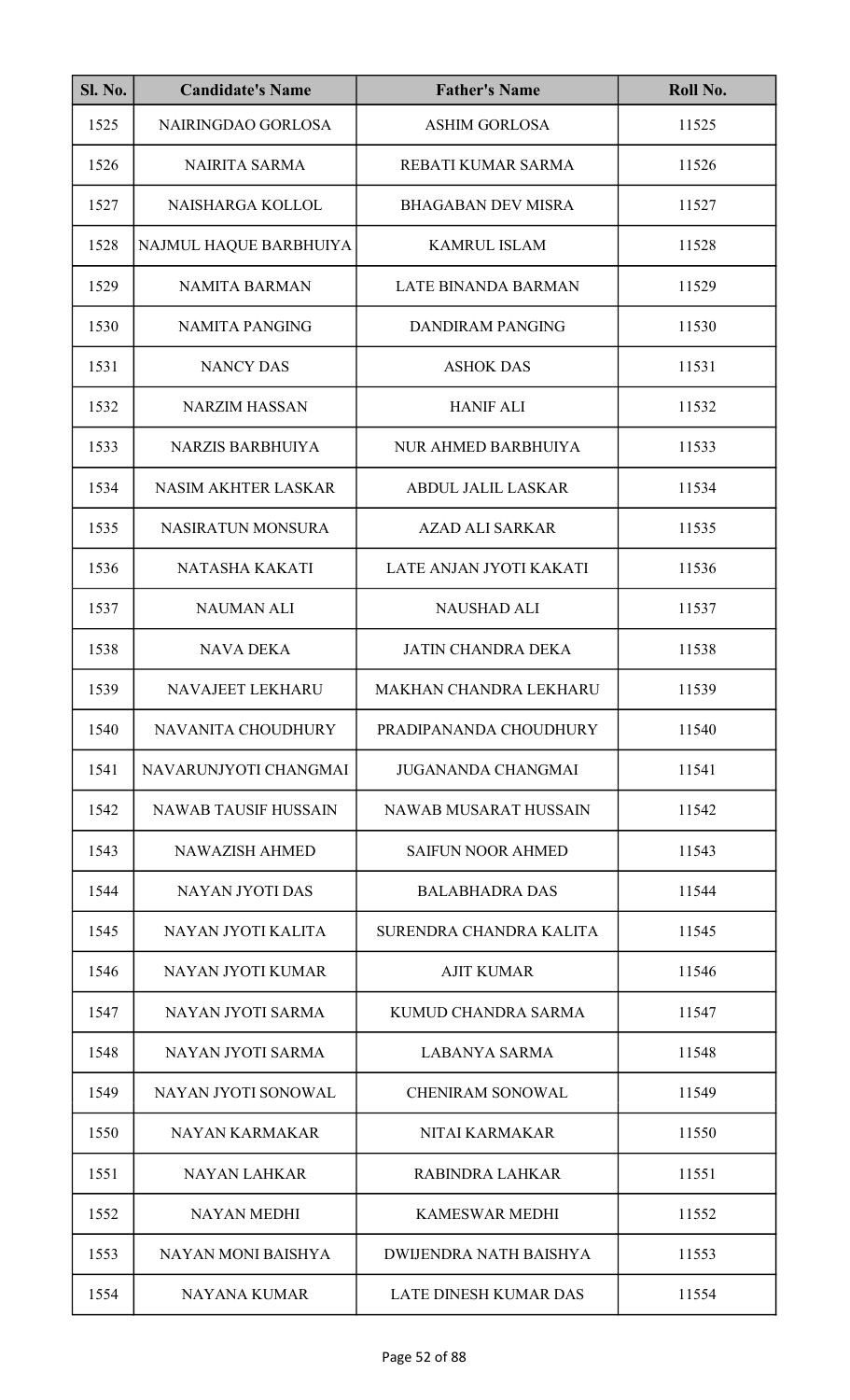| <b>Sl. No.</b> | <b>Candidate's Name</b>                  | <b>Father's Name</b>        | Roll No. |
|----------------|------------------------------------------|-----------------------------|----------|
| 1555           | <b>NAYANI DEKA</b>                       | <b>HOMESWAR DEKA</b>        | 11555    |
| 1556           | NAYANJYOTI BARMAN                        | AJIT CHANDRA BARMAN         | 11556    |
| 1557           | NAYANJYOTI KALITA                        | PRAMOD CHANDRA KALITA       | 11557    |
| 1558           | NAYANJYOTI LAHKAR                        | <b>DEBEN CH LAHKAR</b>      | 11558    |
| 1559           | NAYANMONI HAZARIKA                       | <b>BASANTA HAZARIKA</b>     | 11559    |
| 1560           | <b>NAZIA DIPHUSA</b>                     | <b>SUJEN DIPHUSA</b>        | 11560    |
| 1561           | <b>NAZIBUL ISLAM</b>                     | <b>MD NURUL ISLAM</b>       | 11561    |
| 1562           | <b>NAZIM UDDIN</b>                       | <b>JAMIR ALI</b>            | 11562    |
| 1563           | NAZMA SULTANA AHMED                      | <b>ABDUL KUDDUS AHMED</b>   | 11563    |
| 1564           | <b>NAZMUL HUSSAIN</b><br><b>MAZUMDER</b> | <b>SOMS UDDIN MAZUMDER</b>  | 11564    |
| 1565           | <b>NAZNIN EYASMIN</b>                    | <b>MD HUSSAIN ALI</b>       | 11565    |
| 1566           | <b>NAZRUL ISLAM</b>                      | <b>ABDUL MAZID</b>          | 11566    |
| 1567           | NEEL BIKASH DEKA                         | <b>DINABANDHU DEKA</b>      | 11567    |
| 1568           | NEEL KAMAL KALITA                        | MADAN CHANDRA KALITA        | 11568    |
| 1569           | NEELAKSHI BHUYAN                         | <b>JAYANTA BHUYAN</b>       | 11569    |
| 1570           | NEELAV RANJAN GAUTAM                     | PABITRA DHAR SARMA          | 11570    |
| 1571           | <b>NEELDIP BARMAN</b>                    | <b>NARAYAN BARMAN</b>       | 11571    |
| 1572           | NEELKAMAL KUMAR                          | <b>KANAK KUMARDAS</b>       | 11572    |
| 1573           | NEEPJYOTI DEKA                           | NARAYAN CHANDRA DEKA        | 11573    |
| 1574           | NEERAJ KUMAR KASHYAP                     | <b>HARI LAL GUPTA</b>       | 11574    |
| 1575           | NEERAJ PRATIM HAZARIKA                   | DHANESWAR HAZARIKA          | 11575    |
| 1576           | <b>NEHA PAREEK</b>                       | <b>SURESH PAREEK</b>        | 11576    |
| 1577           | <b>NEHA PHUKON</b>                       | <b>DIBAKAR PHUKON</b>       | 11577    |
| 1578           | NEKIBUDDIN AHMED                         | <b>MASLIMUDDIN AHMED</b>    | 11578    |
| 1579           | <b>NEKITA BORAH</b>                      | <b>BHUBANESWAR BORA</b>     | 11579    |
| 1580           | NERSWN BASUMATARY                        | PATHIT BASUMATARY           | 11580    |
| 1581           | NETR KAMAL GOGOI                         | <b>LATE DIMBESWAR GOGOI</b> | 11581    |
| 1582           | NIBIR PABAN BORAH                        | PABAN CHANDRA BORAH         | 11582    |
| 1583           | NIDINTY SAIKIA                           | PALASH SAIKIA               | 11583    |
| 1584           | <b>NIHAL YADAV</b>                       | <b>MAHANAND YADAV</b>       | 11584    |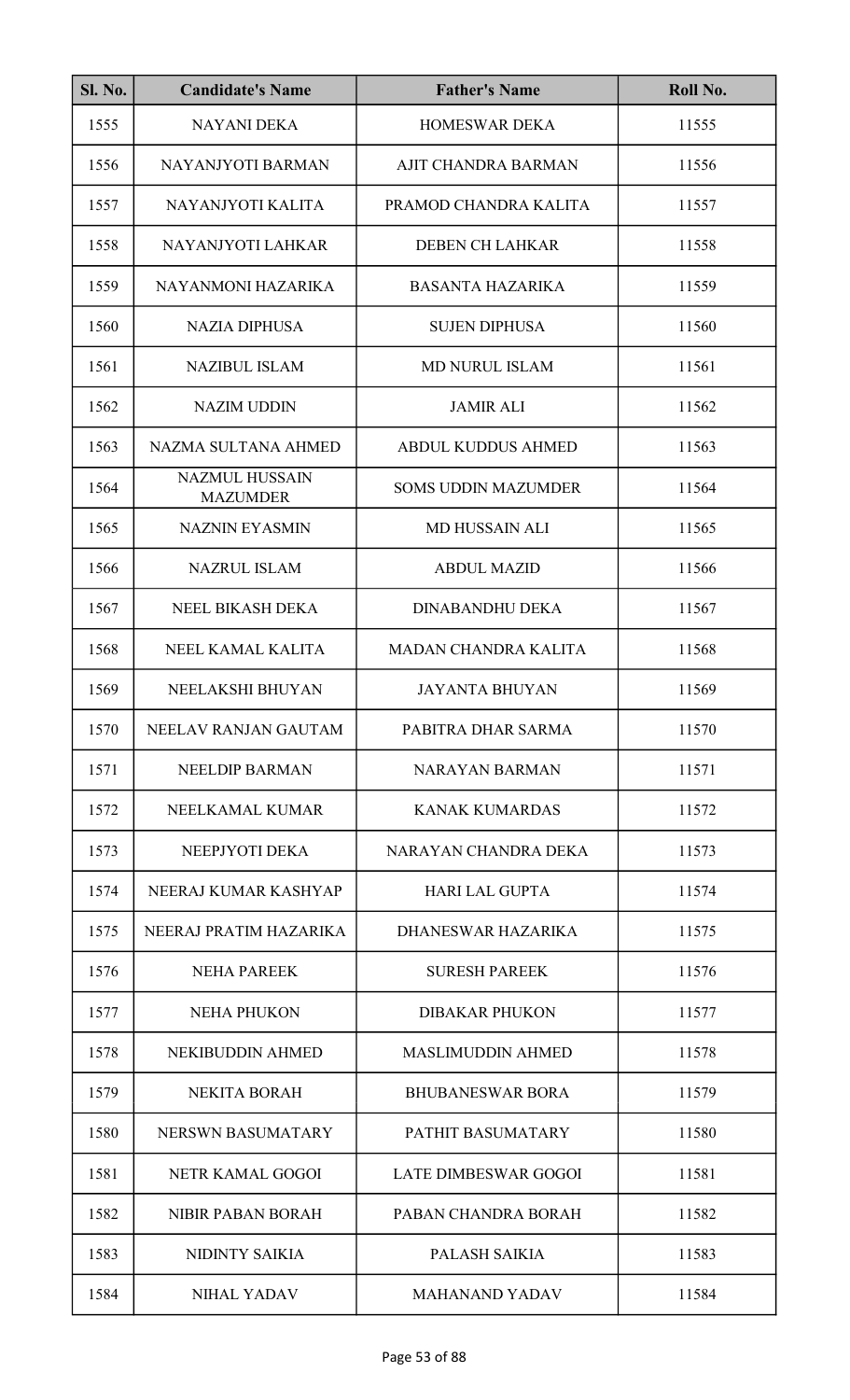| <b>Sl. No.</b> | <b>Candidate's Name</b> | <b>Father's Name</b>                         | Roll No. |
|----------------|-------------------------|----------------------------------------------|----------|
| 1585           | NIHAR JYOTI DUTTA       | KAILASH CHANDRA DUTTA                        | 11585    |
| 1586           | NIHARIKA TALUKDAR       | NRIPENDRA TALUKDAR                           | 11586    |
| 1587           | NIHARJYOTI GOGOI        | <b>BHABENDRA NATH GOGOI</b>                  | 11587    |
| 1588           | NIHIR KHUNGUR BORO      | <b>KHAGEN BORO</b>                           | 11588    |
| 1589           | NIKHIL SIVA DEKA        | <b>LOHIT CHANDRA DEKA</b>                    | 11589    |
| 1590           | NIKHIL SIVA DEKA        | <b>LOHIT CHANDRA DEKA</b>                    | 11590    |
| 1591           | <b>NIKITA GOGOI</b>     | <b>DILIP KUMAR GOGOI</b>                     | 11591    |
| 1592           | <b>NIKY KALITA</b>      | HIMANGSHU KALITA                             | 11592    |
| 1593           | NILADRI CHAKI           | NILAY KUMAR CHAKI                            | 11593    |
| 1594           | NILAKHI BHUYAN          | PHULEN BHUYAN                                | 11594    |
| 1595           | NILAKSHEE GOGOI         | <b>AKSHAY KUMAR GOGOI</b>                    | 11595    |
| 1596           | <b>NILAKSHI BARMAN</b>  | NIKHIL RANJAN BARMAN                         | 11596    |
| 1597           | NILAKSHI BORAH          | <b>MAHENDRA BORAH</b>                        | 11597    |
| 1598           | NILAKSHI BORDOLOI       | <b>GOBIN BORDOLOI</b>                        | 11598    |
| 1599           | NILAKSHI DEKA           | HAREN CHANDRA DEKA                           | 11599    |
| 1600           | NILAKSHI GOHAIN         | DILIP CHANDRA GOHAIN                         | 11600    |
| 1601           | <b>NILANJAL BORA</b>    | LATE SASHANKA BORA                           | 11601    |
| 1602           | <b>NILEEM SHARMA</b>    | PRABHAT CHANDRA SHARMA                       | 11602    |
| 1603           | <b>NILIM KALITA</b>     | LATE RABINDRA NATH KALITA                    | 11603    |
| 1604           | NILOTPAL BORA           | <b>HARMOHAN BORA</b>                         | 11604    |
| 1605           | <b>NILOTPAL DAS</b>     | <b>PREMESWAR DAS</b>                         | 11605    |
| 1606           | <b>NILOTPAL DAS</b>     | DHIRENDRA CHANDRA DAS                        | 11606    |
| 1607           | <b>NILOTPAL DAS</b>     | <b>DILIP KUMAR DAS</b>                       | 11607    |
| 1608           | NILOTPAL HAZARIKA       | <b>ATUL HAZARIKA</b>                         | 11608    |
| 1609           | NILOTPAL KALITA         | NRIPENDRA CH KALITA                          | 11609    |
| 1610           | NILOTPAL MEDHI          | <b>SUKLESWAR MEDHI</b>                       | 11610    |
| 1611           | <b>NILOTPAL MISRA</b>   | ANIL KRISHNA MISRA                           | 11611    |
| 1612           | NILOTPAL RAI CHOUDHURY  | <b>MAHENDRA MOHAN</b><br><b>RAICHOUDHURY</b> | 11612    |
| 1613           | NILOTPAL SARMA          | <b>DIMBESWAR SARMA</b>                       | 11613    |
| 1614           | <b>NILUFAR YASMIN</b>   | <b>MD ABUL HUSSAIN</b>                       | 11614    |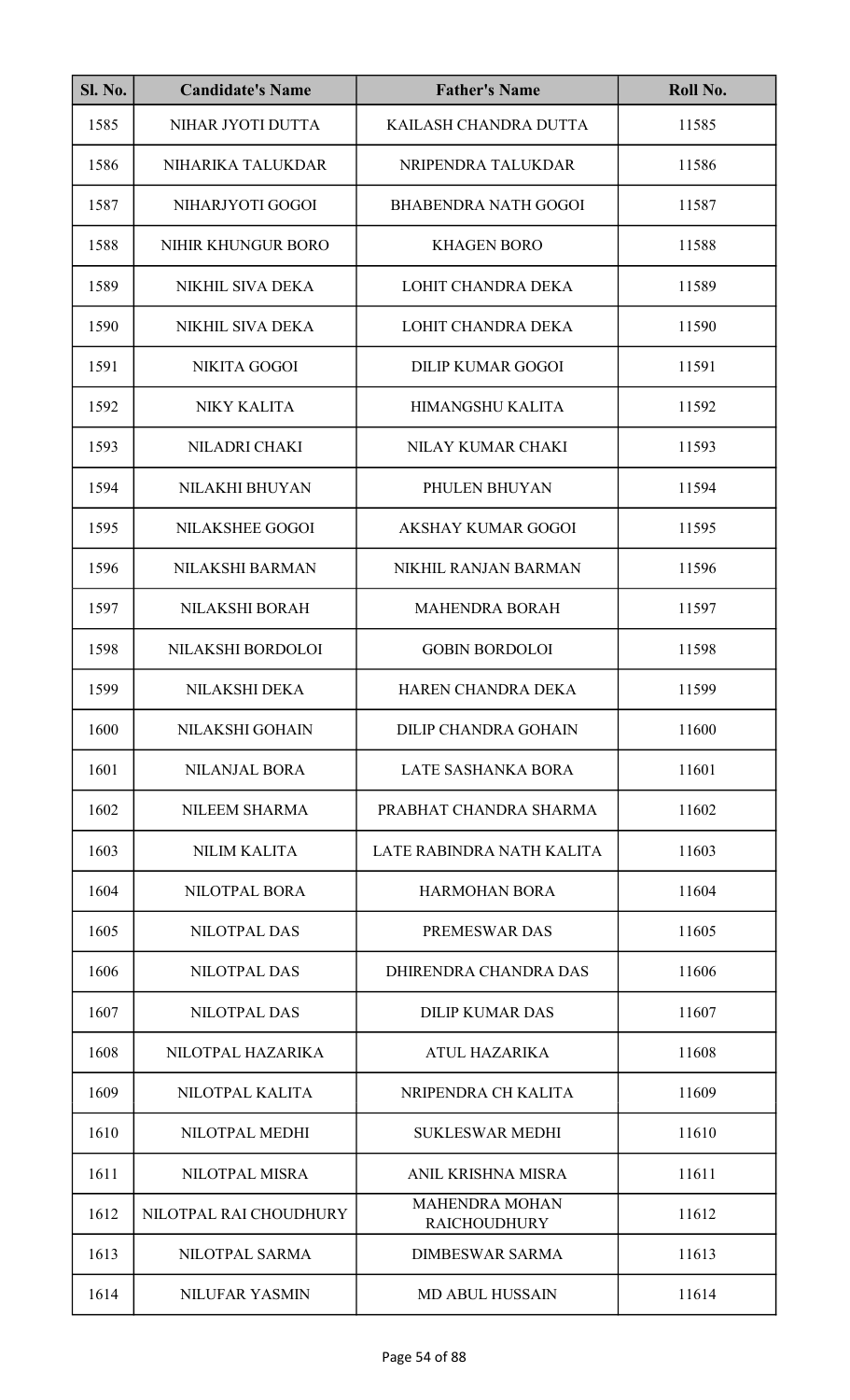| Sl. No. | <b>Candidate's Name</b> | <b>Father's Name</b>       | Roll No. |
|---------|-------------------------|----------------------------|----------|
| 1615    | NILUTPAL DUTTA          | <b>BANI DEV DUTTA</b>      | 11615    |
| 1616    | NILUTPAL PHUKAN         | <b>RAJANI PHUKAN</b>       | 11616    |
| 1617    | NILUTPALA BORDOLOI      | <b>CHAKRESWAR BORDOLOI</b> | 11617    |
| 1618    | NILUTPOLA BORAH         | <b>KINARAM BORAH</b>       | 11618    |
| 1619    | NIMPAL KALITA           | <b>NAKUL KALITA</b>        | 11619    |
| 1620    | <b>NIPA PAUL</b>        | <b>NARAYAN PAUL</b>        | 11620    |
| 1621    | <b>NIPAL KUMAR DAS</b>  | PRABIN DAS                 | 11621    |
| 1622    | NIPAN BHANDAR KAYASTHA  | PRADIP BHANDAR KAYASTHA    | 11622    |
| 1623    | NIPJYOTI KALITA         | DHARMAKANTA KALITA         | 11623    |
| 1624    | <b>NIPON SARMA</b>      | DHIRENDRA NATH SARMA       | 11624    |
| 1625    | <b>NIPPAN PAUL</b>      | <b>LATE NILMONI PAUL</b>   | 11625    |
| 1626    | NIPUL KUMAR SARMA       | <b>HIMAN SARMA</b>         | 11626    |
| 1627    | NIR KHAYRUL HOQUE       | <b>MIR ALI AFTAB</b>       | 11627    |
| 1628    | NIRMALY ROY MEDHI       | BHUSAN CHANDRA ROY MEDHI   | 11628    |
| 1629    | NIRUPAM DEB             | NIRMAL KANTI DEB           | 11629    |
| 1630    | <b>NISHANT BISWAS</b>   | <b>NEWAR RANJAN BISWAS</b> | 11630    |
| 1631    | <b>NISHANT BORA</b>     | PURNA KANTA BORAH          | 11631    |
| 1632    | <b>NISHANTA DAS</b>     | <b>MANORANJAN DAS</b>      | 11632    |
| 1633    | NISHANTA KHATONIYAR     | PROTUL KUMAR KHATONIYAR    | 11633    |
| 1634    | <b>NISHIMON KONWAR</b>  | <b>JEETEN KUMAR KONWAR</b> | 11634    |
| 1635    | <b>NITISH DAS</b>       | <b>NIDHU BHUSAN DAS</b>    | 11635    |
| 1636    | NITISH KASHYAP          | ABHIJIT KUMAR DAS          | 11636    |
| 1637    | <b>NITISH NATH</b>      | MUNINDRA KUMAR NATH        | 11637    |
| 1638    | NITISHA MAZUMDAR        | AMULYA CHA MAZUMDAR        | 11638    |
| 1639    | <b>NITUL KALITA</b>     | <b>LATE NANDA KALITA</b>   | 11639    |
| 1640    | NITUMONI DEKA           | NARENDRA NATH DEKA         | 11640    |
| 1641    | NITUPAN DEKA            | LATE DHARMA KANTA DEKA     | 11641    |
| 1642    | NITYANANDA PAUL         | PRANESWAR CHANDRA PAUL     | 11642    |
| 1643    | NIYANGKU RANEE KAMAN    | <b>RANJIT KAMAN</b>        | 11643    |
| 1644    | <b>NOBIN KRAMSA</b>     | <b>DHONSING KRAMSA</b>     | 11644    |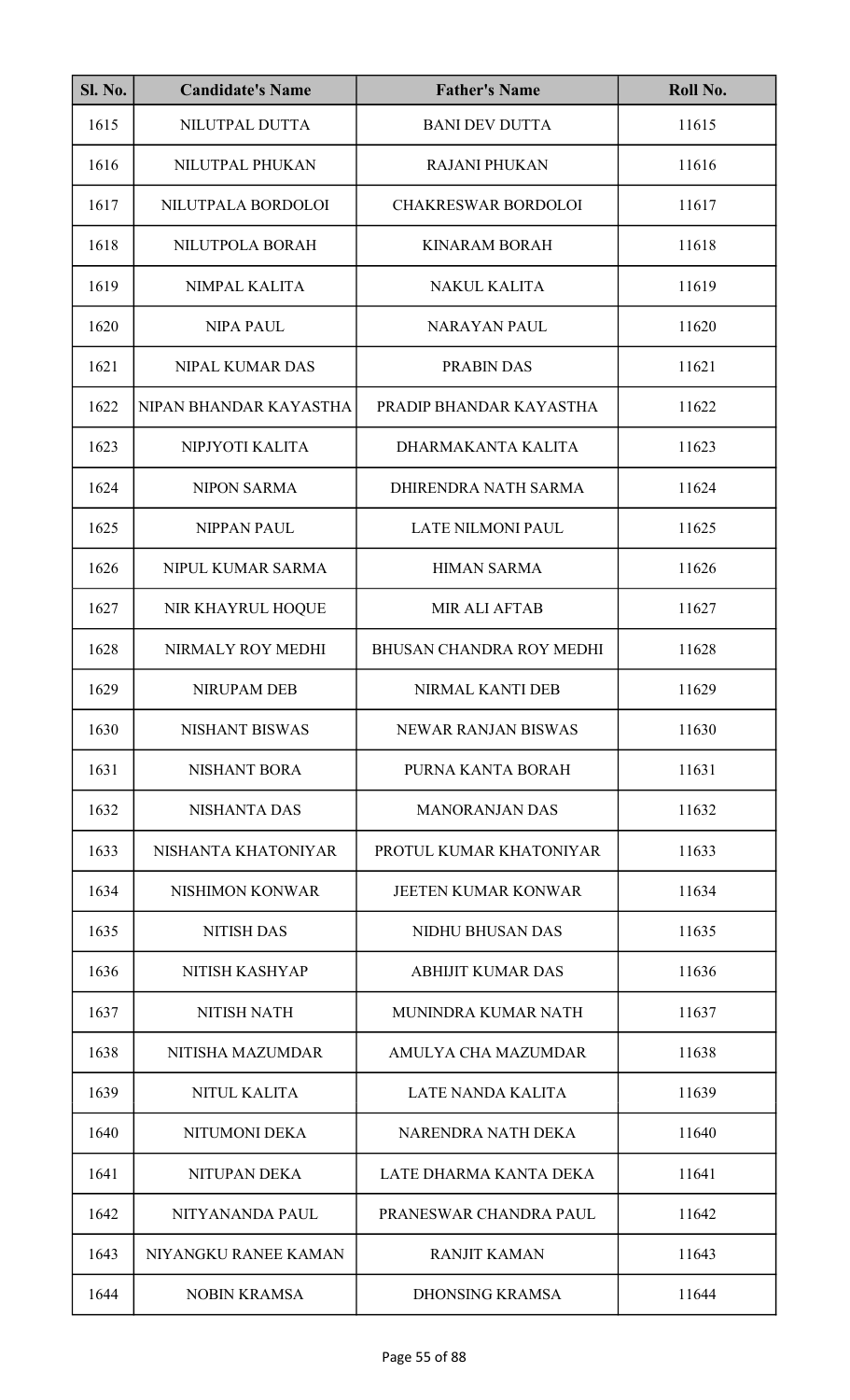| <b>Sl. No.</b> | <b>Candidate's Name</b>   | <b>Father's Name</b>       | Roll No. |
|----------------|---------------------------|----------------------------|----------|
| 1645           | <b>NOMITA NARZARY</b>     | TULESHWAR NARZARY          | 11645    |
| 1646           | <b>NUPUR DAS</b>          | <b>KULENDRA NATH DAS</b>   | 11646    |
| 1647           | <b>NUPUR KALITA</b>       | PARESH KALITA              | 11647    |
| 1648           | <b>NUPUR RAJ SINHA</b>    | LATE NANI GOPAL SINHA      | 11648    |
| 1649           | <b>NUR ALOMGIR AHMED</b>  | <b>JAMAL UDDIN</b>         | 11649    |
| 1650           | <b>NUR ALOMGIR AHMED</b>  | <b>JAMAL UDDIN</b>         | 11650    |
| 1651           | <b>NUR MD IFTIKAR ALI</b> | <b>ABDUS SATTAR</b>        | 11651    |
| 1652           | <b>NURUL ALOM</b>         | <b>OSMAN GONI</b>          | 11652    |
| 1653           | <b>NURUL AMIN</b>         | <b>MD BAHAR ALI</b>        | 11653    |
| 1654           | <b>NURUL ISLAM</b>        | <b>AFTAB ALI</b>           | 11654    |
| 1655           | <b>OMKESH TRIPATHI</b>    | PUJARI MANI TRIPATHI       | 11655    |
| 1656           | <b>OWAKER YUNUS</b>       | <b>IKRAM HUSSAIN</b>       | 11656    |
| 1657           | PABITRA PRAN KULI         | <b>BIBHIKHAN KULI</b>      | 11657    |
| 1658           | PALASH KUMAR BORDOLOI     | MAHENDRA NATH BORDOLOI     | 11658    |
| 1659           | PALLAB DAS                | <b>NIRANJAN DAS</b>        | 11659    |
| 1660           | PALLAB JYOTI SAIKIA       | PRANAB SAIKIA              | 11660    |
| 1661           | PALLAB KUMAR BARUAH       | <b>DINESWAR BARUAH</b>     | 11661    |
| 1662           | PALLABI SARMA             | <b>BINOD CHANDRA SARMA</b> | 11662    |
| 1663           | PALLABITA TERONPI         | PREMESWAR TERON            | 11663    |
| 1664           | PALLAV JYOTI SAIKIA       | <b>BIREN SAIKIA</b>        | 11664    |
| 1665           | PALLAV PABAN BARUAH       | <b>DURGESWAR BARUAH</b>    | 11665    |
| 1666           | PALLAV PRATIM GAYAN       | KUMUD CHANDRA GAYAN        | 11666    |
| 1667           | PALLAVI SAIKIA            | PRAFULLA SAIKIA            | 11667    |
| 1668           | <b>PAMPI DAS</b>          | LATE UMESH CHANDRA DAS     | 11668    |
| 1669           | PANCHADEEP CHOUDHURY      | PRODIP KUMAR CHOUDHURY     | 11669    |
| 1670           | PANCHALI CHAKRABORTY      | PRADIP CHAKRABORTY         | 11670    |
| 1671           | PANCHANAN DUTTA BORAH     | PRABIN KUMAR DUTTA BORAH   | 11671    |
| 1672           | PANCHI BARHAI             | <b>MUHI BARHAI</b>         | 11672    |
| 1673           | PANJUMA KOTOKY            | PALASH RANJAN KOTOKY       | 11673    |
| 1674           | PANKAJ GUPTA              | <b>PUSHKAR DUTTA</b>       | 11674    |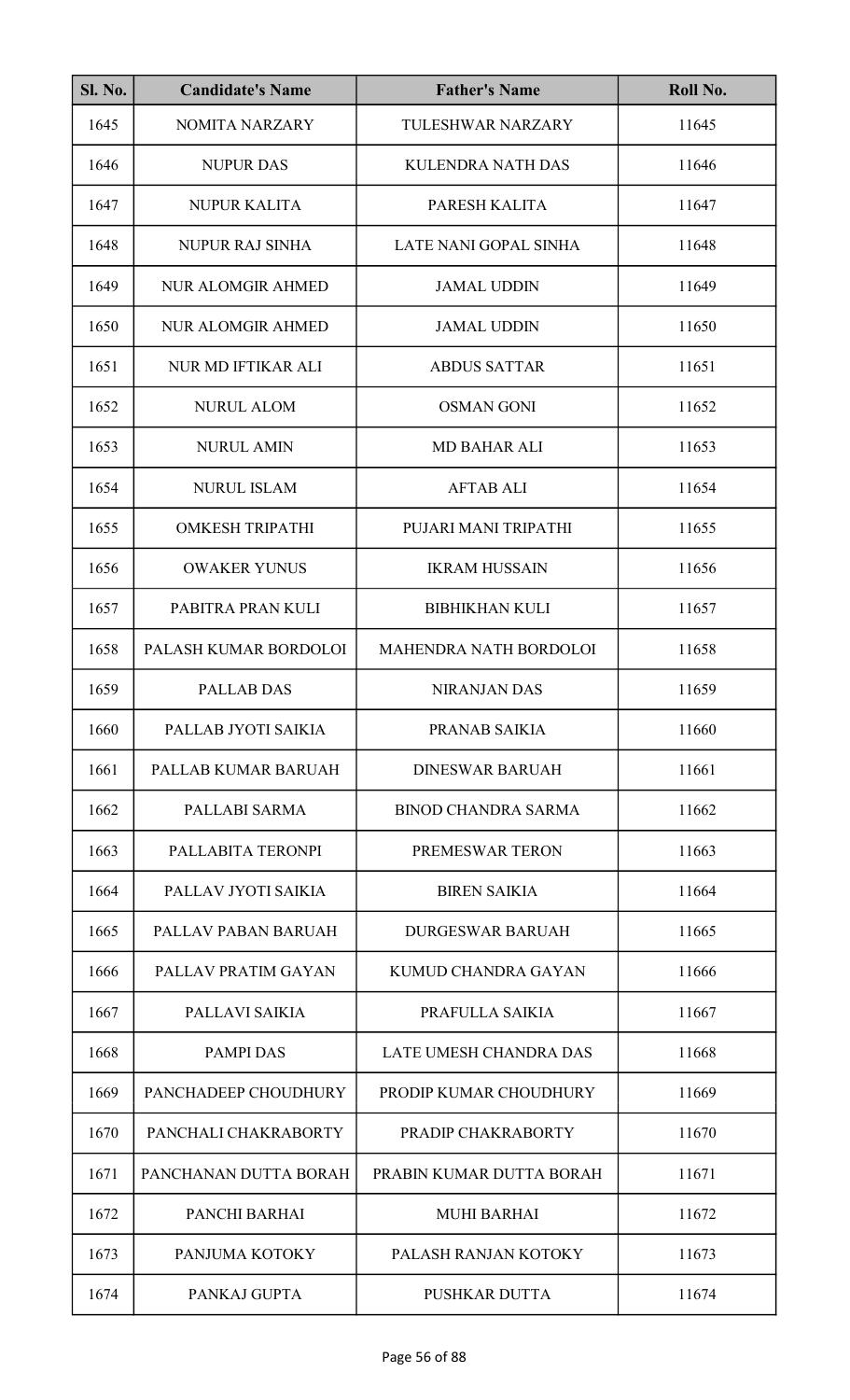| <b>Sl. No.</b> | <b>Candidate's Name</b>                 | <b>Father's Name</b>           | Roll No. |
|----------------|-----------------------------------------|--------------------------------|----------|
| 1675           | PANKAJ PEGU                             | <b>LAKHI NATH PEGU</b>         | 11675    |
| 1676           | PANKAJ SINHA                            | PRABIR SINHA                   | 11676    |
| 1677           | <b>PAPORI DAS</b>                       | <b>DEBESH DAS</b>              | 11677    |
| 1678           | PAPPAN DAS                              | <b>LAKSHMAN DAS</b>            | 11678    |
| 1679           | PAPU TALUKDAR                           | <b>MAHANTA TALUKDAR</b>        | 11679    |
| 1680           | PARAG CH BASUMATARY                     | PHUKAN CH BASUMATARY           | 11680    |
| 1681           | PARAG JYOTI BORA                        | <b>KHAGEN GORA</b>             | 11681    |
| 1682           | PARAG JYOTI DEKA                        | <b>BHARAT CHANDRA DEKA</b>     | 11682    |
| 1683           | PARAG KUMAR DAS                         | MUNINDRA KUMAR DAS             | 11683    |
| 1684           | PARAGMONI SEN DEKA                      | PRAKASH SEN DEKA               | 11684    |
| 1685           | PARAMARTHA BAINANDAVA<br><b>KAUSHIK</b> | <b>BINANDA SARMA</b>           | 11685    |
| 1686           | PARAMJIT PAUL                           | PRADIP KUMAR PAUL              | 11686    |
| 1687           | <b>PARAN BORA</b>                       | <b>ROTI RAM BORA</b>           | 11687    |
| 1688           | PARAN GOGOI                             | <b>LATE MAKHAN GOGOI</b>       | 11688    |
| 1689           | PARAN KALITA                            | <b>ARUN KALITA</b>             | 11689    |
| 1690           | PARANAMEE BARUAH                        | <b>DURLAV KUMAR BARUAH</b>     | 11690    |
| 1691           | PARANJYOTI MILI                         | <b>DHANIRAM MILI</b>           | 11691    |
| 1692           | PARASH SHARMA                           | LOKNATH SHARMA                 | 11692    |
| 1693           | PARASHMONI BHAGABATI                    | <b>JYOTISH BHAGABATI</b>       | 11693    |
| 1694           | PARBIN RUNA LAILA                       | <b>JURAN ALI AHMED</b>         | 11694    |
| 1695           | PARIKHYANA BORUAH                       | <b>RANJAN KUMAR BORUAH</b>     | 11695    |
| 1696           | PARINITA BARUAH                         | <b>SUREN CH BORUAH</b>         | 11696    |
| 1697           | PARINITA PHUKON                         | <b>BIPIN PHUKON</b>            | 11697    |
| 1698           | PARISHMITA GOGOI                        | DEEPAK GOGOI                   | 11698    |
| 1699           | PARISHMITA TALUKDAR                     | NIRANJAN TALUKDAR              | 11699    |
| 1700           | PARISMITA BORA                          | <b>PROBIN BORA</b>             | 11700    |
| 1701           | PARSWAJIT BORUAH                        | <b>RUHINI BORUAH</b>           | 11701    |
| 1702           | PARTH PROTIM DAS                        | <b>BHUBAN CHANDRA DAS</b>      | 11702    |
| 1703           | PARTHA CHOUDHURY                        | <b>BHARGAB KUMAR CHOUDHURY</b> | 11703    |
| 1704           | PARTHA KALITA                           | <b>RATNA KALITA</b>            | 11704    |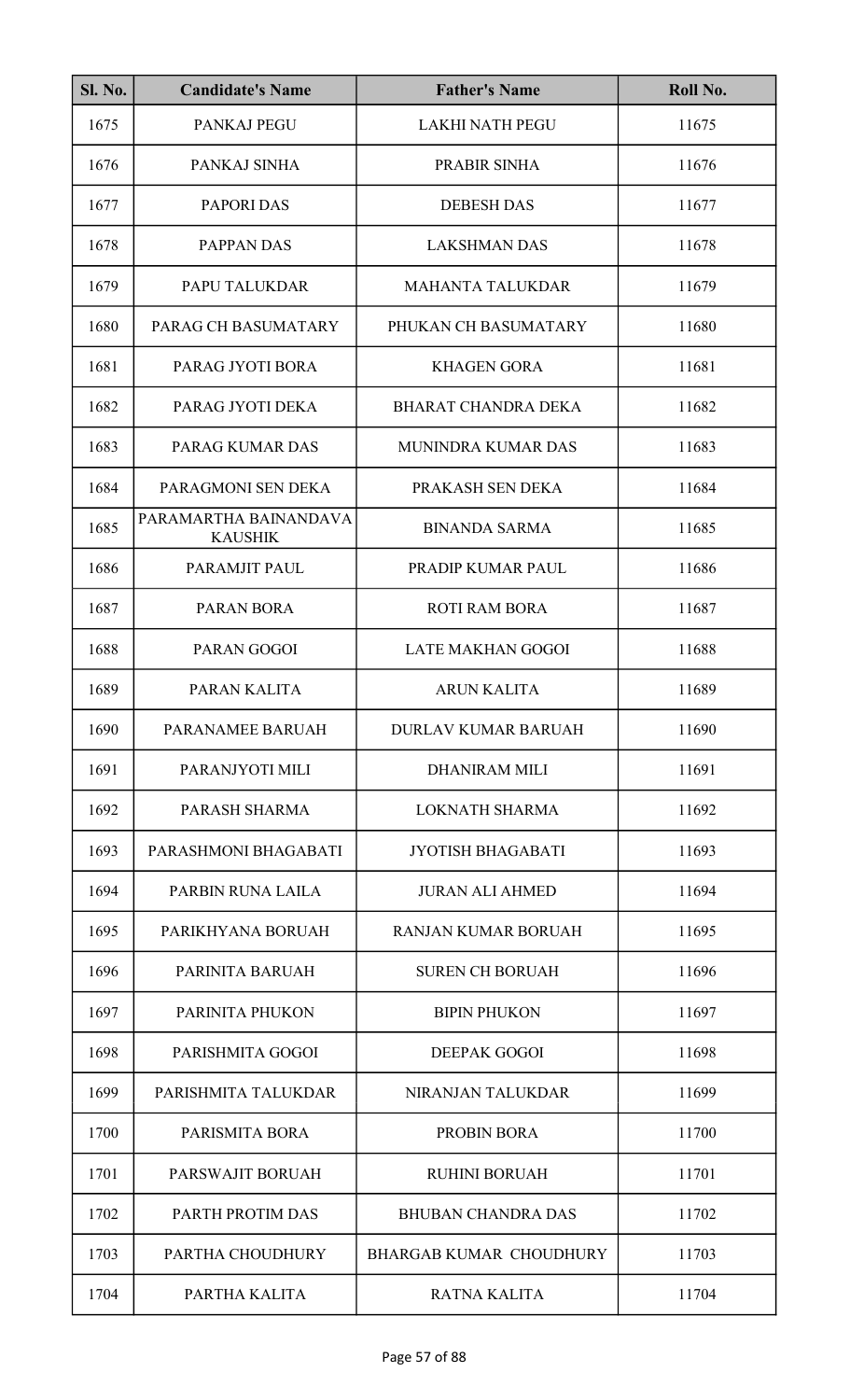| <b>Sl. No.</b> | <b>Candidate's Name</b>             | <b>Father's Name</b>        | Roll No. |
|----------------|-------------------------------------|-----------------------------|----------|
| 1705           | PARTHA PRATIM BARUAH                | <b>SIVA BARUAH</b>          | 11705    |
| 1706           | PARTHA PRATIM<br><b>CHAKRABORTY</b> | DEVA CHAKRABORTY            | 11706    |
| 1707           | PARTHA PRATIM DAS                   | <b>HARI CHANDRA DAS</b>     | 11707    |
| 1708           | PARTHA PRATIM DAS                   | <b>KRISHNA KUMAR DAS</b>    | 11708    |
| 1709           | PARTHA PRATIM DAS                   | <b>CHANDRA MOHAN DAS</b>    | 11709    |
| 1710           | PARTHA PRATIM DEKA                  | <b>BABUL DEKA</b>           | 11710    |
| 1711           | PARTHA PRATIM GOGOI                 | <b>ATUL GOGOI</b>           | 11711    |
| 1712           | PARTHA PRATIM GOGOI                 | NRIPA KUMAR GOGOI           | 11712    |
| 1713           | PARTHA PRATIM NATH                  | NIKHIL CHANDRA NATH         | 11713    |
| 1714           | PARTHA PRATIM SARMA                 | PARESH CHANDRA SARMA        | 11714    |
| 1715           | PARTHA PROTIM BARUAH                | PRODIP BARUAH               | 11715    |
| 1716           | PARTHA PROTIM GOSWAMI               | <b>BHOLA NATH GOSWAMI</b>   | 11716    |
| 1717           | PARTHA PROTIM HAZARIKA              | <b>SUBASH HAZARIKA</b>      | 11717    |
| 1718           | PARTHA PROTIM KALITA                | <b>DULAL CH KALITA</b>      | 11718    |
| 1719           | PARTHA SAIKIA                       | TROILUKYA PRASAD SAIKIA     | 11719    |
| 1720           | PARTHAJIT TALUKDAR                  | <b>JANTI RAM TALUKDAR</b>   | 11720    |
| 1721           | <b>PARTHIB BORA</b>                 | <b>BODHESWAR BORA</b>       | 11721    |
| 1722           | PATKAR MADHULIKA<br><b>SARESH</b>   | SURESH PANDURANG PATKAR     | 11722    |
| 1723           | <b>PAUJEBE KUAME</b>                | <b>HAINEUBUING JEME</b>     | 11723    |
| 1724           | PAUJEDING NEWME                     | HEICHUMRANGBE NEWME         | 11724    |
| 1725           | PAWAN KUMAR PAUL                    | KAMAKHYA CHANDRA PAUL       | 11725    |
| 1726           | PAWAN KUMAR SINGH                   | <b>SHATRUGHAN SINGH</b>     | 11726    |
| 1727           | PERUZ ALAM                          | <b>SARWAR ALAM</b>          | 11727    |
| 1728           | PHAILO NUNISA                       | <b>DOLENDRA NUNISA</b>      | 11728    |
| 1729           | PINAKI RANJAN SEAL                  | PRADIP KUMAR SEAL           | 11729    |
| 1730           | PINANKI BORDOLOI                    | LATE BAPDHAN BORDOLOI       | 11730    |
| 1731           | PINCHONG KRO                        | <b>HEMARI KRO</b>           | 11731    |
| 1732           | PINKU SARMA                         | <b>MALINI CHANDRA SARMA</b> | 11732    |
| 1733           | PINKUJYOTI BAISHYA                  | KABIN CHANDRA BAISHYA       | 11733    |
| 1734           | PLABAN BARMAN                       | PULAK CHANDRA BARMAN        | 11734    |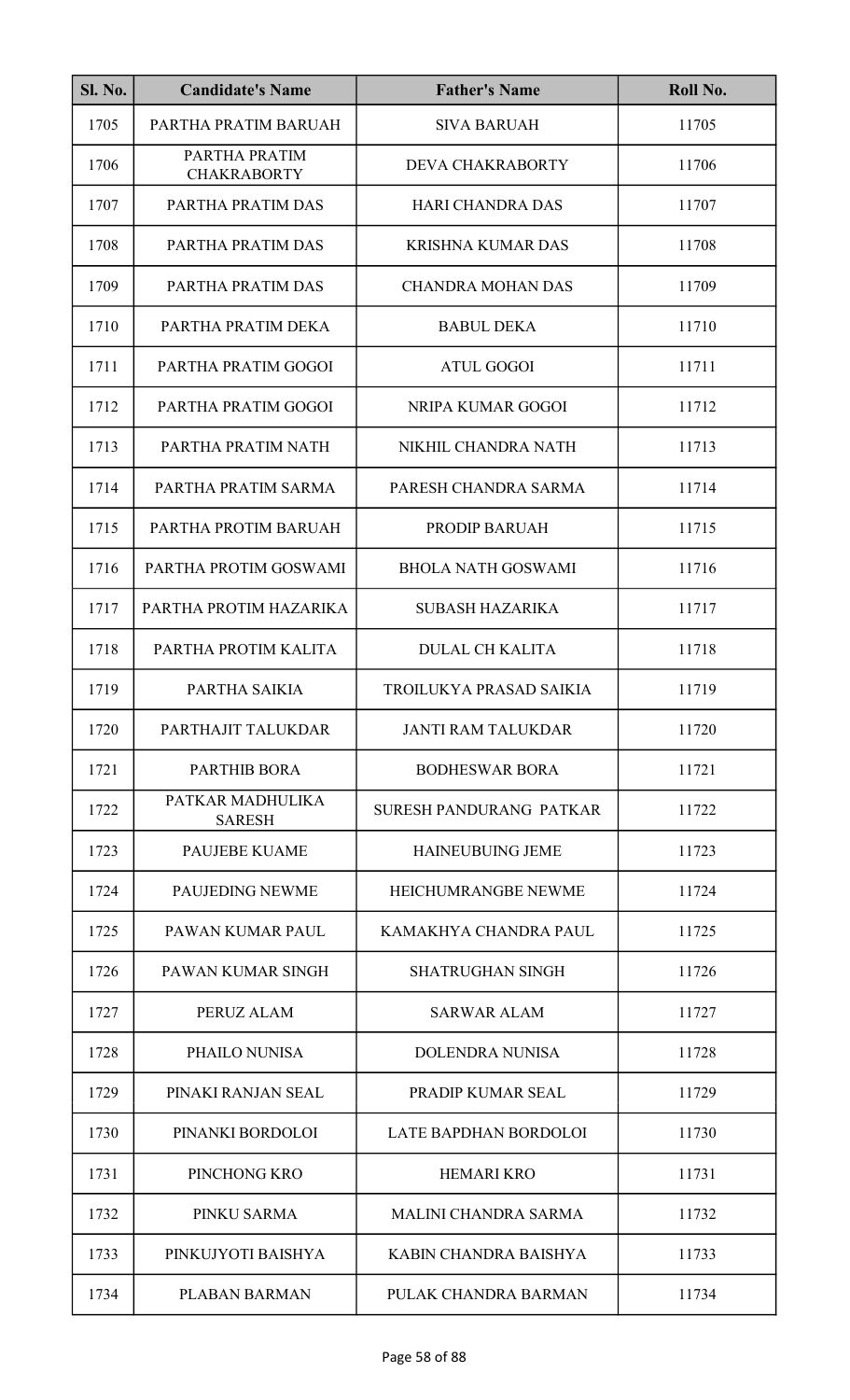| <b>Sl. No.</b> | <b>Candidate's Name</b>               | <b>Father's Name</b>                        | Roll No. |
|----------------|---------------------------------------|---------------------------------------------|----------|
| 1735           | PLABAN PRATIM BORA                    | LATE MONI CHANDRA BORA                      | 11735    |
| 1736           | PLABON PROTIM DAS                     | <b>RAM CHANDRA DAS</b>                      | 11736    |
| 1737           | POLY DEKA                             | LT BIRAJ KUMAR DEKA                         | 11737    |
| 1738           | POLY GOSWAMI                          | <b>JUKTI PR GOSWAMI</b>                     | 11738    |
| 1739           | POMPI MEDHI                           | <b>DANDI RAM MEDHI</b>                      | 11739    |
| 1740           | POMPY CHUTIA                          | <b>JAYANTA CHUTIA</b>                       | 11740    |
| 1741           | POOJA BORDOLOI                        | AMULYA CHANDRA BORDOLOI                     | 11741    |
| 1742           | POOJA KAKATI                          | <b>AJIT KUMAR KAKATI</b>                    | 11742    |
| 1743           | POOJA NATH                            | <b>SUKHENDU NATH</b>                        | 11743    |
| 1744           | PORI SONOWAL                          | <b>JAGANATH SONOWAL</b>                     | 11744    |
| 1745           | PORIMITA RANI BORO                    | <b>BIREN CHANDRA BORO</b>                   | 11745    |
| 1746           | POULOMI HOJAI                         | PRABUDH HOJAI                               | 11746    |
| 1747           | POULOMY BHOWMICK                      | <b>GOUTOM BHOWMICK</b>                      | 11747    |
| 1748           | PRABAHAN PROTIM DUTTA                 | NIKHIL CH DUTTA                             | 11748    |
| 1749           | PRABHAKAR KUMAR                       | NARESH KUMAR SINHA                          | 11749    |
| 1750           | PRABHAT CHANDRA PATAR                 | <b>KAMESWAR PATAR</b>                       | 11750    |
| 1751           | PRABHAT GOWALA                        | <b>ARUN GOWALA</b>                          | 11751    |
| 1752           | PRABIR KUMAR TALUKDAR                 | LAKSHMI NATH TALUKDAR                       | 11752    |
| 1753           | PRACHURJYA DAS                        | <b>HIMENDRA NATH DAS</b>                    | 11753    |
| 1754           | PRACHURJYA SAIKIA                     | KRISHNA PRASAD SAIKIA                       | 11754    |
| 1755           | PRADIP MAZUMDAR                       | PARIMAL MAZUMDAR                            | 11755    |
| 1756           | PRADIP KUMAR BARMAN                   | <b>AJIT KUMAR BARMAN</b>                    | 11756    |
| 1757           | PRADIPTA BHARAT DEKA                  | KHAGENDRA NATH DEKA                         | 11757    |
| 1758           | PRADYUT KUMAR DAS                     | PRASANTA KUMAR DAS                          | 11758    |
| 1759           | PRAGATI GOSWAMI                       | <b>BHABEN CHANDRA GOSWAMI</b>               | 11759    |
| 1760           | PRAGYA BORA                           | <b>KULENDRA BORA</b>                        | 11760    |
| 1761           | PRAGYA PARTHA BORUAH                  | PRADIP BARUAH                               | 11761    |
| 1762           | PRAGYAN BHASKAR<br><b>CHABUKDHARA</b> | <b>BHASKAR RANJAN</b><br><b>CHABUKDHARA</b> | 11762    |
| 1763           | PRAJNA PARMITA                        | <b>ASWINI KUMAR DHING</b>                   | 11763    |
| 1764           | PRAKASH PRADHAN                       | <b>BABURAM PRADHAN</b>                      | 11764    |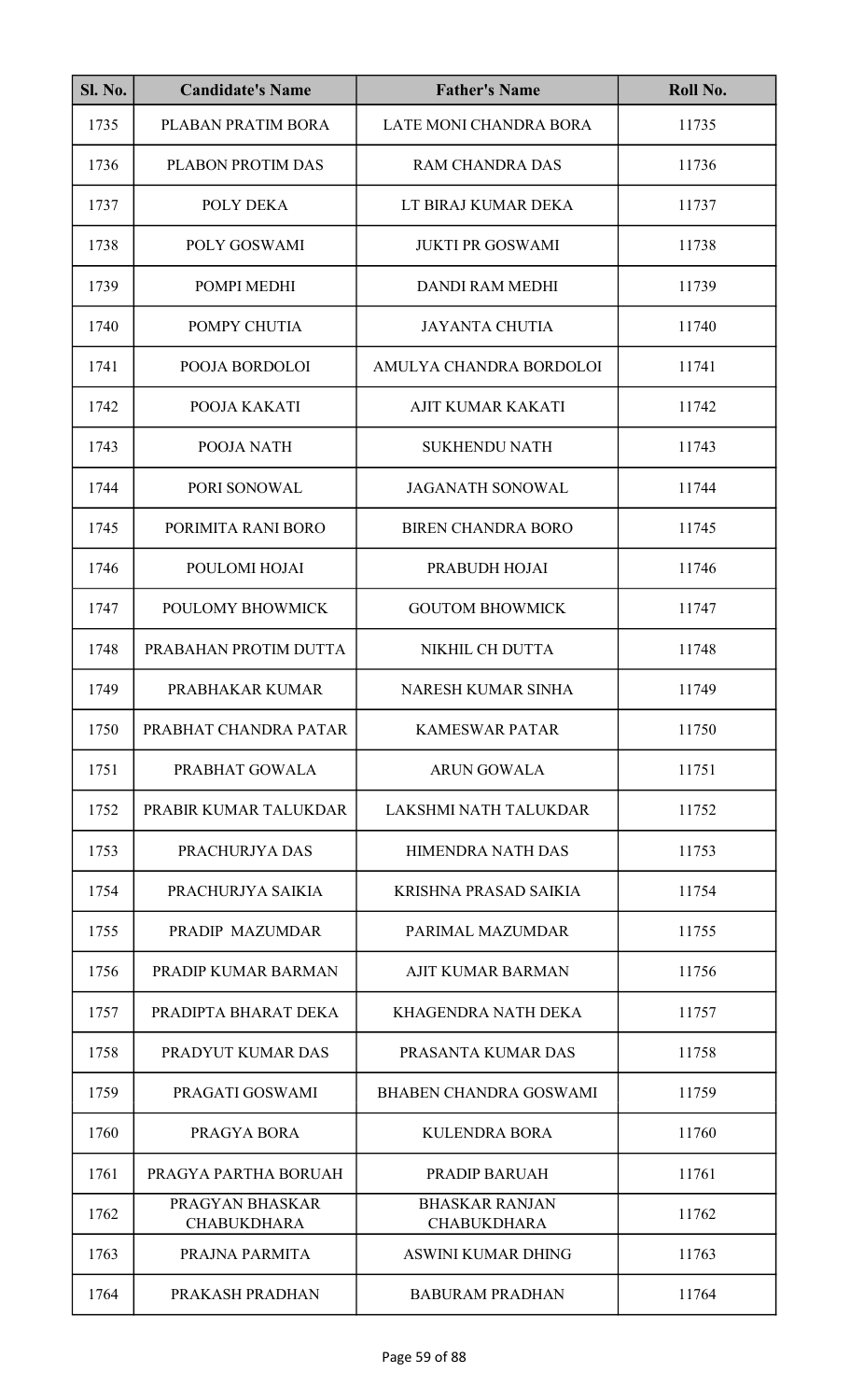| <b>Sl. No.</b> | <b>Candidate's Name</b> | <b>Father's Name</b>          | Roll No. |
|----------------|-------------------------|-------------------------------|----------|
| 1765           | PRAN PABAN SAIKIA       | <b>BUDHENDRA KUMAR SAIKIA</b> | 11765    |
| 1766           | PRANAB BARUAH           | <b>DIMBESWAR BARUAH</b>       | 11766    |
| 1767           | PRANAB DEY              | LATE PARESH CHANDRA DEY       | 11767    |
| 1768           | PRANAB JIDUNG           | <b>RABINDRA JIDUNG</b>        | 11768    |
| 1769           | <b>PRANAB KAR</b>       | NRIPATI KUMAR KAR             | 11769    |
| 1770           | PRANAB KUMAR OJAH       | APURBA KUMAR OJAH             | 11770    |
| 1771           | PRANAB SARKAR           | PRADIP SARKAR                 | 11771    |
| 1772           | PRANAL BRAHMA           | <b>NANI BRAHMA</b>            | 11772    |
| 1773           | PRANAMI DAS             | <b>SUBHASH CHANDRA DAS</b>    | 11773    |
| 1774           | PRANATI MANDAL          | <b>AMULYA MANDAL</b>          | 11774    |
| 1775           | PRANAY DAS              | <b>DHANONJOY DAS</b>          | 11775    |
| 1776           | PRANAY SUREKA           | <b>SUSHIL SUREKA</b>          | 11776    |
| 1777           | PRANITA KALITA          | <b>BHUPESH CHANDRA KALITA</b> | 11777    |
| 1778           | PRANJAL BAISHYA         | DINESH CHANDRA BAISHYA        | 11778    |
| 1779           | PRANJAL BARMAN          | <b>GAURI SHANKAR BARMAN</b>   | 11779    |
| 1780           | PRANJAL GOGOI           | <b>DURLOV GOGOI</b>           | 11780    |
| 1781           | PRANJAL KALITA          | KANDARPA KUMAR KALITA         | 11781    |
| 1782           | PRANJAL KONWAR          | <b>LALIT CHANDRA KONWAR</b>   | 11782    |
| 1783           | PRANJAL KUMAR SARMA     | <b>SUREN CHANDRA SARMA</b>    | 11783    |
| 1784           | PRANJAL NATH            | PINAK PANI NATH               | 11784    |
| 1785           | PRANJAL PRATIM DAS      | <b>PARESH DAS</b>             | 11785    |
| 1786           | PRANJAL SARMA           | <b>ADYANATH SARMA</b>         | 11786    |
| 1787           | PRANJAL TAMULY          | <b>RAJEN TAMULY</b>           | 11787    |
| 1788           | PRANJANA HAZARIKA       | KAMALESWAR HAZARIKA           | 11788    |
| 1789           | PRANJEET KUMAR BARUAH   | PRANAB KUMAR BARUAH           | 11789    |
| 1790           | PRANJIT GOGOI           | <b>NABIN CHANDRA GOGOI</b>    | 11790    |
| 1791           | PRANJIT GOGOI           | <b>GIRIN CHANDRA GOGOI</b>    | 11791    |
| 1792           | PRANJIT HAZARIKA        | DHIRENDRA NATH HAZARIKA       | 11792    |
| 1793           | PRANJIT KRISHNA BORAH   | <b>DHARMESWAR BORAH</b>       | 11793    |
| 1794           | PRANJIT MEDHI           | TEJEN CHANDRA MEDHI           | 11794    |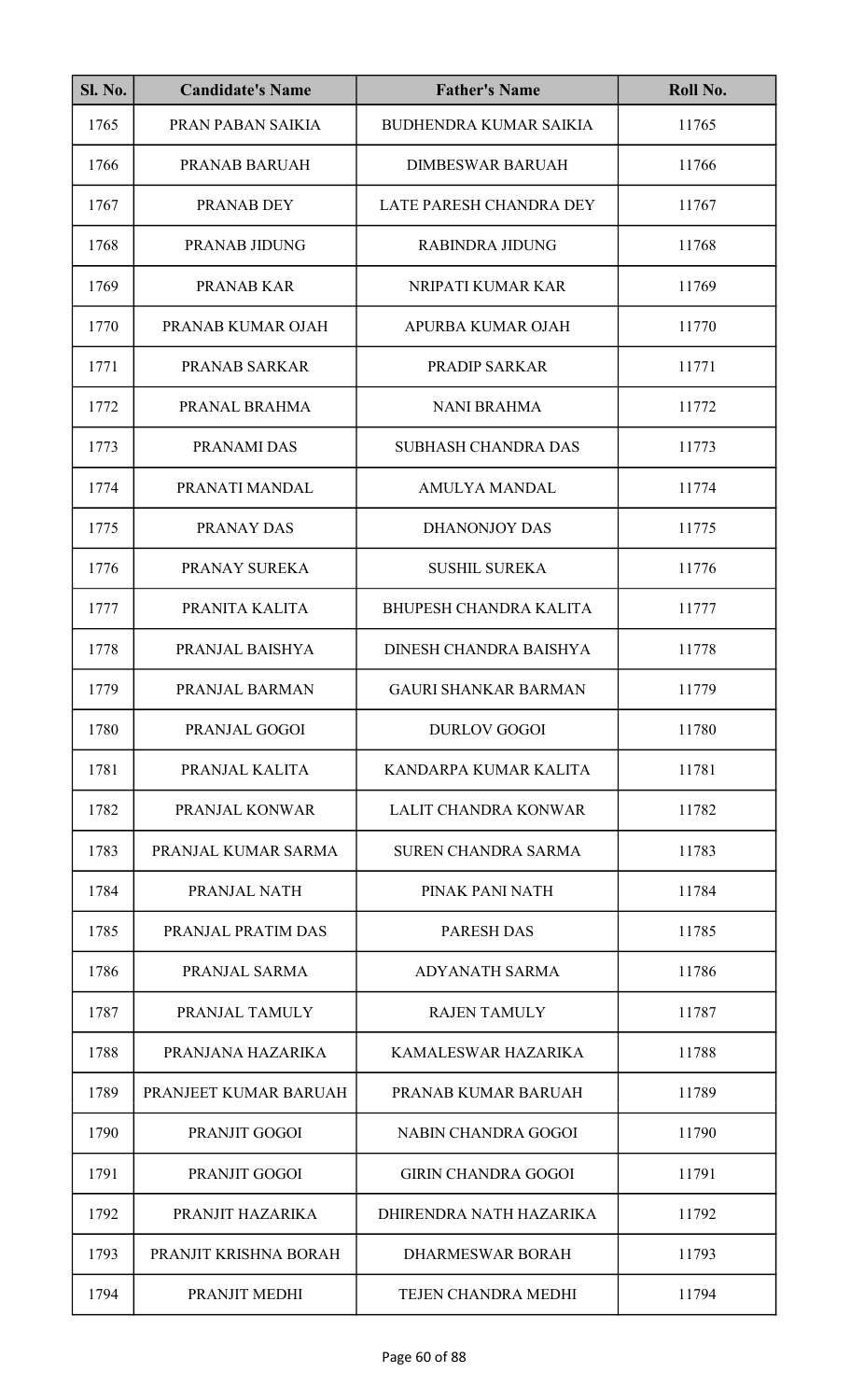| <b>Sl. No.</b> | <b>Candidate's Name</b> | <b>Father's Name</b>          | Roll No. |
|----------------|-------------------------|-------------------------------|----------|
| 1795           | PRANJIT SAIKIA          | <b>SOMESWAR SAIKIA</b>        | 11795    |
| 1796           | PRANJYOTI DAS           | <b>LALIT CHANDRA DAS</b>      | 11796    |
| 1797           | PRANJYOTI PRODHANI      | MEGHNATH PRODHANI             | 11797    |
| 1798           | PRANTIK DUARAH          | <b>JAYAKAR DUARAH</b>         | 11798    |
| 1799           | PRANTIK SARMA           | <b>ISWAR PRASAD SARMAH</b>    | 11799    |
| 1800           | PRANTOR TALUKDAR        | <b>SATISH TALUKDAR</b>        | 11800    |
| 1801           | PRASANJIT RAY           | PRASANNA RAY                  | 11801    |
| 1802           | PRASANTA BASUMATARY     | <b>GOBINDA BASUMATARY</b>     | 11802    |
| 1803           | PRASANTA HALOI          | <b>LATE ANANTA HALOI</b>      | 11803    |
| 1804           | PRASANTY BORAH          | <b>JITENDRA NATH BORAH</b>    | 11804    |
| 1805           | PRASHURAM GUPTA         | KANHAIYALAL GUPTA             | 11805    |
| 1806           | PRASURJYA TALUKDAR      | TARUN CHANDRA TALUKDAR        | 11806    |
| 1807           | PRATIK SEN GUPTA        | SHYAMAL SEN GUPTA             | 11807    |
| 1808           | PRATIM KUMAR SENGUPTA   | NARAYAN SENGUPTA              | 11808    |
| 1809           | PRATYASHA DUTTA         | RUPJYOTI DUTTA                | 11809    |
| 1810           | PRAWAL KAKATI           | <b>GIRISH KAKATI</b>          | 11810    |
| 1811           | PREETAM DAS             | <b>UDDHAB CHANDRA DAS</b>     | 11811    |
| 1812           | PREETOM GOGOI           | AMULYA GOGOI                  | 11812    |
| 1813           | PREM NARAYAN TAMULY     | <b>INDRAJEET TAMULY</b>       | 11813    |
| 1814           | PRINZA PRIYA LOYING     | <b>MUHIRAM LOYING</b>         | 11814    |
| 1815           | PRIOTOM DAS             | PANKAJ DAS                    | 11815    |
| 1816           | PRISMJYOTI MAHANTA      | <b>BHUPEN CHANDRA MAHANTA</b> | 11816    |
| 1817           | PRITAM DAS              | PARAMANANDA DAS               | 11817    |
| 1818           | PRITAM JYOTI GOGOI      | <b>DEBA KUMAR GOGOI</b>       | 11818    |
| 1819           | PRITAM MAUSUM BORA      | <b>NIRMAL BORA</b>            | 11819    |
| 1820           | PRITAM RAY              | PRANOTOSH RAY                 | 11820    |
| 1821           | PRITAM ROY              | PRANAB BHUSHAN ROY            | 11821    |
| 1822           | PRITAM TALUKDAR         | RAMESH CHANDRA TALUKDAR       | 11822    |
| 1823           | PRITHIBI DAS            | <b>GOKUL CHANDRA DAS</b>      | 11823    |
| 1824           | PRITHIRAJ BASUMATARY    | PRABIN BASUMATARY             | 11824    |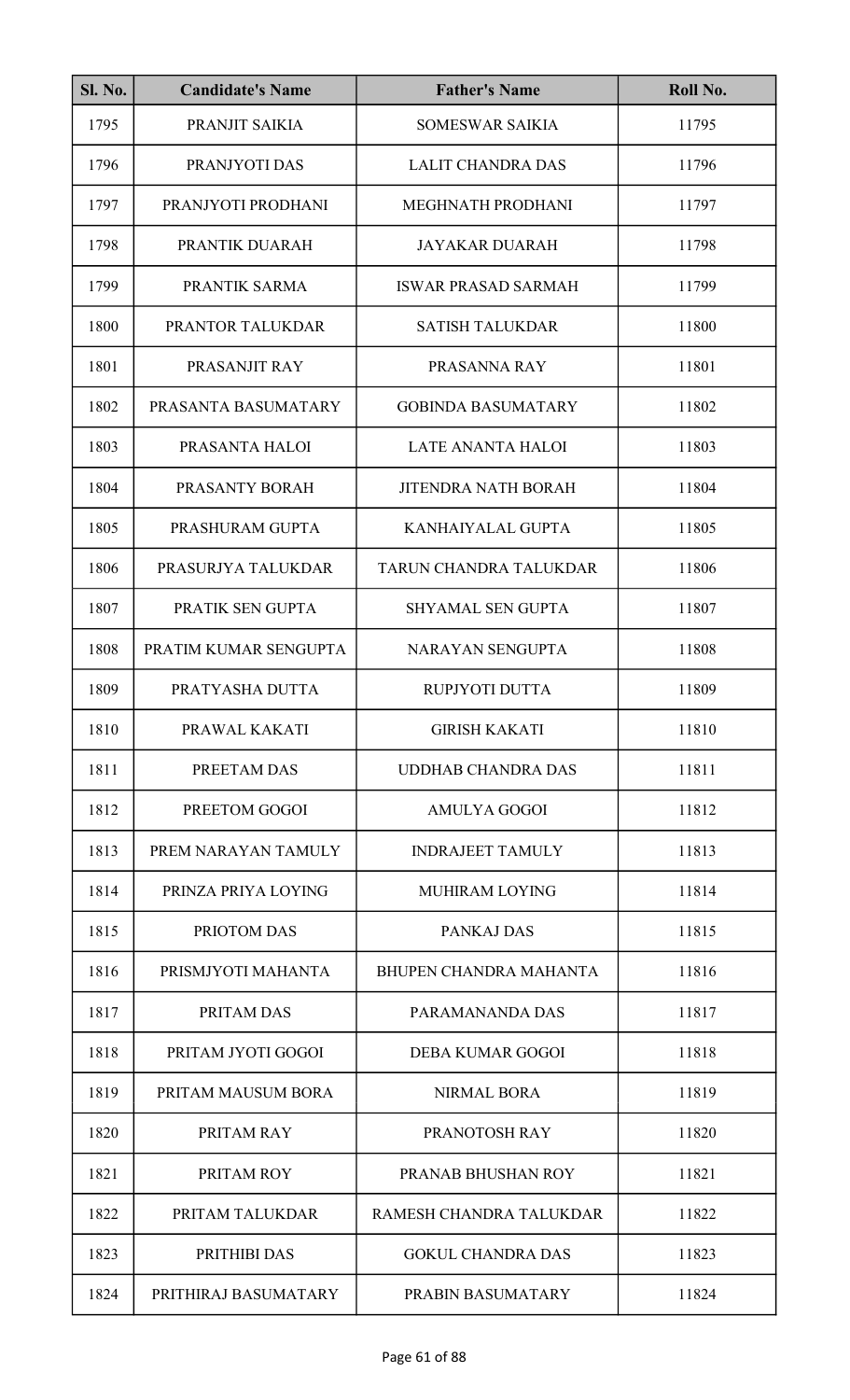| <b>Sl. No.</b> | <b>Candidate's Name</b>    | <b>Father's Name</b>          | Roll No. |
|----------------|----------------------------|-------------------------------|----------|
| 1825           | PRITI PARMITA              | <b>ASWINI KUMAR DHING</b>     | 11825    |
| 1826           | PRITIRUPA DEKA             | RAJENDRA NATH DEKA            | 11826    |
| 1827           | PRITISH KUMAR DOLEY        | <b>GOKUL DOLEY</b>            | 11827    |
| 1828           | PRITOM KUMAR THAKURIA      | KANDARPA THAKURIA             | 11828    |
| 1829           | PRITOM KUMAR BORA          | UMA KANTA BORAH               | 11829    |
| 1830           | PRITOM NUNISA              | <b>ANITYA NUNISA</b>          | 11830    |
| 1831           | PRITOM PROTIM BHUYAN       | <b>DIPOK BHUYAN</b>           | 11831    |
| 1832           | PRITURAJ GOGOI             | LATE KAMAKHYA GOGOI           | 11832    |
| 1833           | PRIYA TOKBIPI              | KHOYA SINGH TOKBI             | 11833    |
| 1834           | PRIYAKHI CHOUDHURY         | DEEPAK KUMAR CHOUDHURY        | 11834    |
| 1835           | PRIYAKSHI KALITA           | PRASANTA KALITA               | 11835    |
| 1836           | PRIYAM DEKA                | PRASEN DEKA                   | 11836    |
| 1837           | PRIYAM PROTIM BHUYAN       | <b>JYOTI PRASAD BHUYAN</b>    | 11837    |
| 1838           | PRIYAM SAIKIA              | NILESWAR SAIKIA               | 11838    |
| 1839           | PRIYANGSHU KORDOM<br>GOGOI | DEEPAK KUMAR GOGOI            | 11839    |
| 1840           | PRIYANJYOTI PURKAYASTHA    | PINAK PANI PURKAYASTHA        | 11840    |
| 1841           | PRIYANKA CHAKRAVARTY       | DILIP RANJAN CHAKRAVARTY      | 11841    |
| 1842           | PRIYANKA DEKA              | <b>BANCHI DEKA</b>            | 11842    |
| 1843           | PRIYANKA GOGOI             | <b>DULESWAR GOGOI</b>         | 11843    |
| 1844           | PRIYANKA KOTOKY            | <b>LATE ULUP KOTOKY</b>       | 11844    |
| 1845           | PRIYANKA SARMA             | KHANINDRA KUMAR SARMAH        | 11845    |
| 1846           | PRIYANKSHU PROTIM DEORI    | SIDDHI PRASAD DEORI           | 11846    |
| 1847           | PRIYANUJ MAHANTA           | ANIL MAHANTA                  | 11847    |
| 1848           | PRIYASISH BORAH            | <b>LATE JAGADISH BORA</b>     | 11848    |
| 1849           | PRIYONGKUSH HAZARIKA       | <b>BIRENDRA NATH HAZARIKA</b> | 11849    |
| 1850           | PROBHAKAR CHAKRAVORTY      | PRONAB KUMAR CHAKRAVORTY      | 11850    |
| 1851           | PRODYOT PALLAB GOGOI       | <b>AJIT KUMAR GOGOI</b>       | 11851    |
| 1852           | PRONABJYOTI BORA           | <b>GOJEN BORA</b>             | 11852    |
| 1853           | PRONAMI BORAH              | <b>LATE HAREN BORAH</b>       | 11853    |
| 1854           | PROTIMA GONJU              | <b>NIKHIL GONJU</b>           | 11854    |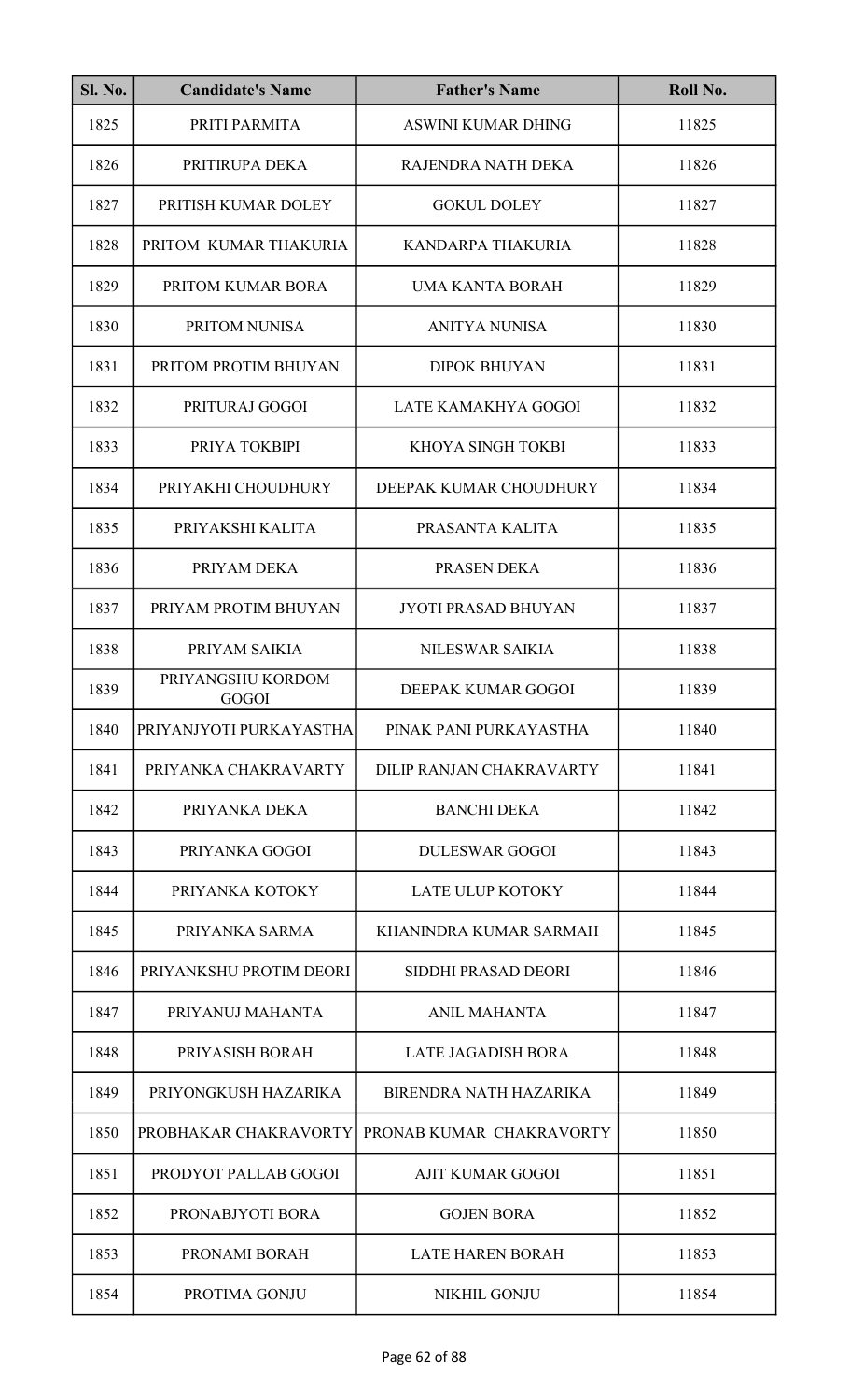| <b>Sl. No.</b> | <b>Candidate's Name</b> | <b>Father's Name</b>        | Roll No. |
|----------------|-------------------------|-----------------------------|----------|
| 1855           | PROTUL HOJAI            | <b>JAYPALAL HOJAI</b>       | 11855    |
| 1856           | PUBALI KIRON BORA       | <b>PADMESWAR BORA</b>       | 11856    |
| 1857           | <b>PUBALI NAZIR</b>     | <b>DULAL NAZIR</b>          | 11857    |
| 1858           | PUJA DEKA               | LT DWIJENDRA NATH DEKA      | 11858    |
| 1859           | <b>PUJA SAIKIA</b>      | <b>MAHENDRA NATH SAIKIA</b> | 11859    |
| 1860           | PUJYA TAMULI            | <b>DEVAJIT TAMULI</b>       | 11860    |
| 1861           | PULAK CH. BASAK         | <b>SANKAR LAL BASAK</b>     | 11861    |
| 1862           | PULAK JYOTI BEZBARUAH   | NAGENDRA NATH BEZBARUAH     | 11862    |
| 1863           | PULAK PALLAB KASHYAP    | <b>RATUL MAHANTA</b>        | 11863    |
| 1864           | PULAKENDRA NATH PATHAK  | RANENDRA NATH PATHAK        | 11864    |
| 1865           | <b>PULOK GOGOI</b>      | <b>NONI GOGOI</b>           | 11865    |
| 1866           | PULOKESH RAJKHOWA       | PARESH CHANDRA RAJKHOWA     | 11866    |
| 1867           | PUNIT AL BARIK          | YASIN ALI                   | 11867    |
| 1868           | PURBASHREE DEKA         | <b>BISWAJIT DEKA</b>        | 11868    |
| 1869           | PURNA ABHILASH MALLICK  | DIPAK KUMAR MALLICK         | 11869    |
| 1870           | PURNIMA HAJOWARY        | <b>LAIMWN HAJOWARY</b>      | 11870    |
| 1871           | PURNIMA KEMPRAI         | <b>DILIP KEMPRAI</b>        | 11871    |
| 1872           | PUSHANKA LASKAR         | <b>LATE HEMANTA LASKAR</b>  | 11872    |
| 1873           | <b>RABINDRA DAS</b>     | <b>JOGESH DAS</b>           | 11873    |
| 1874           | <b>RABINDRA RAI</b>     | <b>ASHNARAYAN RAI</b>       | 11874    |
| 1875           | <b>RABIUL ALI</b>       | <b>ABDUL NASIR ALI</b>      | 11875    |
| 1876           | RADHA PALPI BORUAH      | DEEP KUMAR BORUAH           | 11876    |
| 1877           | RAFIYA ASHME DOULLAH    | <b>IMDAD DOULLAH</b>        | 11877    |
| 1878           | RAGHIB SHAHRIYAR LASKAR | SAFIQUE UDDIN LASKAR        | 11878    |
| 1879           | RAHIL AMIN LASKAR       | <b>NAZIM UDDIN LASKAR</b>   | 11879    |
| 1880           | <b>RAHUL AMIN KHAN</b>  | <b>AFAZ UDDIN KHAN</b>      | 11880    |
| 1881           | <b>RAHUL CHAUHAN</b>    | LAKHI PRASAD CHAUHAN        | 11881    |
| 1882           | <b>RAHUL CHAUHAN</b>    | LAKHI PRASAD CHAUHAN        | 11882    |
| 1883           | <b>RAHUL DEV BARMAN</b> | NILAKANTA BARMAN            | 11883    |
| 1884           | <b>RAHUL DOLEY</b>      | <b>BAPU RAM DOLEY</b>       | 11884    |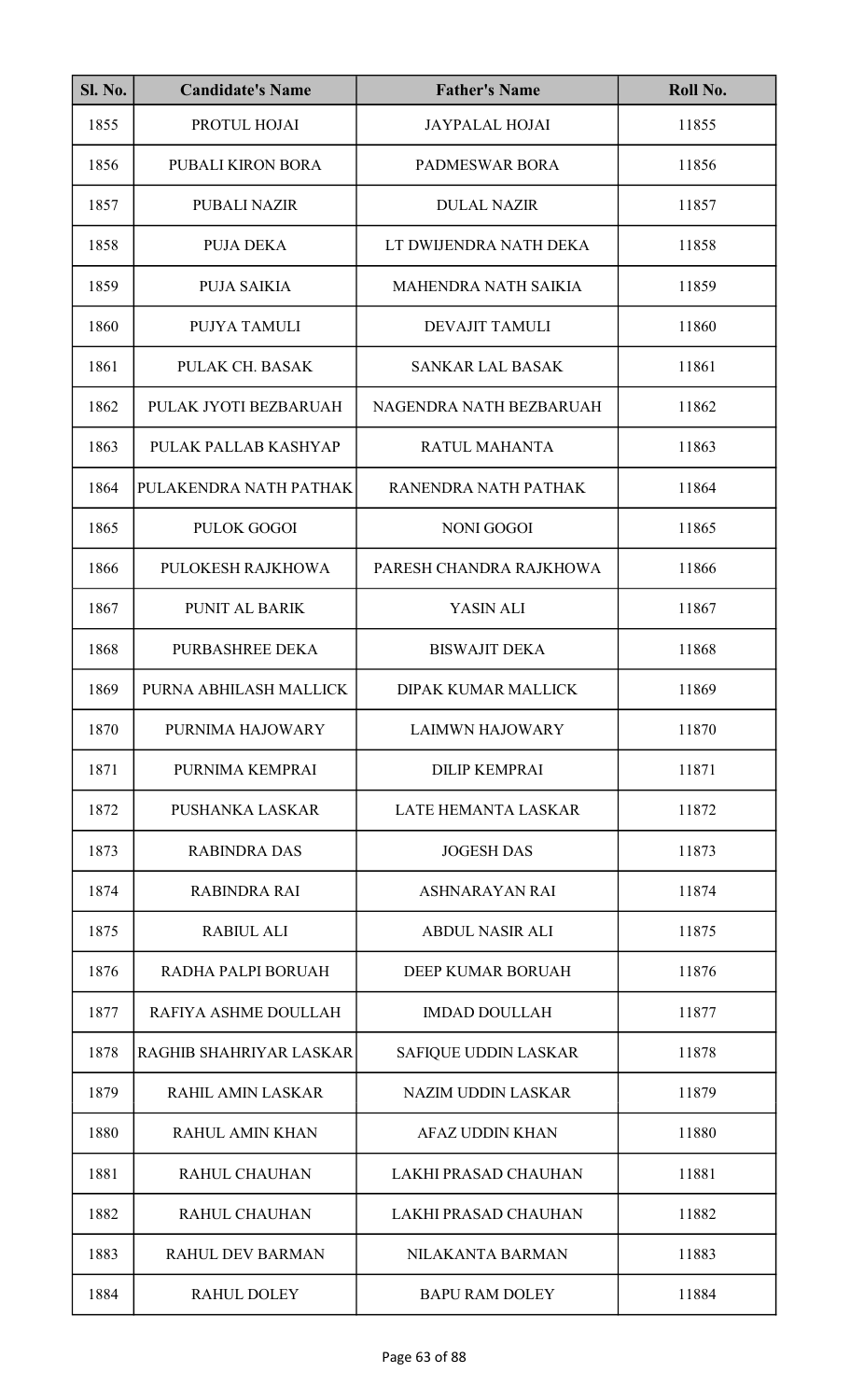| <b>Sl. No.</b> | <b>Candidate's Name</b>                  | <b>Father's Name</b>         | Roll No. |
|----------------|------------------------------------------|------------------------------|----------|
| 1885           | RAHUL KAKATI                             | LATE GIRENDRA KAKATI         | 11885    |
| 1886           | RAHUL KASHYAP                            | <b>SUBHASH DEB</b>           | 11886    |
| 1887           | <b>RAHUL KR GUPTA</b>                    | <b>RMA EKBAL GUPTA</b>       | 11887    |
| 1888           | RAHUL KUMAR PRASAD                       | <b>HIRALAL PRASAD</b>        | 11888    |
| 1889           | <b>RAHUL NATH</b>                        | KAMAL CHANDRA NATH           | 11889    |
| 1890           | <b>RAHUL PEGU</b>                        | <b>BINOD KUMAR PEGU</b>      | 11890    |
| 1891           | RAHUL RABHA                              | <b>LAKHI RABHA</b>           | 11891    |
| 1892           | <b>RAHUL SINGH</b>                       | <b>DINESH SINGH</b>          | 11892    |
| 1893           | <b>RAHUL SWARGIARY</b>                   | <b>HITESH SWARGIARY</b>      | 11893    |
| 1894           | <b>RAHUL TALUKDAR</b>                    | <b>DILIP TALUKDAR</b>        | 11894    |
| 1895           | <b>RAHUL TIMUNG</b>                      | <b>KHORSING TIMUNG</b>       | 11895    |
| 1896           | RAIHANUL HOQUE<br><b>PRODHANI</b>        | MOZAMMEL HOQUE PRODHANI      | 11896    |
| 1897           | <b>RAISUL FIRDOUS</b>                    | <b>RASIDUR RAHMAN</b>        | 11897    |
| 1898           | RAJ JYOTI BHARALI                        | KULENDRA BHARALI             | 11898    |
| 1899           | RAJ KAMAL PHUKAN                         | HEMANTA KUMAR PHUKAN         | 11899    |
| 1900           | RAJ KAMAL SINGHA                         | HARENDRA SINGHA              | 11900    |
| 1901           | <b>RAJARSHI NARAYAN</b><br><b>BARUAH</b> | <b>KESHAB NARAYAN BARUAH</b> | 11901    |
| 1902           | <b>RAJARSHI PATOWARY</b>                 | RABINDRA NATH PATOWARY       | 11902    |
| 1903           | RAJARSHI SHARMA                          | PRABIN CHANDRA SARMA         | 11903    |
| 1904           | RAJARSHI TALUKDAR                        | <b>BASANTA TALUKDAR</b>      | 11904    |
| 1905           | <b>RAJASHREE BARUAH</b>                  | <b>BIMAL KUMAR BARUAH</b>    | 11905    |
| 1906           | <b>RAJASHRI DEKA</b>                     | <b>LATE JITESWAR DEKA</b>    | 11906    |
| 1907           | <b>RAJDEEP BORAH</b>                     | <b>LABARAM BORAH</b>         | 11907    |
| 1908           | <b>RAJDEEP BORAH</b>                     | <b>LAMBODOR BORAH</b>        | 11908    |
| 1909           | <b>RAJDEEP CHUTIA</b>                    | <b>VINOD KR CHUTIA</b>       | 11909    |
| 1910           | <b>RAJDEEP KAKATI</b>                    | HITESH CHANDRA KAKATI        | 11910    |
| 1911           | <b>RAJDEEP PAUL</b>                      | <b>GOBARDHAN PAUL</b>        | 11911    |
| 1912           | <b>RAJDEEP SAIKIA</b>                    | <b>ATUL SAIKIA</b>           | 11912    |
| 1913           | RAJDEEP SHARMA                           | PURNA SHARMA                 | 11913    |
| 1914           | <b>RAJDIP KONWAR</b>                     | NITYANANDA KONWAR            | 11914    |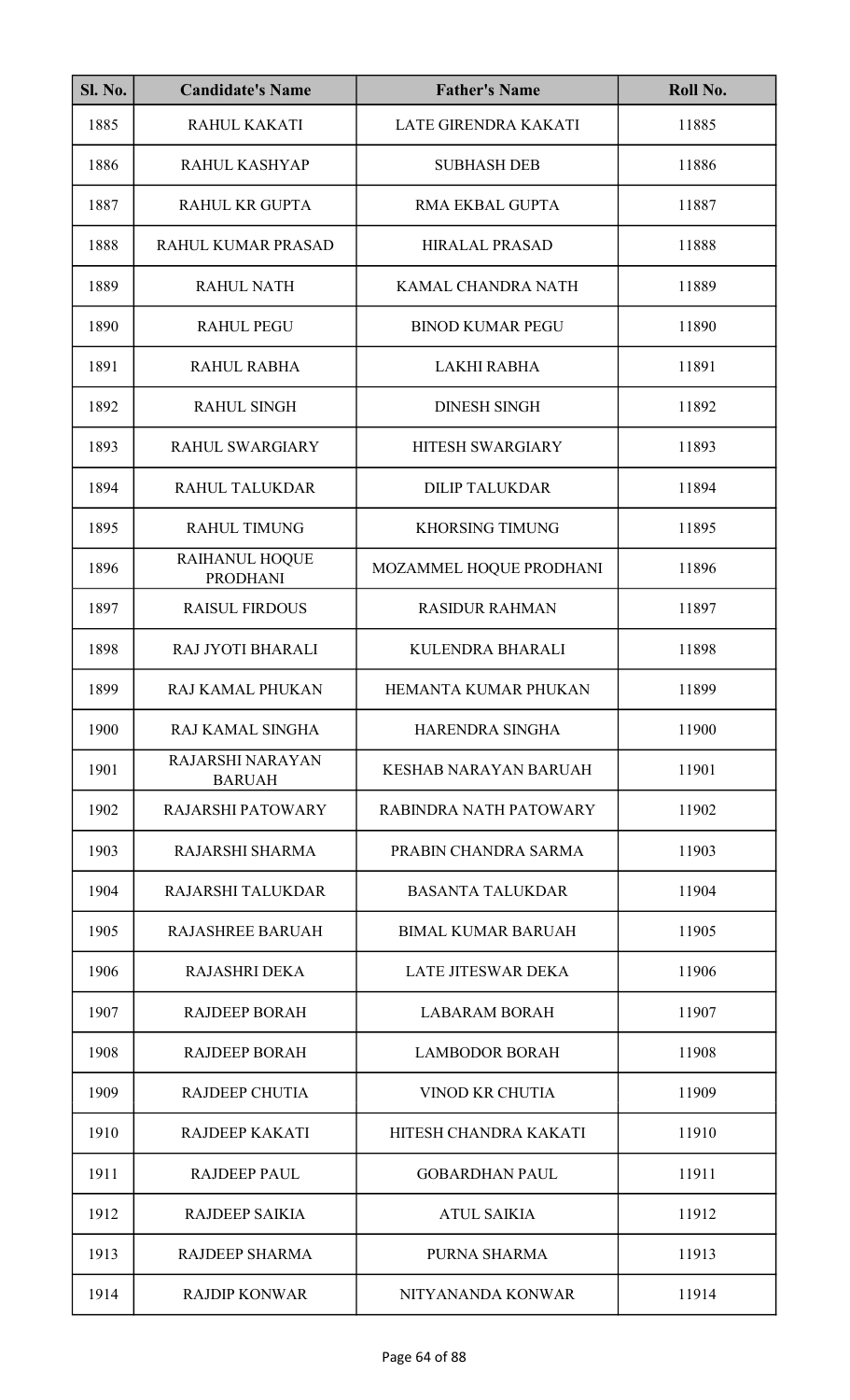| <b>Sl. No.</b> | <b>Candidate's Name</b>            | <b>Father's Name</b>                     | Roll No. |
|----------------|------------------------------------|------------------------------------------|----------|
| 1915           | <b>RAJDIP PAUL</b>                 | PRADIP PAUL                              | 11915    |
| 1916           | <b>RAJESH DEB</b>                  | <b>PRADIP DEB</b>                        | 11916    |
| 1917           | <b>RAJESH SAH</b>                  | <b>DASRATH SHAW</b>                      | 11917    |
| 1918           | <b>RAJIB DAS</b>                   | <b>KASHI NATH DAS</b>                    | 11918    |
| 1919           | <b>RAJIB KUMAR THAKUR</b>          | <b>RAJ KUMAR THAKUR</b>                  | 11919    |
| 1920           | <b>RAJIB MODAK</b>                 | <b>RABINDRA MODAK</b>                    | 11920    |
| 1921           | <b>RAJIV SAIKIA</b>                | <b>SOMESWAR SAIKIA</b>                   | 11921    |
| 1922           | RAJKUMAR GOKUL SINGHA              | RAJKUMAR GAURASANA SINGHA                | 11922    |
| 1923           | RAJKUMARI PRERONA<br><b>SINGHA</b> | RAJKUMAR HRIDOY NARAYAN<br><b>SINGHA</b> | 11923    |
| 1924           | RAJLAKSHMEE SAIKIA                 | <b>JOHN SAIKIA</b>                       | 11924    |
| 1925           | RAJNISHAN SHARMA                   | RAJENDRA KUMAR SARMAH                    | 11925    |
| 1926           | RAJPALLAV BORAH                    | <b>SUSHIL BORAH</b>                      | 11926    |
| 1927           | <b>RAJU DAS</b>                    | <b>KUMUD CHANDRA DAS</b>                 | 11927    |
| 1928           | <b>RAJU RONGPI</b>                 | LT PATMESWAR RONGPI                      | 11928    |
| 1929           | <b>RAKESH BARMAN</b>               | HIRANYA BARMAN                           | 11929    |
| 1930           | <b>RAKESH KALITA</b>               | <b>JADAV CHANDRA KALITA</b>              | 11930    |
| 1931           | RAKESH KUMAR BARUAH                | <b>ASHOK KUMAR BARUAH</b>                | 11931    |
| 1932           | <b>RAKESH TALUKDAR</b>             | <b>UMESH TALUKDAR</b>                    | 11932    |
| 1933           | <b>RAKHEE DAS</b>                  | PRABHAT KUMAR DAS                        | 11933    |
| 1934           | <b>RAKIBUL ISLAM</b>               | <b>ISLAM ALI AHMED</b>                   | 11934    |
| 1935           | <b>RAKIBUL MAHMUD</b>              | <b>CHAND MAHMUD</b>                      | 11935    |
| 1936           | RAKTIM BHATTCHARJEE                | RAJKUMAR BHATTACHARJEE                   | 11936    |
| 1937           | RAKTIM JYOTI SARMA                 | <b>GOURI SANKAR SARMA</b>                | 11937    |
| 1938           | <b>RAM NATH DE</b>                 | PARTHA RANJAN DE                         | 11938    |
| 1939           | RAMIZ RAJA CHOUDHURY               | <b>GIAS UDDIN CHOUDHURY</b>              | 11939    |
| 1940           | <b>RAMKRISHNA DAS</b>              | <b>PRADIP KUMAR DAS</b>                  | 11940    |
| 1941           | <b>RANA ROY</b>                    | <b>DULAL CH ROY</b>                      | 11941    |
| 1942           | <b>RANDEEP BHARALI</b>             | KOSHESWAR BHARALI                        | 11942    |
| 1943           | <b>RANDEEP SAIKIA</b>              | <b>RANJIT KR SAIKIA</b>                  | 11943    |
| 1944           | <b>RANIMA MAZUMDER</b>             | <b>RAMESH MAZUMDER</b>                   | 11944    |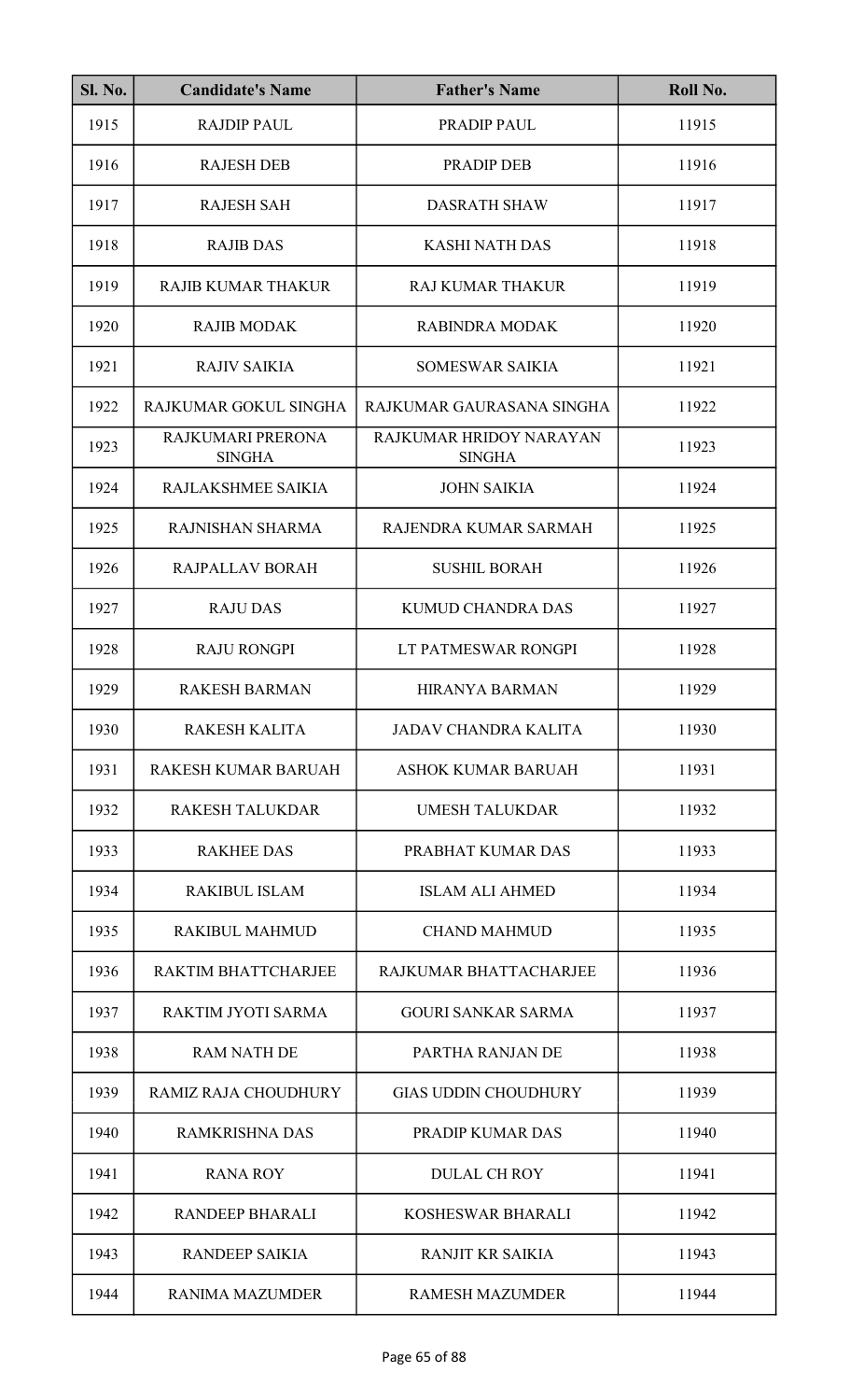| <b>Sl. No.</b> | <b>Candidate's Name</b>    | <b>Father's Name</b>                         | Roll No. |
|----------------|----------------------------|----------------------------------------------|----------|
| 1945           | <b>RANJAN DAS</b>          | <b>GOLOK DAS</b>                             | 11945    |
| 1946           | <b>RANJAN RAJ PANDIT</b>   | <b>BIKRAMA PANDIT</b>                        | 11946    |
| 1947           | RANJIT CHAKMA              | RAJESHWAR CHAKMA                             | 11947    |
| 1948           | <b>RANUJ KONWAR</b>        | <b>BHUBAN KONWAR</b>                         | 11948    |
| 1949           | <b>RANUJ TAYE</b>          | <b>UMARAM TAYE</b>                           | 11949    |
| 1950           | <b>RASHAAD NICKY SALEH</b> | <b>RAZIB SALEH</b>                           | 11950    |
| 1951           | <b>RASHIDUL AHMED</b>      | <b>ABUL HUSSAIN AHMED</b>                    | 11951    |
| 1952           | <b>RASHIDUL ALAM</b>       | <b>FAKAR UDDIN AHMED</b>                     | 11952    |
| 1953           | <b>RASHMI DEVI</b>         | <b>MUSAFIR SINGH</b>                         | 11953    |
| 1954           | <b>RASHMI DOLEY</b>        | <b>HIRANYA DOLEY</b>                         | 11954    |
| 1955           | RASHMI RANJAN KAKOTI       | <b>GOPAL CH KAKOTI</b>                       | 11955    |
| 1956           | <b>RASHMI REKHA GOHAIN</b> | DEVA KANTA GOHAIN                            | 11956    |
| 1957           | RATNANJALI DEVI            | <b>LANKESWAR SHARMA</b>                      | 11957    |
| 1958           | <b>RATUL DAS</b>           | <b>DILIP DAS</b>                             | 11958    |
| 1959           | RATUL GOSWAMI              | <b>BIREN KUMAR GOSWAMI</b>                   | 11959    |
| 1960           | <b>RATUL MALAKAR</b>       | <b>SATYA NATH MALAKAR</b>                    | 11960    |
| 1961           | <b>RAVI PODDAR</b>         | <b>RAJENDRA PODDAR</b>                       | 11961    |
| 1962           | <b>RAZASHRI LEKHARU</b>    | <b>UPEN LEKHARU</b>                          | 11962    |
| 1963           | <b>RAZIB HUSSAIN</b>       | <b>ABDUL MAZID</b>                           | 11963    |
| 1964           | <b>REEJUMONI DAS</b>       | PRASANNA KUMAR DAS                           | 11964    |
| 1965           | <b>REJAUL ISLAM</b>        | <b>ABDUL KARIM</b>                           | 11965    |
| 1966           | <b>REJAUL KARIM</b>        | <b>MOFIZUDDIN AHMED</b>                      | 11966    |
| 1967           | <b>REJINA PARBIN</b>       | <b>MD JOYNAL ABEDIN</b>                      | 11967    |
| 1968           | <b>REKIB ULLAH</b>         | <b>SOFI ULLAH</b>                            | 11968    |
| 1969           | RESHMI SULTANA             | <b>ABUL KASEM</b>                            | 11969    |
| 1970           | <b>REZAUL KARIM</b>        | <b>IBRAHIM ALI</b>                           | 11970    |
| 1971           | RHITU PORNA SHARMA         | PRODIP SARMAH                                | 11971    |
| 1972           | RICHARD TALUKDAR           | <b>LATE NABIN CHANDRA</b><br><b>TALUKDAR</b> | 11972    |
| 1973           | RICKYRAJ DAULAGUPU         | <b>RANADHIR DAULAGUPU</b>                    | 11973    |
| 1974           | RIDDICK KAKATI             | AMAL CHANDRA KAKATI                          | 11974    |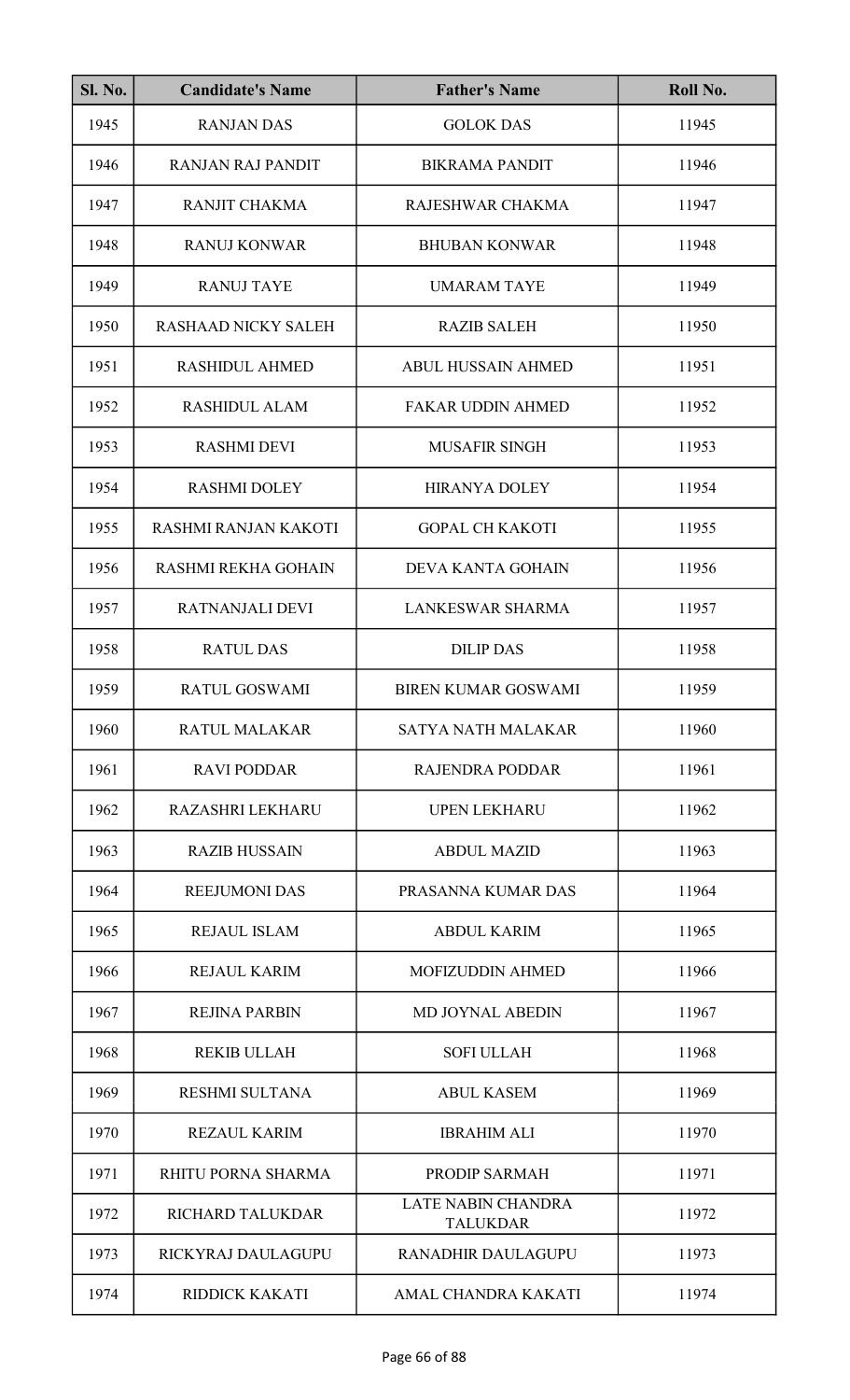| SI. No. | <b>Candidate's Name</b>   | <b>Father's Name</b>         | Roll No. |
|---------|---------------------------|------------------------------|----------|
| 1975    | <b>RIDIB SARMA</b>        | PRADIP CHANDRA SARMA         | 11975    |
| 1976    | <b>RIDIP BORUAH</b>       | NARAYAN CHANDRA BORUAH       | 11976    |
| 1977    | <b>RIDIP TERON</b>        | <b>MAGADH CH TERON</b>       | 11977    |
| 1978    | <b>RIJUANA NASRIN</b>     | <b>ABDUR RASHID</b>          | 11978    |
| 1979    | <b>RIKI BARUAH</b>        | <b>BIPUL BARUAH</b>          | 11979    |
| 1980    | <b>RIMBI KRAMSAPI</b>     | <b>RUPSING KRAMSA</b>        | 11980    |
| 1981    | <b>RIMI GOGOI</b>         | <b>CHANDRA GOGOI</b>         | 11981    |
| 1982    | <b>RIMPI BARO</b>         | <b>SUJALA RAM BARO</b>       | 11982    |
| 1983    | <b>RIMPI SAIKIA</b>       | <b>DIGANTA SAIKIA</b>        | 11983    |
| 1984    | <b>RIMZIM LAHKAR</b>      | PARASH CHANDRA LAHKAR        | 11984    |
| 1985    | <b>RINGKU DEORI</b>       | <b>BISWA KUMAR DEORI</b>     | 11985    |
| 1986    | <b>RINKU DAS</b>          | <b>MANINDRA KUMAR DAS</b>    | 11986    |
| 1987    | RINKU MONI BAISHYA        | <b>MADAN MOHAN BAISHYA</b>   | 11987    |
| 1988    | <b>RIPON RAJIUNG</b>      | <b>MOLEN RAJIUNG</b>         | 11988    |
| 1989    | RIPUL TALUKDAR            | <b>ABINASH TALUKDAR</b>      | 11989    |
| 1990    | <b>RIPUNJOY BORTHAKUR</b> | PADMA BORTHAKUR              | 11990    |
| 1991    | <b>RIPUNJOY DEKA</b>      | <b>MAKUNDA DEKA</b>          | 11991    |
| 1992    | <b>RISHAV BAISHYA</b>     | <b>BHABESH BAISHYA</b>       | 11992    |
| 1993    | <b>RISHIK SANDILYA</b>    | <b>ANIL GOSWAMI</b>          | 11993    |
| 1994    | RISHIKESH DUARAH          | LT RATUL CHANDRA DUARAH      | 11994    |
| 1995    | RISHIRAJ BHARADWAJ        | TRAILOKYA BHATTACHARYYA      | 11995    |
| 1996    | <b>RISHMA HUSSAIN</b>     | <b>ABUL HUSSAIN</b>          | 11996    |
| 1997    | <b>RISHOV BARUA</b>       | <b>SURESH CHANDRA BARUAH</b> | 11997    |
| 1998    | RISTA PRIYANKA KONWAR     | <b>MAKHAN KONWAR</b>         | 11998    |
| 1999    | RITANKOOR BAISHYA         | <b>DIPAK BAISHYA</b>         | 11999    |
| 2000    | RITTICK RANJAN HANDIQUE   | <b>SASHI HANDIQUE</b>        | 12000    |
| 2001    | RITTIK SHARMA BHARDWAJ    | <b>ASHOK SHARMA</b>          | 12001    |
| 2002    | RITTWIK NANDAN KASHYAP    | PRASANTA KUMAR PUZARI        | 12002    |
| 2003    | <b>RITU PABAN BORA</b>    | <b>BOLIN BORA</b>            | 12003    |
| 2004    | <b>RITU RAJ DOLEY</b>     | <b>RABHA PROSAD DOLEY</b>    | 12004    |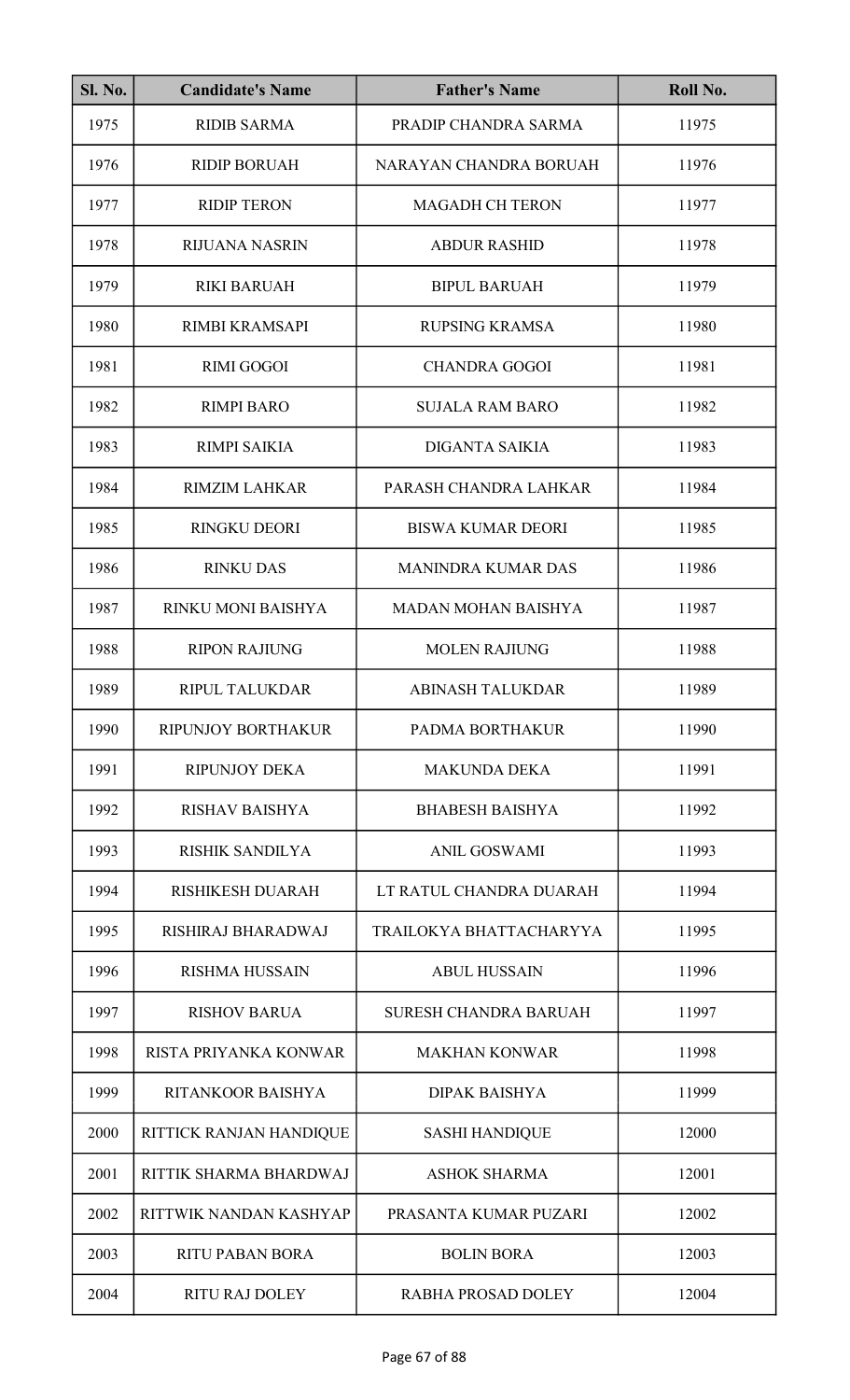| <b>Sl. No.</b> | <b>Candidate's Name</b>                   | <b>Father's Name</b>          | Roll No. |
|----------------|-------------------------------------------|-------------------------------|----------|
| 2005           | RITUPARNA CHOUDHURY                       | NILIMESH CHOUDHURY            | 12005    |
| 2006           | RITUPARNA HAZARIKA                        | <b>GIRINDRA NATH HAZARIKA</b> | 12006    |
| 2007           | RITUPARNA MAZUMDAR                        | <b>SUREN MAZUMDAR</b>         | 12007    |
| 2008           | RITUPOBON DOUL BORUAH                     | RAJEN DOUL BORUAH             | 12008    |
| 2009           | <b>RITUPON SONOWAL</b>                    | LATE KARUNA KANTA SONOWAL     | 12009    |
| 2010           | RITURAJ BORDOLOI                          | <b>DULU BORDOLOI</b>          | 12010    |
| 2011           | <b>RITURAJ DAS</b>                        | <b>RANANDRA DAS</b>           | 12011    |
| 2012           | RITURAJ DEBNATH                           | <b>JUGAL CHANDRA DEBNATH</b>  | 12012    |
| 2013           | <b>RITURAJ PATIR</b>                      | <b>DIBYA KUMAR PATIR</b>      | 12013    |
| 2014           | <b>RITURAJ SAHU</b>                       | <b>LATE ISWARLAL SAHU</b>     | 12014    |
| 2015           | <b>RITURAJ SAIKIA</b>                     | NOMAL CHANDRA SAIKIA          | 12015    |
| 2016           | <b>RITURAJ SAIKIA</b>                     | <b>GIRIN SAIKIA</b>           | 12016    |
| 2017           | RITURAJ SARMAH                            | PRAFULLA CHANDRA SARMAH       | 12017    |
| 2018           | RITURAJ SARMAH                            | <b>TARANATH SARMAH</b>        | 12018    |
| 2019           | RITWIK PATTNAIK                           | <b>BIMALENDU PATTNAIK</b>     | 12019    |
| 2020           | <b>RIYA MEDHI</b>                         | LT MUKUL MEDHI                | 12020    |
| 2021           | <b>RIYA PAUL</b>                          | LT RANJIT PAUL                | 12021    |
| 2022           | <b>RIZWAN ISLAM</b>                       | <b>SAZIDUL ISLAM</b>          | 12022    |
| 2023           | ROFIQUS SULTAN AHMED                      | SHAHZAHAN ALI AHMED           | 12023    |
| 2024           | <b>ROFSON ZAHAN</b>                       | <b>ABU ZAHAN</b>              | 12024    |
| 2025           | ROHAN UPADHYAY                            | RANJOO UPADHYAY               | 12025    |
| 2026           | ROHIDUL ISLAM                             | <b>ABDUL JOBBAR</b>           | 12026    |
| 2027           | <b>ROHIT GOGOI</b>                        | <b>RANJIT GOGOI</b>           | 12027    |
| 2028           | ROHIT KALITA                              | NARAYAN CHANDRA KALITA        | 12028    |
| 2029           | <b>ROHIT PAUL</b>                         | <b>RANJIT PAUL</b>            | 12029    |
| 2030           | ROKTAVH KUMAR SARMAH                      | <b>RANJAN KUMAR SARMAH</b>    | 12030    |
| 2031           | <b>ROKTIM GOGOI</b>                       | <b>UMESH CHANDRA GOGOI</b>    | 12031    |
| 2032           | <b>ROMEN GOGOI</b>                        | <b>BIREN GOGOI</b>            | 12032    |
| 2033           | <b>ROMEO MALLICK</b>                      | <b>MANORANJAN MALLICK</b>     | 12033    |
| 2034           | <b>ROMMOJYOTI</b><br><b>BHATTACHARJEE</b> | RATNADIP BHATTHACHARJEE       | 12034    |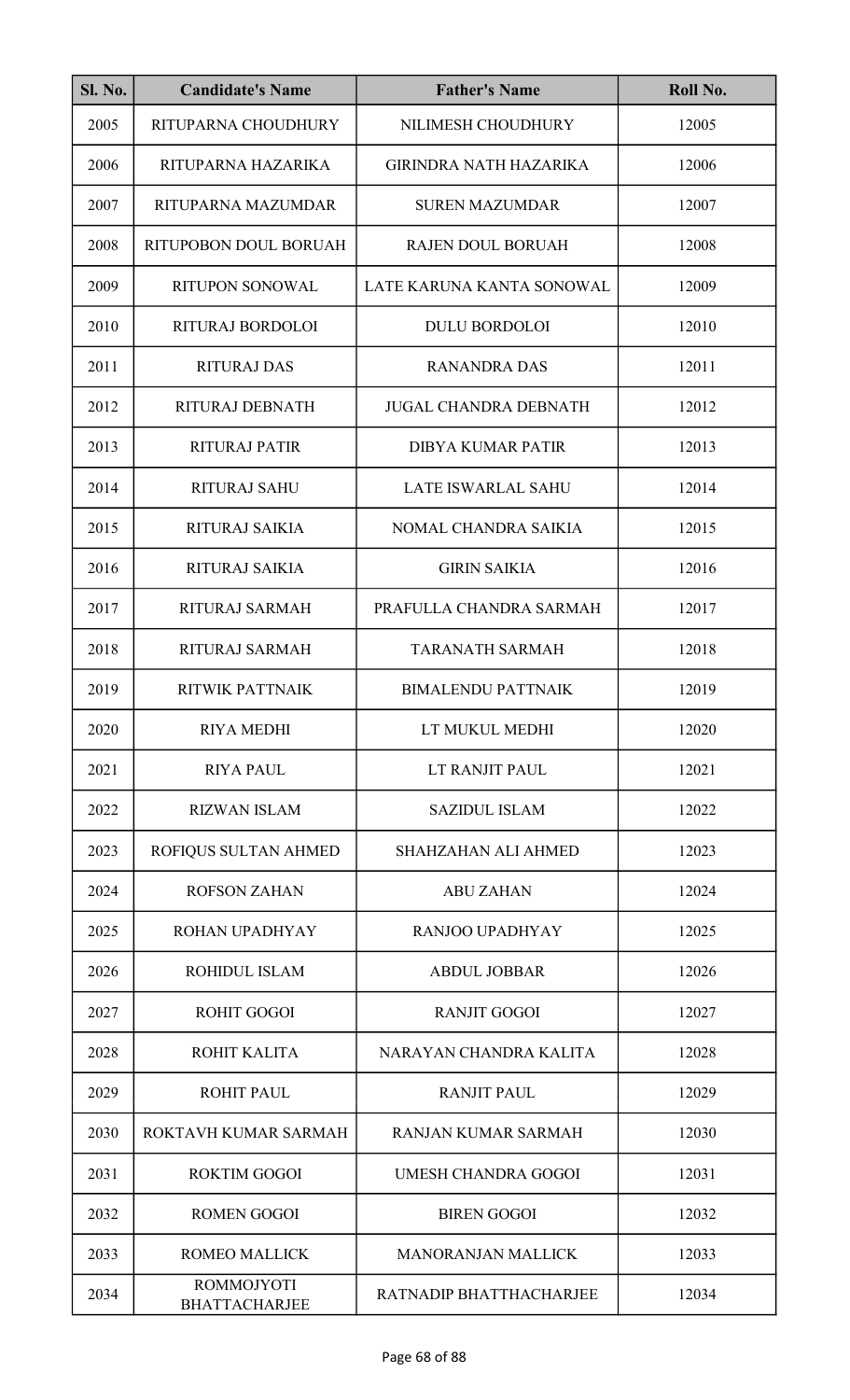| <b>Sl. No.</b> | <b>Candidate's Name</b>                  | <b>Father's Name</b>        | Roll No. |
|----------------|------------------------------------------|-----------------------------|----------|
| 2035           | RONAK JAYAM BORUAH                       | <b>RUPAM BORUAH</b>         | 12035    |
| 2036           | <b>RONALD RAJBANGSHI</b>                 | HIRANYA KUMAR RAJBANGSHI    | 12036    |
| 2037           | <b>RONI MD TAWSIF KAMAL</b>              | <b>ABDUL KHALIQUE</b>       | 12037    |
| 2038           | ROOPJYOTI CHOUDHURY                      | <b>KABIN CHOUDHURY</b>      | 12038    |
| 2039           | <b>ROSEY BORO</b>                        | <b>DIPAK BORO</b>           | 12039    |
| 2040           | <b>ROZEE MONI CHOUDHURY</b>              | <b>FAYJUL ISLAM</b>         | 12040    |
| 2041           | <b>ROZEE MONI CHOUDHURY</b>              | <b>FAYJUL ISLAM</b>         | 12041    |
| 2042           | <b>RUBIA BEGUM</b>                       | <b>JAINAL UDDIN AHMED</b>   | 12042    |
| 2043           | <b>RUBIA SULTANA</b><br><b>CHOUDHURY</b> | <b>SAAD UDDIN CHOUDHURY</b> | 12043    |
| 2044           | RUBITA HAZARIKA                          | RATUL HAZARIKA              | 12044    |
| 2045           | <b>RUBUL DEKA</b>                        | <b>SASHINDRA NATH DEKA</b>  | 12045    |
| 2046           | <b>RUDRA SANKAR DAS</b>                  | <b>ASHUTOSH DAS</b>         | 12046    |
| 2047           | RUDRAJYOTI CHOUDHURY                     | RATHINDRA NATH CHOUDHURY    | 12047    |
| 2048           | <b>RUHNOWAS YESMIN</b>                   | <b>ABDUR RAHIM</b>          | 12048    |
| 2049           | RUHUL AMIN CHOUDHURY                     | RAHIM UDDIN CHOUDHURY       | 12049    |
| 2050           | <b>RUHUL AMIN MOZUMDER</b>               | <b>JALAL UDDIN MOZUMDER</b> | 12050    |
| 2051           | <b>RUJMA BEGUM</b>                       | <b>ARFAN ALI AHMED</b>      | 12051    |
| 2052           | <b>RUKASEN RONGPI</b>                    | <b>SENG RONGPI</b>          | 12052    |
| 2053           | <b>RUKMINI SONOWAL</b>                   | SATYA SONOWAL               | 12053    |
| 2054           | <b>RULEN ENGTI</b>                       | <b>LONGKI RAM ENGTI</b>     | 12054    |
| 2055           | <b>RUMANA AKHTER</b>                     | <b>ARFAN ALI AHMED</b>      | 12055    |
| 2056           | <b>RUMARIJU SHARMA</b>                   | <b>BHABANI SARMA</b>        | 12056    |
| 2057           | <b>RUNART BORO</b>                       | <b>BHISHMA BORO</b>         | 12057    |
| 2058           | <b>RUNI RUDRA PAL</b>                    | <b>HRIDAY KR RUDRA PAL</b>  | 12058    |
| 2059           | RUPAK KUMAR MEDHI                        | LT DURGA CHARAN MEDHI       | 12059    |
| 2060           | <b>RUPAK PAUDEL</b>                      | <b>BISHNU PRASAD PAUDEL</b> | 12060    |
| 2061           | <b>RUPALI SARMAH</b>                     | TARUN CHANDRA SARMAH        | 12061    |
| 2062           | <b>RUPAM BORAH</b>                       | <b>DHANI RAM BORAH</b>      | 12062    |
| 2063           | <b>RUPAM DAS</b>                         | PRANJIT DAS                 | 12063    |
| 2064           | <b>RUPAM HAZARIKA</b>                    | <b>BHUPEN HAZARIKA</b>      | 12064    |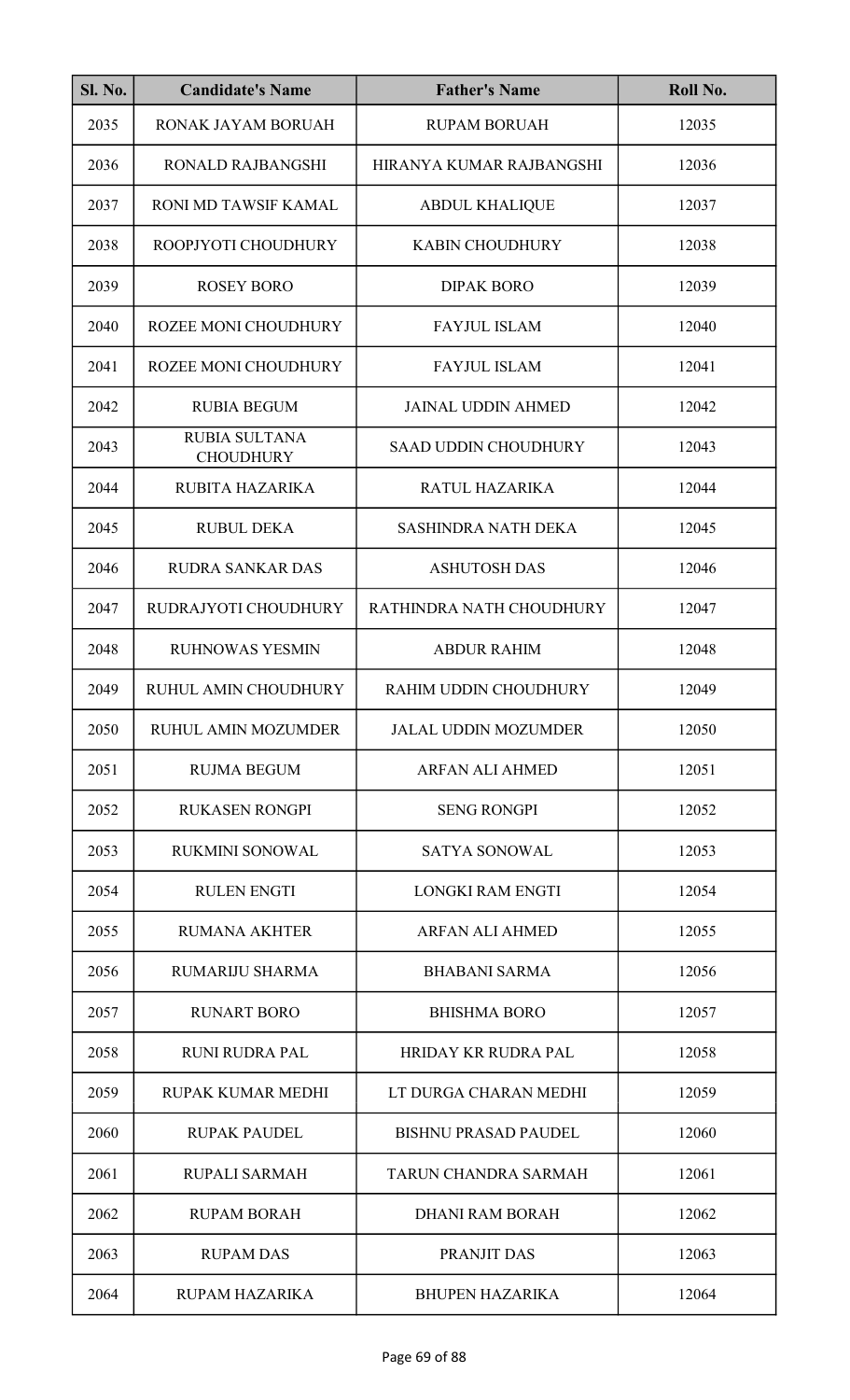| <b>Sl. No.</b> | <b>Candidate's Name</b>                  | <b>Father's Name</b>          | Roll No. |
|----------------|------------------------------------------|-------------------------------|----------|
| 2065           | RUPAM JYOTI BEZ                          | PHUKAN CHANDRA BEZ            | 12065    |
| 2066           | RUPAM JYOTI NATH                         | <b>BENI MADHAB NATH</b>       | 12066    |
| 2067           | <b>RUPAM KALITA</b>                      | <b>JITENDRA NATH KALITA</b>   | 12067    |
| 2068           | RUPAM KRISHNA BORBORA                    | RAMESH CHANDRA BORBORA        | 12068    |
| 2069           | <b>RUPAM SHYAM</b>                       | <b>DILIP KUMAR SHYAM</b>      | 12069    |
| 2070           | RUPAM UPADHYAYA                          | MOHAN UPADHYAYA               | 12070    |
| 2071           | RUPAMJYOTI THAKURIA                      | PRANBALLAV THAKURIA           | 12071    |
| 2072           | RUPANGKAN BHARADWAJ                      | PHANI DHAR SARMA              | 12072    |
| 2073           | RUPJYOTI DHADUMIA                        | <b>JATIN DHAHUMIA</b>         | 12073    |
| 2074           | RUPJYOTI MALI                            | NAGEN CHANDRA MALI            | 12074    |
| 2075           | RUPJYOTI NATH                            | <b>MADHAB CHANDRA NATH</b>    | 12075    |
| 2076           | RUPLEKHA BORA                            | ANANDA KUMAR BORA             | 12076    |
| 2077           | <b>SABIR HUSSAIN CHOUDHURY</b>           | <b>RAFIKUL HUSSAIN</b>        | 12077    |
| 2078           | <b>SABNAM BARMAN</b>                     | DHARANI DHAR BARMAN           | 12078    |
| 2079           | <b>SABNAM GOGOI</b>                      | HARENDRA NATH GOGOI           | 12079    |
| 2080           | <b>SABNAM JINNAT</b>                     | <b>SONABAR ALI</b>            | 12080    |
| 2081           | <b>SABUR MAHMUD</b>                      | <b>ABDUL MOTIN SHEIKH</b>     | 12081    |
| 2082           | <b>SABYASACHI DAS</b>                    | <b>SUDIPTA KUMAR DAS</b>      | 12082    |
| 2083           | <b>SABYASACHI DUTTA</b>                  | <b>HARGOBINDA DUTTA</b>       | 12083    |
| 2084           | <b>SACHIN SHARMA</b>                     | <b>KUMAR SHARMA</b>           | 12084    |
| 2085           | <b>SADDAM HUSSAIN</b>                    | <b>NIZAM UDDIN</b>            | 12085    |
| 2086           | <b>SADDAM HUSSAIN</b>                    | <b>MIR HUSSAIN</b>            | 12086    |
| 2087           | <b>SAFIKUL HAQUE</b><br><b>CHOUDHURY</b> | <b>AKBAR ALI</b>              | 12087    |
| 2088           | <b>SAFIQUE ALAM</b>                      | <b>MAHAMMAD ALI</b>           | 12088    |
| 2089           | <b>SAGAR ROUTH</b>                       | <b>LATE BIMAL ROUTH</b>       | 12089    |
| 2090           | <b>SAGARIKA CHOUDHURY</b>                | <b>JYOTI PRASAD CHOUDHURY</b> | 12090    |
| 2091           | <b>SAGARIKA NATH</b>                     | <b>MRIDUL KUMAR NATH</b>      | 12091    |
| 2092           | <b>SAGARIKA PATOWARY</b>                 | <b>BASANTA PATOWARY</b>       | 12092    |
| 2093           | <b>SAGARIKA PHUKON</b>                   | PURNA KANTA PHUKON            | 12093    |
| 2094           | SAHANA SULTANA YASMIN<br><b>BORA</b>     | <b>JOYNUL ABEDIN</b>          | 12094    |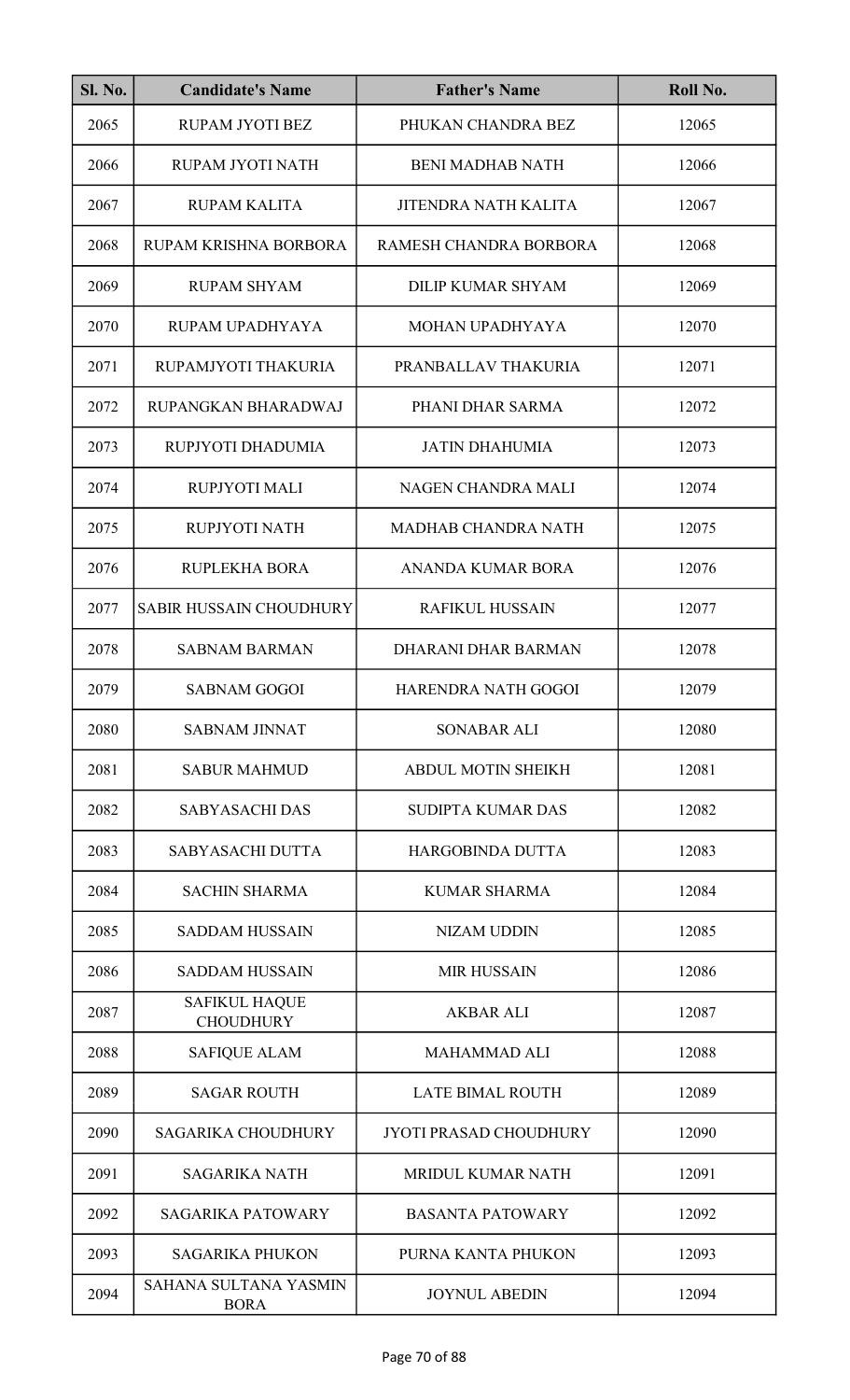| <b>Sl. No.</b> | <b>Candidate's Name</b>      | <b>Father's Name</b>         | Roll No. |
|----------------|------------------------------|------------------------------|----------|
| 2095           | <b>SAHARUL HAQUE</b>         | <b>MUSHA HAQUE</b>           | 12095    |
| 2096           | <b>SAHID AHMED MAZUMDER</b>  | <b>FAIZUL HAQUE MAZUMDER</b> | 12096    |
| 2097           | <b>SAHID AHMED MAZUMDER</b>  | <b>MATIN UDDIN MAZUMDER</b>  | 12097    |
| 2098           | SAHIDUL ALOM CHOUDHARI       | <b>BIDUL ALI</b>             | 12098    |
| 2099           | SAHIDUR RAHMAN LASKAR        | ABDUL SUKKUR LASKAR          | 12099    |
| 2100           | <b>SAHIN SULTANA BEGUM</b>   | <b>ABDUL MOBIN</b>           | 12100    |
| 2101           | SAHIN SULTANA MAZUMDAR       | <b>ABUL HUSSAIN MAZUMDAR</b> | 12101    |
| 2102           | <b>SAHNAZ ARA BEGUM</b>      | <b>ABDUL HASAN</b>           | 12102    |
| 2103           | <b>SAIFUL ISLAM</b>          | <b>ATOR ALI</b>              | 12103    |
| 2104           | <b>SAIFUL ISLAM</b>          | HAJARAT ALI AHMED            | 12104    |
| 2105           | <b>SAILEE ROY</b>            | <b>SANJEET CH ROY</b>        | 12105    |
| 2106           | SAITYAJIT KATAKY             | <b>LAKHMESWAR KATAKY</b>     | 12106    |
| 2107           | <b>SAJID ZAMAL</b>           | <b>ANISUR ZAMAL</b>          | 12107    |
| 2108           | <b>SAJJAD KARIM MAZUMDER</b> | <b>RASHID AHMED MAZUMDER</b> | 12108    |
| 2109           | SAJJAD MASSOD AHMED          | <b>SAZID HAZARIKA</b>        | 12109    |
| 2110           | <b>SALAMOTULLA</b>           | <b>ABDUL RAHIM</b>           | 12110    |
| 2111           | <b>SALEM UDDIN BULBUL</b>    | <b>AKBAR ALI AHMED</b>       | 12111    |
| 2112           | <b>SALIM YUSUF HUSSAIN</b>   | <b>ALTAF HUSSAIN</b>         | 12112    |
| 2113           | <b>SALMA AKTAR BARBHUIYA</b> | SAMSUZZAMAN BARBHUIYA        | 12113    |
| 2114           | <b>SALMA BEGUM</b>           | <b>ILIAS ALI</b>             | 12114    |
| 2115           | <b>SALMA NASRIN</b>          | <b>CHARKUB ALI</b>           | 12115    |
| 2116           | <b>SALMA SHAHEEN</b>         | <b>IBRAHIM ALI</b>           | 12116    |
| 2117           | <b>SALMAN FAROOQ</b>         | <b>DOWAT ALI</b>             | 12117    |
| 2118           | <b>SAMAINA BRAHMA</b>        | <b>JALADHAR BRAHMA</b>       | 12118    |
| 2119           | <b>SAMAINA BRAHMA</b>        | <b>BHUMIRAJ BRAHMA</b>       | 12119    |
| 2120           | <b>SAMIJUL HAQUE</b>         | <b>SAMSUL HAQUE</b>          | 12120    |
| 2121           | <b>SAMIM AHMED</b>           | LATE RAFIQUE UDDIN AHMED     | 12121    |
| 2122           | <b>SAMIM AHMED</b>           | <b>SAFNUR AHMED</b>          | 12122    |
| 2123           | <b>SAMIM HASSAB</b>          | <b>AKBAR ALI AHMED</b>       | 12123    |
| 2124           | <b>SAMIR DUTTA</b>           | TAPAN CHANDRA DUTTA          | 12124    |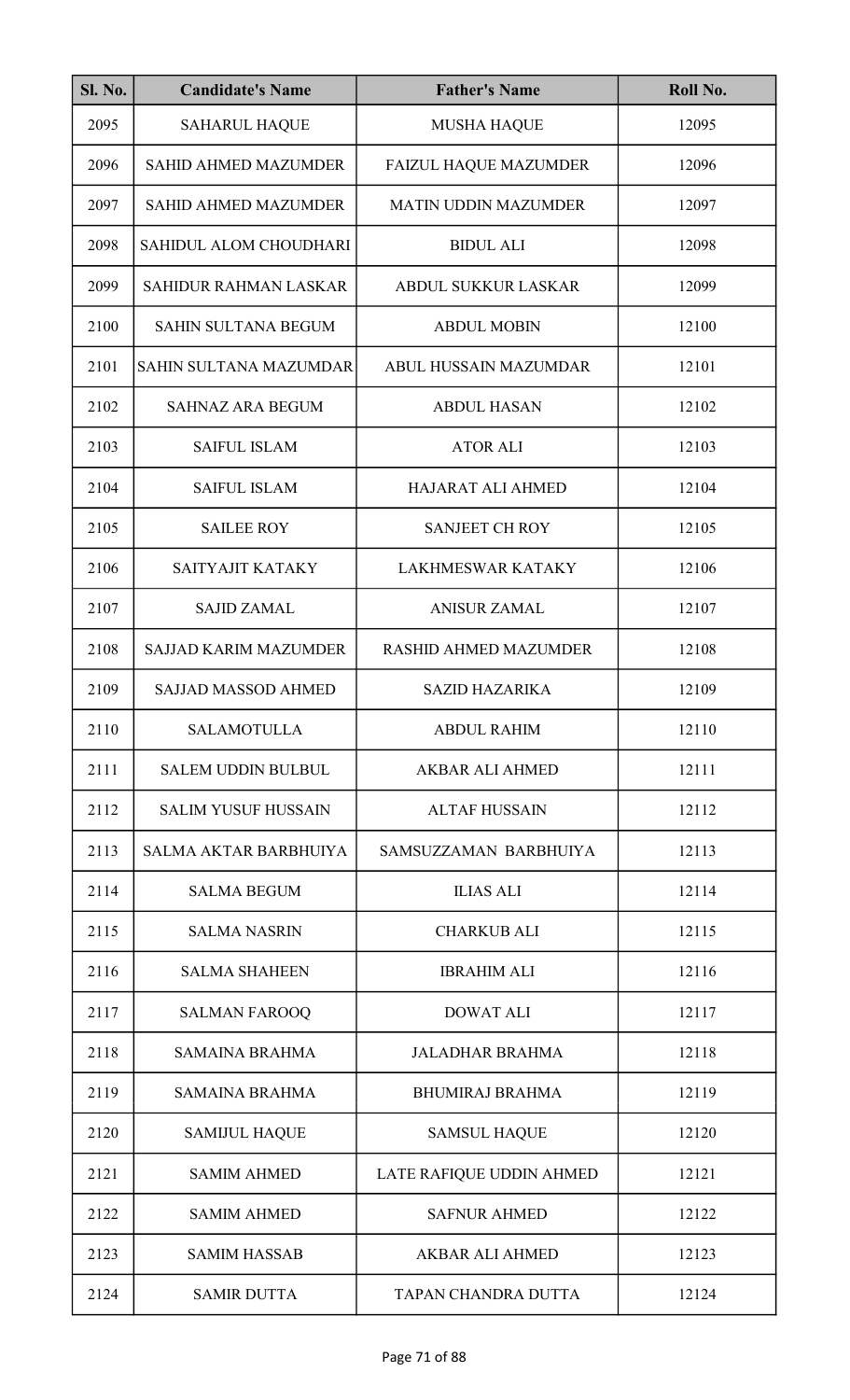| <b>Sl. No.</b> | <b>Candidate's Name</b>    | <b>Father's Name</b>        | Roll No. |
|----------------|----------------------------|-----------------------------|----------|
| 2125           | <b>SAMIR RANJAN TAMULI</b> | PRADIP KUMAR TAMULI         | 12125    |
| 2126           | <b>SAMIRAN GOSWAMI</b>     | NILAMANI GOSWAMI            | 12126    |
| 2127           | SAMIRAN KASHYAP BORAH      | PRASANTA BORAH              | 12127    |
| 2128           | SAMIRAN KASHYAP DEKA       | PABAN DEKA                  | 12128    |
| 2129           | <b>SAMIT DUTTA</b>         | SUDHANGSHU SEKHAR DUTTA     | 12129    |
| 2130           | <b>SAMSUDDIN AHMED</b>     | MD DELALUDDIN AHMED         | 12130    |
| 2131           | <b>SAMSUZ ZAMAN</b>        | <b>JOYNAL ABEDIN</b>        | 12131    |
| 2132           | SAMUDRAGUPTA BARUAH        | <b>MANOHAR KALITA</b>       | 12132    |
| 2133           | <b>SAMUDRAJIT BORUAH</b>   | PRADIP KUMAR BORUAH         | 12133    |
| 2134           | <b>SAMUJJAL MEDHI</b>      | LATE GAUTAM KUMAR MEDHI     | 12134    |
| 2135           | <b>SAMUJJWAL BORA</b>      | <b>BALURAM BORA</b>         | 12135    |
| 2136           | <b>SANANDAN DAS</b>        | <b>SUBRATA DAS</b>          | 12136    |
| 2137           | <b>SANAT JAMATIA</b>       | ARANYA MOHAN JAMATIA        | 12137    |
| 2138           | SANDEEP CHAKRABORTY        | PRODOSH KUMAR CHAKRABORTY   | 12138    |
| 2139           | <b>SANDEEP DEKA</b>        | <b>MANIK DEKA</b>           | 12139    |
| 2140           | <b>SANDEEP KONCH</b>       | PADMO KONCH                 | 12140    |
| 2141           | <b>SANDEEP KUMAR NAIDU</b> | <b>CHANDRA SEKHAR NAIDU</b> | 12141    |
| 2142           | SANDEEP KUMAR SARMA        | <b>DILIP KUMAR SARMA</b>    | 12142    |
| 2143           | SANDHYA RANI KALITA        | <b>LATE RUPRAM KALITA</b>   | 12143    |
| 2144           | <b>SANDIP DAS</b>          | <b>SONA KUMAR DAS</b>       | 12144    |
| 2145           | <b>SANDIP DEY</b>          | <b>RANJIT BHUSAN DEY</b>    | 12145    |
| 2146           | <b>SANDIP DUBEY</b>        | <b>SHYAM SUNDAR DUBEY</b>   | 12146    |
| 2147           | <b>SANDIP THAKURIA</b>     | <b>SAMBHU NATH THAKURIA</b> | 12147    |
| 2148           | <b>SANDIPAN DAS</b>        | <b>SUBIMAL DAS</b>          | 12148    |
| 2149           | SANDIPAN KAUSHIK           | NRIPENDRA SHARMA            | 12149    |
| 2150           | <b>SANDIPAN RAY</b>        | NIKHIL CHANDRA RAY          | 12150    |
| 2151           | <b>SANGAMITA MEDHI</b>     | ACHYUTA NANDA MEDHI         | 12151    |
| 2152           | SANGEETA CHAKRABORTY       | <b>RATAN CHAKRABORTY</b>    | 12152    |
| 2153           | <b>SANGEETA DEY</b>        | <b>SWAPAN DEY</b>           | 12153    |
| 2154           | SANGHAMITRA PATRA          | <b>KUSUMBOR PATRA</b>       | 12154    |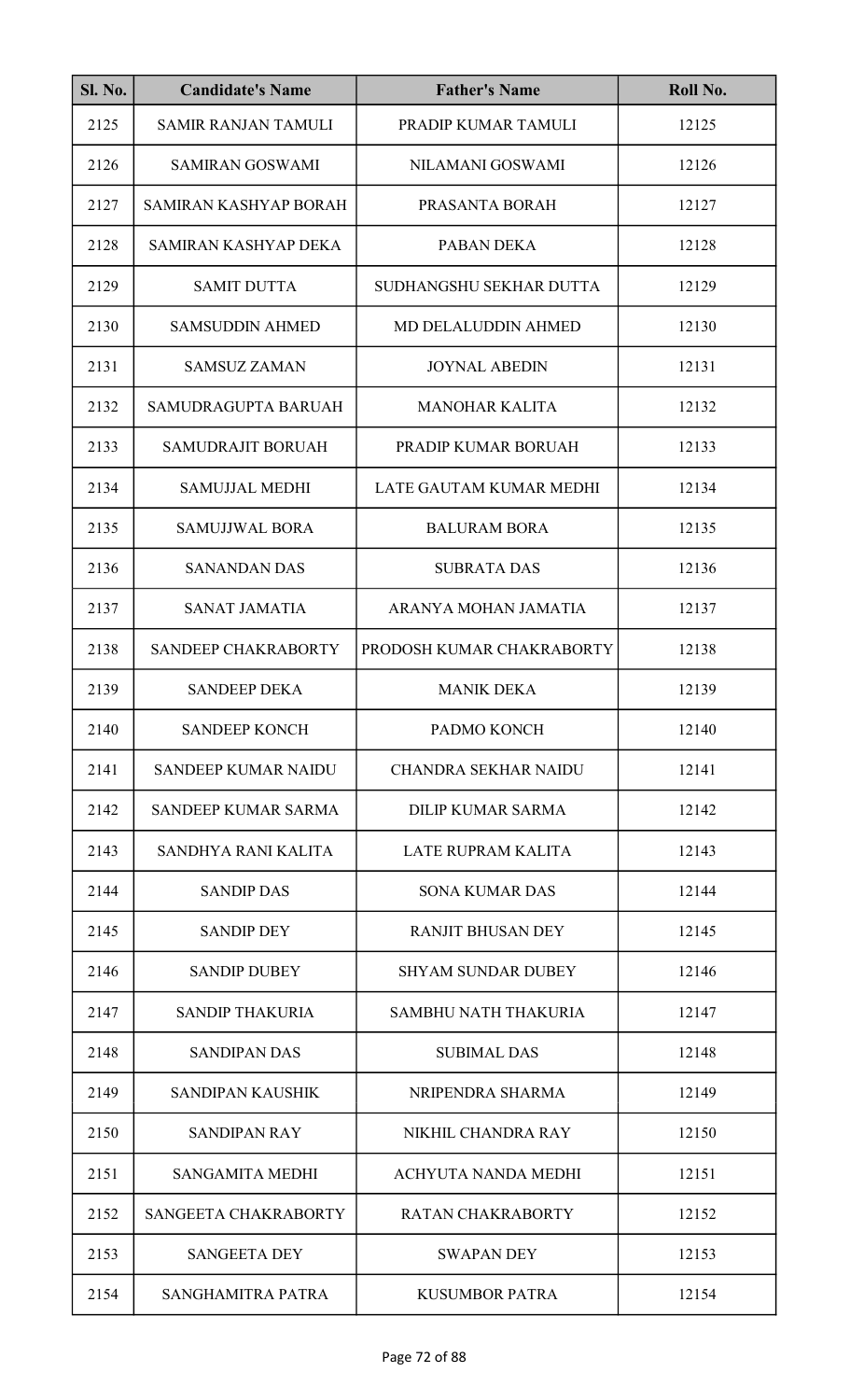| <b>Sl. No.</b> | <b>Candidate's Name</b>     | <b>Father's Name</b>       | Roll No. |
|----------------|-----------------------------|----------------------------|----------|
| 2155           | <b>SANGITA SAIKIA</b>       | <b>GAJEN SAIKIA</b>        | 12155    |
| 2156           | <b>SANJAY BARO</b>          | LATE LALIT CHANDRA BARO    | 12156    |
| 2157           | <b>SANJAY CHETRI</b>        | PADMA BAHADUR CHETRI       | 12157    |
| 2158           | <b>SANJAY DEKA</b>          | ASWINI KUMAR DEKA          | 12158    |
| 2159           | <b>SANJAY KADEL</b>         | <b>LATE GOBINDA KADEL</b>  | 12159    |
| 2160           | SANJAY KRISHNA HAZARIKA     | MAHENDRA NATH HAZARIKA     | 12160    |
| 2161           | <b>SANJAY SAIKIA</b>        | <b>BINOY SAIKIA</b>        | 12161    |
| 2162           | <b>SANJEEB BARUAH</b>       | <b>DAMBARU BARUAH</b>      | 12162    |
| 2163           | <b>SANJEEV DEKA</b>         | <b>SISIR KUMAR DEKA</b>    | 12163    |
| 2164           | <b>SANJIB DAS</b>           | <b>ARABINDA DAS</b>        | 12164    |
| 2165           | <b>SANJIB DAS</b>           | <b>INDRA DAS</b>           | 12165    |
| 2166           | <b>SANJIB GOHAIN</b>        | <b>SURJYA KUMAR GOHAIN</b> | 12166    |
| 2167           | <b>SANJIB PAUL</b>          | <b>SAJAL PAUL</b>          | 12167    |
| 2168           | <b>SANJIB RAY CHOUDHURY</b> | RAMANI RAY CHOUDHURY       | 12168    |
| 2169           | SANJIBUL ISLAM BHUYAN       | ABDUL AZIZ BHUYAN          | 12169    |
| 2170           | <b>SANJIT SAHA</b>          | <b>DILIP SAHA</b>          | 12170    |
| 2171           | <b>SANJOY BHUYAN</b>        | <b>KRISHNA BHUYAN</b>      | 12171    |
| 2172           | <b>SANJOY DAS</b>           | <b>SAMIR RANJAN DAS</b>    | 12172    |
| 2173           | <b>SANJOY DAS</b>           | <b>GOBINDA CHANDRA DAS</b> | 12173    |
| 2174           | <b>SANJOY ENDAW</b>         | <b>SUMIT ENDAW</b>         | 12174    |
| 2175           | <b>SANJOY RABHA</b>         | <b>RAJEN RABHA</b>         | 12175    |
| 2176           | SANKAR KUMAR KALITA         | LATE LOHIT CHANDRA KALITA  | 12176    |
| 2177           | <b>SANKARSHAN DEB</b>       | UTTAM KUMAR DEB            | 12177    |
| 2178           | <b>SANOWAR HUSSAIN</b>      | <b>JALAL UDDIN SK</b>      | 12178    |
| 2179           | <b>SANSUMA BRAHMA</b>       | <b>MANINDRA BRAHMA</b>     | 12179    |
| 2180           | <b>SANTANA DAS</b>          | <b>BHADRESWAR DAS</b>      | 12180    |
| 2181           | <b>SANTANU BARUAH</b>       | <b>MOHAN BEZBARUAH</b>     | 12181    |
| 2182           | <b>SANTANU DEB</b>          | <b>SHYAMAL CHANDRA DEB</b> | 12182    |
| 2183           | <b>SANTANU GOGOI</b>        | <b>LAKHINATH GOGOI</b>     | 12183    |
| 2184           | <b>SANTANU KUMAR DAS</b>    | <b>NARENDRA NATH DAS</b>   | 12184    |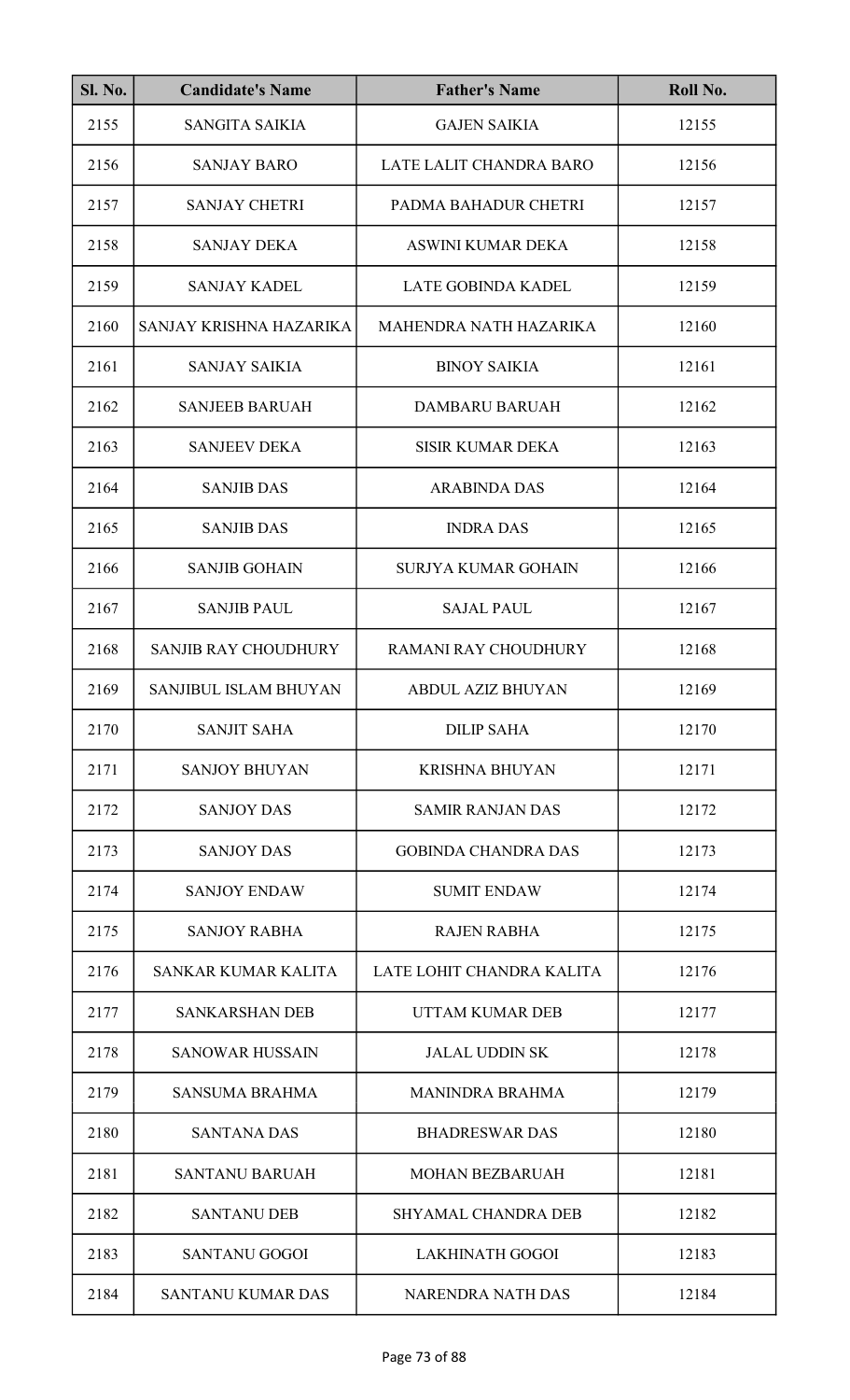| <b>Sl. No.</b> | <b>Candidate's Name</b>                 | <b>Father's Name</b>          | Roll No. |
|----------------|-----------------------------------------|-------------------------------|----------|
| 2185           | <b>SANTANU PATHAK</b>                   | <b>DHRUBA PATHAK</b>          | 12185    |
| 2186           | <b>SANTANU PRATIM DAS</b>               | <b>MITRA DEV DAS</b>          | 12186    |
| 2187           | <b>SANTOSH KUMAR DAS</b>                | <b>UMAKANTA DAS</b>           | 12187    |
| 2188           | <b>SANTOSH MOHAN DHAR</b>               | <b>UJJAL KR DHAR</b>          | 12188    |
| 2189           | <b>SANTU PANDIT</b>                     | <b>SHIV NARAYAN PANDIT</b>    | 12189    |
| 2190           | SAPNASHREYA DEKA                        | RAMANI PRASAD DEKA            | 12190    |
| 2191           | SAPTARSHI NARAYAN<br><b>SINGHA</b>      | SANAT KUMAR SINGHA            | 12191    |
| 2192           | <b>SARADA BASUMATARY</b>                | <b>MATILAL BASUMATARY</b>     | 12192    |
| 2193           | <b>SARAJ SAHA</b>                       | <b>SANJOY SAHA</b>            | 12193    |
| 2194           | <b>SARANGA RAJ BORA</b>                 | <b>BODAN BORA</b>             | 12194    |
| 2195           | <b>SARDAR AMIT SINGH</b>                | <b>AMAR SINGH</b>             | 12195    |
| 2196           | <b>SARET RONGHANG</b>                   | HARI NATH RONGHANG            | 12196    |
| 2197           | <b>SARFARAZ AHMED</b>                   | <b>MUKIB AHMED</b>            | 12197    |
| 2198           | <b>SARFRAZ ANSARI</b>                   | <b>SALIM ANSARI</b>           | 12198    |
| 2199           | SARKAR MINHAZUL ABEDIN                  | ABDUS SALAM SARKAR            | 12199    |
| 2200           | <b>SARMISTHA GOSWAMI</b>                | ATUL CHANDRA GOSWAMI          | 12200    |
| 2201           | <b>SARTHE KRO</b>                       | <b>JOYSING KRO</b>            | 12201    |
| 2202           | SATYABRAT DUTTA                         | <b>BHABEN DUTTA</b>           | 12202    |
| 2203           | <b>SATYAJIT DAS</b>                     | JAWAHARLAL DAS                | 12203    |
| 2204           | SATYAKI ROY                             | AJIT KUMAR ROY                | 12204    |
| 2205           | SATYENDRA BAISHYA                       | <b>GANESWAR BAISHYA</b>       | 12205    |
| 2206           | <b>SAURAB DIP SAHA</b>                  | <b>GAUR GOPAL SAHA</b>        | 12206    |
| 2207           | <b>SAURABH DAS</b>                      | <b>SUBHASH CHANDRA DAS</b>    | 12207    |
| 2208           | SAURABH JYOTI SARMA                     | <b>MUKTI DHAR SARMA</b>       | 12208    |
| 2209           | <b>SAURAV DAM</b>                       | <b>SANJAY KUMAR DAM</b>       | 12209    |
| 2210           | <b>SAURAV JYOTI GOSWAMI</b>             | <b>BHABANI PRASAD GOSWAMI</b> | 12210    |
| 2211           | <b>SAURAV JYOTI PARASOR</b>             | HIRANYA KUMAR GOSWAMI         | 12211    |
| 2212           | <b>SAURAV KUMAR</b><br><b>CHOUDHURY</b> | LATE MAHANANDA CHOUDHURY      | 12212    |
| 2213           | <b>SAURAV KUMAR GOGOI</b>               | PUNA RAM GOGOI                | 12213    |
| 2214           | <b>SAURAV MAZUMDER</b>                  | <b>SULTAN AHMED MAZUMDER</b>  | 12214    |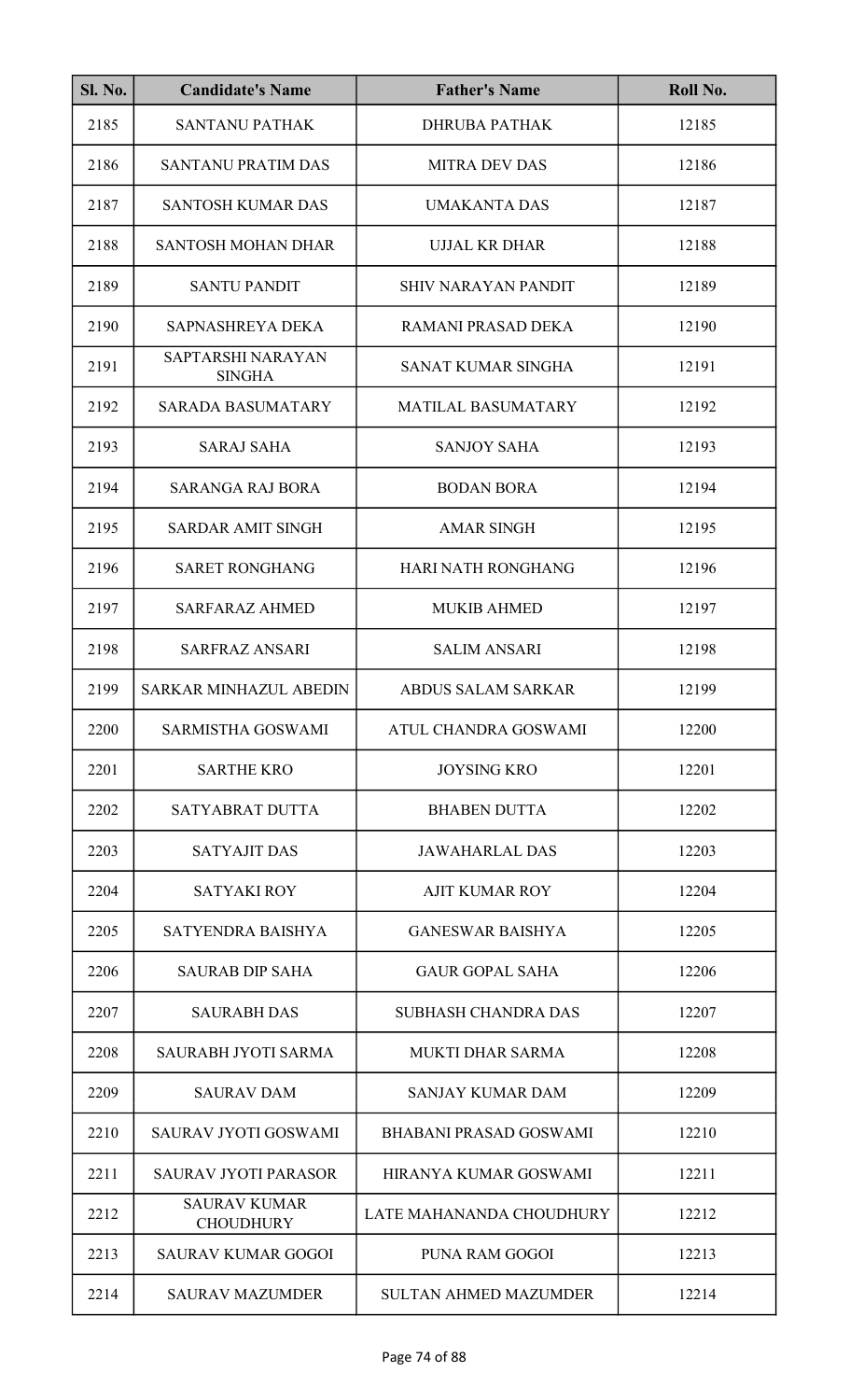| <b>Sl. No.</b> | <b>Candidate's Name</b>                  | <b>Father's Name</b>        | Roll No. |
|----------------|------------------------------------------|-----------------------------|----------|
| 2215           | <b>SAURAV PATEL</b>                      | PRAMOD PATEL                | 12215    |
| 2216           | <b>SAUROV GHOSH</b>                      | <b>MANIK LAL GHOSH</b>      | 12216    |
| 2217           | <b>SAUVIK GUHA</b>                       | <b>SUNIL GUHA</b>           | 12217    |
| 2218           | <b>SAYAN PRAMANIK</b>                    | <b>JIBAN KUMAR PRAMANIK</b> | 12218    |
| 2219           | SAYANIKA MOCHAHARY                       | <b>SARAT DEKA</b>           | 12219    |
| 2220           | SAYED INJAMAMUL HUSSAIN                  | <b>SYED ABDUL MATIN</b>     | 12220    |
| 2221           | <b>SAYED SADULLA AHMED</b>               | <b>LATE RUSTAM ALI</b>      | 12221    |
| 2222           | <b>SAZID ALAM HOQUE</b>                  | <b>MD MAINUL HOQUE</b>      | 12222    |
| 2223           | <b>SAZIDUR RAHMAN</b>                    | <b>SAYDUR RAHMAN</b>        | 12223    |
| 2224           | <b>SAZZADUR AHMED</b>                    | <b>RAJU AHMED</b>           | 12224    |
| 2225           | <b>SEEMA KUMARI</b>                      | <b>BALO RAM KUMAR</b>       | 12225    |
| 2226           | <b>SEEMA PEGU</b>                        | MANIK CHANDRA PEGU          | 12226    |
| 2227           | <b>SELIMA YASMIN</b>                     | <b>SIRAZUL ISLAM</b>        | 12227    |
| 2228           | <b>SEUJ PRATIM SAIKIA</b>                | <b>BIPUL CHANDRA SAIKIA</b> | 12228    |
| 2229           | <b>SEWALI KALITA</b>                     | PRAMOD CHANDRA KALITA       | 12229    |
| 2230           | <b>SHABIR AHMED</b>                      | <b>NAJRUL AHMED</b>         | 12230    |
| 2231           | <b>SHABNAM YASMIN</b><br><b>MAZUMDAR</b> | <b>KASHAR ALI MAZUMDAR</b>  | 12231    |
| 2232           | <b>SHAFIUR RAHMAN</b>                    | <b>OMAR ALI AHMED</b>       | 12232    |
| 2233           | <b>SHAHANUR ALOM</b>                     | <b>EUNUSH ALI SK</b>        | 12233    |
| 2234           | <b>SHAHID KAMAL</b>                      | <b>ABDUL AZIZ</b>           | 12234    |
| 2235           | <b>SHAHIL AHMED</b>                      | <b>SHAHZAHAN ALI</b>        | 12235    |
| 2236           | SHAIKHUL ISLAM PRODHANI                  | MOINUL HOQUE PRODHANI       | 12236    |
| 2237           | <b>SHAJID MUSTAKIM</b>                   | <b>MD ABDUL MOZID</b>       | 12237    |
| 2238           | <b>SHAJRUL MUNIN KHAN</b>                | <b>ABDUS SHUKUR</b>         | 12238    |
| 2239           | <b>SHAKEEL AHMED</b>                     | <b>ROIS UDDIN AHMED</b>     | 12239    |
| 2240           | <b>SHAKIL AHMED</b>                      | <b>FAZLUL HOQUE</b>         | 12240    |
| 2241           | <b>SHAKILUZ JAMAN AHMED</b>              | <b>INSAN ALI</b>            | 12241    |
| 2242           | <b>SHAMEEK DEB</b>                       | PARTHA SARATHI DEB          | 12242    |
| 2243           | <b>SHAMIM HOQUE</b>                      | SHAHNEWAJUL HOQUE           | 12243    |
| 2244           | <b>SHAMRIDHA BHUYAN</b>                  | <b>BOLINDRA NATH BHUYAN</b> | 12244    |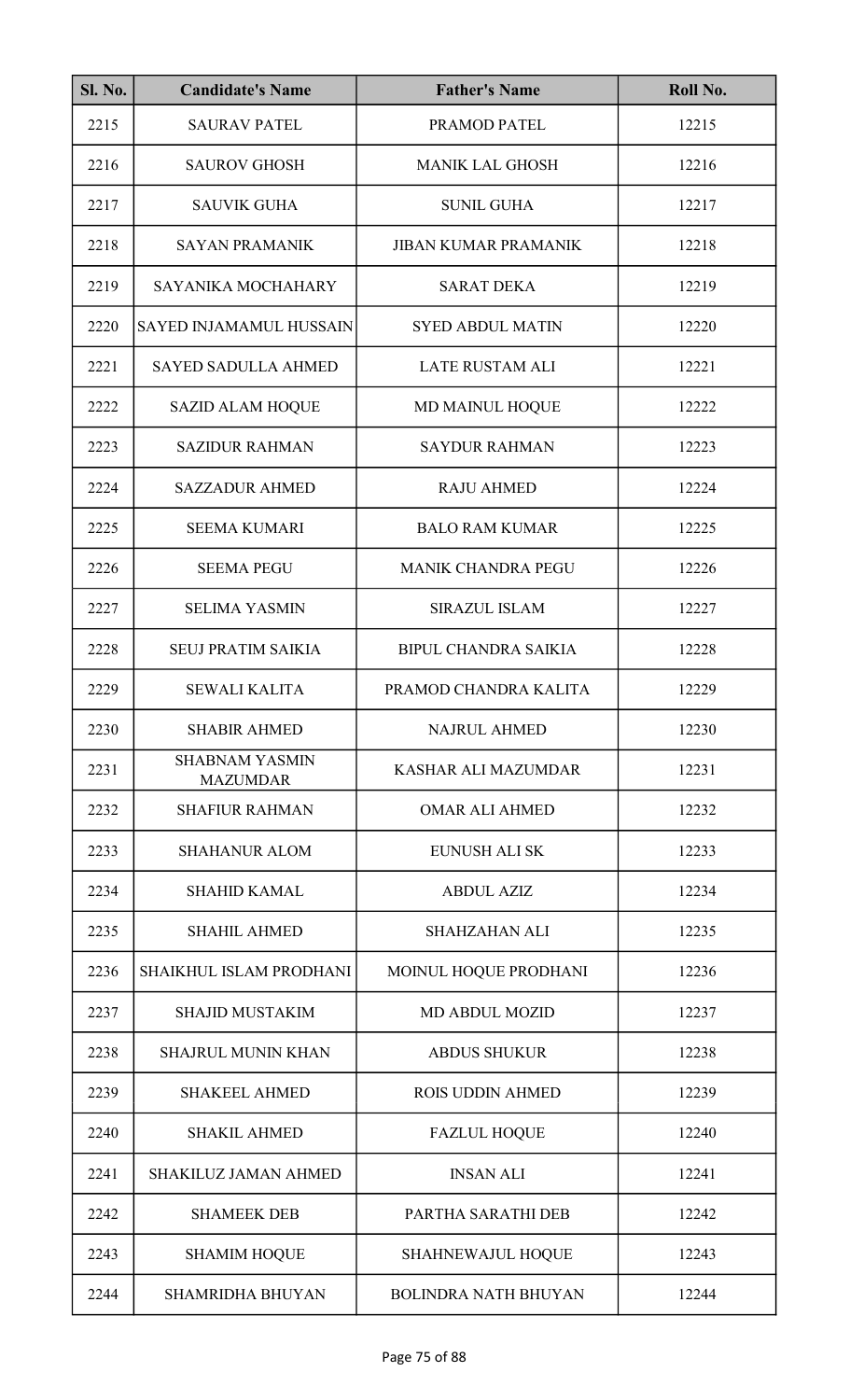| <b>Sl. No.</b> | <b>Candidate's Name</b>     | <b>Father's Name</b>         | Roll No. |
|----------------|-----------------------------|------------------------------|----------|
| 2245           | <b>SHAMSUZ ZAMAN</b>        | LIAQUAT ALI AHMED            | 12245    |
| 2246           | <b>SHANKAR GHOSH</b>        | <b>GANESH GHOSH</b>          | 12246    |
| 2247           | <b>SHANTANU P SAIKIA</b>    | <b>BHARAT CHANDRA SAIKIA</b> | 12247    |
| 2248           | SHANTI PRIYA BASUMATARY     | <b>AKAN KUMAR BASUMATARY</b> | 12248    |
| 2249           | <b>SHARADI BORAH</b>        | <b>DILIP BORA</b>            | 12249    |
| 2250           | SHARANGA HAZARIKA           | <b>BHUPEN HAZARIKA</b>       | 12250    |
| 2251           | <b>SHARFARAJ HAQUE</b>      | <b>SAFIQUL HAQUE</b>         | 12251    |
| 2252           | <b>SHARIF ULLAH MANDAL</b>  | <b>MOTIOR RAHMAN</b>         | 12252    |
| 2253           | <b>SHASHI BHUSHAN DAS</b>   | <b>SHIROLAL DAS</b>          | 12253    |
| 2254           | <b>SHAYAN PAUL</b>          | SUDHANGSHU PAUL              | 12254    |
| 2255           | <b>SHEHNAJ AHMED PATHAN</b> | <b>SHALEH AHMED PATHAN</b>   | 12255    |
| 2256           | SHEHNAZ ARA RAHMAN          | <b>SAYADUR RAHMAN</b>        | 12256    |
| 2257           | <b>SHEIKH ROUSHAN</b>       | <b>ABDUR REZZAQUE</b>        | 12257    |
| 2258           | <b>SHIBAM KARMAKAR</b>      | <b>HARIDAS KARMAKAR</b>      | 12258    |
| 2259           | <b>SHIBAYAN KAR</b>         | SUBRATA KUMAR KAR            | 12259    |
| 2260           | <b>SHIBRAJ ADITYA</b>       | <b>SANKAR ADITYA</b>         | 12260    |
| 2261           | <b>SHIKHA BORDOLOI</b>      | PANKAJ BORDOLOI              | 12261    |
| 2262           | SHIKHA KATAKI               | <b>JAGADISH KATAKI</b>       | 12262    |
| 2263           | <b>SHIKHA MONI KAMAN</b>    | RAJENDRA KAMAN               | 12263    |
| 2264           | <b>SHILPI PEGU</b>          | <b>LAKHI KANTA PEGU</b>      | 12264    |
| 2265           | <b>SHITANSHU SHEKHAR</b>    | <b>CHATURBHUJ SHARMA</b>     | 12265    |
| 2266           | <b>SHITOSHNA BORUAH</b>     | <b>MRIDU PABAN BORUAH</b>    | 12266    |
| 2267           | <b>SHIVAM CHOUDHARY</b>     | <b>KEDAR NATH CHOUDHARY</b>  | 12267    |
| 2268           | <b>SHOMA BARBHUIYA</b>      | <b>SALAM AHMED BARBHUIYA</b> | 12268    |
| 2269           | <b>SHRESTHANJAN NATH</b>    | <b>MONO RANJAN DEBANATH</b>  | 12269    |
| 2270           | <b>SHREYANSH BAID</b>       | <b>SUMER BAID</b>            | 12270    |
| 2271           | <b>SHRITY REKHA DAS</b>     | <b>BALINDRA KUMAR DAS</b>    | 12271    |
| 2272           | SHRUBAJYOTI PATOWARY        | RAJANI KANTA PATOWARY        | 12272    |
| 2273           | SHRUTISMITA TALUKDAR        | <b>GHANASHYAM TALUKDAR</b>   | 12273    |
| 2274           | <b>SHUBHA LAKSHMI DAS</b>   | <b>LATE PUSPA RAM DAS</b>    | 12274    |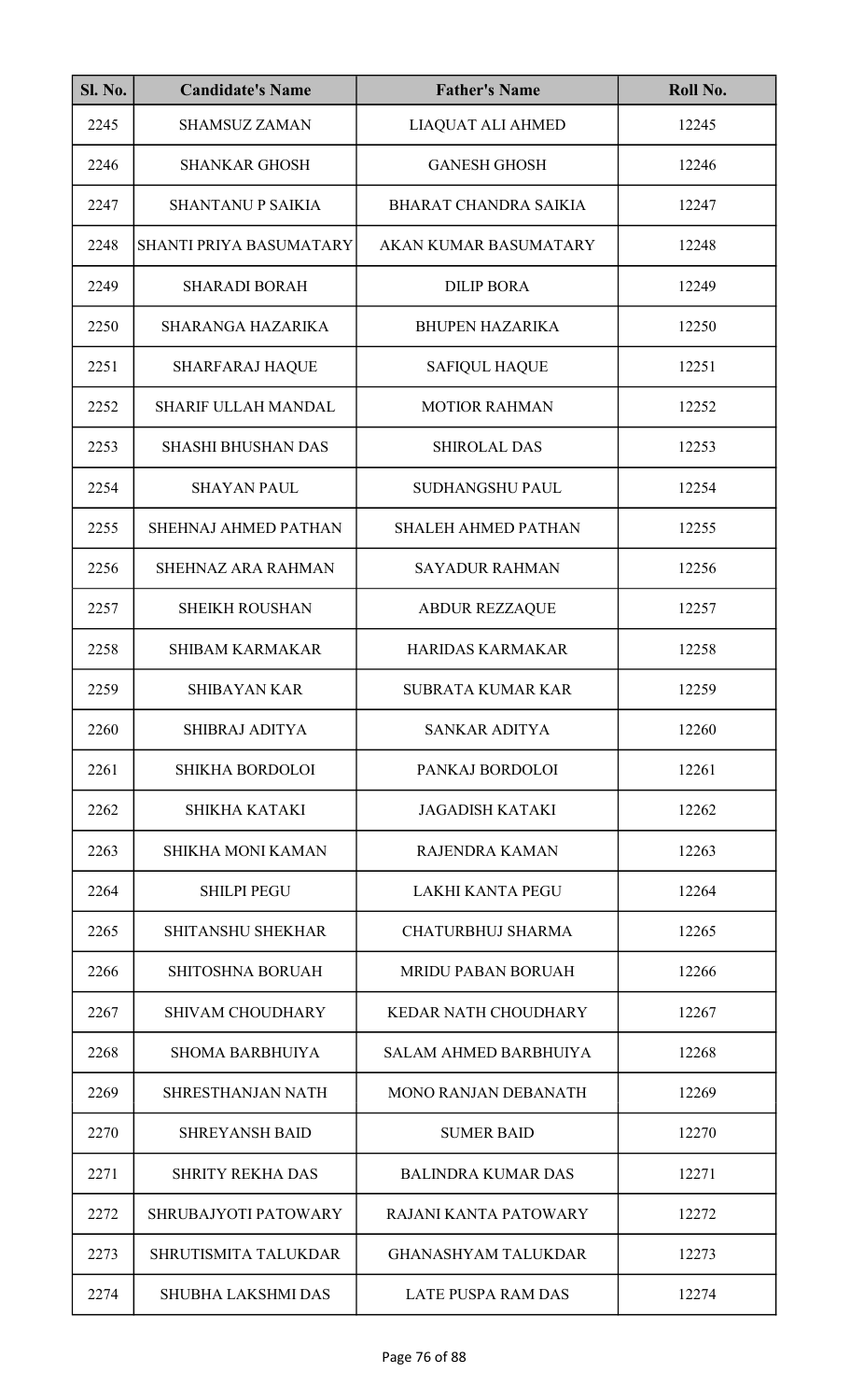| <b>Sl. No.</b> | <b>Candidate's Name</b>   | <b>Father's Name</b>          | Roll No. |
|----------------|---------------------------|-------------------------------|----------|
| 2275           | SHUBHABRATA SAHA          | <b>SADHAN KUMAR SAHA</b>      | 12275    |
| 2276           | <b>SHUBHAM SEN</b>        | <b>PRADEEP SEN</b>            | 12276    |
| 2277           | <b>SHYAM SUNDAR GUPTA</b> | <b>KANTALAL GUPTA</b>         | 12277    |
| 2278           | <b>SHYAMAL DAS</b>        | <b>TARUN CHANDRA DAS</b>      | 12278    |
| 2279           | <b>SHYAMOJOTI DAS</b>     | <b>SUKHAMOY DAS</b>           | 12279    |
| 2280           | <b>SHYAMOLY PHUKAN</b>    | <b>BHUPEN PHUKAN</b>          | 12280    |
| 2281           | <b>SHYAMOLY PHUKAN</b>    | <b>BHUPEN PHUKAN</b>          | 12281    |
| 2282           | SIBANGA GOUTAM GOSWAMI    | <b>ROBIN GOSWAMI</b>          | 12282    |
| 2283           | <b>SIBANI KALITA</b>      | <b>BHOBESH CHANDRA KALITA</b> | 12283    |
| 2284           | SIDDHARTH RAJKHOWA        | <b>MANISH RAJKHOWA</b>        | 12284    |
| 2285           | SIDDHARTHA KASHYAP        | <b>DILIP KUMAR MAZUMDAR</b>   | 12285    |
| 2286           | SIDDHARTHA WARY           | <b>NAVIN WARY</b>             | 12286    |
| 2287           | SIDHARTHA BORKOTOKY       | UMESH CHANDRA SARMAH          | 12287    |
| 2288           | <b>SIKARI TERON</b>       | <b>MENSINGH TERON</b>         | 12288    |
| 2289           | <b>SIKHA SARMA</b>        | <b>NAGEN SARMA</b>            | 12289    |
| 2290           | SIKHAMNONI KALITA         | KARUNA KANTA KALITA           | 12290    |
| 2291           | <b>SILPA HAZARIKA</b>     | <b>ANIL HAZARIKA</b>          | 12291    |
| 2292           | <b>SILPI SIKHA BARUAH</b> | PUTUL CH BARUAH               | 12292    |
| 2293           | SIMANGSHA MACHAHARI       | RUBENDRA MACHAHARI            | 12293    |
| 2294           | <b>SIMANTA DAS</b>        | <b>PADUM KUMAR DAS</b>        | 12294    |
| 2295           | SIMANTA JYOTI SONOWAL     | PANIRAM SONOWAL               | 12295    |
| 2296           | SIMANTA SEKHAR KALITA     | <b>BAKUL KALITA</b>           | 12296    |
| 2297           | <b>SIMANTIKA DEKA</b>     | <b>SAMUDRA NATH DEKA</b>      | 12297    |
| 2298           | <b>SIMON DUTTA</b>        | <b>BIPUL DUTTA</b>            | 12298    |
| 2299           | SIVANGA PRATIM SARMA      | DHRUBA JYOTI SARMA            | 12299    |
| 2300           | SIVASHEESH SARAT DAS      | <b>SARAT CHANDRA DAS</b>      | 12300    |
| 2301           | <b>SIVASHIS SIVAM</b>     | LT PURNA KANTA NATH           | 12301    |
| 2302           | <b>SIVASISH BORAH</b>     | PROBIN CHANDRA BORAH          | 12302    |
| 2303           | <b>SMITA BARMAN</b>       | LATE KALYAN BARMAN            | 12303    |
| 2304           | <b>SMITA NATH</b>         | <b>NABA KUMAR NATH</b>        | 12304    |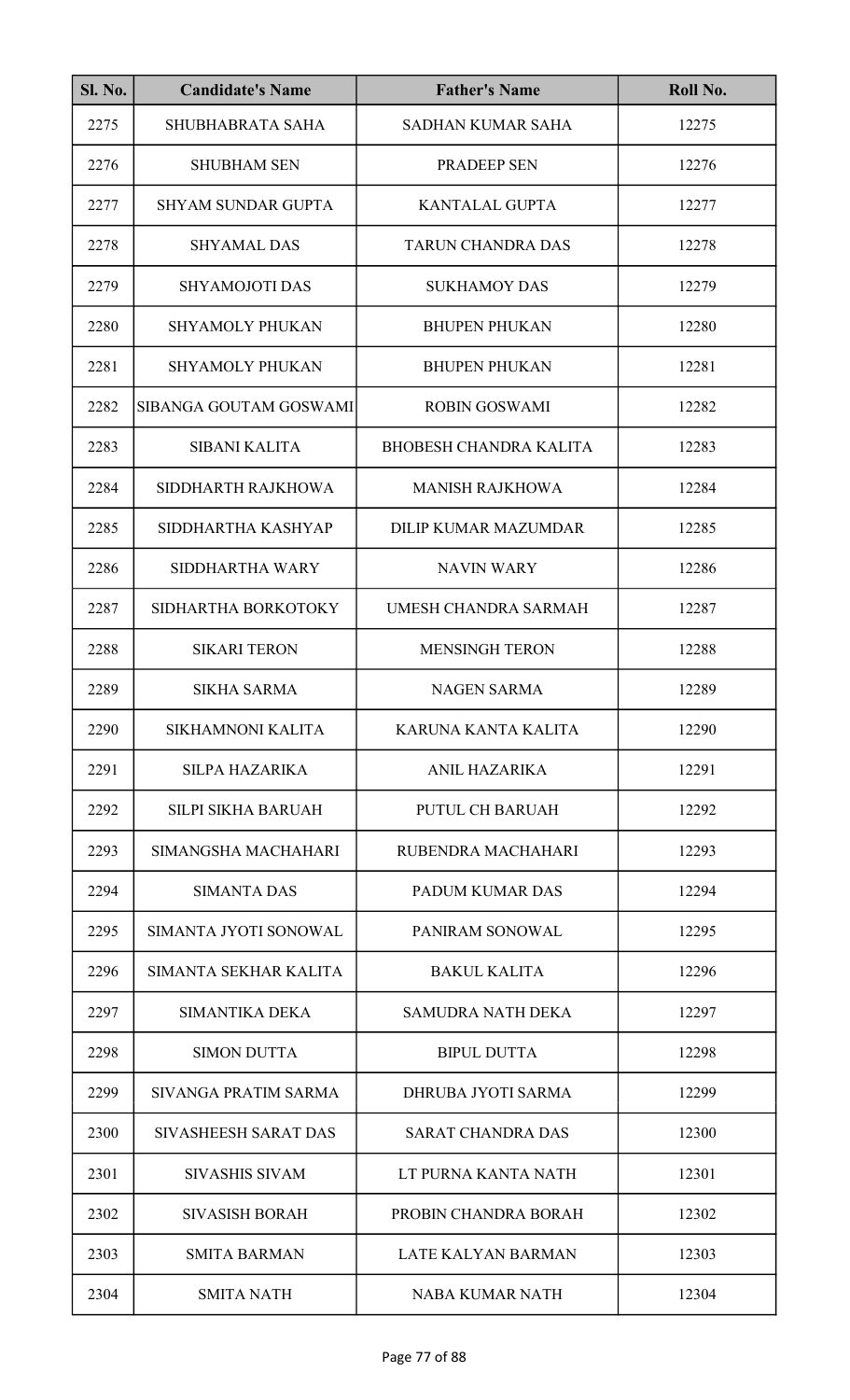| <b>Sl. No.</b> | <b>Candidate's Name</b>                  | <b>Father's Name</b>        | Roll No. |
|----------------|------------------------------------------|-----------------------------|----------|
| 2305           | SMITAKSHI SARMA                          | <b>ALAKESH SARMA</b>        | 12305    |
| 2306           | <b>SNEHAL DEB</b>                        | <b>SAJAL KUMAR DEB</b>      | 12306    |
| 2307           | <b>SNEHAMONI SAHU</b>                    | <b>GAURI SHANKAR SAHU</b>   | 12307    |
| 2308           | SNIGDHA KALITA                           | <b>GAMBHIR CHANDRA DEKA</b> | 12308    |
| 2309           | SNIGDHA KHOUND                           | <b>BIJIT KHOUND</b>         | 12309    |
| 2310           | <b>SOHAIL HOJAI</b>                      | <b>SUBROTO HOJAI</b>        | 12310    |
| 2311           | <b>SOHANG DEBNATH</b>                    | NANI GOPAL DEBNATH          | 12311    |
| 2312           | <b>SOLMA LASKAR</b>                      | <b>KAYUM ALI LASKAR</b>     | 12312    |
| 2313           | <b>SOMIM AHMOD</b>                       | <b>ALI NORUL ROSUL</b>      | 12313    |
| 2314           | <b>SOMNATH SAHA</b>                      | <b>SANKAR SAHA</b>          | 12314    |
| 2315           | <b>SOMNATH SIKDAR</b>                    | <b>MOHIT KUMAR SIKDAR</b>   | 12315    |
| 2316           | <b>SOMORJIT KHERSA</b>                   | <b>BIKRAM KHERSA</b>        | 12316    |
| 2317           | <b>SONGJA TIMUNG</b>                     | <b>DHONIRAM TIMUNG</b>      | 12317    |
| 2318           | <b>SORIFUL ALOM</b>                      | <b>EUNUSH ALI SK</b>        | 12318    |
| 2319           | <b>SOSHIL BRAHMA</b>                     | <b>MONIRAM BRAHMA</b>       | 12319    |
| 2320           | <b>SOUMAR JYOTI TAYE</b>                 | <b>DIPEN TAYE</b>           | 12320    |
| 2321           | <b>SOUMYA SHEKHAR DEB</b>                | <b>SWAPAN KUMAR DEB</b>     | 12321    |
| 2322           | <b>SOURABH GUPTA</b>                     | SWAPAN KUMAR GUPTA          | 12322    |
| 2323           | SOURANGA JYOTI SAIKIA                    | PITAMBAR SAIKIA             | 12323    |
| 2324           | <b>SOURAV BANERJEE</b>                   | LATE DEBANGSHU BANERJEE     | 12324    |
| 2325           | <b>SOURAV BARMAN</b>                     | <b>SOMRAJ BARMAN</b>        | 12325    |
| 2326           | <b>SOURAV BARUAH</b>                     | <b>BINOD CHANDRA BARUAH</b> | 12326    |
| 2327           | <b>SOURAV DAS</b>                        | <b>SANJIB KUMAR DAS</b>     | 12327    |
| 2328           | SOURAV JYOTI KALITA                      | <b>BHUPEN KALITA</b>        | 12328    |
| 2329           | <b>SOURAV MASKARA</b>                    | <b>BIMAL MASKARA</b>        | 12329    |
| 2330           | SOURAVJYOTI DEKA                         | KHAGENDRA CHANDRA DEKA      | 12330    |
| 2331           | SOURYADEEP CHAKI                         | PRADIP KUMAR CHAKI          | 12331    |
| 2332           | <b>SOUVIK PAUL</b>                       | <b>BABUL PAUL</b>           | 12332    |
| 2333           | <b>SPONDAN SAPON BORA</b>                | <b>BIPIN BORA</b>           | 12333    |
| 2334           | <b>SREEMONTA MADHAV</b><br><b>SAIKIA</b> | <b>GAGOT CH SAIKIA</b>      | 12334    |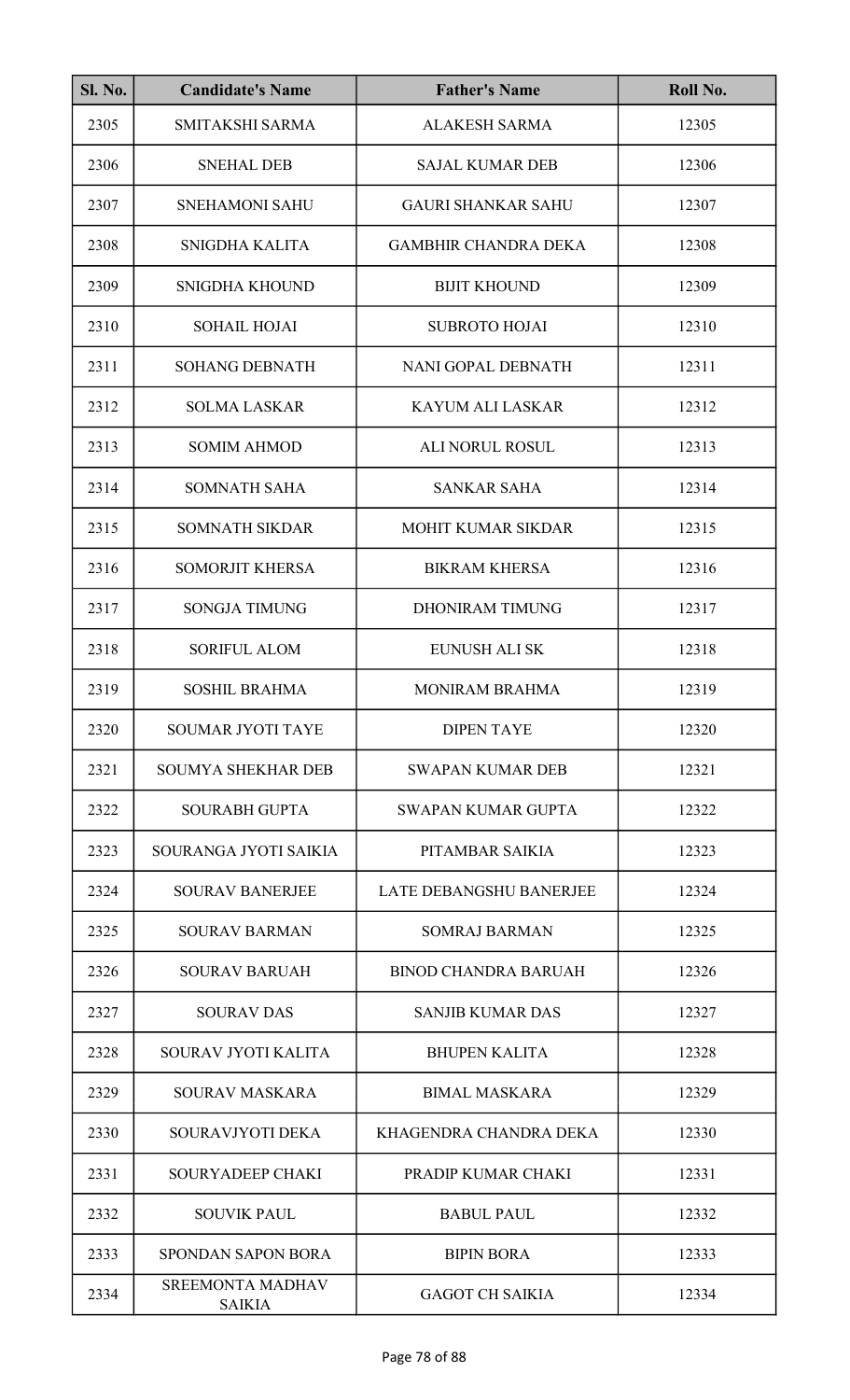| <b>Sl. No.</b> | <b>Candidate's Name</b>                 | <b>Father's Name</b>         | Roll No. |
|----------------|-----------------------------------------|------------------------------|----------|
| 2335           | <b>SREYASHY CHOUDHURY</b>               | LT BIJON KUMAR CHOUDHURY     | 12335    |
| 2336           | <b>SRIPARNA ROY</b>                     | PRANAB KUMAR ROY             | 12336    |
| 2337           | <b>STOOTI PHUKAN</b>                    | <b>LACHIT PHUKAN</b>         | 12337    |
| 2338           | <b>STUTY REKHA DAS</b>                  | <b>BALINDRA KUMAR DAS</b>    | 12338    |
| 2339           | <b>SUBANSIRI BORMAHALIA</b>             | <b>BIMAL BORMAHALIA</b>      | 12339    |
| 2340           | <b>SUBARNA KUMAR DEKA</b>               | <b>BIRESWAR DEKA</b>         | 12340    |
| 2341           | <b>SUBHAM MAZUMDER</b>                  | SWAPAN KUMAR MAZUMDER        | 12341    |
| 2342           | <b>SUBHANKAR CHOUDHURY</b>              | <b>SHYAMAL CHOUDHURY</b>     | 12342    |
| 2343           | <b>SUBHANKAR DAS</b>                    | <b>SANJIB DAS</b>            | 12343    |
| 2344           | <b>SUBHANKAR DAS</b>                    | <b>LAKHESWAR DAS</b>         | 12344    |
| 2345           | SUBHANKAR DEBNATH                       | NIRANJAN DEBNATH             | 12345    |
| 2346           | SUBHANKAR KARMAKAR                      | <b>JAYDEV KARMAKAR</b>       | 12346    |
| 2347           | <b>SUBHASH SAIKIA</b>                   | PHANI DHAR SAIKIA            | 12347    |
| 2348           | <b>SUBHASH SARMAH</b>                   | <b>MAHESH SARMAH</b>         | 12348    |
| 2349           | <b>SUBHRADEEP</b><br><b>CHAKRABORTY</b> | DIPAK CHAKRABORTY            | 12349    |
| 2350           | <b>SUBHRADEEP DHAR</b>                  | <b>ASHUTOSH DHAR</b>         | 12350    |
| 2351           | SUBHRAJIT BHATTA                        | <b>SANKAR LAL BHATTA</b>     | 12351    |
| 2352           | <b>SUBHRAJIT BORA</b>                   | PRONAB BORA                  | 12352    |
| 2353           | <b>SUBHRANIL SAHA</b>                   | <b>SAMARESH SAHA</b>         | 12353    |
| 2354           | <b>SUBIR HOJAISA</b>                    | <b>CHITRANGSHU BARMAN</b>    | 12354    |
| 2355           | <b>SUBRAJIT KUMAR NATH</b>              | <b>SUJIT KUMAR NATH</b>      | 12355    |
| 2356           | <b>SUDAKSHINA KALITA</b>                | <b>KAMAL KALITA</b>          | 12356    |
| 2357           | <b>SUDARSANA GOGOI</b>                  | <b>RANA GOGOI</b>            | 12357    |
| 2358           | <b>SUDARSHAN BORTHAKUR</b>              | ANANTA BORTHAKUR             | 12358    |
| 2359           | SUDARSHANA HAZARIKA                     | <b>BUDDHA MURTI HAZARIKA</b> | 12359    |
| 2360           | <b>SUDEEPTA MALAKAR</b>                 | <b>DIPU MALAKAR</b>          | 12360    |
| 2361           | <b>SUDEEPTA SHARMA</b>                  | PRODIP KUMAR SHARMA          | 12361    |
| 2362           | <b>SUDHESWAR DEORI</b>                  | <b>LATE KANESWAR DEORI</b>   | 12362    |
| 2363           | <b>SUDIP CHAKRABORTY</b>                | SITANGSHU CHAKRABORTY        | 12363    |
| 2364           | <b>SUDIP DAS</b>                        | <b>SUBHASH CHANDRA DAS</b>   | 12364    |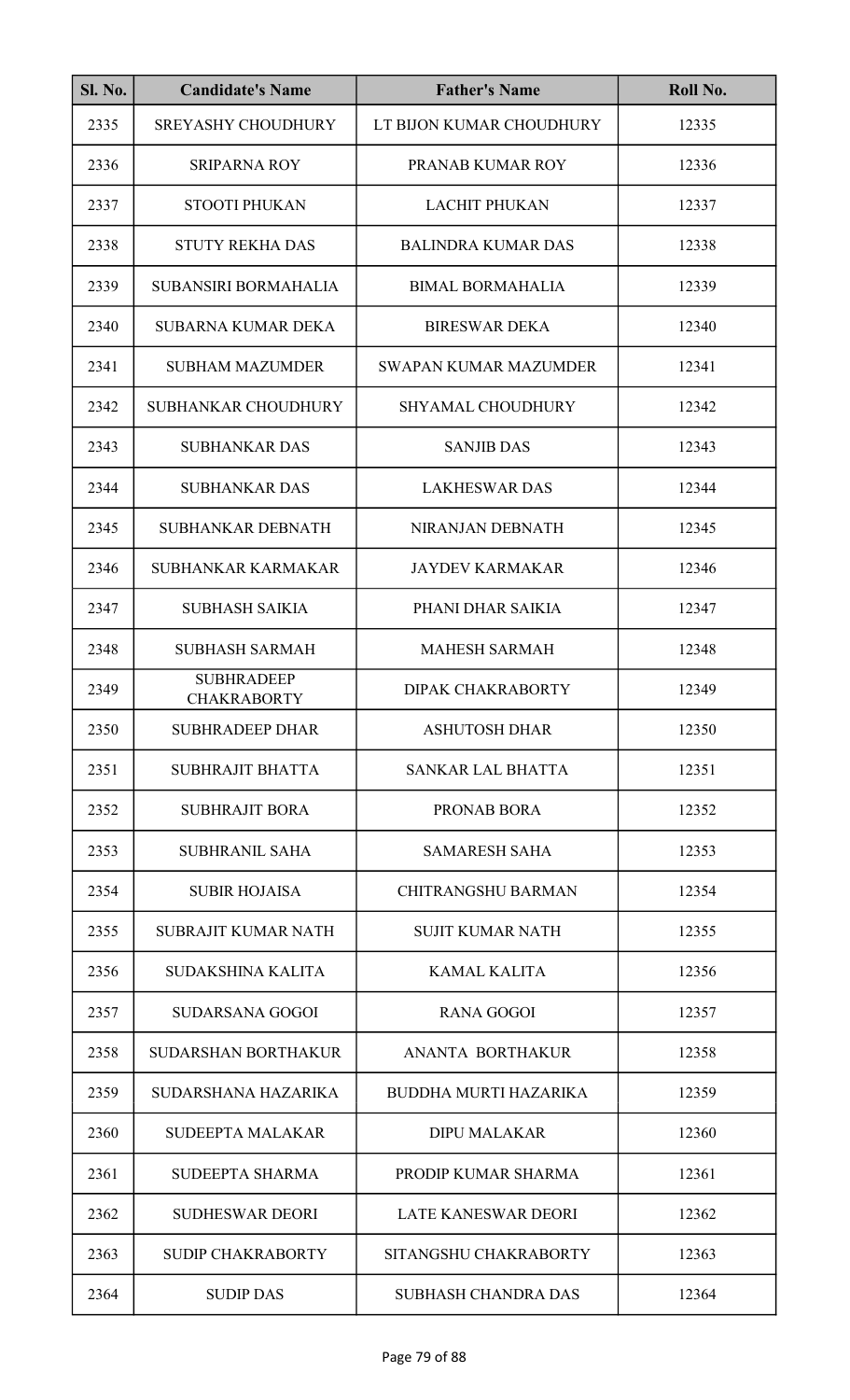| SI. No. | <b>Candidate's Name</b>    | <b>Father's Name</b>         | Roll No. |
|---------|----------------------------|------------------------------|----------|
| 2365    | <b>SUDIP DEBNATH</b>       | MANIK CHANDRA DEBNATH        | 12365    |
| 2366    | <b>SUDIPTA BORAH</b>       | <b>SANJAY KUMAR BORAH</b>    | 12366    |
| 2367    | <b>SUDIPTA DAS</b>         | SUDHANYA CHANDRA DAS         | 12367    |
| 2368    | <b>SUDIPTA GOGOI</b>       | <b>UMESH CHANDRA GOGOI</b>   | 12368    |
| 2369    | SUDIPTA NAYAN PUZARI       | ASINTA KUMAR PUZARI          | 12369    |
| 2370    | SUDIPTA SIKHA SAIKIA       | <b>JITRANJAN SAIKIA</b>      | 12370    |
| 2371    | <b>SUDIPTO BHARADWAJ</b>   | <b>DILIP KUMAR SARMAH</b>    | 12371    |
| 2372    | <b>SUHAN CHANDA</b>        | <b>SWAPAN CHANDA</b>         | 12372    |
| 2373    | <b>SUHASISH MUNSHI</b>     | LATE DEBASHIS MUNSHI         | 12373    |
| 2374    | <b>SUJATA DAS</b>          | PRANAD DAS                   | 12374    |
| 2375    | <b>SUJAY CHOUDHURY</b>     | <b>HRIDOY CHOUDHURY</b>      | 12375    |
| 2376    | <b>SUJIT BISWAS</b>        | <b>BIRENDRA KUMAR BISWAS</b> | 12376    |
| 2377    | <b>SUJIT DEKA</b>          | <b>BIPIN CHANDRA DEKA</b>    | 12377    |
| 2378    | <b>SUJIT PAYENG</b>        | <b>SANCHIRAM PAYENG</b>      | 12378    |
| 2379    | <b>SUJIT PAYENG</b>        | SANCHIRAM PAYENG             | 12379    |
| 2380    | <b>SUKANYA BORA</b>        | <b>AMAL CH BORA</b>          | 12380    |
| 2381    | <b>SUKANYA NUNISA</b>      | <b>ABINASH NUNISA</b>        | 12381    |
| 2382    | <b>SUKHEN DAS</b>          | <b>SUBRATA DAS</b>           | 12382    |
| 2383    | <b>SUKLESWAR BORO</b>      | <b>BINDU BORO</b>            | 12383    |
| 2384    | <b>SUKLESWAR BORO</b>      | <b>BINDU BORO</b>            | 12384    |
| 2385    | <b>SUMAN BARUAH</b>        | <b>BARUN BARUAH</b>          | 12385    |
| 2386    | <b>SUMAN KALITA</b>        | <b>SURESH KALITA</b>         | 12386    |
| 2387    | <b>SUMAN KUMAR SANYAL</b>  | LATE SUJIT KUMAR SANYAL      | 12387    |
| 2388    | <b>SUMAN PRAN SONOWAL</b>  | SONESHWAR SONOWAL            | 12388    |
| 2389    | <b>SUMAN SAHA</b>          | <b>GOPAL CH SAHA</b>         | 12389    |
| 2390    | <b>SUMANTRA CHAUDHURI</b>  | SNEHANGSHU CHAUDHURI         | 12390    |
| 2391    | <b>SUMENUR ALAM LASKAR</b> | <b>SAIFUL ALI LASKAR</b>     | 12391    |
| 2392    | <b>SUMI BASUMATARY</b>     | <b>MANIK BASUMATARY</b>      | 12392    |
| 2393    | <b>SUMIT BORDHAN</b>       | <b>DILIP BORDHAN</b>         | 12393    |
| 2394    | <b>SUMIT CHOUDHURY</b>     | <b>BHUPEN CHOUDHURY</b>      | 12394    |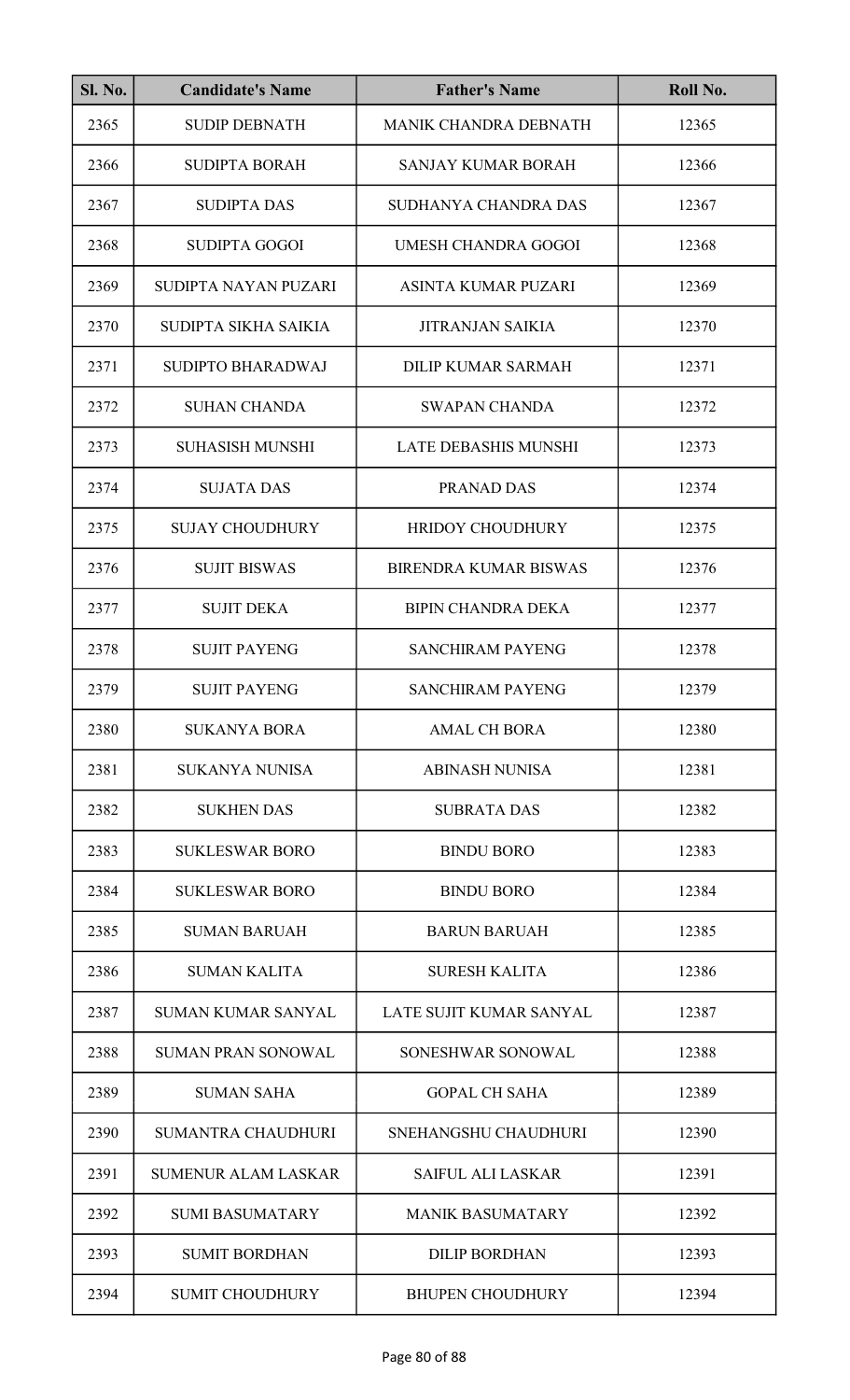| <b>Sl. No.</b> | <b>Candidate's Name</b>      | <b>Father's Name</b>       | Roll No. |
|----------------|------------------------------|----------------------------|----------|
| 2395           | <b>SUMIT DAS</b>             | <b>NIBARAN DAS</b>         | 12395    |
| 2396           | <b>SUMIT GOSWAMI</b>         | SHIB NARAYAN GOSWAMI       | 12396    |
| 2397           | <b>SUMIT KUMAR DEB</b>       | SAMARENDRA NARAYAN DEB     | 12397    |
| 2398           | <b>SUMIT KUMAR DIBRAGEDE</b> | <b>LABCHAND DIBRAGEDE</b>  | 12398    |
| 2399           | <b>SUMIT PANDIT</b>          | NITISH PANDIT              | 12399    |
| 2400           | <b>SUMIT SINHA</b>           | <b>BINOD SINHA</b>         | 12400    |
| 2401           | <b>SUMITA DAS</b>            | <b>ANIL KUMAR DAS</b>      | 12401    |
| 2402           | <b>SUMITRA BORO</b>          | NARENDRA NATH BORO         | 12402    |
| 2403           | <b>SUMON DAS</b>             | <b>LATE HARI LAL DAS</b>   | 12403    |
| 2404           | <b>SUMPA DEY</b>             | <b>SUNIL CHANDRA DEY</b>   | 12404    |
| 2405           | <b>SUNIA GOGOI</b>           | <b>RAMA KANTA GOGOI</b>    | 12405    |
| 2406           | <b>SUNIL SAHU</b>            | <b>GULAP SAHU</b>          | 12406    |
| 2407           | <b>SUNIL SAHU</b>            | <b>GULAP SAHU</b>          | 12407    |
| 2408           | <b>SUNIT DEKA</b>            | <b>DILIP KUMAR DEKA</b>    | 12408    |
| 2409           | <b>SUNIT PAWAN NATH</b>      | PRIYA RAM NATH             | 12409    |
| 2410           | <b>SUNNY MAHANTA</b>         | LATE JOGAT MAHANTA         | 12410    |
| 2411           | <b>SUNNY TANDON</b>          | <b>VIJAY KUMAR TANDON</b>  | 12411    |
| 2412           | <b>SUNROSE ALI</b>           | <b>NUR MAHMMAD</b>         | 12412    |
| 2413           | <b>SUNSUMAI BRAHMA</b>       | DINABANDHU BRAHMA          | 12413    |
| 2414           | <b>SUPRATIM KAUSHIK</b>      | <b>GOBINDA SARMA</b>       | 12414    |
| 2415           | <b>SUPRIYA BARUAH</b>        | DILIP KUMAR BARUAH         | 12415    |
| 2416           | <b>SURAJ BHAGAWATI</b>       | <b>DINESH CH BHAGAWATI</b> | 12416    |
| 2417           | <b>SURAJIT TALUKDAR</b>      | <b>BHAGABAN TALUKDAR</b>   | 12417    |
| 2418           | <b>SURAT BORO</b>            | <b>JANI RAM BORO</b>       | 12418    |
| 2419           | <b>SURAYA BEGUM</b>          | <b>HASSAN ALI</b>          | 12419    |
| 2420           | <b>SURESH DEKA</b>           | LATE KARUNA KANTA DEKA     | 12420    |
| 2421           | <b>SUROJIT KUMAR RABHA</b>   | LATE BINANDI RAM RABHA     | 12421    |
| 2422           | <b>SUSHIL KUMAR GUPTA</b>    | LATE ISHWAR CHAND GUPTA    | 12422    |
| 2423           | <b>SUSHMA DAS</b>            | <b>SWADESH DAS</b>         | 12423    |
| 2424           | <b>SUSHMITA BORAH</b>        | <b>JUGAL BORAH</b>         | 12424    |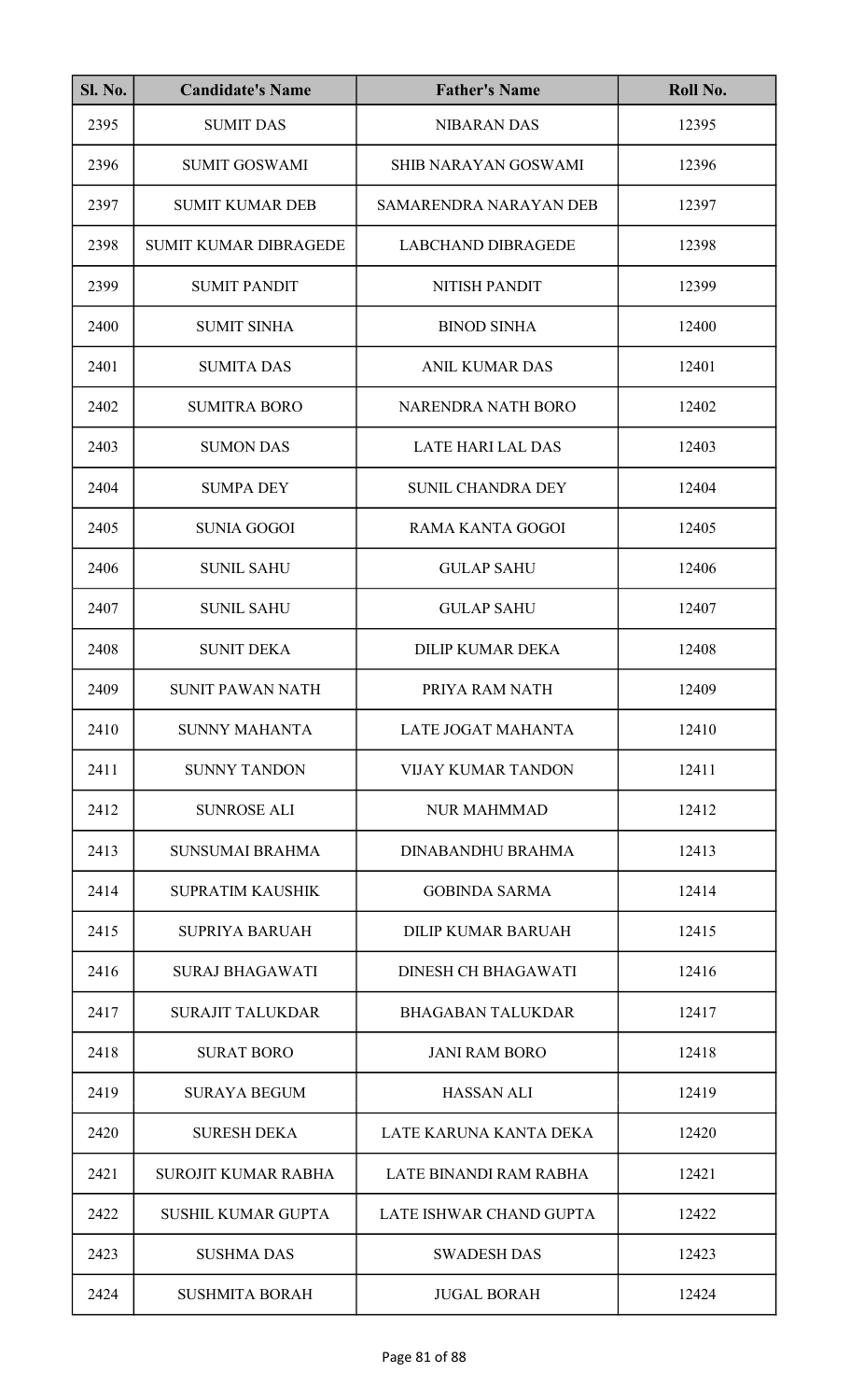| <b>Sl. No.</b> | <b>Candidate's Name</b>      | <b>Father's Name</b>                         | Roll No. |
|----------------|------------------------------|----------------------------------------------|----------|
| 2425           | <b>SUSHMITA DAS</b>          | <b>DIGANTA DAS</b>                           | 12425    |
| 2426           | <b>SUSHMITA GOGOI</b>        | <b>DINANATH GOGOI</b>                        | 12426    |
| 2427           | <b>SUSHMITA MUKHERJEE</b>    | <b>NARAYAN MUKHERJEE</b>                     | 12427    |
| 2428           | <b>SUSHOBHITA SARKAR</b>     | <b>SATADAL SARKAR</b>                        | 12428    |
| 2429           | <b>SUSMITA BHUYAN</b>        | <b>JATIN CHANDRA BHUYAN</b>                  | 12429    |
| 2430           | <b>SUSMITA DEV</b>           | <b>SHYAMAL DEV</b>                           | 12430    |
| 2431           | <b>SUSMITA LAHAN</b>         | <b>MANIK LAHAN</b>                           | 12431    |
| 2432           | <b>SUSRUT BARMAN</b>         | <b>NARAYAN BARMAN</b>                        | 12432    |
| 2433           | <b>SUTANUKA NATH</b>         | LATE SISHIR KANTI NATH                       | 12433    |
| 2434           | <b>SUTAPA NATH</b>           | <b>SUDHANGSHU NATH</b>                       | 12434    |
| 2435           | <b>SUZANA AFROZ</b>          | <b>AYED NUR AFROZ</b>                        | 12435    |
| 2436           | SWADHINATA CHANGMAI          | PRATAP CHANGMAI                              | 12436    |
| 2437           | <b>SWAGAT DAS</b>            | <b>SUBHASH CHANDRA DAS</b>                   | 12437    |
| 2438           | <b>SWAGATA BORAH</b>         | <b>DHARMA BORAH</b>                          | 12438    |
| 2439           | <b>SWAPNANEEL ROY</b>        | <b>JAYANTA KUMAR ROY</b>                     | 12439    |
| 2440           | <b>SWARUP DAS</b>            | <b>RANJIT KUMAR DAS</b>                      | 12440    |
| 2441           | SWASTIC SHANTA SAIKIA        | NIRMAL CHANDRA SAIKIA                        | 12441    |
| 2442           | <b>SWATI TERONPI</b>         | <b>MOHAN CHANDRA TERON</b>                   | 12442    |
| 2443           | SWEATA KRISHNATREYA          | <b>TRIBENI MOHAN</b><br><b>BHATTACHARYYA</b> | 12443    |
| 2444           | <b>SYED ARFAD HUSSAIN</b>    | <b>SYED ALTAF HUSSAIN</b>                    | 12444    |
| 2445           | <b>SYED AZHAR HAMDI</b>      | <b>SYED ABDUL WAZID</b>                      | 12445    |
| 2446           | <b>SYED EJAJ ZAIME</b>       | <b>SYED RIZAUL ISLAM</b>                     | 12446    |
| 2447           | <b>SYED MUZAFFAR IHSAN</b>   | <b>SYED MUSTAK HUSSAIN</b>                   | 12447    |
| 2448           | <b>SYEDA RESHIMA BEGUM</b>   | <b>SYED RAFIQUL HOQUE</b>                    | 12448    |
| 2449           | <b>SYEDA SABINA YASHMIN</b>  | <b>SYED ABOU AKHTAR JAMAN</b>                | 12449    |
| 2450           | <b>SYEDA SAKINA NOORANI</b>  | <b>SYED MIZANUR RAHMAN</b>                   | 12450    |
| 2451           | <b>TABASSUM NAHAR SAIKIA</b> | PHOOL MAHAMMED                               | 12451    |
| 2452           | <b>TABRAIZ E SADIQUE</b>     | <b>NURUL ISLAM</b>                           | 12452    |
| 2453           | <b>TAHIR AHMED LASKAR</b>    | <b>JASHIM UDDIN LASKAR</b>                   | 12453    |
| 2454           | TAJ E TAHABBUR RAHMAN        | <b>MAKIBAR RAHMAN</b>                        | 12454    |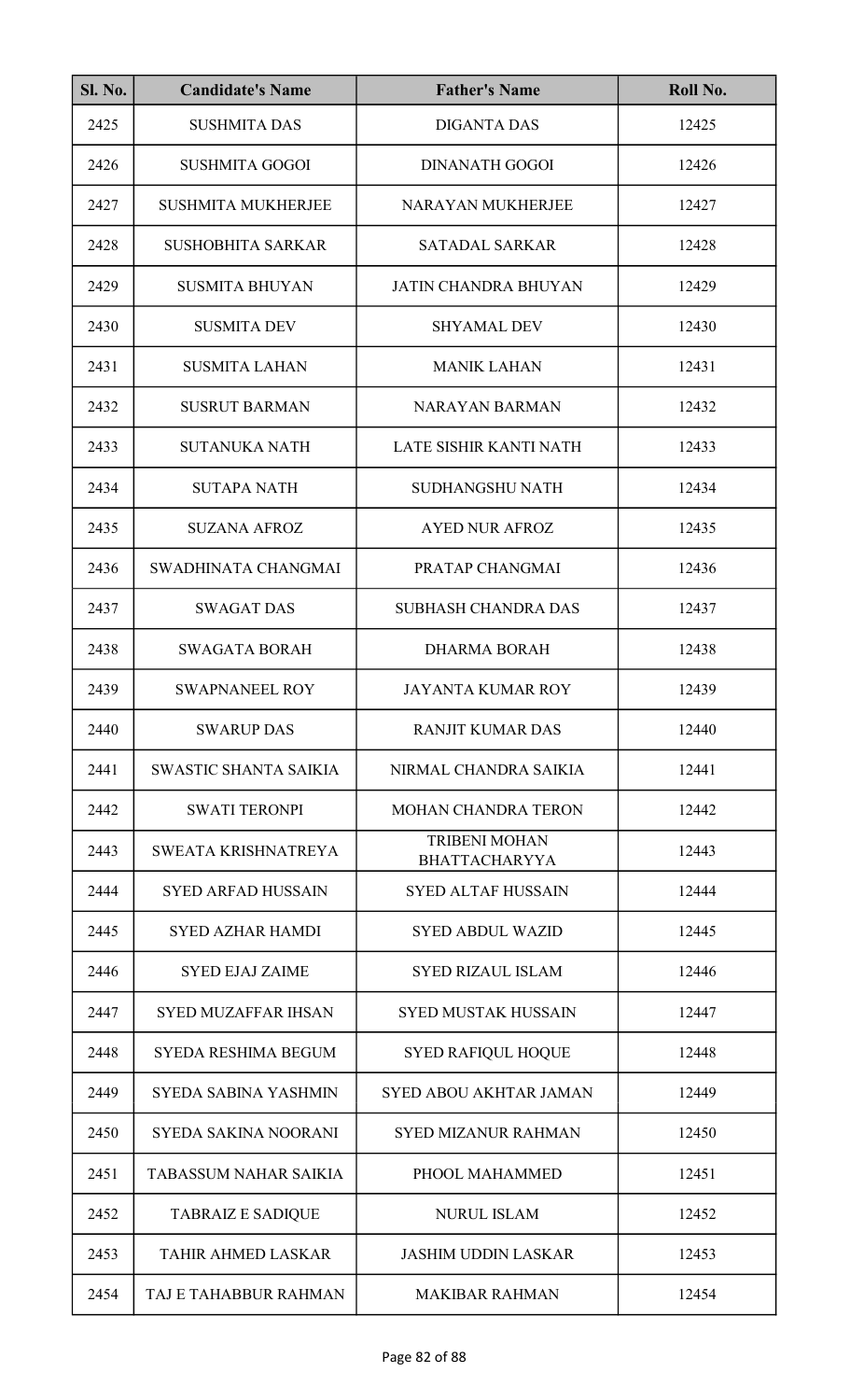| <b>Sl. No.</b> | <b>Candidate's Name</b>                    | <b>Father's Name</b>                         | Roll No. |
|----------------|--------------------------------------------|----------------------------------------------|----------|
| 2455           | <b>TAJMIN AHMED</b>                        | LATE AFTAB UDDIN AHMED                       | 12455    |
| 2456           | <b>TAMAL CHAKRABORTY</b>                   | <b>TAPASH CHANDRA</b><br><b>CHAKRABORTY</b>  | 12456    |
| 2457           | <b>TAMIR RONGPIPI</b>                      | <b>BORSING RONGPI</b>                        | 12457    |
| 2458           | <b>TANAAZ JEIBA</b>                        | <b>MD EUSUF AHMED</b>                        | 12458    |
| 2459           | <b>TANDON ABHILASH</b><br><b>BORTHAKUR</b> | AJIT CHANDRA BORTHAKUR                       | 12459    |
| 2460           | <b>TANIA CHOUDHURY</b>                     | ANUP KUMAR CHOUDHURY                         | 12460    |
| 2461           | <b>TANIYA BORAH</b>                        | <b>ACHYUT RANJAN BORAH</b>                   | 12461    |
| 2462           | <b>TANMAY MAHANTA</b>                      | RAM KRISHNA MAHANTA                          | 12462    |
| 2463           | <b>TANMOY SARMA</b>                        | <b>NALINI KUMAR SARMA</b>                    | 12463    |
| 2464           | <b>TANSIM NISHAT AHMED</b>                 | <b>UZAIRUZ ZAMAN AHMED</b>                   | 12464    |
| 2465           | TANUSHREE KUMARI DEKA                      | <b>LONKESWAR DEKA</b>                        | 12465    |
| 2466           | <b>TANVEE PHONGLO</b>                      | PORESH PHONGLO                               | 12466    |
| 2467           | <b>TAPANJEET TAHBILDAR</b>                 | DINESH CHANDRA TAHBILDAR                     | 12467    |
| 2468           | TAPAS JYOTI KALITA                         | <b>GOLAK KALITA</b>                          | 12468    |
| 2469           | <b>TAPASH BISWAS</b>                       | LT UPENDRA CH BISWAS                         | 12469    |
| 2470           | <b>TAPASH MAZUMDAR</b>                     | <b>MANORANJAN MAZUMDAR</b>                   | 12470    |
| 2471           | <b>TARALI SAIKIA</b>                       | PADMA KANTA SAIKIA                           | 12471    |
| 2472           | <b>TARIK HUSSAIN</b>                       | <b>ABJALAL HUSSAIN</b>                       | 12472    |
| 2473           | <b>TARIK MOHAMMAD</b><br><b>BARBHUIYA</b>  | ABDUL HANNAN BARBHUIYA                       | 12473    |
| 2474           | TARIQUE AMAN MOZUMDER                      | <b>ABUL HUSSAIN MOZUMDER</b>                 | 12474    |
| 2475           | <b>TARKISH ZAMAN</b>                       | <b>ABDUL MATIN</b>                           | 12475    |
| 2476           | <b>TASLIMA KHATUN</b>                      | <b>NAZMUL HOQUE</b>                          | 12476    |
| 2477           | <b>TASLIMA NASRIN</b>                      | <b>TAIZ UDDIN AHMED</b>                      | 12477    |
| 2478           | <b>TAUSEEF JAHAN</b>                       | <b>QUTUBUDDIN AHMED</b>                      | 12478    |
| 2479           | <b>TAUSIF ISLAM BORAH</b>                  | LATE TAUFIQUE ISLAM BORO                     | 12479    |
| 2480           | <b>TELLEN THANGRENG</b>                    | <b>TELLEN ALIEN</b>                          | 12480    |
| 2481           | <b>THAIGAI LUNG DAHENGMEI</b>              | LATE LANKHUI DAHENGMEI                       | 12481    |
| 2482           | THAIHAMDAU LONGMAILAI                      | <b>MAIHAM LONGMAILAI</b>                     | 12482    |
| 2483           | THEODORE BRAHMANAND<br><b>BOITHOK</b>      | <b>CHRISTOPHER FAROOQUE</b><br><b>GAUTAM</b> | 12483    |
| 2484           | THEOPHILUS J RENGMA                        | NSHENTHANG RENGMA                            | 12484    |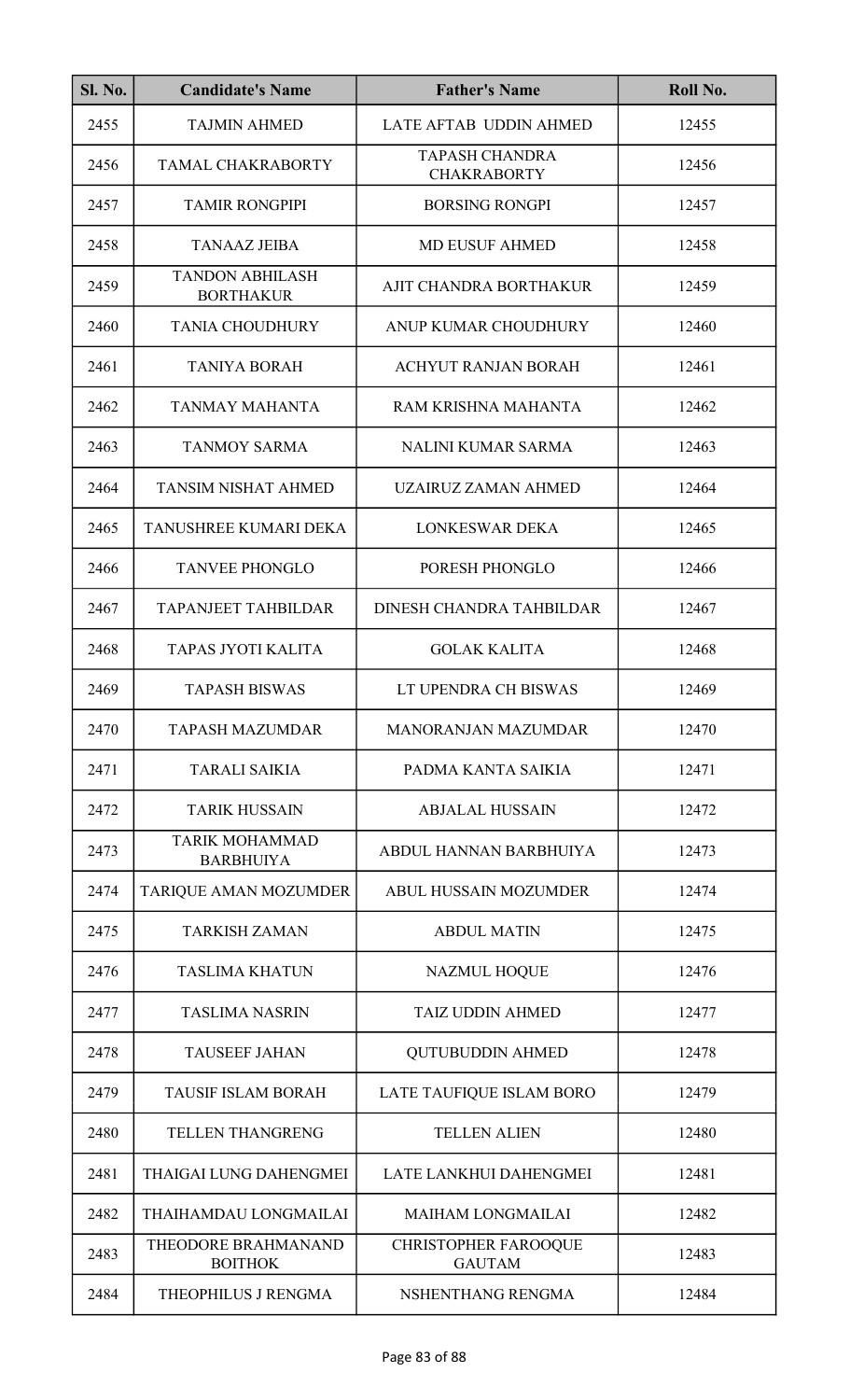| Sl. No. | <b>Candidate's Name</b>      | <b>Father's Name</b>                  | Roll No. |
|---------|------------------------------|---------------------------------------|----------|
| 2485    | THOKCHOM BISHAL MEITEI       | THOKCHOM BIRA CHANDRA<br><b>SINGH</b> | 12485    |
| 2486    | THONG TERON                  | RONJIT SINGH TERON                    | 12486    |
| 2487    | TIKENDRAJIT RABHA            | KAMALA KANTA RABHA                    | 12487    |
| 2488    | <b>TILAK BAISHYA</b>         | PHUKAN BAISHYA                        | 12488    |
| 2489    | <b>TINA GOGOI</b>            | <b>DILIP GOGOI</b>                    | 12489    |
| 2490    | TINA SULTANA                 | <b>SYED RAFIQUE ALI</b>               | 12490    |
| 2491    | <b>TINAMONI BARUAH</b>       | <b>PUTUL BARUAH</b>                   | 12491    |
| 2492    | <b>TINKLE DAS</b>            | <b>HARDIP KUMAR DAS</b>               | 12492    |
| 2493    | <b>TINKU KRO</b>             | <b>LORENCE KRO</b>                    | 12493    |
| 2494    | <b>TONMOY DAS</b>            | <b>ATUL CHANDRA DAS</b>               | 12494    |
| 2495    | TONMOY TALUKDAR              | <b>ANUP TALUKDAR</b>                  | 12495    |
| 2496    | <b>TRIBENEE SAIKIA</b>       | TAPAN KUMAR SAIKIA                    | 12496    |
| 2497    | <b>TRIBENI DAS</b>           | <b>KHANINDRA KUMAR DAS</b>            | 12497    |
| 2498    | <b>TRIDEEP KALITA</b>        | NARAYAN KALITA                        | 12498    |
| 2499    | <b>TRIDEV BHUYAN</b>         | TRAILOKYA KUMAR BHUYAN                | 12499    |
| 2500    | TRIDIBESH KUMAR BORAH        | <b>GIRISH KUMAR BORAH</b>             | 12500    |
| 2501    | <b>TRIDIP DAS</b>            | <b>ATUL CHANDRA DAS</b>               | 12501    |
| 2502    | <b>TRIDIP GOGOI</b>          | <b>CHANDRA KANTA GOGOI</b>            | 12502    |
| 2503    | <b>TRIDIP KUMAR TALUKDAR</b> | <b>JAGAT CHANDRA TALUKDAR</b>         | 12503    |
| 2504    | TRILOSON KHUNGUR BARO        | <b>DWIPEN CHANDRA BARO</b>            | 12504    |
| 2505    | <b>TRISHAN BARMAN</b>        | <b>DILIP CHANDRA BARMAN</b>           | 12505    |
| 2506    | TRISHANKU DUTTA              | <b>AMULYA DUTTA</b>                   | 12506    |
| 2507    | TRISHNA CHANGMAI             | LATE BIJOY CHANGMAI                   | 12507    |
| 2508    | TRISHNASREE SAIKIA           | <b>DEBEN SAIKIA</b>                   | 12508    |
| 2509    | <b>TULIKA DAS</b>            | <b>UPEN CH DAS</b>                    | 12509    |
| 2510    | <b>TULIKA PAO</b>            | <b>MOHIM PAO</b>                      | 12510    |
| 2511    | <b>TUMPA SINGHA</b>          | MONORANJAN SINGHA                     | 12511    |
| 2512    | <b>TURIN HAZARIKA</b>        | <b>BENU KANTA HAZARIKA</b>            | 12512    |
| 2513    | <b>TUSHAR KARMAKAR</b>       | KAMAKHYA KARMAKAR                     | 12513    |
| 2514    | <b>UBEDUR RAHMAN</b>         | <b>NAZIMUDDIN AHMED</b>               | 12514    |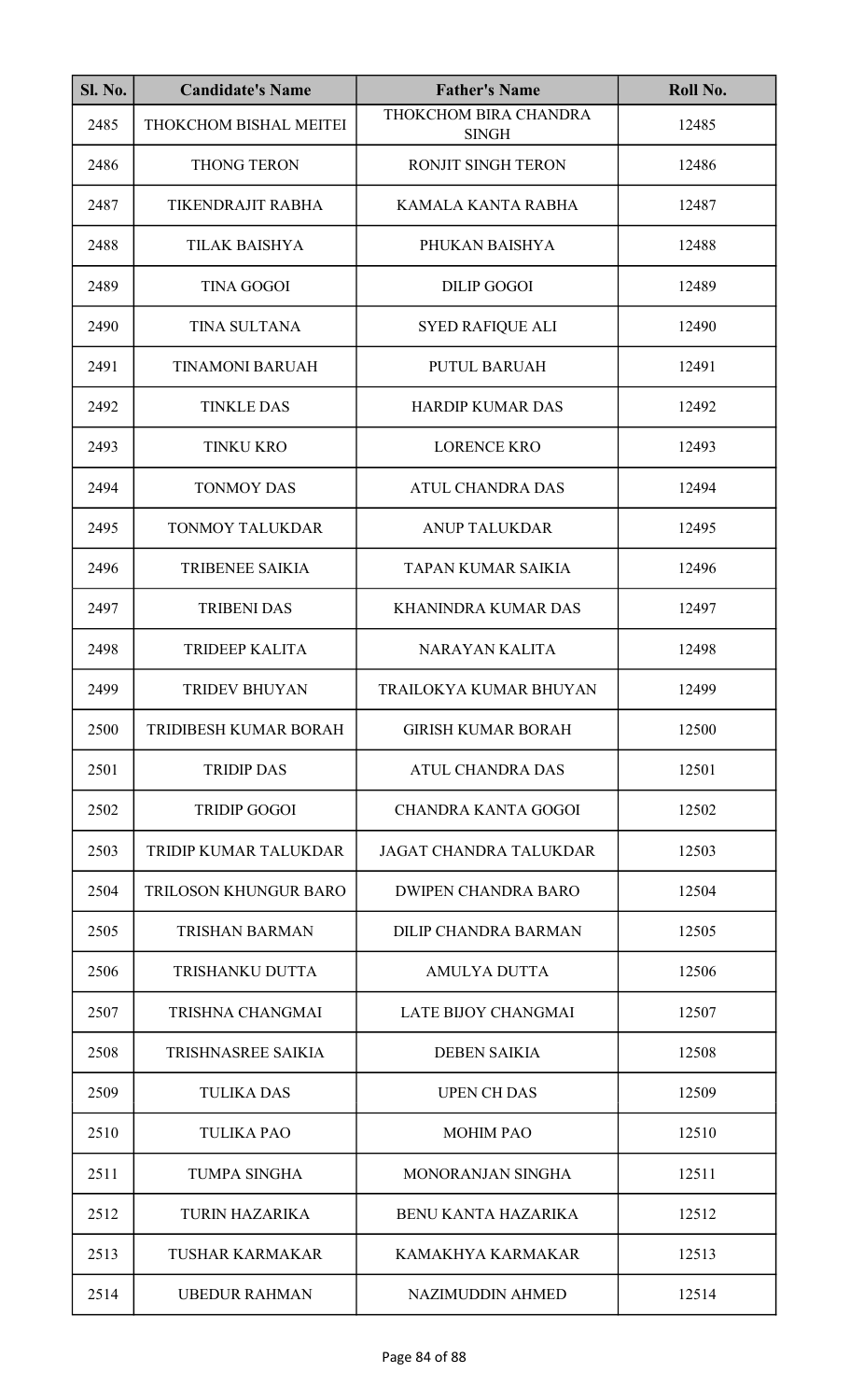| <b>Sl. No.</b> | <b>Candidate's Name</b>     | <b>Father's Name</b>          | Roll No. |
|----------------|-----------------------------|-------------------------------|----------|
| 2515           | <b>UDAY PRATEEK KASHYAP</b> | PRAMOD KASHYAP                | 12515    |
| 2516           | <b>UDDIPAN DAS</b>          | <b>DIMBESWAR DAS</b>          | 12516    |
| 2517           | UDDIPAN KASHYAP             | PRADIP KUMAR PUJARI           | 12517    |
| 2518           | <b>UDDIPAN MEDHI</b>        | <b>KANAK CH MEDHI</b>         | 12518    |
| 2519           | <b>UDDIPTA DAS</b>          | <b>AKAN DAS</b>               | 12519    |
| 2520           | <b>UDDIPTA KASHYAP</b>      | <b>DILIP KUMAR SARMA</b>      | 12520    |
| 2521           | <b>UDDIPTA RAJKHOWA</b>     | SARAT CHANDRA RAJKHOWA        | 12521    |
| 2522           | <b>UDDIPTTA KALITA</b>      | RIKHAB CHANDRA KALITA         | 12522    |
| 2523           | <b>UDESHNA DAS</b>          | PRABIN CHANDRA DAS            | 12523    |
| 2524           | <b>UDIPTA GOGOI</b>         | MRIDUL CHANDRA GOGOI          | 12524    |
| 2525           | <b>UDIPTA GOSWAMI</b>       | <b>MOHAN GOSWAMI</b>          | 12525    |
| 2526           | <b>UDIT BHASKAR DUTTA</b>   | APRAN JYOTI DUTTA             | 12526    |
| 2527           | <b>UDIT KUMAR NATH</b>      | KHANINDRA CHANDRA NATH        | 12527    |
| 2528           | UDIT NARAYAN BHARADWAJ      | NARAYAN CHANDRA GOSWAMI       | 12528    |
| 2529           | <b>UDIT SAIKIA</b>          | <b>KARUNA SAIKIA</b>          | 12529    |
| 2530           | <b>UJJAINEE CHOUDHURY</b>   | <b>BIDHAN KUSUM CHOUDHURY</b> | 12530    |
| 2531           | UJJWAL JYOTI DUTTA          | DR HEMENDRANATH DUTTA         | 12531    |
| 2532           | <b>UJJWAL MAHANTA</b>       | <b>BHAGABAN CH MAHANTA</b>    | 12532    |
| 2533           | <b>UMALJU RONGMEI</b>       | <b>LATE JIMSAPOW RONGMEI</b>  | 12533    |
| 2534           | UNMAN PARASHAR              | KUMUDESWAR CHAKRAVORTY        | 12534    |
| 2535           | <b>UPABAN SARMAH</b>        | <b>AJOY SARMAH</b>            | 12535    |
| 2536           | UPAKUL HAZARIKA             | DILIP KUMAR HAZARIKA          | 12536    |
| 2537           | UPAMA KALITA                | <b>GAJEN KALITA</b>           | 12537    |
| 2538           | <b>UPAMANYU DAS</b>         | <b>GOBIN CHANDRA DAS</b>      | 12538    |
| 2539           | UPASANA BHUYAN              | <b>ARUN BHUYAN</b>            | 12539    |
| 2540           | <b>UPASANA KASHYAP</b>      | <b>SAROJ KUMAR KALITA</b>     | 12540    |
| 2541           | <b>UTPAL BORAH</b>          | <b>DAYAKANTA BORAH</b>        | 12541    |
| 2542           | <b>UTPAL DAS</b>            | <b>SARAT CHANDRA DAS</b>      | 12542    |
| 2543           | <b>UTPAL DAS</b>            | <b>MATHUR CHANDRA DAS</b>     | 12543    |
| 2544           | <b>UTPAL RAY</b>            | <b>KSHIROD CHANDRA RAY</b>    | 12544    |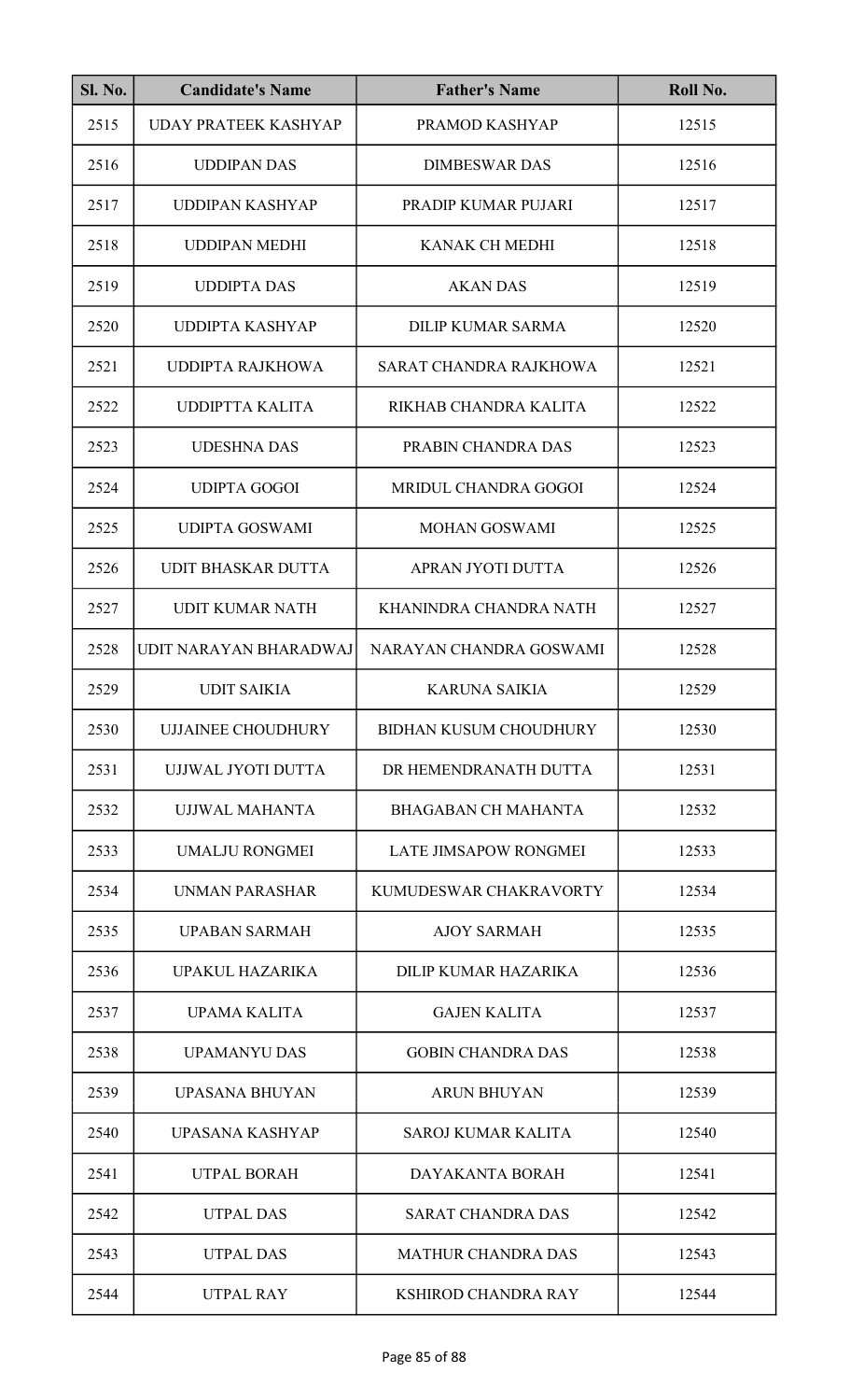| <b>Sl. No.</b> | <b>Candidate's Name</b>      | <b>Father's Name</b>                         | Roll No. |
|----------------|------------------------------|----------------------------------------------|----------|
| 2545           | UTPAL TALUKDAR               | <b>BABUL TALUKDAR</b>                        | 12545    |
| 2546           | UTPAL TAMULY                 | NABA KUMAR TAMULY                            | 12546    |
| 2547           | <b>UTTAM DOLEY</b>           | DEVADUTTA DOLEY                              | 12547    |
| 2548           | <b>UTTAM GORAI</b>           | <b>BISWANATH GORAI</b>                       | 12548    |
| 2549           | UTTAM KUMAR PEGU             | DEBANANDA PEGU                               | 12549    |
| 2550           | <b>VARUN DEO</b>             | <b>BUDHDEO KUMAR</b>                         | 12550    |
| 2551           | <b>VARUN KUMAR</b>           | PURSHOTAM KUMAR                              | 12551    |
| 2552           | <b>VICKY RAJ RAY</b>         | <b>MAKARDHWAJ RAY</b>                        | 12552    |
| 2553           | <b>VICTOR KALITA</b>         | HAREN CHANDRA KALITA                         | 12553    |
| 2554           | <b>VIDUR KUMAR</b>           | YUDHISTER KUMAR                              | 12554    |
| 2555           | <b>VIJITASHWA</b>            | VED PRAKASH TRIPATHI                         | 12555    |
| 2556           | VIKASH KUMAR SONI            | <b>MANOJ KUMAR</b>                           | 12556    |
| 2557           | <b>VIKRAMJIT HAZARIKA</b>    | <b>KANTA HAZARIKA</b>                        | 12557    |
| 2558           | <b>VIOLINA BASUMATARY</b>    | <b>RANJIT BASUMATARY</b>                     | 12558    |
| 2559           | VIR VIKRAM DAULAGUPU         | BIRENDRA CH DAULAGUPU                        | 12559    |
| 2560           | <b>VIRBAHU KHERSA BARMAN</b> | <b>BIKASH RANJAN BARMAN</b>                  | 12560    |
| 2561           | <b>VISHAL BODOSA</b>         | <b>KALAMBAS BODOSA</b>                       | 12561    |
| 2562           | <b>VISHAL CHOUDHURY</b>      | <b>BIJUSH KUMAR NATH</b><br><b>CHOUDHURY</b> | 12562    |
| 2563           | <b>VISHAL JAIN</b>           | <b>SAROJ KUMAR JAIN</b>                      | 12563    |
| 2564           | <b>VIV RINGSAR DAIMARI</b>   | <b>BOLORAM DAIMARI</b>                       | 12564    |
| 2565           | VRIGU KUMAR RABHA            | <b>KANAK RABHA</b>                           | 12565    |
| 2566           | <b>WAHIDUR RAHMA LASKAR</b>  | <b>KUTUB UDDIN LASKAR</b>                    | 12566    |
| 2567           | <b>WAHIDUR RAHMAN</b>        | <b>SAHIDUR RAHMAN</b>                        | 12567    |
| 2568           | WASIM AKRAM AHMED            | <b>SAHJAHAN AHMED</b>                        | 12568    |
| 2569           | WASIM AKRAM AHMED            | <b>SAHJAHAN AHMED</b>                        | 12569    |
| 2570           | WASIM IMRAN BARBHUIYA        | NAZRUL ISLAM BARBHUIYA                       | 12570    |
| 2571           | <b>WASIM SAJJID AHMED</b>    | <b>MUBIDUR RAHMAN</b>                        | 12571    |
| 2572           | <b>WASIMUR RIAZ</b>          | <b>ABDUL BARI</b>                            | 12572    |
| 2573           | <b>WASRIFA SULTANA</b>       | <b>TOMIZUR ROHMAN</b>                        | 12573    |
| 2574           | YASHMAN ANGIRA               | <b>BIMAN SARMA</b>                           | 12574    |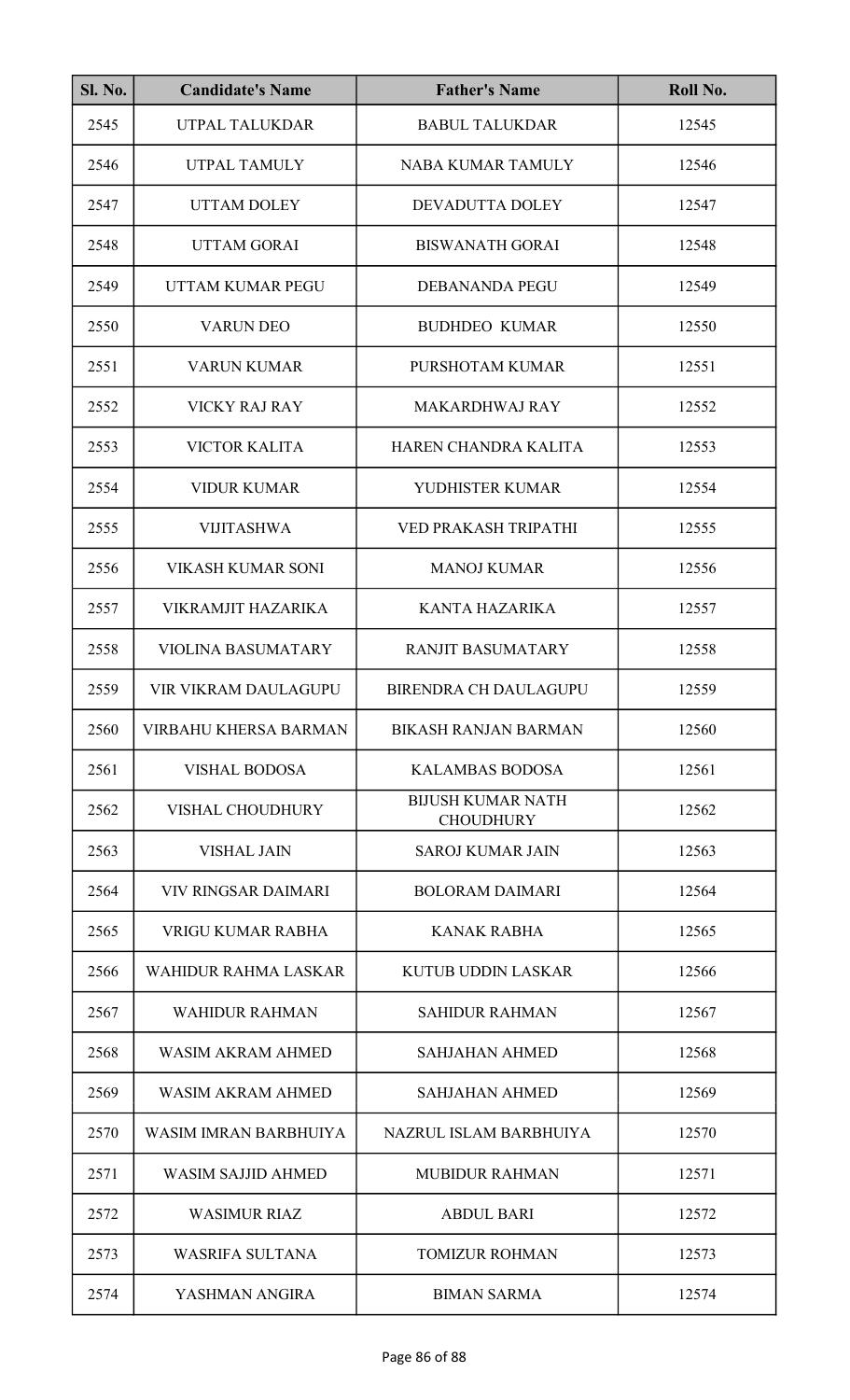| <b>Sl. No.</b> | <b>Candidate's Name</b>    | <b>Father's Name</b>     | Roll No. |
|----------------|----------------------------|--------------------------|----------|
| 2575           | YASHWANT SARAWAGI          | RAJESH KUMAR SARAWAGI    | 12575    |
| 2576           | YEKHYOPYA CHOWLIK          | LT SILLAKHIT CHOWLIK     | 12576    |
| 2577           | YUDHAJIT DEY               | <b>RANADA RANJAN DEY</b> | 12577    |
| 2578           | YUGAL BARMAN               | RATNESWAR BARMAN         | 12578    |
| 2579           | <b>YUSUF ANSARI</b>        | LATE ABBAS ANSARI        | 12579    |
| 2580           | YUVRAJ AGRAWAL             | <b>MUKESH KUMAR</b>      | 12580    |
| 2581           | <b>ZADID UDDIN AHMED</b>   | <b>INAMUDDIN AHMED</b>   | 12581    |
| 2582           | <b>ZEBIN SULTANA</b>       | <b>LATE SAMSHER ALI</b>  | 12582    |
| 2583           | ZESHAN ZAKARIA             | <b>LATE IDUR RAHMAN</b>  | 12583    |
| 2584           | ZESHAN ZAKARIA             | <b>LATE IDUR RAHMAN</b>  | 12584    |
| 2585           | ZIAUL HOQUE BARBHUIYA      | ABDUL HOQUE BARBHUIYA    | 12585    |
| 2586           | <b>ZIAUR RAHMAN</b>        | ABDUL BARIQUE SARKAR     | 12586    |
| 2587           | <b>ZOHEB MAZUMDER</b>      | N H MAZUMDER             | 12587    |
| 2588           | <b>ABHISHEK TITORIA</b>    | <b>SATYA PAL TITORIA</b> | 12588    |
| 2589           | <b>SAMIRUL ISLAM</b>       | <b>NUR ISLAM</b>         | 12589    |
| 2590           | <b>ISLAHUZ JAMAN AHMED</b> | <b>MD INSAN ALI</b>      | 12590    |
| 2591           | <b>MANASH CHOUDHURY</b>    | NIKUNJA KUMAR CHOUDHURY  | 12591    |
| 2592           | <b>BANAJIT DAS</b>         | <b>DINESWAR DAS</b>      | 12592    |
| 2593           | UTPAL CHAKRAVARTY          | SANKAR CHAKRAVARTY       | 12593    |
| 2594           | <b>RAFIQUL HOQUE</b>       | <b>CHAND MAHMUD</b>      | 12594    |
| 2595           | <b>CHINMOY THAKURIA</b>    | SAILENDRA CH THAKURIA    | 12595    |
| 2596           | <b>MD MAKBUL HUSSAIN</b>   | <b>ABDUL JALIL</b>       | 12596    |
| 2597           | PRIYAM BHATTACHARJEE       | PROJESH BHATTACHARJEE    | 12597    |
| 2598           | NABAJYOTI DEKA             | <b>JOGENDRA DEKA</b>     | 12598    |
| 2599           | <b>TILOMA PEGU</b>         | <b>LATE BUDHIN PEGU</b>  | 12599    |
| 2600           | <b>DHRUBAJIT DAS</b>       | <b>AMRIT DAS</b>         | 12600    |
| 2601           | KALPAN JYOTI NATH          | LATE MOHENDRA NATH       | 12601    |
| 2602           | <b>DEEP PAUL</b>           | <b>NIRANJAN PAUL</b>     | 12602    |
| 2603           | <b>DILUWAR HUSSAIN</b>     | <b>SHAFIQUR RAHMAN</b>   | 12603    |
| 2604           | <b>SOURABH BISWAS</b>      | <b>SADHAN BISWAS</b>     | 12604    |